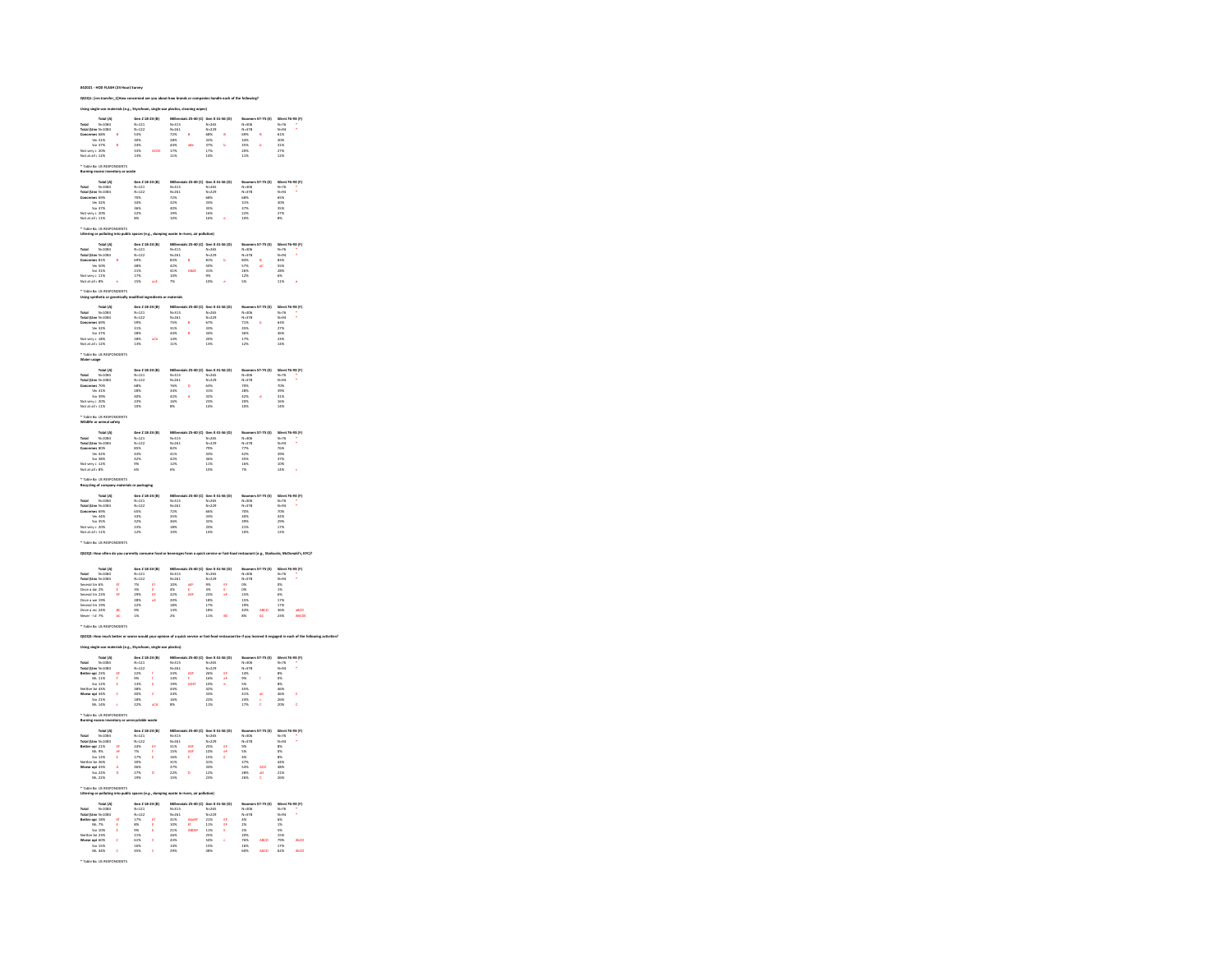|                                                                                                                                                                                                                                                                                                                                                                                                                                                           |                                                                                                                                                                                                                                                      |                                                                  |                                                                                  |                    |                                                                            |                           |                                                                          |                   |                                                                   |            |                                                               | 9.0)<br> -       |
|-----------------------------------------------------------------------------------------------------------------------------------------------------------------------------------------------------------------------------------------------------------------------------------------------------------------------------------------------------------------------------------------------------------------------------------------------------------|------------------------------------------------------------------------------------------------------------------------------------------------------------------------------------------------------------------------------------------------------|------------------------------------------------------------------|----------------------------------------------------------------------------------|--------------------|----------------------------------------------------------------------------|---------------------------|--------------------------------------------------------------------------|-------------------|-------------------------------------------------------------------|------------|---------------------------------------------------------------|------------------|
|                                                                                                                                                                                                                                                                                                                                                                                                                                                           |                                                                                                                                                                                                                                                      |                                                                  |                                                                                  |                    |                                                                            |                           |                                                                          |                   |                                                                   |            |                                                               |                  |
|                                                                                                                                                                                                                                                                                                                                                                                                                                                           | Total (A)<br>N=1034<br>Umr N=1034<br>nel 55%<br>M: 26%<br>Sot 29%<br>min 33%<br>Sot 9%<br>Ns. 4%                                                                                                                                                     |                                                                  | Gen 2 1<br>N=121<br>N=122<br>48%<br>25%<br>34%<br>15%<br>15%<br>15%              |                    | Num<br>N-315<br>N-261<br>N-261<br>S5%<br>22%<br>33%<br>16%<br>13%          |                           | Gen X<br>N=265<br>N=229<br>48%<br>24%<br>25%<br>38%<br>13%<br>7%<br>6%   |                   | N-306<br>N-306<br>61% 31% 30% 35%<br>35% 6% 4% 2%                 |            | Silem<br>N=76<br>N=94<br>64% 31% 33%<br>27% 9% 1%             |                  |
|                                                                                                                                                                                                                                                                                                                                                                                                                                                           |                                                                                                                                                                                                                                                      |                                                                  |                                                                                  |                    |                                                                            |                           |                                                                          |                   |                                                                   |            |                                                               |                  |
|                                                                                                                                                                                                                                                                                                                                                                                                                                                           |                                                                                                                                                                                                                                                      |                                                                  |                                                                                  |                    |                                                                            | ţ                         |                                                                          | i                 |                                                                   |            |                                                               |                  |
|                                                                                                                                                                                                                                                                                                                                                                                                                                                           |                                                                                                                                                                                                                                                      |                                                                  |                                                                                  |                    |                                                                            |                           |                                                                          |                   |                                                                   |            |                                                               |                  |
|                                                                                                                                                                                                                                                                                                                                                                                                                                                           |                                                                                                                                                                                                                                                      |                                                                  |                                                                                  |                    |                                                                            |                           |                                                                          |                   |                                                                   |            |                                                               |                  |
|                                                                                                                                                                                                                                                                                                                                                                                                                                                           | ie Ba US RESPONDENTS<br>generationally modified in<br>Total (A)<br>Umy N-1084<br>Umy N-1084<br>201 10%<br>So 10%<br>5 10%<br>5 10%<br>So 10%<br>21%<br>Ma 22%<br>Ma 22%                                                                              |                                                                  |                                                                                  |                    |                                                                            |                           |                                                                          |                   |                                                                   |            |                                                               |                  |
|                                                                                                                                                                                                                                                                                                                                                                                                                                                           |                                                                                                                                                                                                                                                      |                                                                  | Gen 2 18<br>N=121<br>N=122<br>21%<br>8%<br>8%<br>41%<br>41%<br>38%<br>19%<br>20% |                    |                                                                            |                           |                                                                          |                   |                                                                   |            |                                                               |                  |
|                                                                                                                                                                                                                                                                                                                                                                                                                                                           |                                                                                                                                                                                                                                                      |                                                                  |                                                                                  |                    | Numers<br>N=261<br>32%<br>12%<br>32%<br>36%<br>36%<br>20%                  |                           |                                                                          |                   |                                                                   |            |                                                               | 15 (P)<br>-<br>- |
| rotal<br>Fotal (Ur<br>Setter op                                                                                                                                                                                                                                                                                                                                                                                                                           |                                                                                                                                                                                                                                                      |                                                                  |                                                                                  |                    |                                                                            |                           |                                                                          |                   |                                                                   |            |                                                               |                  |
|                                                                                                                                                                                                                                                                                                                                                                                                                                                           |                                                                                                                                                                                                                                                      |                                                                  |                                                                                  | 计算机                |                                                                            | AdEF<br>EF<br>ADEF        |                                                                          | せぬ                |                                                                   |            |                                                               |                  |
|                                                                                                                                                                                                                                                                                                                                                                                                                                                           |                                                                                                                                                                                                                                                      |                                                                  |                                                                                  |                    |                                                                            |                           |                                                                          |                   |                                                                   |            |                                                               |                  |
|                                                                                                                                                                                                                                                                                                                                                                                                                                                           |                                                                                                                                                                                                                                                      |                                                                  |                                                                                  |                    |                                                                            |                           |                                                                          |                   |                                                                   |            |                                                               | ċ                |
|                                                                                                                                                                                                                                                                                                                                                                                                                                                           |                                                                                                                                                                                                                                                      |                                                                  |                                                                                  |                    |                                                                            |                           | uen x + 265<br>N + 229<br>21% 14% 40% 39% 20% 20% 18%                    |                   | BBL++<br>N-326<br>N-378<br>S% 25%<br>S5%<br>26% 29%               |            | A N-76<br>N-94<br>6% OS 5% 41% 27% 26%                        |                  |
|                                                                                                                                                                                                                                                                                                                                                                                                                                                           | sie Ba US RESPONDER<br>g organic ingredients                                                                                                                                                                                                         |                                                                  |                                                                                  |                    |                                                                            |                           |                                                                          |                   |                                                                   |            |                                                               |                  |
|                                                                                                                                                                                                                                                                                                                                                                                                                                                           |                                                                                                                                                                                                                                                      |                                                                  |                                                                                  |                    |                                                                            |                           |                                                                          |                   |                                                                   |            |                                                               |                  |
|                                                                                                                                                                                                                                                                                                                                                                                                                                                           |                                                                                                                                                                                                                                                      |                                                                  |                                                                                  |                    |                                                                            |                           |                                                                          |                   |                                                                   |            |                                                               | 15 (P)<br>-<br>- |
|                                                                                                                                                                                                                                                                                                                                                                                                                                                           |                                                                                                                                                                                                                                                      |                                                                  |                                                                                  |                    |                                                                            |                           |                                                                          |                   |                                                                   |            |                                                               |                  |
|                                                                                                                                                                                                                                                                                                                                                                                                                                                           |                                                                                                                                                                                                                                                      |                                                                  |                                                                                  |                    |                                                                            | i                         |                                                                          |                   |                                                                   |            |                                                               |                  |
|                                                                                                                                                                                                                                                                                                                                                                                                                                                           |                                                                                                                                                                                                                                                      |                                                                  |                                                                                  |                    |                                                                            |                           |                                                                          |                   |                                                                   |            |                                                               |                  |
|                                                                                                                                                                                                                                                                                                                                                                                                                                                           |                                                                                                                                                                                                                                                      |                                                                  |                                                                                  |                    |                                                                            |                           |                                                                          |                   |                                                                   |            |                                                               |                  |
|                                                                                                                                                                                                                                                                                                                                                                                                                                                           |                                                                                                                                                                                                                                                      |                                                                  | Gen Z 1<br>N=121<br>N=122<br>SO%<br>32%<br>28%<br>25%<br>15%<br>12%              | .<br>aer           | Miss<br>N=315<br>N=261<br>S5%<br>26%<br>29%<br>32%<br>12%<br>4%            | t                         | Gen X<br>N=265<br>N=229<br>S2%<br>27%<br>47%<br>N%<br>N%                 |                   | Booms<br>N=378<br>46% 16%<br>30% 49%<br>49% 6% 1%                 |            | Silent<br>N=76<br>N=94<br>48% 19%<br>42% 42%<br>10% 42%       |                  |
|                                                                                                                                                                                                                                                                                                                                                                                                                                                           | 70 May 2014<br>10 M = 1034<br>10 M = 1034<br>10 M = 1034<br>1035<br>100 M = 29%<br>100 M = 29%<br>100 M = 29%<br>100 M = 29%<br>100 M = 29%<br>100 M = 29%<br>100 M = 29%                                                                            |                                                                  |                                                                                  |                    |                                                                            |                           |                                                                          |                   |                                                                   |            |                                                               |                  |
|                                                                                                                                                                                                                                                                                                                                                                                                                                                           | $104.475$<br>Table Ba US #ESPONDENTS<br>Table Ba US #ESPONDENTS<br>Table Managet Barian options<br>Table Managet<br>Managet Ba + 25%<br>Managet Ba + 23%<br>Managet Ba + 23%<br>Son 26%<br>Norse cond 123%<br>Son 75%<br>Managet Ba + 23%<br>Managet |                                                                  |                                                                                  |                    |                                                                            |                           |                                                                          |                   |                                                                   |            |                                                               |                  |
|                                                                                                                                                                                                                                                                                                                                                                                                                                                           |                                                                                                                                                                                                                                                      |                                                                  |                                                                                  |                    |                                                                            |                           |                                                                          |                   |                                                                   |            |                                                               |                  |
|                                                                                                                                                                                                                                                                                                                                                                                                                                                           |                                                                                                                                                                                                                                                      |                                                                  |                                                                                  |                    |                                                                            |                           |                                                                          |                   |                                                                   |            |                                                               |                  |
|                                                                                                                                                                                                                                                                                                                                                                                                                                                           |                                                                                                                                                                                                                                                      |                                                                  |                                                                                  |                    |                                                                            |                           |                                                                          |                   |                                                                   |            |                                                               |                  |
|                                                                                                                                                                                                                                                                                                                                                                                                                                                           |                                                                                                                                                                                                                                                      |                                                                  |                                                                                  |                    |                                                                            | i                         |                                                                          | t<br>d            |                                                                   |            |                                                               |                  |
|                                                                                                                                                                                                                                                                                                                                                                                                                                                           |                                                                                                                                                                                                                                                      |                                                                  |                                                                                  |                    |                                                                            |                           |                                                                          |                   |                                                                   |            |                                                               |                  |
|                                                                                                                                                                                                                                                                                                                                                                                                                                                           |                                                                                                                                                                                                                                                      |                                                                  |                                                                                  |                    |                                                                            |                           |                                                                          |                   |                                                                   |            |                                                               |                  |
|                                                                                                                                                                                                                                                                                                                                                                                                                                                           |                                                                                                                                                                                                                                                      |                                                                  | Gen Z 1<br>N=121<br>N=122<br>SO%<br>26%<br>24%<br>21%<br>15%<br>15%              | aCE<br>ADEF        | Millen<br>N=315<br>N=261<br>48%<br>25%<br>39%<br>39%<br>39%<br>39%         |                           | Gen X + 265<br>N=265<br>SD% 18%<br>32% 41%<br>41% 41% 41%                |                   | Boome<br>N=306<br>N=378<br>33%<br>33%<br>23%<br>50%<br>30%<br>50% |            | 3876-76<br>N-76<br>42% 25% 25% 12% 25% 27%                    |                  |
|                                                                                                                                                                                                                                                                                                                                                                                                                                                           |                                                                                                                                                                                                                                                      |                                                                  |                                                                                  |                    |                                                                            |                           |                                                                          |                   |                                                                   |            |                                                               |                  |
|                                                                                                                                                                                                                                                                                                                                                                                                                                                           | ible Ba US RESPONDENTS<br>tine animals used for food                                                                                                                                                                                                 |                                                                  |                                                                                  |                    |                                                                            |                           |                                                                          |                   |                                                                   |            |                                                               |                  |
|                                                                                                                                                                                                                                                                                                                                                                                                                                                           |                                                                                                                                                                                                                                                      |                                                                  |                                                                                  |                    |                                                                            |                           |                                                                          |                   |                                                                   |            |                                                               |                  |
|                                                                                                                                                                                                                                                                                                                                                                                                                                                           |                                                                                                                                                                                                                                                      |                                                                  |                                                                                  |                    |                                                                            |                           |                                                                          |                   |                                                                   |            |                                                               | 13 (P)<br>-<br>- |
|                                                                                                                                                                                                                                                                                                                                                                                                                                                           |                                                                                                                                                                                                                                                      |                                                                  |                                                                                  |                    |                                                                            |                           |                                                                          |                   |                                                                   |            |                                                               |                  |
|                                                                                                                                                                                                                                                                                                                                                                                                                                                           |                                                                                                                                                                                                                                                      |                                                                  |                                                                                  |                    |                                                                            |                           |                                                                          |                   |                                                                   |            |                                                               |                  |
|                                                                                                                                                                                                                                                                                                                                                                                                                                                           |                                                                                                                                                                                                                                                      | びせき                                                              |                                                                                  | á.                 |                                                                            | AB<br>B<br>B              |                                                                          | AEF<br>AbEF<br>EF |                                                                   |            |                                                               |                  |
|                                                                                                                                                                                                                                                                                                                                                                                                                                                           |                                                                                                                                                                                                                                                      |                                                                  |                                                                                  |                    |                                                                            |                           |                                                                          |                   |                                                                   |            |                                                               |                  |
|                                                                                                                                                                                                                                                                                                                                                                                                                                                           |                                                                                                                                                                                                                                                      | $\alpha$                                                         | Gen 2 18<br>N=121<br>N=122<br>21%<br>4%<br>17%<br>23%<br>S7%<br>20%              |                    | NHR<br>N-315<br>N-261<br>24% 5% 47% 47%<br>20% 27%                         |                           | Gen X<br>N=265<br>N=229<br>24%<br>13%<br>13%<br>48%<br>48%<br>17%<br>31% |                   | BOOM 8<br>N=378<br>N=378<br>3% 2% 1% 1% 24%<br>24% 24%            |            | Silenti<br>N=76<br>N=94<br>N% S% S% S% S% S% S% S% S% S% S%   |                  |
|                                                                                                                                                                                                                                                                                                                                                                                                                                                           | Total (A)<br>d M-1084<br>d (Umr N-1084<br>mr ool 16%<br>M: 7%<br>So: 9%<br>me op 16%<br>So: 27%<br>M: 527%<br>M: 37%<br>M: 37%                                                                                                                       | $\epsilon$                                                       |                                                                                  |                    |                                                                            |                           |                                                                          |                   |                                                                   | ACD        |                                                               |                  |
|                                                                                                                                                                                                                                                                                                                                                                                                                                                           |                                                                                                                                                                                                                                                      |                                                                  |                                                                                  |                    |                                                                            |                           |                                                                          |                   |                                                                   |            |                                                               |                  |
|                                                                                                                                                                                                                                                                                                                                                                                                                                                           | ible ita US RESPONDENTS<br>ng recyclable packaging ar                                                                                                                                                                                                |                                                                  |                                                                                  |                    |                                                                            |                           |                                                                          |                   |                                                                   |            |                                                               |                  |
|                                                                                                                                                                                                                                                                                                                                                                                                                                                           |                                                                                                                                                                                                                                                      |                                                                  |                                                                                  |                    |                                                                            |                           |                                                                          |                   |                                                                   |            |                                                               | 13 (P)<br>-<br>- |
|                                                                                                                                                                                                                                                                                                                                                                                                                                                           |                                                                                                                                                                                                                                                      |                                                                  |                                                                                  |                    |                                                                            |                           |                                                                          |                   |                                                                   |            |                                                               |                  |
|                                                                                                                                                                                                                                                                                                                                                                                                                                                           |                                                                                                                                                                                                                                                      |                                                                  |                                                                                  |                    |                                                                            |                           |                                                                          |                   |                                                                   |            |                                                               |                  |
|                                                                                                                                                                                                                                                                                                                                                                                                                                                           |                                                                                                                                                                                                                                                      |                                                                  |                                                                                  |                    |                                                                            |                           |                                                                          |                   |                                                                   |            |                                                               |                  |
|                                                                                                                                                                                                                                                                                                                                                                                                                                                           |                                                                                                                                                                                                                                                      |                                                                  |                                                                                  |                    |                                                                            |                           |                                                                          |                   |                                                                   |            |                                                               |                  |
|                                                                                                                                                                                                                                                                                                                                                                                                                                                           |                                                                                                                                                                                                                                                      |                                                                  |                                                                                  |                    |                                                                            |                           |                                                                          |                   |                                                                   |            |                                                               |                  |
|                                                                                                                                                                                                                                                                                                                                                                                                                                                           |                                                                                                                                                                                                                                                      |                                                                  |                                                                                  |                    |                                                                            |                           |                                                                          |                   |                                                                   |            |                                                               |                  |
|                                                                                                                                                                                                                                                                                                                                                                                                                                                           |                                                                                                                                                                                                                                                      |                                                                  | Gen Z 1<br>N=121<br>N=122<br>S1%<br>28%<br>28%<br>28%<br>28%<br>16%              | AcDE<br>ADE<br>E   | Milen<br>N=261<br>N=261<br>S3%<br>26%<br>37%<br>12%<br>12%                 | DE<br>DE                  | Gen X +<br>N=265<br>N=229<br>63%<br>33%<br>32%<br>32%<br>5%<br>32%       |                   | Booms<br>N=378<br>66% 30%<br>36% 36%<br>36% 35%<br>4% 2%          |            | Silent<br>N=76<br>N=94<br>60% 31%<br>29% 24%<br>17% 8%        | DE<br>de<br>de   |
|                                                                                                                                                                                                                                                                                                                                                                                                                                                           |                                                                                                                                                                                                                                                      |                                                                  |                                                                                  |                    |                                                                            |                           |                                                                          |                   |                                                                   |            |                                                               |                  |
|                                                                                                                                                                                                                                                                                                                                                                                                                                                           |                                                                                                                                                                                                                                                      |                                                                  |                                                                                  |                    |                                                                            |                           |                                                                          |                   |                                                                   |            |                                                               |                  |
|                                                                                                                                                                                                                                                                                                                                                                                                                                                           |                                                                                                                                                                                                                                                      |                                                                  |                                                                                  |                    |                                                                            |                           |                                                                          |                   |                                                                   |            |                                                               |                  |
|                                                                                                                                                                                                                                                                                                                                                                                                                                                           |                                                                                                                                                                                                                                                      |                                                                  |                                                                                  |                    |                                                                            |                           |                                                                          |                   |                                                                   |            |                                                               |                  |
|                                                                                                                                                                                                                                                                                                                                                                                                                                                           |                                                                                                                                                                                                                                                      |                                                                  |                                                                                  |                    |                                                                            |                           |                                                                          |                   |                                                                   |            |                                                               |                  |
|                                                                                                                                                                                                                                                                                                                                                                                                                                                           |                                                                                                                                                                                                                                                      |                                                                  |                                                                                  |                    |                                                                            |                           |                                                                          |                   |                                                                   |            |                                                               | ï                |
|                                                                                                                                                                                                                                                                                                                                                                                                                                                           |                                                                                                                                                                                                                                                      |                                                                  |                                                                                  |                    |                                                                            |                           |                                                                          |                   |                                                                   |            |                                                               |                  |
|                                                                                                                                                                                                                                                                                                                                                                                                                                                           |                                                                                                                                                                                                                                                      |                                                                  |                                                                                  |                    |                                                                            |                           |                                                                          | 81<br>81          |                                                                   |            |                                                               |                  |
|                                                                                                                                                                                                                                                                                                                                                                                                                                                           |                                                                                                                                                                                                                                                      | 计时间                                                              |                                                                                  |                    |                                                                            | ABDEI<br>aEF<br>AdEF      |                                                                          |                   |                                                                   |            |                                                               |                  |
|                                                                                                                                                                                                                                                                                                                                                                                                                                                           |                                                                                                                                                                                                                                                      |                                                                  |                                                                                  |                    |                                                                            |                           |                                                                          |                   |                                                                   |            |                                                               |                  |
| Total Notal (A)<br>Total N=1006<br>Total (Umx N=996<br>Likely (Ne 23%<br>Ma. 113%<br>Son 13%<br>No more c 41%<br>Much less 14%<br>Somewhat 21%                                                                                                                                                                                                                                                                                                            |                                                                                                                                                                                                                                                      |                                                                  | Gen 2 18<br>N=120<br>N=119<br>22%<br>10%<br>12%<br>34%<br>15%<br>20%             |                    | Millen<br>N=308<br>N=254<br>36%<br>17%<br>20%<br>34%<br>11%<br>11%         |                           | Gen X 41<br>N-237<br>N-207<br>24%<br>13%<br>11%<br>46%<br>46%            |                   | Boome<br>N=283<br>N=337<br>13%<br>5%<br>47%<br>47%<br>18%         |            | Silent<br>N=58<br>N=79<br>9%<br>O%<br>8%<br>47%<br>11%<br>11% |                  |
|                                                                                                                                                                                                                                                                                                                                                                                                                                                           |                                                                                                                                                                                                                                                      |                                                                  |                                                                                  |                    |                                                                            |                           |                                                                          |                   |                                                                   |            |                                                               |                  |
|                                                                                                                                                                                                                                                                                                                                                                                                                                                           |                                                                                                                                                                                                                                                      | ile Ba CONSUMES FAST FOOD<br>ing excess inventory or unrecy      | cycli                                                                            |                    |                                                                            |                           |                                                                          |                   |                                                                   |            |                                                               |                  |
|                                                                                                                                                                                                                                                                                                                                                                                                                                                           |                                                                                                                                                                                                                                                      |                                                                  |                                                                                  |                    |                                                                            |                           |                                                                          |                   |                                                                   |            |                                                               |                  |
|                                                                                                                                                                                                                                                                                                                                                                                                                                                           |                                                                                                                                                                                                                                                      |                                                                  |                                                                                  |                    |                                                                            |                           |                                                                          |                   |                                                                   |            |                                                               | 15 (P)<br>-<br>- |
|                                                                                                                                                                                                                                                                                                                                                                                                                                                           |                                                                                                                                                                                                                                                      |                                                                  |                                                                                  |                    |                                                                            |                           |                                                                          |                   |                                                                   |            |                                                               |                  |
|                                                                                                                                                                                                                                                                                                                                                                                                                                                           |                                                                                                                                                                                                                                                      | せぜ                                                               |                                                                                  | adEf<br>Ef<br>aDEf |                                                                            | ADEF<br>EF<br>ADEF        |                                                                          | 计时目               |                                                                   |            |                                                               |                  |
|                                                                                                                                                                                                                                                                                                                                                                                                                                                           |                                                                                                                                                                                                                                                      |                                                                  |                                                                                  |                    |                                                                            |                           |                                                                          |                   |                                                                   |            |                                                               | 6                |
|                                                                                                                                                                                                                                                                                                                                                                                                                                                           |                                                                                                                                                                                                                                                      |                                                                  | Gen 2 18<br>N=120<br>N=119<br>33%<br>11%<br>22%<br>25%<br>25%                    |                    | Nilen<br>N-308<br>N-254<br>35% 14%<br>21% 36% 18%                          |                           | Gen X<br>N=237<br>N=207<br>21%<br>11%<br>37%<br>24%<br>24%               |                   | BOMM<br>N-283<br>N-337<br>N-337<br>35%<br>35%<br>35%              | abC<br>ACd | Silent<br>N=58<br>N=79<br>4%<br>SX<br>3%<br>27%<br>27%        |                  |
| Total (A)<br>Total N=1056<br>Total (Umv N=996<br>Likely (Ne 22%<br>Momere d 35%<br>Nommere 35%<br>Nommere 35%<br>Nommere 35%<br>Somewhat 20%                                                                                                                                                                                                                                                                                                              |                                                                                                                                                                                                                                                      |                                                                  |                                                                                  |                    |                                                                            |                           |                                                                          |                   |                                                                   |            |                                                               |                  |
|                                                                                                                                                                                                                                                                                                                                                                                                                                                           |                                                                                                                                                                                                                                                      | ible Ba-CONSUMES FAST FOOD<br>ering or polluting into public spa |                                                                                  |                    |                                                                            |                           |                                                                          |                   |                                                                   |            |                                                               |                  |
|                                                                                                                                                                                                                                                                                                                                                                                                                                                           |                                                                                                                                                                                                                                                      |                                                                  |                                                                                  |                    |                                                                            |                           |                                                                          |                   |                                                                   |            |                                                               |                  |
|                                                                                                                                                                                                                                                                                                                                                                                                                                                           |                                                                                                                                                                                                                                                      |                                                                  |                                                                                  |                    |                                                                            |                           |                                                                          |                   |                                                                   |            |                                                               |                  |
|                                                                                                                                                                                                                                                                                                                                                                                                                                                           |                                                                                                                                                                                                                                                      |                                                                  |                                                                                  |                    |                                                                            |                           |                                                                          |                   |                                                                   |            |                                                               | Ţ                |
|                                                                                                                                                                                                                                                                                                                                                                                                                                                           |                                                                                                                                                                                                                                                      |                                                                  |                                                                                  |                    |                                                                            |                           |                                                                          |                   |                                                                   |            |                                                               |                  |
|                                                                                                                                                                                                                                                                                                                                                                                                                                                           |                                                                                                                                                                                                                                                      |                                                                  |                                                                                  | er<br>er<br>ader   |                                                                            |                           |                                                                          |                   |                                                                   |            |                                                               |                  |
|                                                                                                                                                                                                                                                                                                                                                                                                                                                           |                                                                                                                                                                                                                                                      |                                                                  |                                                                                  |                    |                                                                            | ADEF<br>EF<br>ADEF<br>abE |                                                                          |                   |                                                                   |            |                                                               |                  |
|                                                                                                                                                                                                                                                                                                                                                                                                                                                           |                                                                                                                                                                                                                                                      | 開 野 野 田 田                                                        | Gen 2 1<br>N=120<br>N=119<br>28%<br>8%<br>20%<br>20%<br>40%<br>12%               |                    | Millen<br>N=308<br>N=254<br>33%<br>33%<br>33%<br>33%<br>26%<br>26%         |                           | Gen X<br>N=237<br>N=207<br>18%<br>10%<br>24%<br>24%<br>19%               | 计时间 医白色           | N-283<br>N-337<br>N-337<br>4%<br>25%<br>58%<br>58%<br>21%         |            | Silent<br>N=58<br>N=79<br>2%<br>O%<br>2%<br>52%<br>52%        |                  |
| Total (A)<br>Total (A)<br>N=1006<br>Total (Um N=996<br>Thing Vie 19%<br>Mommere 24%<br>No more 24%<br>Nommere 24%<br>Somewhat 16%<br>Somewhat 16%                                                                                                                                                                                                                                                                                                         |                                                                                                                                                                                                                                                      |                                                                  |                                                                                  |                    |                                                                            |                           |                                                                          |                   |                                                                   |            |                                                               |                  |
|                                                                                                                                                                                                                                                                                                                                                                                                                                                           | sie Ba CONSUMES FAST<br>ing out the use of Styro                                                                                                                                                                                                     |                                                                  |                                                                                  |                    |                                                                            |                           |                                                                          |                   |                                                                   |            |                                                               |                  |
|                                                                                                                                                                                                                                                                                                                                                                                                                                                           |                                                                                                                                                                                                                                                      |                                                                  |                                                                                  |                    |                                                                            |                           |                                                                          |                   |                                                                   |            |                                                               |                  |
|                                                                                                                                                                                                                                                                                                                                                                                                                                                           |                                                                                                                                                                                                                                                      |                                                                  |                                                                                  |                    |                                                                            |                           |                                                                          |                   |                                                                   |            |                                                               | as (r)<br>.      |
|                                                                                                                                                                                                                                                                                                                                                                                                                                                           |                                                                                                                                                                                                                                                      |                                                                  |                                                                                  |                    |                                                                            |                           |                                                                          |                   |                                                                   |            |                                                               |                  |
|                                                                                                                                                                                                                                                                                                                                                                                                                                                           |                                                                                                                                                                                                                                                      |                                                                  |                                                                                  |                    |                                                                            |                           |                                                                          |                   |                                                                   | œ          |                                                               |                  |
|                                                                                                                                                                                                                                                                                                                                                                                                                                                           |                                                                                                                                                                                                                                                      |                                                                  |                                                                                  |                    |                                                                            |                           |                                                                          |                   |                                                                   |            |                                                               |                  |
|                                                                                                                                                                                                                                                                                                                                                                                                                                                           |                                                                                                                                                                                                                                                      |                                                                  |                                                                                  |                    |                                                                            | E<br>DE                   |                                                                          |                   |                                                                   |            |                                                               |                  |
| $\begin{array}{r} \textbf{Total} & \textbf{Total} \\ \textbf{Total} & \textbf{N} = 006 \\ \textbf{Total} & \textbf{C} & \textbf{M} \\ \textbf{Total} & \textbf{C} & \textbf{M} \\ \textbf{D} & \textbf{C} & \textbf{M} \\ \textbf{M} & \textbf{M} & \textbf{M} \\ \textbf{M} & \textbf{M} & \textbf{M} \\ \textbf{M} & \textbf{M} & \textbf{M} \\ \textbf{M} & \textbf{M} & \textbf{M} \\ \textbf{M} & \textbf{M} & \textbf{M} \\ \textbf{M} & \textbf{M$ |                                                                                                                                                                                                                                                      |                                                                  | Gen 2 18<br>N=120<br>N=119<br>S3%<br>26%<br>27%<br>29%<br>10%                    |                    | Millen<br>N-308<br>N-254<br>N-255<br>46%<br>22%<br>24%<br>38%<br>5%<br>11% |                           | Gen X +<br>N=237<br>N=207<br>S1%<br>23%<br>23%<br>S2%<br>6%<br>4%        |                   | Boome<br>N=283<br>N=337<br>S6%<br>24%<br>33%<br>38%<br>38%        |            | Silent<br>N=58<br>N=79<br>S2%<br>29%<br>29%<br>25%            |                  |
|                                                                                                                                                                                                                                                                                                                                                                                                                                                           | ible Ba CONSUM<br>ng genetically mo                                                                                                                                                                                                                  |                                                                  |                                                                                  |                    |                                                                            |                           |                                                                          |                   |                                                                   |            |                                                               |                  |
|                                                                                                                                                                                                                                                                                                                                                                                                                                                           |                                                                                                                                                                                                                                                      |                                                                  |                                                                                  |                    |                                                                            |                           |                                                                          |                   |                                                                   |            |                                                               |                  |
|                                                                                                                                                                                                                                                                                                                                                                                                                                                           |                                                                                                                                                                                                                                                      |                                                                  |                                                                                  |                    |                                                                            |                           |                                                                          |                   |                                                                   |            |                                                               |                  |
|                                                                                                                                                                                                                                                                                                                                                                                                                                                           |                                                                                                                                                                                                                                                      |                                                                  |                                                                                  |                    |                                                                            |                           |                                                                          |                   |                                                                   |            |                                                               | 13 (P)<br>-<br>- |
|                                                                                                                                                                                                                                                                                                                                                                                                                                                           |                                                                                                                                                                                                                                                      |                                                                  |                                                                                  |                    |                                                                            |                           |                                                                          |                   |                                                                   |            |                                                               |                  |
| Total Total (A)<br>Total N=1006<br>Total (Um N=996<br>Likely (Ne 20%<br>Ma 100%<br>No more c 37%<br>No more c 37%                                                                                                                                                                                                                                                                                                                                         |                                                                                                                                                                                                                                                      | せき                                                               | Gen 2 18<br>N=120<br>N=119<br>20%<br>7%<br>14%<br>14%<br>38%                     | 计算法<br>ċ           | Numero<br>N=308<br>N=254<br>35%<br>35%<br>36%<br>36%                       | ABDE<br>ABEF<br>AEF       | Gen X<br>N=237<br>N=207<br>23%<br>13%<br>13%<br>34%<br>19%               | びせき               | Boome<br>N-283<br>N-337<br>5%<br>2%<br>3%<br>32%                  |            | Silent<br>N=58<br>N=79<br>5%<br>1%<br>48%<br>48%              |                  |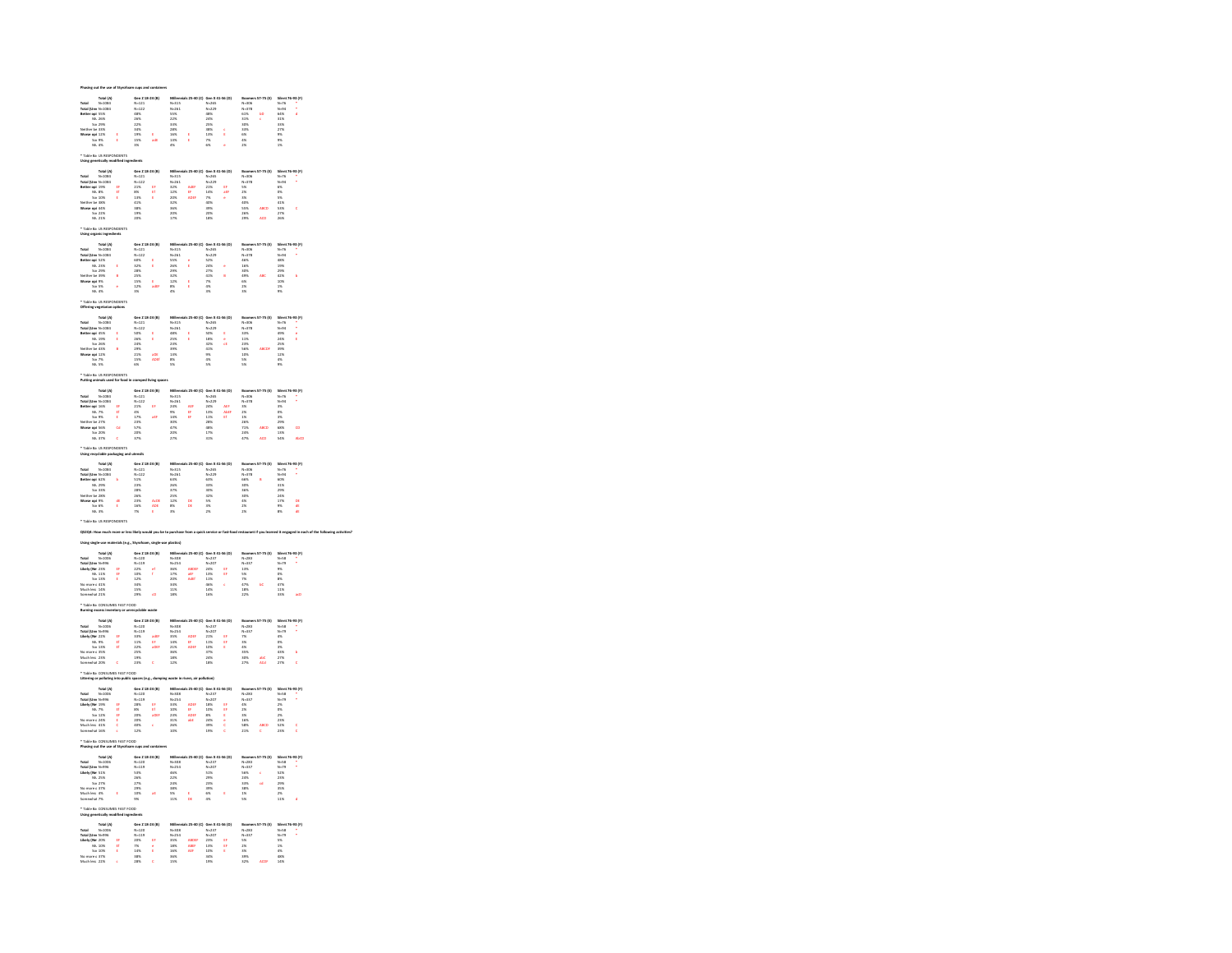| Somewhat 20%<br>* Table Ba CONSUMES FAST FOOD                                                                                                                                                                                                                                                                                                                                                                                                                                                                                                                         | $14\%$                                                                                                                                                                                                                                                                                                                                                                                                                                                                                                                                     | $14\%$                                                                              |                                                                                                                                                                                                                                                                                                                                                                                             | $23\% \qquad c \qquad 23\% \qquad C \qquad 33\% \qquad aB \qquad$                                                                                                                                                                                                                                                                                                                                                                                                      |
|-----------------------------------------------------------------------------------------------------------------------------------------------------------------------------------------------------------------------------------------------------------------------------------------------------------------------------------------------------------------------------------------------------------------------------------------------------------------------------------------------------------------------------------------------------------------------|--------------------------------------------------------------------------------------------------------------------------------------------------------------------------------------------------------------------------------------------------------------------------------------------------------------------------------------------------------------------------------------------------------------------------------------------------------------------------------------------------------------------------------------------|-------------------------------------------------------------------------------------|---------------------------------------------------------------------------------------------------------------------------------------------------------------------------------------------------------------------------------------------------------------------------------------------------------------------------------------------------------------------------------------------|------------------------------------------------------------------------------------------------------------------------------------------------------------------------------------------------------------------------------------------------------------------------------------------------------------------------------------------------------------------------------------------------------------------------------------------------------------------------|
| Using organic ingredients<br>$\begin{array}{r} \text{Total} & \text{Total} \text{ } \{A\} \\ \text{Total} & \text{No}=10\% \\ \text{Total} & \text{Total} & \text{No}=99\% \\ \text{Likler} & \text{Mo}=49\% \\ \text{No} & \text{Con} & \text{No}=24\% \\ \text{No} & \text{more} & \text{No}=15\% \\ \text{Nonreawhat 5\%} \end{array}$<br>$\mathbf{r}$                                                                                                                                                                                                             | Gen Z 18-24 (6)<br>N-120<br>N-119<br>61%<br>SS%<br>25%<br>25%<br>25%<br>P%                                                                                                                                                                                                                                                                                                                                                                                                                                                                 | Millenniak 25-41<br>N=208<br>N=254<br>S6% Ef<br>20% ef<br>30% ef<br>30%<br>S%       |                                                                                                                                                                                                                                                                                                                                                                                             |                                                                                                                                                                                                                                                                                                                                                                                                                                                                        |
| * Table Ba CONSUMES FAST FOOD<br>Offering vegetarian options                                                                                                                                                                                                                                                                                                                                                                                                                                                                                                          |                                                                                                                                                                                                                                                                                                                                                                                                                                                                                                                                            |                                                                                     |                                                                                                                                                                                                                                                                                                                                                                                             |                                                                                                                                                                                                                                                                                                                                                                                                                                                                        |
| Total (A)<br>Total N=1006<br>Total (Um N=996<br>Likely (Ne 43%<br>Mo more c 47%<br>No more c 47%<br>Much less 6%<br>Somewhat 5%<br>$\frac{ac}{c}$                                                                                                                                                                                                                                                                                                                                                                                                                     | Gen 2 18-24 (6)<br>$N=120$<br>$N=119$<br>$52\%$<br>$18\%$<br>$19\%$<br>$11\%$<br>$D6$                                                                                                                                                                                                                                                                                                                                                                                                                                                      |                                                                                     |                                                                                                                                                                                                                                                                                                                                                                                             | $[500\, \text{Meas}\, 57-75\, \text{(t)} \quad \text{Sileent}\, 76-93\, \text{(t)} \\\hline 18-283 \qquad \text{(t)}-79\, \text{(t)} \qquad \text{(t)} \qquad \text{(t)} \qquad \text{(t)} \qquad \text{(t)} \qquad \text{(t)} \qquad \text{(t)} \qquad \text{(t)} \qquad \text{(t)} \qquad \text{(t)} \qquad \text{(t)} \qquad \text{(t)} \qquad \text{(t)} \qquad \text{(t)} \qquad \text{(t)} \qquad \text{(t)} \qquad \text{(t)} \qquad \text{(t)} \qquad \text{($ |
| * Table Ba CONSUMES FAST FOOD<br>Putting animals used for food in cran                                                                                                                                                                                                                                                                                                                                                                                                                                                                                                |                                                                                                                                                                                                                                                                                                                                                                                                                                                                                                                                            |                                                                                     |                                                                                                                                                                                                                                                                                                                                                                                             |                                                                                                                                                                                                                                                                                                                                                                                                                                                                        |
| $\begin{tabular}{ll} \textbf{Total} & \textbf{N=1006} \\ \textbf{Total} & \textbf{N=1006} \\ \textbf{Total} & \textbf{N=996} \\ \textbf{Likel} & \textbf{Ma 1256} \\ \textbf{Ma 1256} & \textbf{Saa 1256} \\ \textbf{Nontree 4 275} \\ \textbf{Moch less 3586} \\ \textbf{Somowhat 1396} \end{tabular}$<br>$\frac{\theta}{\theta}$<br>$\epsilon$                                                                                                                                                                                                                      | Gen Z 18-24 (B)<br>N=120<br>N=119<br>19%<br>19%<br>F%<br>11%<br>24%<br>24%<br>24%                                                                                                                                                                                                                                                                                                                                                                                                                                                          |                                                                                     |                                                                                                                                                                                                                                                                                                                                                                                             | $\begin{tabular}{l c c c c} \hline \textbf{Millonial} 12:44:10 & \textbf{for } 8:4:54 \textbf{ [0]} & \textbf{Rormen} 12:73 \textbf{ [1]} & \textbf{54} \textbf{in} 18:41 \textbf{ [1]} \\ \hline \textbf{N} & 34.54 & \textbf{N} & 20 & \textbf{N} & 11 & \textbf{N} & 10 \\ \textbf{N} & 34.54 & \textbf{N} & 20 & \textbf{N} & 11 & \textbf{N} & 10 \\ \textbf{15} & 4.847 & $                                                                                      |
| * Table Ba CONSUMES FAST FOOD                                                                                                                                                                                                                                                                                                                                                                                                                                                                                                                                         | Using recyclable packaging and utensils (e.g., cups, containers, straws)                                                                                                                                                                                                                                                                                                                                                                                                                                                                   |                                                                                     |                                                                                                                                                                                                                                                                                                                                                                                             |                                                                                                                                                                                                                                                                                                                                                                                                                                                                        |
| Using recycles<br>Total (A)<br>Total (Une N=2016<br>Total (Une N=2016<br>Likely (Ne 55%<br>Mac 29%<br>Somewhat 6%<br>Somewhat 6%<br>Somewhat 6%<br>$\mathcal{A}$<br>* Table Ba CONSUMES FAST FOOD                                                                                                                                                                                                                                                                                                                                                                     |                                                                                                                                                                                                                                                                                                                                                                                                                                                                                                                                            |                                                                                     |                                                                                                                                                                                                                                                                                                                                                                                             |                                                                                                                                                                                                                                                                                                                                                                                                                                                                        |
|                                                                                                                                                                                                                                                                                                                                                                                                                                                                                                                                                                       | Q52Q5: Single-use plastics and unrecyclable waste have become a concern for many companies. You may have heard that quick service or first-food restaurants, such as Starbucks and Burger King, are considering imples                                                                                                                                                                                                                                                                                                                     |                                                                                     |                                                                                                                                                                                                                                                                                                                                                                                             |                                                                                                                                                                                                                                                                                                                                                                                                                                                                        |
| $\begin{tabular}{l c c c} \hline \textbf{Total} & \textbf{Total} & \textbf{No} \\ \hline \textbf{Total} & \textbf{No} = 00184 \\ \textbf{Utility UGau} & \textbf{No} = 0216 \\ \textbf{Linky (Ne 6228)} & \textbf{Co} \\ \textbf{You 4098} & \textbf{Co} = 0498 \\ \textbf{NoC uvy 16 2296} & \textbf{E} \\ \textbf{NoC ut all 1358} & \textbf{B} \\ \hline \end{tabular}$<br>* Table Ba US RESPONDENTS<br>Q52Q6: Which of the following are reasons why you would be likely to participate in a restaurant's reusable packaging program? Please select all that appl | Gen 2 18-24 (8)<br>N-121<br>N-122<br>756 ADEF<br>20% ADEF<br>18% ADEF<br>18%                                                                                                                                                                                                                                                                                                                                                                                                                                                               |                                                                                     |                                                                                                                                                                                                                                                                                                                                                                                             | <b>Boomers 57-75 (£) Silent 76-93 (F)</b><br>N-305<br>N-378 N-76 *<br>49% 50% 50%<br>18% 18% 55%<br>18% 18% 55% abC<br>27% C 35% abC                                                                                                                                                                                                                                                                                                                                   |
|                                                                                                                                                                                                                                                                                                                                                                                                                                                                                                                                                                       |                                                                                                                                                                                                                                                                                                                                                                                                                                                                                                                                            |                                                                                     |                                                                                                                                                                                                                                                                                                                                                                                             |                                                                                                                                                                                                                                                                                                                                                                                                                                                                        |
| $\begin{tabular}{l c c} \multicolumn{1}{c}{\textbf{Total (A)}} & \multicolumn{1}{c}{\textbf{Total (A)}} \\ \multicolumn{1}{c}{\textbf{Total (Uraw N-674}} \\ \multicolumn{1}{c}{\textbf{Total (Uraw N-674}} \\ \multicolumn{1}{c}{\textbf{Total (Uraw N-674}} \\ \multicolumn{1}{c}{\textbf{It contains 60\%}} \\ \multicolumn{1}{c}{\textbf{It contains 53\%}} \\ \multicolumn{1}{c}{\textbf{WowNd} int 83\%}} \\ \multicolumn{1}{c}{\textbf{WowNd} int 83\%}} \\ \multicolumn$                                                                                      | $\begin{array}{ll} \textbf{Gen 2 18-24 (b)}\\ \textbf{N+93} & \bullet \\ \textbf{N+93} & \bullet \\ \textbf{5956} \\ \textbf{5968} \\ \textbf{4356} \\ \textbf{4366} \\ \textbf{3976} \\ \textbf{086} \\ \textbf{237} \\ \textbf{087} \\ \textbf{230} \end{array}$                                                                                                                                                                                                                                                                         |                                                                                     | Milternian 25-40 (C) Gen X 41-56 (D)<br>N-2-25<br>N-2-25<br>SOK 6:16<br>SOK 6:36<br>4:86<br>4:86<br>4:86<br>ASK 6:55<br>5:16<br>CK 5:55<br>25<br>20<br>20<br>20                                                                                                                                                                                                                             | <b>Boomer 57-75 (4)</b> Silent 76-93 (9)<br>N~140 N~120<br>N~202 N~46 *<br>75% ABCd 68%<br>75% ABCD 75% aBCd<br>67% 8 65%<br>67% 41%<br>47% 41% 57%<br>47% 41% 05%                                                                                                                                                                                                                                                                                                     |
| * Table Ba LIKELY TO PARTICIPATE IN A REUSABLE PACKAGING PROGRAM<br>QS2Q7: How likely would you be to participate in a reusable packaging program with each of the following brands?                                                                                                                                                                                                                                                                                                                                                                                  |                                                                                                                                                                                                                                                                                                                                                                                                                                                                                                                                            |                                                                                     |                                                                                                                                                                                                                                                                                                                                                                                             |                                                                                                                                                                                                                                                                                                                                                                                                                                                                        |
| Starbucks<br>Total M<br>1974 - N-674<br>Total (Umr N-674<br>1985 - Vie 4855<br>1985 - Vie 4855<br>Not very ii 756<br>Not at all I 856<br>Not at all I 856<br>Not at all I 856<br>Not at all I 856<br>* Table Ba LIKELY TO<br>Chipotle                                                                                                                                                                                                                                                                                                                                 | $\begin{array}{ll} \textbf{Gen 2 18-24 (b)}\\ \textbf{N=93} & \bullet \\ \textbf{N=93} & \bullet \\ \textbf{8156} & \bullet \\ \textbf{8156} & \bullet \\ \textbf{3256} & \bullet \\ \textbf{3756} & \bullet \\ \textbf{116} & \bullet \\ \textbf{76} & \bullet \\ \textbf{186} & \bullet \\ \textbf{196} & \bullet \\ \textbf{186} & \bullet \\ \textbf{196} & \bullet \\ \textbf{196} & \bullet \\ \textbf{196} & \bullet \\ \textbf{196} & \bullet \\ \textbf{196} & \bullet$<br>.<br>IPATE IN A REUSABLE PACKAGING PROGRAM             |                                                                                     | $\begin{array}{l l l} \textbf{M} \textbf{N} & \textbf{in} & \textbf{25.40} \text{ (C)} & \textbf{Gen} \textbf{N} & \textbf{41.56} \text{ (D)} \\ \textbf{N} & \textbf{0.243} & \textbf{N} & \textbf{1.51} \\ \textbf{N} & \textbf{0.205} & \textbf{N} & \textbf{1.212} & \textbf{0.228} \\ \textbf{1.676} & \textbf{0.276} & \textbf{0.276} & \textbf{0.276} \\ \textbf{2.676} & \textbf{0$ | Roomers 57-75 (£) Silent 76-83 (P)<br>N-140<br>N-2022 N-46 *<br>72% 73%<br>42% f 24%<br>26% 51% 06<br>26% 6 51% 06<br>75% 6 65% 02%                                                                                                                                                                                                                                                                                                                                    |
| Total (A)<br>Total M=574<br>Total (Umr N=574<br>Likely (Ne 73%<br>We 41%<br>Not viry 19%<br>Not wire all 1.0%<br>N/A - 1 am 8%                                                                                                                                                                                                                                                                                                                                                                                                                                        | $\begin{array}{llll} \texttt{Gen 2 18-24 (b)} \\ \texttt{N=93} & \bullet \\ \texttt{N=93} & \bullet \\ \texttt{87\%} & \bullet \\ \texttt{83\%} & \bullet \\ \texttt{82\%} & \bullet \\ \texttt{82\%} & \bullet \\ \texttt{84\%} & \bullet \\ \texttt{85\%} & \bullet \\ \texttt{86\%} & \bullet \\ \texttt{87\%} & \bullet \\ \texttt{88\%} & \bullet \\ \texttt{88\%} & \bullet \\ \texttt{88\%} & \bullet \\ \texttt{88\%} & \bullet \\ \texttt{88\%} & \bullet \\$<br>* Table Ba LIKELY TO PARTICIPATE IN A REUSABLE PACKAGING PROGRAM | Millenniah 25-40 (c)<br>N=243<br>N=205<br>84% - AbddF<br>48% - eF<br>N%<br>P%<br>S% | $\begin{array}{rcl} \min{25\text{--}40\text{~IC1}} & \text{Gen X 41-56 (D)}\\ & & \text{N=151} \\ & & \text{N=122} \\ & & \text{2756} \\ \text{of} & & \text{4656} \\ & & & \text{2756} \\ & & & \text{656} \\ & & & \text{666} \\ & & & \text{676} \\ & & & \text{686} \\ & & & \text{696} \\ \end{array}$                                                                                 | Roomen 57-75 (£) Silent 76-23 (P)<br>N=30 N=35 *<br>N=30 N=46 *<br>66% F 51%<br>15% F 12%<br>30% 26% ACD<br>15% 26% ACD<br>15% C 12%                                                                                                                                                                                                                                                                                                                                   |
| $\ensuremath{\mathsf{B}}\xspace$ urger King                                                                                                                                                                                                                                                                                                                                                                                                                                                                                                                           |                                                                                                                                                                                                                                                                                                                                                                                                                                                                                                                                            |                                                                                     |                                                                                                                                                                                                                                                                                                                                                                                             |                                                                                                                                                                                                                                                                                                                                                                                                                                                                        |
| Total (A)<br>Total M=574<br>Total (Umr N=674<br>Likely (Ne 80%<br>We 46%<br>Not very il 9%<br>Not at all 17%<br>Not at all 17%<br>Not at all 17%                                                                                                                                                                                                                                                                                                                                                                                                                      | Gen Z 18-24 (6)<br>N=93<br>N=93<br>23%<br>23%<br>25%<br>25%<br>26%                                                                                                                                                                                                                                                                                                                                                                                                                                                                         |                                                                                     |                                                                                                                                                                                                                                                                                                                                                                                             | $\begin{tabular}{l c c c c} \hline \textbf{M} \textbf{M} \textbf{m} \textbf{m} \textbf{h} & \textbf{B} \textbf{B} & \textbf{B} \textbf{G} & \textbf{B} \textbf{B} & \textbf{B} \textbf{B} & \textbf{B} \textbf{B} & \textbf{B} \textbf{B} & \textbf{B} \textbf{B} & \textbf{B} \textbf{B} & \textbf{B} \textbf{B} & \textbf{B} \textbf{B} & \textbf{B} \textbf{B} & \textbf{B} \textbf{B} & \textbf{B} \textbf{B} & \$                                                 |
| * Table Ba LIKELY TO PARTICIPATE IN A REUSABLE PACKAGING PROGRAM<br>кгс                                                                                                                                                                                                                                                                                                                                                                                                                                                                                               |                                                                                                                                                                                                                                                                                                                                                                                                                                                                                                                                            |                                                                                     |                                                                                                                                                                                                                                                                                                                                                                                             |                                                                                                                                                                                                                                                                                                                                                                                                                                                                        |
| $\begin{tabular}{l c c} \multicolumn{1}{l}{\textbf{Total (A)}} & \multicolumn{1}{l}{\textbf{Total (A)}} & \multicolumn{1}{l}{\textbf{Total (U}} & \multicolumn{1}{l}{\textbf{N=674}} \\ \multicolumn{1}{l}{\textbf{Total (U}} & \multicolumn{1}{l}{\textbf{N=674}} & \multicolumn{1}{l}{\textbf{Total (U}} & \multicolumn{1}{l}{\textbf{N=674}} \\ \multicolumn{1}{l}{\textbf{Likler (Na 73\%)} } & \multicolumn{1}{l}{\textbf{N=126}} & \multicolumn{1}{l}{\textbf{$                                                                                                 | $\begin{array}{ll} \texttt{Gen 2 18-24 (8)}\\ \texttt{N=93} & \bullet \\ \texttt{N=93} & \bullet \\ \texttt{62\%} & \bullet \\ \texttt{38\%} \\ \texttt{24\%} & \texttt{ADE} \\ \texttt{28\%} & \texttt{ADE} \\ \texttt{9\%} & \bullet \\ \texttt{1\%} & \end{array}$<br>* Table Ba LIKELY TO PARTICIPATE IN A REUSABLE PACKAGING PROGRAM                                                                                                                                                                                                  | Millenniah 25-40 (t<br>N-243<br>73%<br>39%<br>39%<br>34%<br>4%<br>6%                | Millennials 25-40 (C) Gen X 41-56 (D)<br>3 Gen X 4:<br>N=151<br>N=128<br>S3%<br>S3%<br>S6%<br>S6%<br>S6%<br>S4%<br>$\mathbf{B}$                                                                                                                                                                                                                                                             | <b>Boomers 57-75 (1)</b> Silent 76-93 (P)<br>N=140<br>N=202 N=46<br>75% 65%<br>36% 57%<br>36% 11% 11%<br>14% 11% 12%<br>16% 16%                                                                                                                                                                                                                                                                                                                                        |
| Panera<br>$\begin{array}{ll} \text{Total} & \text{Total (A)} \\ \text{Total} & \text{N=674} \\ \text{Total (Unre N=674)} \\ \text{Likley (Ne 78\%)} & \text{Var 45\%} \\ \text{Var 45\%} & \text{Var 45\%} \\ \text{Var 45\%} & \text{Var 45\%} \end{array}$<br>$\mathbf{b}$<br>Not very li 9%                                                                                                                                                                                                                                                                        | Gen 2 18-24 (6)<br>N-93<br>N-93<br>SSX<br>SSX<br>22%<br>22%<br>25%<br>DSX                                                                                                                                                                                                                                                                                                                                                                                                                                                                  |                                                                                     |                                                                                                                                                                                                                                                                                                                                                                                             |                                                                                                                                                                                                                                                                                                                                                                                                                                                                        |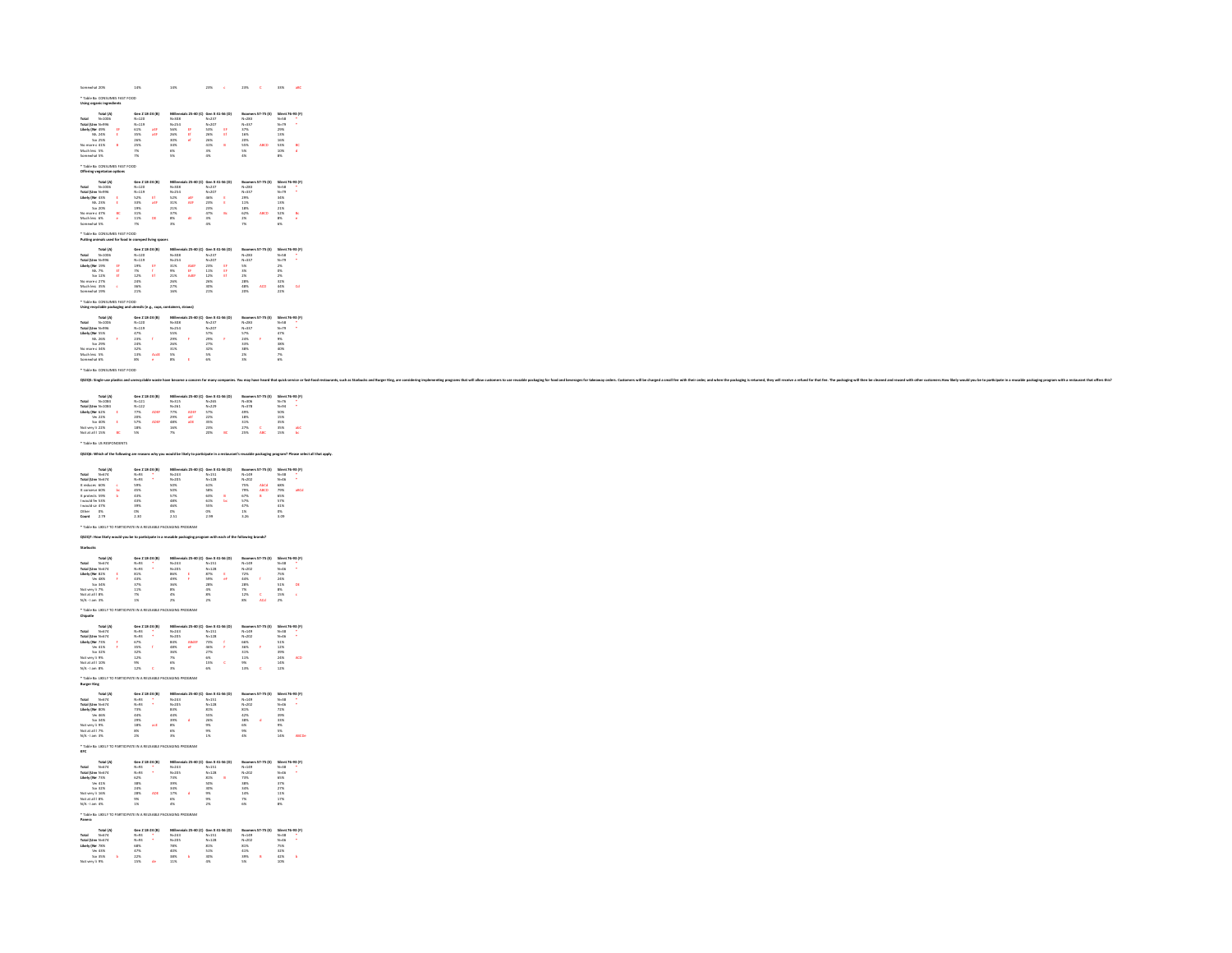| N/A - 1 am 6%                                        |                        |              | 5%                               |           | 6%                                                                                                                                                                                                                            |                                        | 9%                     |     | 256                     |                                    | 11%                    |             |
|------------------------------------------------------|------------------------|--------------|----------------------------------|-----------|-------------------------------------------------------------------------------------------------------------------------------------------------------------------------------------------------------------------------------|----------------------------------------|------------------------|-----|-------------------------|------------------------------------|------------------------|-------------|
|                                                      |                        |              | 12%                              | ×         | 5%                                                                                                                                                                                                                            |                                        | 6%                     |     | $\overline{\alpha}$     |                                    | 4%                     |             |
| Develop"                                             |                        |              |                                  |           | * Table Ba LIKELY TO PARTICIPATE IN A REUSABLE PACKAGING PROGRAM                                                                                                                                                              |                                        |                        |     |                         |                                    |                        |             |
|                                                      | Total (A)              |              | Gen 2 18-24 (B)                  |           |                                                                                                                                                                                                                               | Millennials 25-40 (C) Gen X 41-56 (D)  |                        |     |                         | Boomers 57-75 (t) Silent 76-93 (F) |                        |             |
| Total<br>Total (Line North)                          | $N - 674$              |              | $N = 93$<br>$N = 0.5$            |           | $N = 243$<br>$N = 20%$                                                                                                                                                                                                        |                                        | $N - 151$<br>N=128     |     | $N - 149$<br>$Ne = 202$ |                                    | $N - 38$<br>Negativ    |             |
| Likely (Ne. 76%)                                     |                        |              | 66%                              |           | 78%                                                                                                                                                                                                                           |                                        | 79%                    |     | 80%                     |                                    | 70%                    |             |
|                                                      | Ve: 37%                |              | 32%                              |           | 37%                                                                                                                                                                                                                           |                                        | 42%                    | ł   | 40%                     |                                    | 20%                    |             |
|                                                      | So: 39%                |              | 34%                              |           | 41%                                                                                                                                                                                                                           |                                        | 37%                    |     | 40%                     |                                    | sos.                   |             |
| Not wirv li 12%                                      |                        |              | 24%                              | ADE       | 14%                                                                                                                                                                                                                           |                                        | 8%                     |     | 7%                      |                                    | 5%                     |             |
| Not at all 17%<br>N/A-1 am 5%                        |                        |              | 8%<br>$2\%$                      |           | 6%<br>3%                                                                                                                                                                                                                      |                                        | 9%<br>5%               |     | 6%<br>$\overline{1}$    |                                    | 13%<br>13%             | b.          |
|                                                      |                        |              |                                  |           |                                                                                                                                                                                                                               |                                        |                        |     |                         |                                    |                        |             |
| McDonald's                                           |                        |              |                                  |           | * Table Ba LIKELY TO PARTICIPATE IN A REUSABLE PACKAGING PROGRAM                                                                                                                                                              |                                        |                        |     |                         |                                    |                        |             |
| Total                                                | Total (A)<br>$N = 674$ |              | Gen 2 18-24 (B)<br>$N - 93$      |           | $N = 243$                                                                                                                                                                                                                     | Millennials 25-40 (C) Gen X 41-56 (D)  | $N - 151$              |     | $N - 149$               | Boomers 57-75 (£) Silent 76-93 (F) | $N - 38$               |             |
| Total (Une N-674                                     |                        |              | $N = 93$                         |           | $N - 205$                                                                                                                                                                                                                     |                                        | $N - 128$              |     | $N - 202$               |                                    | $N - 46$               |             |
| Likely (Ne 85%                                       |                        |              | 72%                              |           | sox                                                                                                                                                                                                                           |                                        | 81%                    |     | 87%                     |                                    | 87%                    |             |
|                                                      | Ve: 48%                |              | sono                             | ×         | 51%                                                                                                                                                                                                                           | ×                                      | sons                   |     | 45%                     | ł                                  | 23%                    |             |
|                                                      | Sot 37%                | ь            | 22%                              |           | 39%                                                                                                                                                                                                                           | ö                                      | 31%                    |     | 42%                     | ö                                  | 64%                    | ABCDe       |
| Not very li 7%                                       |                        |              | 15%                              | ×         | 4%                                                                                                                                                                                                                            |                                        | 8%                     |     | 8%                      |                                    | 5%                     |             |
| Not at all I 6%<br>N/A - 1 am 2%                     |                        |              | 6%<br>$\infty$                   | Ade       | 4%<br>1%                                                                                                                                                                                                                      |                                        | 10%<br>1%              |     | 4%<br>1K                |                                    | gy,<br>16              |             |
|                                                      |                        |              |                                  |           |                                                                                                                                                                                                                               |                                        |                        |     |                         |                                    |                        |             |
|                                                      |                        |              |                                  |           | * Table Ba LIKELY TO PARTICIPATE IN A REUSABLE PACKAGING PROGRAM                                                                                                                                                              |                                        |                        |     |                         |                                    |                        |             |
| Popeye's                                             |                        |              |                                  |           |                                                                                                                                                                                                                               |                                        |                        |     |                         |                                    |                        |             |
| Total                                                | Total (A)<br>$N = 674$ |              | Gen Z 18-24 (B)<br>$N - 93$      |           | $N = 243$                                                                                                                                                                                                                     | Millennials 25-40 (C) Gen X 41-56 (D)  | $N - 151$              |     | $N - 149$               | Boomers 57-75 (£) Silent 76-93 (F) | $N - 38$               |             |
| Total (Umr N-674                                     |                        |              | $N - 93$                         |           | $N = 205$                                                                                                                                                                                                                     |                                        | $N - 128$              |     | $N - 202$               |                                    | $N = 46$               |             |
| Likely (Ne 72%                                       |                        |              | 74%                              |           | 80%                                                                                                                                                                                                                           |                                        | 71%                    |     | 63%                     |                                    | 64%                    |             |
|                                                      | Ve: 38%                | ×            | 41%                              | x         | ADK.                                                                                                                                                                                                                          | ×                                      | 45%                    | ĥ.  | 20 <sup>6</sup>         |                                    | 10%                    |             |
|                                                      | So: 35%                |              | 33%                              |           | 41%                                                                                                                                                                                                                           | ö                                      | 26%                    |     | 34%                     |                                    | 46%                    | é           |
| Not very li 11%                                      |                        |              | 18%                              | x         | 10%                                                                                                                                                                                                                           |                                        | 10%                    |     | 13%                     |                                    | $2\%$                  |             |
| New air all 1.9%                                     |                        |              | <b>AK</b>                        |           | $^{76}$                                                                                                                                                                                                                       |                                        | 14%                    | é   | m                       |                                    | 16%                    |             |
| N/A -1 am 7%                                         |                        | ×            | 3%                               |           | 2%                                                                                                                                                                                                                            |                                        | 5%                     |     | 18%                     | ABCD                               | 17%                    | abCd        |
| Just Salad                                           |                        |              |                                  |           | * Table Ba LIKELY TO PARTICIPATE IN A REUSABLE PACKAGING PROGRAM                                                                                                                                                              |                                        |                        |     |                         |                                    |                        |             |
|                                                      | Total (A)              |              | Gen 2 18-24 (B)                  |           |                                                                                                                                                                                                                               | Millennials 25-40 (C) Gen X 41-56 (D)  |                        |     |                         | Boomers 57-75 (£) Silent 76-93 (F) |                        |             |
| Total                                                | $N = 674$              |              | $N = 93$                         |           | $N - 243$                                                                                                                                                                                                                     |                                        | $N - 151$              |     | $N = 149$               |                                    | $N - 38$               |             |
| Total (Une N-674                                     |                        |              | $N = 93$                         |           | $N - 205$                                                                                                                                                                                                                     |                                        | $N - 128$              |     | $N = 202$               |                                    | NoAK                   |             |
| Likely (Ne 51%)                                      |                        | ×            | 51%                              | ٠         | KOK.                                                                                                                                                                                                                          | ×                                      | 61%                    | ٠   | <b>MW</b>               |                                    | 47%                    |             |
|                                                      | Ve: 27%                | £f           | 36%                              | £f        | 24%                                                                                                                                                                                                                           |                                        | 41%                    | ACE | 16%                     |                                    | 10%                    |             |
| Not very li 9%                                       | So: 24%                | ŧ            | 15%<br>15%                       | df        | 35%<br>12%                                                                                                                                                                                                                    | ABDE<br>ŧ                              | 20%<br>6%              |     | 14%<br>5%               |                                    | 37%<br>4%              | bdf         |
|                                                      |                        |              |                                  |           |                                                                                                                                                                                                                               |                                        |                        |     |                         |                                    |                        |             |
|                                                      |                        |              |                                  |           |                                                                                                                                                                                                                               |                                        |                        |     |                         |                                    |                        |             |
|                                                      |                        | ×<br>×       | 11%<br>23%                       | $\sim$    | $8\%$<br>21%<br>* Table Ba LIKELY TO PARTICIPATE IN A REUSABLE PACKAGING PROGRAM                                                                                                                                              | ×                                      | 256<br>32%             | ×   | 88<br>57%               | ×<br>ABCDE                         | 11%<br>37%             | $\sim$<br>× |
|                                                      |                        |              |                                  |           | OS2O8: Which of the following are reasons why you would not be likely to participate in a restaurant's reusable packaging program? Please select all that apply.                                                              |                                        |                        |     |                         |                                    |                        |             |
| New art all 1.7%<br>N/A-1 am 33%                     | Total (A)              |              | Gen Z 18-24 (B)                  |           |                                                                                                                                                                                                                               | Millennials 25-40 (C) Gen X 41-56 (D)  |                        |     |                         | <b>Boomers 57-75 (£)</b>           | Silent 76-93 (F)       |             |
| Total<br>Total (Umr N-410                            | $N - 410$              |              | $N - 28$<br>$N - 29$             | $\ddotsc$ | $N - 73$<br>$N-56$                                                                                                                                                                                                            |                                        | $N - 114$<br>$N - 101$ |     | $N - 157$<br>$N = 176$  |                                    | $N - 38$<br>$N - 48$   |             |
| Lamid ha 55%                                         |                        |              | <b>MW</b>                        |           | 288                                                                                                                                                                                                                           |                                        | 57%                    | ċ   | 69%                     | ABC                                | <b>STK</b>             | ×           |
| I don't war 52%                                      |                        |              | 32%                              |           | 38%                                                                                                                                                                                                                           |                                        | 60%                    | b.  | 58%                     | be.                                | 42%                    |             |
| I don't war 48%                                      |                        |              | 27%                              |           | 38%                                                                                                                                                                                                                           |                                        | 46%                    |     | 61%                     | ABCdl                              | 33%                    |             |
|                                                      |                        |              | 44%                              |           | <b>26%</b>                                                                                                                                                                                                                    |                                        | six                    |     | 56%                     | ACD                                | 42%                    |             |
| I don't war 43%<br>Lamidd for 41%                    |                        | x            | 35%                              |           | <b>tax</b>                                                                                                                                                                                                                    |                                        | ww                     |     | <b>K2NC</b>             | adf                                | 2000                   |             |
| I don't cor 39%                                      |                        | ×            | 256                              |           | 33%                                                                                                                                                                                                                           | ь                                      | 33%                    | ×   | 48%                     | <b>bd</b>                          | 51%                    | ×           |
| I don't this 31%                                     |                        |              | 21%                              |           | 30%                                                                                                                                                                                                                           |                                        | 28%                    |     | 35%                     |                                    | 32%                    |             |
| There are   27%                                      |                        |              | 25%                              |           | 12%                                                                                                                                                                                                                           |                                        | sos                    | ċ   | 32%                     | ć                                  | 26%                    |             |
| I would no 13%<br>Other                              | $4\%$                  |              | 14%<br>asc.                      |           | $\infty$<br><b>KNC</b>                                                                                                                                                                                                        |                                        | 15%<br>ss.             |     | 16%<br>$^{46}$          |                                    | <b>AK</b><br><b>OK</b> |             |
| Count                                                |                        |              | 2.48                             |           | 2.57                                                                                                                                                                                                                          |                                        | 3.47                   |     | 4.30                    |                                    | 3.11                   |             |
|                                                      | $3.53\,$               |              |                                  |           | * Table Ba Unlikely to participate in a reusable packaging program                                                                                                                                                            |                                        |                        |     |                         |                                    |                        |             |
|                                                      |                        |              |                                  |           | OS2O9: Which of the following do you think are better alternatives than a reusable packasing program for quick service or fast-food restaurants looking to deal with the issue of single-use plastics and unrecyclable waste? |                                        |                        |     |                         |                                    |                        |             |
|                                                      | Total (A)              |              | Gen 2 18-24 (B)                  |           |                                                                                                                                                                                                                               | Millennials 25-40 (C) Gen X 41-56 (D)  |                        |     |                         | Boomers 57-75 (£)                  | Silver 26, 93, 013     |             |
| Total                                                | $N - 1084$             |              | $N = 121$                        |           | $N - 315$                                                                                                                                                                                                                     |                                        | $N - 265$              |     | $N - 306$               |                                    | $N - 76$               |             |
| Total (Uny N-1084                                    |                        |              | $N = 122$                        |           | $N - 261$                                                                                                                                                                                                                     |                                        | $N - 220$              |     | $N - 378$               |                                    | $N = 94$               |             |
|                                                      |                        |              | 43%                              |           | 45%                                                                                                                                                                                                                           |                                        | 61%                    |     | 65%                     |                                    | sés                    |             |
|                                                      |                        |              | 51%                              |           | 54%                                                                                                                                                                                                                           |                                        | <b>ABYC</b>            |     | sos                     | es.                                | <b>ABY</b>             |             |
| Usine com 55%<br>Saint-line 53%<br>Allowing c 39%    |                        | $\theta$     | 54%                              | ADE       | 52%                                                                                                                                                                                                                           | <b>ADEF</b>                            | 32%                    |     | 29%                     |                                    | 26%                    |             |
|                                                      |                        |              | 35%                              |           | 42%                                                                                                                                                                                                                           | be.                                    | 28%                    |     | 33%                     |                                    | 33%                    |             |
|                                                      | 14                     |              | $rac{1}{2}$                      |           | 1K                                                                                                                                                                                                                            |                                        | $_{\alpha}$            |     | $^{16}$                 |                                    | $_{\alpha}$            |             |
|                                                      | 1.94                   | ъ            | 4%<br>1.87                       |           | 11%<br>2.05                                                                                                                                                                                                                   |                                        | 14%<br>1.83            | b   | 12%<br>2.00             | ь                                  | 21%<br>1.79            | b.          |
| Providina : 35%<br>Other<br>None - 1 dr 12%<br>Count |                        |              |                                  |           |                                                                                                                                                                                                                               |                                        |                        |     |                         |                                    |                        |             |
| * Table Ba U.S. RESPONDENTS                          |                        |              |                                  |           | Q\$2Q10: Which of the following would make you more likely to participate in a restaurant's reusable packaging program? Please select all that apply.                                                                         |                                        |                        |     |                         |                                    |                        |             |
|                                                      |                        |              |                                  |           |                                                                                                                                                                                                                               |                                        |                        |     |                         |                                    |                        |             |
|                                                      | Total (A)              |              | Gen 7 18.24 (8)                  |           |                                                                                                                                                                                                                               | Millennials 25.40 (C) (Sen X 41.56 (D) |                        |     |                         | Boomers 57-75 (£) Silent 76-93 (F) |                        |             |
| Total                                                | $N - 1084$             |              | $N = 121$                        |           | $N - 315$                                                                                                                                                                                                                     |                                        | $N - 265$              |     | $N - 306$               |                                    | $N - 76$               |             |
| Total (Unv N-1084                                    |                        |              | $N = 122$                        |           | $N = 261$                                                                                                                                                                                                                     |                                        | $N - 229$              |     | $N - 378$               |                                    | $N = 24$               |             |
| will recei 46%<br>The restau 42%                     |                        |              | 41%<br>ave                       |           | 52%<br>42 <sup>6</sup>                                                                                                                                                                                                        | ×                                      | 47%<br>41%             |     | 43%<br>ans.             |                                    | 33%<br>2000            |             |
| I can bring 38%                                      |                        | ×.           | 52%                              | ADE       | 45%                                                                                                                                                                                                                           | EF.                                    | 35%                    |     | 31%                     |                                    | 23%                    |             |
|                                                      |                        | $\theta$     |                                  | abbi      |                                                                                                                                                                                                                               | ADEI                                   | 25%                    | ø   | 11%                     |                                    | 10%                    |             |
| The reuse 27%<br>Other                               | 1%                     |              | 39%<br>os.                       |           | 45%<br>1%                                                                                                                                                                                                                     |                                        | ox                     |     | $1\%$                   |                                    | 1%                     |             |
| None - No. 22%<br>Count                              | 1.76                   | $\mathbf{r}$ | $\overline{\phantom{a}}$<br>1.83 |           | 11%<br>2.01                                                                                                                                                                                                                   |                                        | <b>27%</b><br>1.75     | bć. | <b>APK</b><br>1.58      | ABC                                | <b>AW</b><br>1.40      | ABCD        |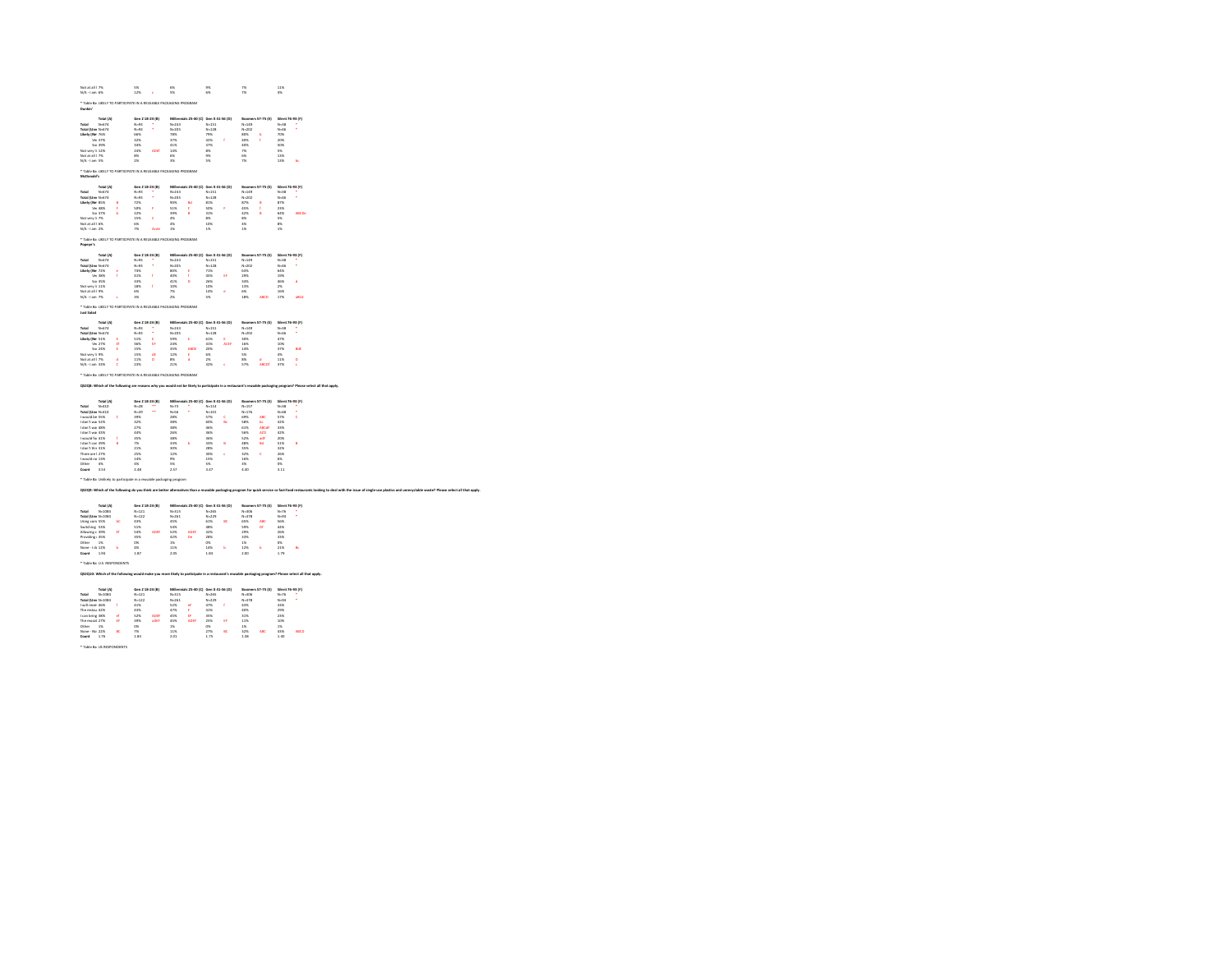|                                                                                                                                                                                                                                       | Total (A)<br>N=1084<br>N=1084<br>S3%<br>S3%<br>37%<br>20%<br>20%               | Male (B)<br>N=515<br>N=439<br>66%<br>29%<br>29%<br>19%<br>19%            | Sender<br>Female (C)<br>N=560<br>N=634<br>69%<br>32%<br>32%<br>21%<br>21%                                                      | 18-34 (D)<br>N-309<br>N-278<br>64%<br>26%<br>28%<br>38%<br>22%<br>14%                                                                      | 35-44 (E)<br>N=180<br>N=159<br>N=K<br>34%<br>34%<br>40%<br>18%                                                                                                                          |                                                                                                                                                                              | $\begin{array}{l} 55-64\; (G)\\ N=187\\ N=195\\ 69\%\\ 32\%\\ 32\%\\ 22\%\\ 9\% \end{array}$                                      | $\begin{array}{r} 65* (H) \\ N=237 \\ N=317 \\ 67\% \\ 32\% \\ 36\% \\ 20\% \\ 23\% \\ 13\% \end{array}$                                                                                                                                                       | $\begin{array}{r} 18\,34\,(0)\\ \,N\text{-}151\\ \,N\text{-}95\\ \,6\,1\%\\ \,2\,4\%\\ \,3\,7\%\\ \,1\,7\%\\ \,2\,2\% \end{array}$                                                                                                                                                                                                                                                                       | $\begin{array}{r} 35\text{--}44\ (1)\\ \mathit{N=38}\\ \mathit{N=58}\\ \mathit{N=58}\\ 41\%\ \\ 41\%\ \\ 8\%\ \\ 6\%\end{array}$                                                                                          | 45-54 (K)<br>N-80<br>N-55<br>S9%<br>S9%<br>S9%<br>S9%<br>S9%<br>S9%                                                                                                                                                                                                                                                                                                                | 55-64 (L)<br>N-90<br>N-82<br>N-82<br>S5%<br>25%<br>41%<br>22%                                                               | 65+ (M)<br>N-111<br>N-154<br>61%<br>23%<br>23%<br>23%<br>23%<br>16%                                                            | $\begin{array}{l} \textbf{18-34 (N)} \\ \textbf{N=153} \\ \textbf{N=183} \\ \textbf{66\%} \\ \textbf{28\%} \\ \textbf{38\%} \\ \textbf{27\%} \\ \textbf{7\%} \end{array}$ | $\begin{array}{l} 35\text{--}44\ ( \text{O}) \\ \text{N=22} \\ \text{N=101} \\ 62\% \\ 27\% \\ 28\% \\ 28\% \\ 28\% \\ 10\% \end{array}$                           | $\begin{array}{r} \textbf{remine}\\ \textbf{45-54 (P)}\\ \textbf{N=90}\\ \textbf{N=80}\\ \textbf{7.356}\\ \textbf{2.956}\\ \textbf{4.456}\\ \textbf{1.076}\\ \textbf{1.776} \end{array}$                                                                                                                                                                                                                                               | $\begin{array}{l} 53\text{--}64\;(\text{Q})\\ \mathit{N}{=}97\\ \mathit{N}{=}113\\ 71\%\\ 39\%\\ 32\%\\ 22\%\\ 6\% \end{array}$                 | $\begin{array}{l} 65* (R) \\ N\text{-}127 \\ N\text{-}163 \\ 73\% \\ 39\% \\ 34\% \\ 17\% \\ 10\% \end{array}$                                                                                                                                                                                                  | Northeast (S)<br>N=189<br>N=222<br>72%<br>73%<br>35%<br>35%<br>15%               | South (T)<br>N=412<br>N=414<br>N=416<br>28%<br>28%<br>36%<br>28%<br>13% | Region<br>Midwest (U)<br>N=225<br>N=227<br>66%<br>29%<br>38%<br>22%<br>22%<br>12%    | West (V)<br>N=258<br>N=221<br>71%<br>32%<br>32%<br>10%<br>10%                      |
|---------------------------------------------------------------------------------------------------------------------------------------------------------------------------------------------------------------------------------------|--------------------------------------------------------------------------------|--------------------------------------------------------------------------|--------------------------------------------------------------------------------------------------------------------------------|--------------------------------------------------------------------------------------------------------------------------------------------|-----------------------------------------------------------------------------------------------------------------------------------------------------------------------------------------|------------------------------------------------------------------------------------------------------------------------------------------------------------------------------|-----------------------------------------------------------------------------------------------------------------------------------|----------------------------------------------------------------------------------------------------------------------------------------------------------------------------------------------------------------------------------------------------------------|----------------------------------------------------------------------------------------------------------------------------------------------------------------------------------------------------------------------------------------------------------------------------------------------------------------------------------------------------------------------------------------------------------|---------------------------------------------------------------------------------------------------------------------------------------------------------------------------------------------------------------------------|------------------------------------------------------------------------------------------------------------------------------------------------------------------------------------------------------------------------------------------------------------------------------------------------------------------------------------------------------------------------------------|-----------------------------------------------------------------------------------------------------------------------------|--------------------------------------------------------------------------------------------------------------------------------|---------------------------------------------------------------------------------------------------------------------------------------------------------------------------|--------------------------------------------------------------------------------------------------------------------------------------------------------------------|----------------------------------------------------------------------------------------------------------------------------------------------------------------------------------------------------------------------------------------------------------------------------------------------------------------------------------------------------------------------------------------------------------------------------------------|-------------------------------------------------------------------------------------------------------------------------------------------------|-----------------------------------------------------------------------------------------------------------------------------------------------------------------------------------------------------------------------------------------------------------------------------------------------------------------|----------------------------------------------------------------------------------|-------------------------------------------------------------------------|--------------------------------------------------------------------------------------|------------------------------------------------------------------------------------|
|                                                                                                                                                                                                                                       |                                                                                |                                                                          |                                                                                                                                |                                                                                                                                            |                                                                                                                                                                                         | 45-54 (1<br>N-170<br>N-135<br>66%<br>33%<br>33%<br>19%<br>14%                                                                                                                |                                                                                                                                   |                                                                                                                                                                                                                                                                |                                                                                                                                                                                                                                                                                                                                                                                                          | $\begin{array}{c} \bullet \\ \bullet \\ \mathsf{ncim} \\ \mathsf{im} \\ \mathsf{K} \end{array}$                                                                                                                           |                                                                                                                                                                                                                                                                                                                                                                                    |                                                                                                                             |                                                                                                                                |                                                                                                                                                                           |                                                                                                                                                                    |                                                                                                                                                                                                                                                                                                                                                                                                                                        |                                                                                                                                                 |                                                                                                                                                                                                                                                                                                                 |                                                                                  |                                                                         |                                                                                      |                                                                                    |
| Total (Umweighted)<br>Total (Umweighted)<br>Concerned (Net)<br>Somewhat cons<br>Not ut all concerned<br>Not at all concerned                                                                                                          |                                                                                |                                                                          |                                                                                                                                |                                                                                                                                            |                                                                                                                                                                                         |                                                                                                                                                                              |                                                                                                                                   |                                                                                                                                                                                                                                                                |                                                                                                                                                                                                                                                                                                                                                                                                          |                                                                                                                                                                                                                           |                                                                                                                                                                                                                                                                                                                                                                                    |                                                                                                                             |                                                                                                                                |                                                                                                                                                                           |                                                                                                                                                                    |                                                                                                                                                                                                                                                                                                                                                                                                                                        |                                                                                                                                                 |                                                                                                                                                                                                                                                                                                                 |                                                                                  |                                                                         |                                                                                      |                                                                                    |
|                                                                                                                                                                                                                                       |                                                                                |                                                                          |                                                                                                                                |                                                                                                                                            |                                                                                                                                                                                         |                                                                                                                                                                              |                                                                                                                                   |                                                                                                                                                                                                                                                                |                                                                                                                                                                                                                                                                                                                                                                                                          |                                                                                                                                                                                                                           |                                                                                                                                                                                                                                                                                                                                                                                    |                                                                                                                             |                                                                                                                                |                                                                                                                                                                           |                                                                                                                                                                    |                                                                                                                                                                                                                                                                                                                                                                                                                                        |                                                                                                                                                 |                                                                                                                                                                                                                                                                                                                 |                                                                                  |                                                                         |                                                                                      |                                                                                    |
|                                                                                                                                                                                                                                       |                                                                                |                                                                          |                                                                                                                                |                                                                                                                                            |                                                                                                                                                                                         |                                                                                                                                                                              |                                                                                                                                   |                                                                                                                                                                                                                                                                |                                                                                                                                                                                                                                                                                                                                                                                                          |                                                                                                                                                                                                                           |                                                                                                                                                                                                                                                                                                                                                                                    |                                                                                                                             |                                                                                                                                |                                                                                                                                                                           |                                                                                                                                                                    |                                                                                                                                                                                                                                                                                                                                                                                                                                        |                                                                                                                                                 |                                                                                                                                                                                                                                                                                                                 |                                                                                  |                                                                         |                                                                                      |                                                                                    |
|                                                                                                                                                                                                                                       |                                                                                |                                                                          |                                                                                                                                |                                                                                                                                            |                                                                                                                                                                                         |                                                                                                                                                                              |                                                                                                                                   |                                                                                                                                                                                                                                                                |                                                                                                                                                                                                                                                                                                                                                                                                          |                                                                                                                                                                                                                           |                                                                                                                                                                                                                                                                                                                                                                                    |                                                                                                                             |                                                                                                                                |                                                                                                                                                                           |                                                                                                                                                                    |                                                                                                                                                                                                                                                                                                                                                                                                                                        |                                                                                                                                                 |                                                                                                                                                                                                                                                                                                                 |                                                                                  |                                                                         |                                                                                      |                                                                                    |
|                                                                                                                                                                                                                                       |                                                                                |                                                                          |                                                                                                                                |                                                                                                                                            |                                                                                                                                                                                         |                                                                                                                                                                              |                                                                                                                                   |                                                                                                                                                                                                                                                                |                                                                                                                                                                                                                                                                                                                                                                                                          |                                                                                                                                                                                                                           |                                                                                                                                                                                                                                                                                                                                                                                    |                                                                                                                             |                                                                                                                                |                                                                                                                                                                           |                                                                                                                                                                    | $\begin{array}{c} \textbf{Female Age} \\ 45-54\,(9) \\ \textbf{N}\!\rightarrow\!\!60 \\ \textbf{N}\!\rightarrow\!\!60 \\ \textbf{N}\!\rightarrow\!\!60 \\ \textbf{3-9\%} \\ 34\% \\ 39\% \\ 9\% \\ 17\% \end{array}$                                                                                                                                                                                                                   |                                                                                                                                                 |                                                                                                                                                                                                                                                                                                                 |                                                                                  |                                                                         |                                                                                      |                                                                                    |
|                                                                                                                                                                                                                                       | <b>Total (A)</b>                                                               | Male (8)<br>N=515<br>N=439<br>S5%<br>28%<br>28%<br>21%<br>21%            | Gender<br>Female (C)<br>N-560<br>N-534<br>23%<br>35%<br>38%<br>19%<br>E%                                                       | 18-34 (D)                                                                                                                                  | 35-44 (E)<br>N=180<br>N=159<br>78%<br>37%<br>41%<br>41%<br>13%                                                                                                                          | 45-54 (F)<br>N=170<br>N=135<br>70%<br>32%<br>32%<br>38%<br>12%                                                                                                               | 55-64 (G)<br>N=187<br>N=195<br>S2%<br>S2%<br>33%<br>26%<br>26%                                                                    | 65+ (H)<br>N-237<br>N-317<br>N-317<br>20%<br>40%<br>21%<br>9%                                                                                                                                                                                                  | 18-34 (1)                                                                                                                                                                                                                                                                                                                                                                                                | $\begin{array}{l} 35\text{--}44\ (1) \\ \mathit{N}{\rightarrow} 8 \\ \mathit{N}{\rightarrow} 8 \\ \mathit{86}\% \\ \mathit{86}\% \\ \mathit{43}\% \\ \mathit{86}\% \\ \mathit{87}\% \\ \mathit{67}\end{array}$            | Mate Ay<br>$45-54$ (K)<br>$N-80$<br>$N-55$<br>$66\%$<br>$30\%$<br>$36\%$<br>$15\%$<br>$18\%$                                                                                                                                                                                                                                                                                       | 55-64 (L)<br>N=90<br>N=82<br>S6%<br>23%<br>23%<br>23%<br>29%                                                                | 65+ (M)<br>N=111<br>N=154<br>S7%<br>17%<br>40%<br>31%<br>12%                                                                   | 18-34 (N)<br>N=153<br>N=183<br>68%<br>51%<br>36%<br>29%                                                                                                                   | $\begin{aligned} & 35\text{--} 44\ (O)\\ & N\text{--} 92\\ & N\text{--} 101\\ & 70\%\\ & 31\%\\ & 17\%\\ & 13\% \end{aligned}$                                     |                                                                                                                                                                                                                                                                                                                                                                                                                                        | 55-64 (Q)<br>N=97<br>N=113<br>68%<br>36%<br>32%<br>24%<br>24%                                                                                   | $\begin{array}{l} 65* (8) \\ \mathsf{N}{\text -}127 \\ \mathsf{N}{\text -}163 \\ 82\% \\ 42\% \\ 42\% \\ 12\% \\ 12\% \\ 6\% \end{array}$                                                                                                                                                                       | Northeast (5)<br>N-189<br>N-222<br>N-222<br>79% U<br>10% U<br>11% 10%            | South (T)<br>N=412<br>N=414<br>S8%<br>S8%<br>S8%<br>21%<br>11%          | Region<br>Midwest (U)<br>N-225<br>N-227<br>SX<br>SX<br>23%<br>34%<br>23%<br>S        | West (V)<br>N=258<br>N=221<br>P0%<br>S3%<br>S6%<br>22%<br>B%                       |
|                                                                                                                                                                                                                                       |                                                                                |                                                                          |                                                                                                                                |                                                                                                                                            |                                                                                                                                                                                         |                                                                                                                                                                              |                                                                                                                                   |                                                                                                                                                                                                                                                                |                                                                                                                                                                                                                                                                                                                                                                                                          | $\begin{array}{l} 1 \\ \vdots \\ 0 \\ \mathsf{LM} \end{array}$                                                                                                                                                            |                                                                                                                                                                                                                                                                                                                                                                                    |                                                                                                                             |                                                                                                                                |                                                                                                                                                                           |                                                                                                                                                                    |                                                                                                                                                                                                                                                                                                                                                                                                                                        |                                                                                                                                                 |                                                                                                                                                                                                                                                                                                                 |                                                                                  |                                                                         |                                                                                      |                                                                                    |
|                                                                                                                                                                                                                                       |                                                                                |                                                                          |                                                                                                                                |                                                                                                                                            |                                                                                                                                                                                         |                                                                                                                                                                              |                                                                                                                                   |                                                                                                                                                                                                                                                                |                                                                                                                                                                                                                                                                                                                                                                                                          |                                                                                                                                                                                                                           |                                                                                                                                                                                                                                                                                                                                                                                    |                                                                                                                             |                                                                                                                                |                                                                                                                                                                           |                                                                                                                                                                    |                                                                                                                                                                                                                                                                                                                                                                                                                                        |                                                                                                                                                 |                                                                                                                                                                                                                                                                                                                 |                                                                                  |                                                                         |                                                                                      |                                                                                    |
|                                                                                                                                                                                                                                       |                                                                                |                                                                          |                                                                                                                                |                                                                                                                                            |                                                                                                                                                                                         |                                                                                                                                                                              |                                                                                                                                   |                                                                                                                                                                                                                                                                |                                                                                                                                                                                                                                                                                                                                                                                                          |                                                                                                                                                                                                                           |                                                                                                                                                                                                                                                                                                                                                                                    |                                                                                                                             |                                                                                                                                |                                                                                                                                                                           |                                                                                                                                                                    |                                                                                                                                                                                                                                                                                                                                                                                                                                        |                                                                                                                                                 |                                                                                                                                                                                                                                                                                                                 |                                                                                  |                                                                         |                                                                                      |                                                                                    |
| Total (Unweighted)<br>Total (Unweighted)<br>Concerned (Net)<br>Yery concerned<br>Not very concerned<br>Not at all concerned                                                                                                           | Total (A)<br>N=1084<br>N=1084<br>69%<br>52%<br>37%<br>37%<br>20%               |                                                                          |                                                                                                                                | 18-34 (1<br>N-309<br>N-278<br>66%<br>S2%<br>35%<br>24%<br>24%                                                                              |                                                                                                                                                                                         |                                                                                                                                                                              |                                                                                                                                   |                                                                                                                                                                                                                                                                | 18-34 (1)<br>N=151<br>N=95<br>65%<br>3.2%<br>3.3%<br>1.8%<br>1.7%                                                                                                                                                                                                                                                                                                                                        |                                                                                                                                                                                                                           |                                                                                                                                                                                                                                                                                                                                                                                    |                                                                                                                             |                                                                                                                                |                                                                                                                                                                           |                                                                                                                                                                    |                                                                                                                                                                                                                                                                                                                                                                                                                                        |                                                                                                                                                 |                                                                                                                                                                                                                                                                                                                 |                                                                                  |                                                                         |                                                                                      |                                                                                    |
|                                                                                                                                                                                                                                       |                                                                                |                                                                          |                                                                                                                                |                                                                                                                                            |                                                                                                                                                                                         |                                                                                                                                                                              |                                                                                                                                   |                                                                                                                                                                                                                                                                |                                                                                                                                                                                                                                                                                                                                                                                                          |                                                                                                                                                                                                                           |                                                                                                                                                                                                                                                                                                                                                                                    |                                                                                                                             |                                                                                                                                |                                                                                                                                                                           |                                                                                                                                                                    |                                                                                                                                                                                                                                                                                                                                                                                                                                        |                                                                                                                                                 |                                                                                                                                                                                                                                                                                                                 |                                                                                  |                                                                         |                                                                                      |                                                                                    |
|                                                                                                                                                                                                                                       |                                                                                |                                                                          |                                                                                                                                |                                                                                                                                            |                                                                                                                                                                                         |                                                                                                                                                                              |                                                                                                                                   |                                                                                                                                                                                                                                                                |                                                                                                                                                                                                                                                                                                                                                                                                          |                                                                                                                                                                                                                           |                                                                                                                                                                                                                                                                                                                                                                                    |                                                                                                                             |                                                                                                                                |                                                                                                                                                                           |                                                                                                                                                                    |                                                                                                                                                                                                                                                                                                                                                                                                                                        |                                                                                                                                                 |                                                                                                                                                                                                                                                                                                                 |                                                                                  |                                                                         |                                                                                      |                                                                                    |
|                                                                                                                                                                                                                                       |                                                                                | Male (B)<br>N-515<br>N-439<br>BD%<br>46%<br>46%<br>34%<br>10%            | Gender<br>Female (C)<br>N-534<br>N-634<br>82%<br>S3%<br>D8%<br>28%<br>28%<br>P%                                                | $\begin{array}{l} 18\text{--}34\ (0)\\ \text{N--}109\\ \text{N--}278\\ \text{76}\%\\ 42\%\\ 34\%\\ 13\%\\ 13\%\\ 11\% \end{array}$         | $\begin{array}{l} 35\text{--}44\;(\mathrm{E})\\ \mathit{N}{-}180\\ \mathit{N}{-}159\\ 83\%\\ 50\%\\ 33\%\\ 11\%\\ \end{array}$                                                          | 45-54 (F)<br>$N=120$<br>$N=135$<br>81%<br>46%<br>85%<br>8%<br>8%<br>10%                                                                                                      | $\begin{array}{l} 55-64\; (G)\\ \mathsf{N}{\text{-}}187\\ \mathsf{N}{\text{-}}195\\ 81\%\\ 54\%\\ 2.7\%\\ 15\%\\ 5\% \end{array}$ | 65+ (H)<br>N-237<br>N-317<br>N-317<br>27%<br>27%<br>7%                                                                                                                                                                                                         | $\begin{array}{r} 18\,34\,(0)\\ \,N\text{-}151\\ \,N\text{-}95\\ \,74\%\\ \,40\%\\ \,34\%\\ \,10\%\\ \,16\% \end{array}$                                                                                                                                                                                                                                                                                 | $\begin{array}{r} 35\text{--}44\ (1)\\ \mathit{N=38}\\ \mathit{N=58}\\ 89\%\\ 29\%\\ 29\%\\ 7\%\\ 4\% \end{array}$                                                                                                        | Mala<br>45-54 (K)<br>N=55<br>N=55<br>37%<br>37%<br>9%                                                                                                                                                                                                                                                                                                                              | 55-64 (L)<br>N-92<br>N-82<br>SOK<br>45%<br>14%<br>14%<br>14%                                                                |                                                                                                                                | $\begin{array}{r} 18\text{--}34\ (N)\\ N\text{--}153\\ N\text{--}183\\ 79\%\\ 44\%\\ 34\%\\ 15\%\\ 15\%\\ 6\% \end{array}$                                                | $\begin{array}{l} 35\text{--}44\ (0) \\ \text{N=92} \\ \text{N=101} \\ 77\% \\ 40\% \\ 37\% \\ 14\% \\ 9\% \end{array}$                                            | $\begin{array}{c} \text{Female} \text{ Ag} \text{} \\ 45-54 \text{ (P)} \\ \text{N} \rightarrow 00 \\ \text{N} \rightarrow 00 \\ 81\% \\ 41\% \\ 34\% \\ 34\% \\ 8\% \\ 12\% \\ 9\% \\ 12\% \\ 9\end{array},$                                                                                                                                                                                                                          | $55-64 (Q)$<br>$N=97$<br>$N=113$<br>$81\%$<br>$62\%$<br>$19\%$<br>$15\%$                                                                        | $\begin{array}{l} 65* (8) \\ \text{N-}127 \\ \text{N-}163 \\ \text{88\%} \\ 71\% \\ \text{17\%} \\ \text{7\%} \\ \text{5\%} \end{array}$                                                                                                                                                                        | Northeast (5)<br>N=189<br>N=222<br>83%<br>53%<br>52%<br>10%<br>10%               | South (T)<br>N=414<br>N=414<br>82%<br>S3%<br>20%<br>20%<br>10%          | Region<br>Midwest (U)<br>N=225<br>N=227<br>29%<br>48%<br>32%<br>32%<br>22%           | West (V)<br>N=258<br>N=221<br>P9%<br>46%<br>46%<br>34%<br>11%<br>P%                |
|                                                                                                                                                                                                                                       |                                                                                |                                                                          |                                                                                                                                |                                                                                                                                            |                                                                                                                                                                                         |                                                                                                                                                                              |                                                                                                                                   |                                                                                                                                                                                                                                                                |                                                                                                                                                                                                                                                                                                                                                                                                          |                                                                                                                                                                                                                           |                                                                                                                                                                                                                                                                                                                                                                                    |                                                                                                                             |                                                                                                                                |                                                                                                                                                                           |                                                                                                                                                                    |                                                                                                                                                                                                                                                                                                                                                                                                                                        |                                                                                                                                                 |                                                                                                                                                                                                                                                                                                                 |                                                                                  |                                                                         |                                                                                      |                                                                                    |
|                                                                                                                                                                                                                                       |                                                                                |                                                                          |                                                                                                                                |                                                                                                                                            |                                                                                                                                                                                         |                                                                                                                                                                              |                                                                                                                                   |                                                                                                                                                                                                                                                                |                                                                                                                                                                                                                                                                                                                                                                                                          |                                                                                                                                                                                                                           |                                                                                                                                                                                                                                                                                                                                                                                    |                                                                                                                             |                                                                                                                                |                                                                                                                                                                           |                                                                                                                                                                    |                                                                                                                                                                                                                                                                                                                                                                                                                                        | NO                                                                                                                                              |                                                                                                                                                                                                                                                                                                                 |                                                                                  |                                                                         |                                                                                      |                                                                                    |
|                                                                                                                                                                                                                                       |                                                                                |                                                                          |                                                                                                                                |                                                                                                                                            |                                                                                                                                                                                         |                                                                                                                                                                              |                                                                                                                                   |                                                                                                                                                                                                                                                                |                                                                                                                                                                                                                                                                                                                                                                                                          |                                                                                                                                                                                                                           |                                                                                                                                                                                                                                                                                                                                                                                    |                                                                                                                             |                                                                                                                                | $\frac{dR}{dt}$                                                                                                                                                           |                                                                                                                                                                    |                                                                                                                                                                                                                                                                                                                                                                                                                                        |                                                                                                                                                 |                                                                                                                                                                                                                                                                                                                 |                                                                                  |                                                                         |                                                                                      |                                                                                    |
| Total<br>Total (Umweighted)<br>Concerned (Net)<br>- Very concerned<br>- Somewhat concerned<br>Not at all concerned<br>Not at all concerned                                                                                            | Total (A<br>N=1084<br>N=1084<br>81%<br>81%<br>31%<br>11%<br>11%                |                                                                          |                                                                                                                                |                                                                                                                                            |                                                                                                                                                                                         |                                                                                                                                                                              |                                                                                                                                   |                                                                                                                                                                                                                                                                |                                                                                                                                                                                                                                                                                                                                                                                                          |                                                                                                                                                                                                                           |                                                                                                                                                                                                                                                                                                                                                                                    |                                                                                                                             | 65+ (M)<br>N=111<br>N=154<br>83%<br>46%<br>37%<br>8%<br>8%                                                                     |                                                                                                                                                                           |                                                                                                                                                                    |                                                                                                                                                                                                                                                                                                                                                                                                                                        |                                                                                                                                                 |                                                                                                                                                                                                                                                                                                                 |                                                                                  |                                                                         |                                                                                      |                                                                                    |
|                                                                                                                                                                                                                                       | US RESI                                                                        |                                                                          |                                                                                                                                |                                                                                                                                            |                                                                                                                                                                                         |                                                                                                                                                                              |                                                                                                                                   |                                                                                                                                                                                                                                                                |                                                                                                                                                                                                                                                                                                                                                                                                          |                                                                                                                                                                                                                           |                                                                                                                                                                                                                                                                                                                                                                                    |                                                                                                                             |                                                                                                                                |                                                                                                                                                                           |                                                                                                                                                                    |                                                                                                                                                                                                                                                                                                                                                                                                                                        |                                                                                                                                                 |                                                                                                                                                                                                                                                                                                                 |                                                                                  |                                                                         |                                                                                      |                                                                                    |
|                                                                                                                                                                                                                                       |                                                                                |                                                                          |                                                                                                                                |                                                                                                                                            |                                                                                                                                                                                         |                                                                                                                                                                              |                                                                                                                                   |                                                                                                                                                                                                                                                                |                                                                                                                                                                                                                                                                                                                                                                                                          |                                                                                                                                                                                                                           |                                                                                                                                                                                                                                                                                                                                                                                    |                                                                                                                             |                                                                                                                                |                                                                                                                                                                           |                                                                                                                                                                    |                                                                                                                                                                                                                                                                                                                                                                                                                                        |                                                                                                                                                 |                                                                                                                                                                                                                                                                                                                 |                                                                                  |                                                                         |                                                                                      |                                                                                    |
|                                                                                                                                                                                                                                       |                                                                                |                                                                          |                                                                                                                                |                                                                                                                                            |                                                                                                                                                                                         |                                                                                                                                                                              |                                                                                                                                   |                                                                                                                                                                                                                                                                |                                                                                                                                                                                                                                                                                                                                                                                                          |                                                                                                                                                                                                                           |                                                                                                                                                                                                                                                                                                                                                                                    |                                                                                                                             |                                                                                                                                |                                                                                                                                                                           |                                                                                                                                                                    |                                                                                                                                                                                                                                                                                                                                                                                                                                        |                                                                                                                                                 |                                                                                                                                                                                                                                                                                                                 |                                                                                  |                                                                         |                                                                                      |                                                                                    |
|                                                                                                                                                                                                                                       |                                                                                |                                                                          |                                                                                                                                |                                                                                                                                            |                                                                                                                                                                                         |                                                                                                                                                                              |                                                                                                                                   |                                                                                                                                                                                                                                                                |                                                                                                                                                                                                                                                                                                                                                                                                          |                                                                                                                                                                                                                           |                                                                                                                                                                                                                                                                                                                                                                                    |                                                                                                                             |                                                                                                                                |                                                                                                                                                                           |                                                                                                                                                                    |                                                                                                                                                                                                                                                                                                                                                                                                                                        |                                                                                                                                                 |                                                                                                                                                                                                                                                                                                                 |                                                                                  |                                                                         |                                                                                      |                                                                                    |
|                                                                                                                                                                                                                                       |                                                                                |                                                                          |                                                                                                                                |                                                                                                                                            |                                                                                                                                                                                         |                                                                                                                                                                              |                                                                                                                                   |                                                                                                                                                                                                                                                                |                                                                                                                                                                                                                                                                                                                                                                                                          |                                                                                                                                                                                                                           |                                                                                                                                                                                                                                                                                                                                                                                    |                                                                                                                             |                                                                                                                                |                                                                                                                                                                           |                                                                                                                                                                    |                                                                                                                                                                                                                                                                                                                                                                                                                                        |                                                                                                                                                 |                                                                                                                                                                                                                                                                                                                 |                                                                                  |                                                                         |                                                                                      |                                                                                    |
| Total<br>Total (Unweighted)<br>Concerned (Net)<br>Yery concerned<br>Not very concerned<br>Not very concerned                                                                                                                          |                                                                                |                                                                          | Gender<br>Female (C)<br>N=634<br>N=634<br>74%<br>35%<br>38%<br>38%<br>28%                                                      | 18-34 (D)<br>N=309<br>N=278<br>69%<br>28%<br>41%<br>17%<br>17%                                                                             |                                                                                                                                                                                         |                                                                                                                                                                              |                                                                                                                                   |                                                                                                                                                                                                                                                                |                                                                                                                                                                                                                                                                                                                                                                                                          |                                                                                                                                                                                                                           |                                                                                                                                                                                                                                                                                                                                                                                    |                                                                                                                             |                                                                                                                                | $\begin{array}{l} 18\text{--}34\ (N)\\ N\text{--}153\\ N\text{--}183\\ 72\%\\ 27\%\\ 45\%\\ 22\%\\ \sim\\ \end{array}$                                                    |                                                                                                                                                                    |                                                                                                                                                                                                                                                                                                                                                                                                                                        |                                                                                                                                                 |                                                                                                                                                                                                                                                                                                                 |                                                                                  |                                                                         |                                                                                      |                                                                                    |
|                                                                                                                                                                                                                                       | Total (A)<br>N=1084<br>N=1084<br>69%<br>32%<br>32%<br>18%<br>18%               | Male (B)<br>N=515<br>N=439<br>S5%<br>29%<br>36%<br>18%<br>16%            |                                                                                                                                |                                                                                                                                            | 35-44 (E)<br>N=180<br>N=159<br>72%<br>38%<br>38%<br>38%<br>18%<br>11%                                                                                                                   | 45-54 (F)<br>N=170<br>N=135<br>SS%<br>SS%<br>SS%<br>SS%<br>12%<br>12%                                                                                                        | 55-64 (G)<br>N=187<br>N=195<br>S5%<br>S3%<br>32%<br>26%<br>26%                                                                    | 65+ (H)<br>N=237<br>N=317<br>72%<br>32%<br>40%<br>14%<br>14%                                                                                                                                                                                                   | $\begin{array}{l} 18\text{--}34\ (0) \\ \mathit{N}{\text{--}}151 \\ \mathit{N}{\text{--}}95 \\ \mathit{65}\% \\ 2.8\% \\ 3.7\% \\ 12\% \\ 2.8\% \end{array}$                                                                                                                                                                                                                                             | 35-44 (J)<br>N-88<br>N-58<br>N-58<br>72%<br>37%<br>35%<br>20%                                                                                                                                                             | Male Age<br>45-54 (K)<br>N=55<br>N=55<br>22%<br>43%<br>SD%<br>19%                                                                                                                                                                                                                                                                                                                  | 55-64 (L)<br>N=90<br>N=82<br>S7%<br>23%<br>23%<br>24%<br>16%                                                                | 65+ (M)<br>N=111<br>N=154<br>S9%<br>21%<br>21%<br>20%                                                                          |                                                                                                                                                                           | $\begin{array}{l} 35\text{--}44\ (0) \\ \text{N=92} \\ \text{N=101} \\ 71\% \\ 38\% \\ 33\% \\ 16\% \\ 13\% \\ \end{array}$                                        | $\begin{array}{r} \textbf{Female Age} \\ 45-54 \textbf{(9)} \\ \textbf{N} \!\!-\!\! 90 \\ \textbf{N} \!\!-\!\! 90 \\ \textbf{N} \!\!-\!\! 90 \\ \textbf{65N} \\ 220\% \\ 220\% \\ 169\% \end{array}$                                                                                                                                                                                                                                   | $55 - 64 (Q)$<br>$N = 113$<br>$73 \%$<br>$22 \%$<br>$24 \%$<br>$30 \%$                                                                          | $\begin{array}{l} 65* (8) \\ N*127 \\ N*163 \\ 83\% \\ 43\% \\ 43\% \\ 9\% \\ 9\% \\ \end{array}$                                                                                                                                                                                                               | Northeast (5)<br>N-189<br>N-222<br>S1% Tu<br>38% t<br>43% t<br>10%<br>S%         | South (T)<br>N=412<br>N=414<br>61%<br>29%<br>29%<br>25%<br>25%          | Region<br>Midwest (U)<br>N=225<br>N=227<br>NS<br>32%<br>32%<br>32%<br>12%<br>13%     | West (V)<br>N=258<br>N=221<br>73%<br>29%<br>44%<br>14%<br>14%                      |
|                                                                                                                                                                                                                                       |                                                                                |                                                                          |                                                                                                                                |                                                                                                                                            |                                                                                                                                                                                         |                                                                                                                                                                              |                                                                                                                                   |                                                                                                                                                                                                                                                                |                                                                                                                                                                                                                                                                                                                                                                                                          |                                                                                                                                                                                                                           |                                                                                                                                                                                                                                                                                                                                                                                    |                                                                                                                             |                                                                                                                                |                                                                                                                                                                           |                                                                                                                                                                    |                                                                                                                                                                                                                                                                                                                                                                                                                                        |                                                                                                                                                 |                                                                                                                                                                                                                                                                                                                 |                                                                                  |                                                                         |                                                                                      |                                                                                    |
|                                                                                                                                                                                                                                       | us nes                                                                         |                                                                          |                                                                                                                                |                                                                                                                                            |                                                                                                                                                                                         |                                                                                                                                                                              |                                                                                                                                   |                                                                                                                                                                                                                                                                |                                                                                                                                                                                                                                                                                                                                                                                                          |                                                                                                                                                                                                                           |                                                                                                                                                                                                                                                                                                                                                                                    |                                                                                                                             |                                                                                                                                |                                                                                                                                                                           |                                                                                                                                                                    |                                                                                                                                                                                                                                                                                                                                                                                                                                        |                                                                                                                                                 |                                                                                                                                                                                                                                                                                                                 |                                                                                  |                                                                         |                                                                                      |                                                                                    |
|                                                                                                                                                                                                                                       |                                                                                |                                                                          | Gender<br>Female<br>N=560<br>N=634<br>70%<br>30%<br>40%<br>20%                                                                 |                                                                                                                                            |                                                                                                                                                                                         |                                                                                                                                                                              |                                                                                                                                   |                                                                                                                                                                                                                                                                |                                                                                                                                                                                                                                                                                                                                                                                                          |                                                                                                                                                                                                                           | Male Age<br>45-54 (K)<br>N=80<br>N=55<br>69%<br>22%<br>22%<br>22%<br>22%                                                                                                                                                                                                                                                                                                           |                                                                                                                             |                                                                                                                                |                                                                                                                                                                           |                                                                                                                                                                    |                                                                                                                                                                                                                                                                                                                                                                                                                                        |                                                                                                                                                 |                                                                                                                                                                                                                                                                                                                 |                                                                                  |                                                                         | Region<br>Midwest (U)<br>N=225<br>N=227<br>66%<br>28%<br>28%<br>22%<br>22%<br>22%    |                                                                                    |
|                                                                                                                                                                                                                                       | Total (A)<br>N-1084<br>N-1084<br>N-1084<br>31%<br>39%<br>20%<br>11%            | Male (B)<br>N-515<br>N-439<br>N-439<br>SP%<br>37%<br>37%<br>19%          |                                                                                                                                | 18-34 (D)<br>N=309<br>N=278<br>70%<br>27%<br>43%<br>21%                                                                                    | $\begin{array}{l} 35\text{--}44\ (E)\\ \mathit{N}{=}180\\ \mathit{N}{=}159\\ \mathit{78}\%\\ 42\%\\ 35\%\\ 12\%\\ 10\% \end{array}$                                                     | 45-54 (F)<br>N=170<br>N=135<br>64%<br>23%<br>22%<br>14%                                                                                                                      | 55-64 (G)<br>N=187<br>N=195<br>N=66%<br>31%<br>36%<br>26%<br>26%                                                                  | $\begin{array}{l} 65*(\mathsf{H}) \\ \mathsf{N}{\!\!\!\!\!\!\!-}237 \\ \mathsf{N}{\!\!\!\!\!\!\!-}312 \\ \mathsf{N}{\!\!\!\!\!\!\!\!-}317 \\ \mathsf{N}{\!\!\!\!\!\!\!\!-}317 \\ \mathsf{29}\% \\ \mathsf{41}\% \\ \mathsf{17}\% \\ \mathsf{13}\% \end{array}$ | $\begin{array}{r} 18\text{-}34\ (0) \\ \mathsf{N}{\text{-}}151 \\ \mathsf{N}{\text{-}}95 \\ \mathsf{66\%} \\ 24\% \\ \mathsf{42\%} \\ 20\% \\ \mathsf{14\%} \end{array}$                                                                                                                                                                                                                                 | 35.44 (J)<br>N=88<br>N=58<br>88% RCM<br>56% RLM<br>32%<br>5%<br>7%                                                                                                                                                        |                                                                                                                                                                                                                                                                                                                                                                                    | 55-64 (L)<br>N=82<br>N=82<br>60%<br>24%<br>24%<br>36%<br>29%                                                                | $\begin{array}{l} 65* \, (M) \\ N\!-\!111 \\ N\!-\!154 \\ 68\% \\ 24\% \\ 24\% \\ 18\% \\ 18\% \\ 18\% \\ 14\% \end{array}$    | 18-34 (N)<br>N=158<br>N=183<br>73%<br>30%<br>44%<br>44%                                                                                                                   | $\begin{array}{l} 35\text{--}44\ (0)\\ \hline \text{N}{\text{--}}92\\ \text{N}{\text{--}}101\\ 68\%\\ 29\%\\ 38\%\\ 19\%\\ 19\%\\ 13\% \end{array}$                | $\begin{array}{c} \textbf{Female A} \\ \textbf{45-54 (P)} \\ \textbf{N=90} \\ \textbf{N=80} \\ \textbf{6.256} \\ \textbf{2.056} \\ \textbf{2.06} \\ \textbf{2.75} \\ \textbf{2.75} \\ \textbf{1.796} \end{array}$                                                                                                                                                                                                                      | 55-64 (Q)<br>N=97<br>N=113<br>73%<br>36%<br>36%<br>24%<br>4%                                                                                    | $\begin{array}{l} 65* (8) \\ \mathsf{N}{\text -}127 \\ \mathsf{N}{\text -}163 \\ \mathsf{7256} \\ 34\% \\ 38\% \\ 16\% \\ \mathsf{1256} \end{array}$                                                                                                                                                            | Northeast (S)<br>N=189<br>N=222<br>71%<br>31%<br>40%<br>18%<br>18%               | South (T)<br>N=412<br>N=414<br>N=414<br>20%<br>41%<br>21%               |                                                                                      | West [V]<br>N=258<br>N=221<br>72%<br>37%<br>35%<br>17%<br>17%                      |
| Total (Unweighted)<br>Concerned (Net)<br>Very concerne<br>Somewhat con                                                                                                                                                                |                                                                                |                                                                          |                                                                                                                                |                                                                                                                                            |                                                                                                                                                                                         |                                                                                                                                                                              |                                                                                                                                   |                                                                                                                                                                                                                                                                |                                                                                                                                                                                                                                                                                                                                                                                                          |                                                                                                                                                                                                                           |                                                                                                                                                                                                                                                                                                                                                                                    |                                                                                                                             |                                                                                                                                |                                                                                                                                                                           |                                                                                                                                                                    |                                                                                                                                                                                                                                                                                                                                                                                                                                        |                                                                                                                                                 |                                                                                                                                                                                                                                                                                                                 |                                                                                  |                                                                         |                                                                                      |                                                                                    |
|                                                                                                                                                                                                                                       |                                                                                |                                                                          |                                                                                                                                |                                                                                                                                            |                                                                                                                                                                                         |                                                                                                                                                                              |                                                                                                                                   |                                                                                                                                                                                                                                                                |                                                                                                                                                                                                                                                                                                                                                                                                          |                                                                                                                                                                                                                           |                                                                                                                                                                                                                                                                                                                                                                                    |                                                                                                                             |                                                                                                                                |                                                                                                                                                                           |                                                                                                                                                                    |                                                                                                                                                                                                                                                                                                                                                                                                                                        |                                                                                                                                                 |                                                                                                                                                                                                                                                                                                                 |                                                                                  |                                                                         |                                                                                      |                                                                                    |
|                                                                                                                                                                                                                                       |                                                                                |                                                                          |                                                                                                                                |                                                                                                                                            |                                                                                                                                                                                         |                                                                                                                                                                              |                                                                                                                                   |                                                                                                                                                                                                                                                                |                                                                                                                                                                                                                                                                                                                                                                                                          |                                                                                                                                                                                                                           |                                                                                                                                                                                                                                                                                                                                                                                    |                                                                                                                             |                                                                                                                                |                                                                                                                                                                           |                                                                                                                                                                    |                                                                                                                                                                                                                                                                                                                                                                                                                                        |                                                                                                                                                 |                                                                                                                                                                                                                                                                                                                 |                                                                                  |                                                                         |                                                                                      |                                                                                    |
|                                                                                                                                                                                                                                       |                                                                                |                                                                          |                                                                                                                                |                                                                                                                                            |                                                                                                                                                                                         |                                                                                                                                                                              |                                                                                                                                   |                                                                                                                                                                                                                                                                |                                                                                                                                                                                                                                                                                                                                                                                                          |                                                                                                                                                                                                                           |                                                                                                                                                                                                                                                                                                                                                                                    |                                                                                                                             |                                                                                                                                |                                                                                                                                                                           |                                                                                                                                                                    |                                                                                                                                                                                                                                                                                                                                                                                                                                        |                                                                                                                                                 |                                                                                                                                                                                                                                                                                                                 |                                                                                  |                                                                         |                                                                                      |                                                                                    |
|                                                                                                                                                                                                                                       |                                                                                |                                                                          |                                                                                                                                |                                                                                                                                            |                                                                                                                                                                                         |                                                                                                                                                                              |                                                                                                                                   |                                                                                                                                                                                                                                                                |                                                                                                                                                                                                                                                                                                                                                                                                          |                                                                                                                                                                                                                           |                                                                                                                                                                                                                                                                                                                                                                                    |                                                                                                                             |                                                                                                                                |                                                                                                                                                                           |                                                                                                                                                                    |                                                                                                                                                                                                                                                                                                                                                                                                                                        |                                                                                                                                                 |                                                                                                                                                                                                                                                                                                                 |                                                                                  |                                                                         |                                                                                      |                                                                                    |
|                                                                                                                                                                                                                                       |                                                                                |                                                                          | Gender<br>Female<br>N=560<br>N=634<br>84%<br>46%<br>38%<br>11%                                                                 |                                                                                                                                            |                                                                                                                                                                                         |                                                                                                                                                                              |                                                                                                                                   |                                                                                                                                                                                                                                                                |                                                                                                                                                                                                                                                                                                                                                                                                          |                                                                                                                                                                                                                           |                                                                                                                                                                                                                                                                                                                                                                                    |                                                                                                                             |                                                                                                                                |                                                                                                                                                                           |                                                                                                                                                                    |                                                                                                                                                                                                                                                                                                                                                                                                                                        |                                                                                                                                                 |                                                                                                                                                                                                                                                                                                                 |                                                                                  |                                                                         | tegion<br>Midwes<br>N=225<br>N=227<br>N%<br>40%<br>37%<br>16%<br>16%                 |                                                                                    |
|                                                                                                                                                                                                                                       | Total (A)<br>N=1084<br>N=1084<br>80%<br>80%<br>42%<br>38%<br>12%               | Male (B)<br>N=515<br>N=439<br>75%<br>38%<br>38%<br>38%<br>14%            |                                                                                                                                | 18-34 (D)<br>N=309<br>N=278<br>82%<br>82%<br>37%<br>44%                                                                                    | 35-44 (E)<br>N-180<br>N-159<br>86%<br>S1%<br>S1%<br>8%<br>8%                                                                                                                            | $\begin{array}{r} \mathbf{45.54}\ (1) \\ \mathbf{10-170} \\ \mathbf{N-135} \\ \mathbf{76}\% \\ \mathbf{42}\% \\ \mathbf{35}\% \\ \mathbf{14}\% \\ \mathbf{10}\% \end{array}$ | 55-64 (G)<br>N=187<br>N=195<br>79%<br>44%<br>44%<br>15%<br>15%<br>15%                                                             | $\begin{array}{r} 65* (H) \\ N=237 \\ N=317 \\ 76\% \\ 40\% \\ 36\% \\ 14\% \\ 11\% \end{array}$                                                                                                                                                               | $\begin{array}{r} 18\text{-}34\ (0) \\ \mathit{N}{\text{-}}151 \\ \mathit{N}{\text{-}}95 \\ \mathit{76}\% \\ 32\% \\ 44\% \\ 13\% \\ 13\% \\ \end{array}$                                                                                                                                                                                                                                                | $\begin{array}{l} 35\text{--}44\ (1) \\ \mathit{N}{\rightarrow} 88 \\ \mathit{N}{\rightarrow} 58 \\ \mathit{91\%} \\ \mathit{91\%} \\ 31\%\ \mathit{5\%} \\ 33\%\ \end{array}$                                            | Male<br>45-54 (K)<br>N=80<br>N=55<br>67%<br>34%<br>32%<br>21%<br>22%                                                                                                                                                                                                                                                                                                               | 55-64 (L)<br>N=92<br>N=82<br>N6%<br>38%<br>38%<br>15%<br>9%                                                                 | $\begin{array}{r} 65* (M) \\ N\text{-}111 \\ N\text{-}154 \\ 69\% \\ 31\% \\ 31\% \\ 37\% \\ 17\% \\ 17\% \\ 18\% \end{array}$ | $\begin{array}{r} 18\text{--}34\ (N)\\ N\text{--}153\\ N\text{--}183\\ 87\%\\ 42\%\\ 45\%\\ 11\% \end{array}$                                                             | $\begin{array}{l} 35\text{--}44\ (0) \\ \text{N=92} \\ \text{N=101} \\ 80\% \\ 43\% \\ 38\% \\ 11\% \\ \text{mm} \\ 11\% \\ \text{mm} \end{array}$                 | $\begin{array}{c} \textbf{Female} \\ \textbf{45-54 (P)} \\ \textbf{N+90} \\ \textbf{N+90} \\ \textbf{85\%} \\ \textbf{85\%} \\ \textbf{48\%} \\ \textbf{37\%} \\ \textbf{7\%} \\ \textbf{8\%} \end{array}$                                                                                                                                                                                                                             | $55 - 64 (Q)$<br>$N = 113$<br>$83 \%$<br>$50 \%$<br>$33 \%$<br>$14 \%$<br>$39 \%$                                                               | $\begin{array}{l} 65* (8) \\ N=127 \\ N=163 \\ 82\% \\ 47\% \\ 35\% \\ 11\% \\ \ldots \end{array}$                                                                                                                                                                                                              | Northea<br>N=189<br>N=222<br>84%<br>46%<br>9%<br>9%<br>9%                        | South (T)<br>$N=412$<br>$N=414$<br>$82\%$<br>$43\%$<br>$39\%$<br>$10\%$ |                                                                                      | West (V)<br>N=258<br>N=221<br>75%<br>39%<br>39%<br>16%<br>16%                      |
|                                                                                                                                                                                                                                       |                                                                                |                                                                          |                                                                                                                                |                                                                                                                                            |                                                                                                                                                                                         |                                                                                                                                                                              |                                                                                                                                   |                                                                                                                                                                                                                                                                |                                                                                                                                                                                                                                                                                                                                                                                                          | $\frac{1}{100M}$                                                                                                                                                                                                          |                                                                                                                                                                                                                                                                                                                                                                                    |                                                                                                                             |                                                                                                                                |                                                                                                                                                                           |                                                                                                                                                                    |                                                                                                                                                                                                                                                                                                                                                                                                                                        |                                                                                                                                                 |                                                                                                                                                                                                                                                                                                                 |                                                                                  |                                                                         |                                                                                      |                                                                                    |
|                                                                                                                                                                                                                                       |                                                                                |                                                                          |                                                                                                                                |                                                                                                                                            |                                                                                                                                                                                         |                                                                                                                                                                              |                                                                                                                                   |                                                                                                                                                                                                                                                                |                                                                                                                                                                                                                                                                                                                                                                                                          |                                                                                                                                                                                                                           |                                                                                                                                                                                                                                                                                                                                                                                    |                                                                                                                             |                                                                                                                                |                                                                                                                                                                           |                                                                                                                                                                    |                                                                                                                                                                                                                                                                                                                                                                                                                                        |                                                                                                                                                 |                                                                                                                                                                                                                                                                                                                 |                                                                                  |                                                                         |                                                                                      |                                                                                    |
| Total<br>Total (Umweighted)<br>Concerned (Net)<br>Yery concerned<br>Not very concerned<br>Not very concerned                                                                                                                          |                                                                                |                                                                          |                                                                                                                                | 12%                                                                                                                                        |                                                                                                                                                                                         |                                                                                                                                                                              |                                                                                                                                   |                                                                                                                                                                                                                                                                |                                                                                                                                                                                                                                                                                                                                                                                                          |                                                                                                                                                                                                                           |                                                                                                                                                                                                                                                                                                                                                                                    |                                                                                                                             |                                                                                                                                |                                                                                                                                                                           |                                                                                                                                                                    |                                                                                                                                                                                                                                                                                                                                                                                                                                        |                                                                                                                                                 |                                                                                                                                                                                                                                                                                                                 |                                                                                  |                                                                         |                                                                                      |                                                                                    |
|                                                                                                                                                                                                                                       |                                                                                |                                                                          |                                                                                                                                |                                                                                                                                            |                                                                                                                                                                                         |                                                                                                                                                                              |                                                                                                                                   |                                                                                                                                                                                                                                                                |                                                                                                                                                                                                                                                                                                                                                                                                          |                                                                                                                                                                                                                           |                                                                                                                                                                                                                                                                                                                                                                                    |                                                                                                                             |                                                                                                                                |                                                                                                                                                                           |                                                                                                                                                                    |                                                                                                                                                                                                                                                                                                                                                                                                                                        |                                                                                                                                                 |                                                                                                                                                                                                                                                                                                                 |                                                                                  |                                                                         |                                                                                      |                                                                                    |
|                                                                                                                                                                                                                                       |                                                                                |                                                                          |                                                                                                                                |                                                                                                                                            |                                                                                                                                                                                         |                                                                                                                                                                              |                                                                                                                                   |                                                                                                                                                                                                                                                                |                                                                                                                                                                                                                                                                                                                                                                                                          |                                                                                                                                                                                                                           |                                                                                                                                                                                                                                                                                                                                                                                    |                                                                                                                             |                                                                                                                                |                                                                                                                                                                           |                                                                                                                                                                    |                                                                                                                                                                                                                                                                                                                                                                                                                                        |                                                                                                                                                 |                                                                                                                                                                                                                                                                                                                 |                                                                                  |                                                                         |                                                                                      |                                                                                    |
|                                                                                                                                                                                                                                       |                                                                                |                                                                          |                                                                                                                                |                                                                                                                                            |                                                                                                                                                                                         |                                                                                                                                                                              |                                                                                                                                   |                                                                                                                                                                                                                                                                |                                                                                                                                                                                                                                                                                                                                                                                                          |                                                                                                                                                                                                                           |                                                                                                                                                                                                                                                                                                                                                                                    |                                                                                                                             |                                                                                                                                |                                                                                                                                                                           |                                                                                                                                                                    |                                                                                                                                                                                                                                                                                                                                                                                                                                        |                                                                                                                                                 |                                                                                                                                                                                                                                                                                                                 |                                                                                  |                                                                         |                                                                                      |                                                                                    |
|                                                                                                                                                                                                                                       |                                                                                |                                                                          |                                                                                                                                |                                                                                                                                            |                                                                                                                                                                                         |                                                                                                                                                                              |                                                                                                                                   |                                                                                                                                                                                                                                                                |                                                                                                                                                                                                                                                                                                                                                                                                          |                                                                                                                                                                                                                           |                                                                                                                                                                                                                                                                                                                                                                                    |                                                                                                                             |                                                                                                                                |                                                                                                                                                                           |                                                                                                                                                                    |                                                                                                                                                                                                                                                                                                                                                                                                                                        |                                                                                                                                                 |                                                                                                                                                                                                                                                                                                                 |                                                                                  |                                                                         |                                                                                      |                                                                                    |
|                                                                                                                                                                                                                                       |                                                                                |                                                                          |                                                                                                                                |                                                                                                                                            |                                                                                                                                                                                         |                                                                                                                                                                              |                                                                                                                                   |                                                                                                                                                                                                                                                                |                                                                                                                                                                                                                                                                                                                                                                                                          |                                                                                                                                                                                                                           |                                                                                                                                                                                                                                                                                                                                                                                    |                                                                                                                             |                                                                                                                                |                                                                                                                                                                           |                                                                                                                                                                    |                                                                                                                                                                                                                                                                                                                                                                                                                                        |                                                                                                                                                 |                                                                                                                                                                                                                                                                                                                 |                                                                                  |                                                                         |                                                                                      |                                                                                    |
|                                                                                                                                                                                                                                       |                                                                                |                                                                          |                                                                                                                                |                                                                                                                                            |                                                                                                                                                                                         |                                                                                                                                                                              |                                                                                                                                   |                                                                                                                                                                                                                                                                |                                                                                                                                                                                                                                                                                                                                                                                                          |                                                                                                                                                                                                                           |                                                                                                                                                                                                                                                                                                                                                                                    |                                                                                                                             |                                                                                                                                |                                                                                                                                                                           |                                                                                                                                                                    |                                                                                                                                                                                                                                                                                                                                                                                                                                        |                                                                                                                                                 |                                                                                                                                                                                                                                                                                                                 |                                                                                  |                                                                         |                                                                                      |                                                                                    |
|                                                                                                                                                                                                                                       |                                                                                |                                                                          |                                                                                                                                |                                                                                                                                            |                                                                                                                                                                                         |                                                                                                                                                                              |                                                                                                                                   |                                                                                                                                                                                                                                                                |                                                                                                                                                                                                                                                                                                                                                                                                          |                                                                                                                                                                                                                           |                                                                                                                                                                                                                                                                                                                                                                                    |                                                                                                                             |                                                                                                                                |                                                                                                                                                                           |                                                                                                                                                                    |                                                                                                                                                                                                                                                                                                                                                                                                                                        |                                                                                                                                                 |                                                                                                                                                                                                                                                                                                                 |                                                                                  |                                                                         |                                                                                      |                                                                                    |
|                                                                                                                                                                                                                                       |                                                                                |                                                                          |                                                                                                                                |                                                                                                                                            |                                                                                                                                                                                         |                                                                                                                                                                              |                                                                                                                                   |                                                                                                                                                                                                                                                                | $\frac{1}{2}$                                                                                                                                                                                                                                                                                                                                                                                            | $\begin{array}{c} 1 \\ 0 \\ 0 \\ 0 \\ 0 \\ \end{array}$                                                                                                                                                                   |                                                                                                                                                                                                                                                                                                                                                                                    |                                                                                                                             |                                                                                                                                |                                                                                                                                                                           |                                                                                                                                                                    |                                                                                                                                                                                                                                                                                                                                                                                                                                        |                                                                                                                                                 |                                                                                                                                                                                                                                                                                                                 |                                                                                  |                                                                         |                                                                                      |                                                                                    |
|                                                                                                                                                                                                                                       | Total (A)<br>N=1084<br>N=1084<br>69%<br>34%<br>35%<br>20%<br>20%               | Male (B)<br>N=515<br>N=439<br>66%<br>32%<br>32%<br>34%<br>21%            | Gender<br>Female (C)<br>N-560<br>N-634<br>71%<br>35%<br>37%<br>19%<br>10%                                                      | 18-34 (D)<br>N=278<br>N=278<br>S2%<br>S2%<br>37%<br>21%<br>12%                                                                             | 35-44 (E)<br>N=180<br>N=159<br>N=159<br>N%<br>47%<br>S0%<br>15%<br>N%                                                                                                                   | 45-54 (F)<br>N=170<br>N=135<br>62%<br>S2%<br>S2%<br>25%<br>14%                                                                                                               | 55-64 (G)<br>N=187<br>N=195<br>SPK<br>34%<br>33%<br>23%<br>23%                                                                    | $\begin{array}{l} 65*\left( \mathsf{H} \right) \\ \mathsf{N}{\text{--}}237 \\ \mathsf{N}{\text{--}}317 \\ \mathsf{N}{\text{--}}317 \\ \mathsf{718} \\ 42\% \\ \mathsf{178} \\ 12\% \end{array}$                                                                | $\begin{array}{r} 18\ 34\ (0) \\ N\!\!=\!\!151 \\ N\!\!=\!\!95 \\ 64\% \\ 29\% \\ 35\% \\ 17\% \\ \end{array}$                                                                                                                                                                                                                                                                                           | $\begin{array}{l} 35\text{--}44\ (1)\\ \mathit{N=88}\\ \mathit{N=58}\\ 83\%\ 57\%\ 26\%\ 11\%\ 7\%\end{array}$                                                                                                            |                                                                                                                                                                                                                                                                                                                                                                                    | 55-64 (L)<br>N=90<br>N=82<br>S7%<br>28%<br>29%<br>32%<br>32%                                                                | $\begin{array}{r} 63* (M) \\ N=111 \\ N=154 \\ 63\% \\ 17\% \\ 48\% \\ 20\% \\ 15\% \end{array}$                               | $\begin{array}{l} 18\text{--}34\;(\mathbf{N})\\ N\! =\! 153\\ N\! =\! 183\\ 70\%\\ 30\%\\ 40\%\\ 24\%\\ 6\% \end{array}$                                                  | $\begin{array}{l} 35\text{--}64\ (0) \\ \mathsf{N}{\rightarrow}22 \\ \mathsf{N}{\rightarrow}101 \\ \mathsf{71}\%\ \\ 37\%\ \\ 34\%\ \\ 19\%\ \\ 10\%\ \end{array}$ | Female A<br>45-54 (P)<br>N-90<br>N-80<br>59%<br>26%<br>33%<br>24%<br>17%<br>n                                                                                                                                                                                                                                                                                                                                                          | $\begin{array}{l} 55-64\ (Q)\\ N=97\\ N=113\\ 78\%\\ 40\%\\ 37\%\\ 15\%\\ 7\% \end{array}$                                                      | $\begin{array}{l} 65* (8) \\ \hline N=127 \\ \hline N=163 \\ 77\% \\ 41\% \\ 36\% \\ 13\% \\ \hline \end{array}$                                                                                                                                                                                                | Northeast (5)<br>N=189<br>N=222<br>75%<br>39%<br>39%<br>36%<br>18%<br>8%         | South (T)<br>N=412<br>N=414<br>65%<br>35%<br>30%<br>23%<br>23%          | Region<br>Midwest (U)<br>N=225<br>N=227<br>69%<br>25%<br>43%<br>19%<br>19%<br>12%    | West (V)<br>N=258<br>N=221<br>71%<br>35%<br>35%<br>17%<br>17%                      |
| Total (Umweighted)<br>Total (Umweighted)<br>Concerned (Net)<br>Somewhat concern<br>Not very concerned<br>Not at all concerned                                                                                                         |                                                                                |                                                                          |                                                                                                                                |                                                                                                                                            |                                                                                                                                                                                         |                                                                                                                                                                              |                                                                                                                                   |                                                                                                                                                                                                                                                                |                                                                                                                                                                                                                                                                                                                                                                                                          |                                                                                                                                                                                                                           | $\begin{array}{l l} \hline \textbf{Mule Age} \\ \textbf{45-54 (K)} \\ \textbf{N+50} \\ \textbf{N+55} \\ \textbf{65\%} \\ \textbf{55\%} \\ \textbf{39\%} \\ \textbf{25\%} \\ \textbf{25\%} \\ \textbf{25\%} \\ \textbf{10\%} \end{array}$                                                                                                                                           |                                                                                                                             |                                                                                                                                |                                                                                                                                                                           |                                                                                                                                                                    |                                                                                                                                                                                                                                                                                                                                                                                                                                        |                                                                                                                                                 |                                                                                                                                                                                                                                                                                                                 |                                                                                  |                                                                         |                                                                                      |                                                                                    |
|                                                                                                                                                                                                                                       |                                                                                |                                                                          |                                                                                                                                |                                                                                                                                            |                                                                                                                                                                                         |                                                                                                                                                                              |                                                                                                                                   |                                                                                                                                                                                                                                                                |                                                                                                                                                                                                                                                                                                                                                                                                          |                                                                                                                                                                                                                           |                                                                                                                                                                                                                                                                                                                                                                                    |                                                                                                                             |                                                                                                                                |                                                                                                                                                                           |                                                                                                                                                                    |                                                                                                                                                                                                                                                                                                                                                                                                                                        |                                                                                                                                                 |                                                                                                                                                                                                                                                                                                                 |                                                                                  |                                                                         |                                                                                      |                                                                                    |
|                                                                                                                                                                                                                                       |                                                                                |                                                                          |                                                                                                                                |                                                                                                                                            |                                                                                                                                                                                         |                                                                                                                                                                              |                                                                                                                                   |                                                                                                                                                                                                                                                                |                                                                                                                                                                                                                                                                                                                                                                                                          |                                                                                                                                                                                                                           |                                                                                                                                                                                                                                                                                                                                                                                    |                                                                                                                             |                                                                                                                                |                                                                                                                                                                           |                                                                                                                                                                    |                                                                                                                                                                                                                                                                                                                                                                                                                                        |                                                                                                                                                 |                                                                                                                                                                                                                                                                                                                 |                                                                                  |                                                                         |                                                                                      |                                                                                    |
|                                                                                                                                                                                                                                       |                                                                                |                                                                          |                                                                                                                                |                                                                                                                                            |                                                                                                                                                                                         |                                                                                                                                                                              |                                                                                                                                   |                                                                                                                                                                                                                                                                |                                                                                                                                                                                                                                                                                                                                                                                                          |                                                                                                                                                                                                                           |                                                                                                                                                                                                                                                                                                                                                                                    |                                                                                                                             |                                                                                                                                |                                                                                                                                                                           |                                                                                                                                                                    |                                                                                                                                                                                                                                                                                                                                                                                                                                        |                                                                                                                                                 |                                                                                                                                                                                                                                                                                                                 |                                                                                  |                                                                         |                                                                                      |                                                                                    |
|                                                                                                                                                                                                                                       |                                                                                |                                                                          |                                                                                                                                |                                                                                                                                            |                                                                                                                                                                                         |                                                                                                                                                                              |                                                                                                                                   |                                                                                                                                                                                                                                                                |                                                                                                                                                                                                                                                                                                                                                                                                          |                                                                                                                                                                                                                           |                                                                                                                                                                                                                                                                                                                                                                                    |                                                                                                                             |                                                                                                                                |                                                                                                                                                                           |                                                                                                                                                                    |                                                                                                                                                                                                                                                                                                                                                                                                                                        |                                                                                                                                                 |                                                                                                                                                                                                                                                                                                                 |                                                                                  |                                                                         |                                                                                      |                                                                                    |
|                                                                                                                                                                                                                                       |                                                                                |                                                                          |                                                                                                                                |                                                                                                                                            |                                                                                                                                                                                         |                                                                                                                                                                              |                                                                                                                                   |                                                                                                                                                                                                                                                                |                                                                                                                                                                                                                                                                                                                                                                                                          |                                                                                                                                                                                                                           |                                                                                                                                                                                                                                                                                                                                                                                    |                                                                                                                             |                                                                                                                                |                                                                                                                                                                           |                                                                                                                                                                    |                                                                                                                                                                                                                                                                                                                                                                                                                                        |                                                                                                                                                 |                                                                                                                                                                                                                                                                                                                 |                                                                                  |                                                                         |                                                                                      |                                                                                    |
|                                                                                                                                                                                                                                       |                                                                                |                                                                          |                                                                                                                                |                                                                                                                                            | $\overline{\mathfrak{g}}$ a $\overline{\mathfrak{g}}$                                                                                                                                   |                                                                                                                                                                              |                                                                                                                                   |                                                                                                                                                                                                                                                                |                                                                                                                                                                                                                                                                                                                                                                                                          |                                                                                                                                                                                                                           |                                                                                                                                                                                                                                                                                                                                                                                    |                                                                                                                             |                                                                                                                                |                                                                                                                                                                           |                                                                                                                                                                    |                                                                                                                                                                                                                                                                                                                                                                                                                                        |                                                                                                                                                 |                                                                                                                                                                                                                                                                                                                 |                                                                                  |                                                                         |                                                                                      |                                                                                    |
|                                                                                                                                                                                                                                       |                                                                                |                                                                          |                                                                                                                                | $\begin{array}{cccccc} \mathbf{z} & \mathbf{z} & \mathbf{z} & \mathbf{z} \\ \mathbf{z} & \mathbf{z} & \mathbf{z} & \mathbf{z} \end{array}$ |                                                                                                                                                                                         | $\frac{d\theta}{dt}$                                                                                                                                                         |                                                                                                                                   |                                                                                                                                                                                                                                                                | $\begin{array}{c} 1 \\ M \\ M \\ M \end{array}$                                                                                                                                                                                                                                                                                                                                                          | $\frac{1}{2}$                                                                                                                                                                                                             |                                                                                                                                                                                                                                                                                                                                                                                    |                                                                                                                             |                                                                                                                                |                                                                                                                                                                           | 计算机                                                                                                                                                                |                                                                                                                                                                                                                                                                                                                                                                                                                                        |                                                                                                                                                 |                                                                                                                                                                                                                                                                                                                 |                                                                                  |                                                                         |                                                                                      |                                                                                    |
| Total (Unweighted)<br>Several times a day<br>Once a day<br>Several times a week<br>Once a week<br>Several times a mont<br>Several mostly                                                                                              | Total (A)<br>N=1084<br>N=1084<br>S%<br>23%<br>23%<br>19%<br>24%<br>24%         | Male (B)<br>N=515<br>N=439<br>S%<br>S%<br>22%<br>18%<br>22%<br>22%<br>5% |                                                                                                                                |                                                                                                                                            |                                                                                                                                                                                         |                                                                                                                                                                              |                                                                                                                                   | DEF<br>DE                                                                                                                                                                                                                                                      |                                                                                                                                                                                                                                                                                                                                                                                                          |                                                                                                                                                                                                                           |                                                                                                                                                                                                                                                                                                                                                                                    |                                                                                                                             | $\frac{1}{u}$                                                                                                                  | 医神经病                                                                                                                                                                      |                                                                                                                                                                    |                                                                                                                                                                                                                                                                                                                                                                                                                                        |                                                                                                                                                 |                                                                                                                                                                                                                                                                                                                 |                                                                                  |                                                                         |                                                                                      | West (V)<br>N=258<br>N=221<br>N=4%<br>4%<br>26%<br>16%<br>14%<br>24%<br>9%         |
|                                                                                                                                                                                                                                       |                                                                                |                                                                          | ender<br>Female (C)<br>N=580<br>N=534<br>4%<br>2%<br>2%<br>19%<br>19%<br>26%<br>8%                                             | 18-34 (D)<br>N-300<br>N-278<br>8%<br>8%<br>23%<br>23%<br>23%<br>23%<br>12%                                                                 | 35-44 (E)<br>N-150<br>N-150<br>14%<br>15%<br>34%<br>13%<br>13%<br>14%<br>14%                                                                                                            | Age<br>$45-54$ (P)<br>$N-120$<br>$N-125$<br>$7\%$<br>$2\%$<br>$2\%$<br>$2\%$<br>$14\%$<br>$9\%$                                                                              | $\begin{array}{r} 55-64\; (G)\\ N=187\\ N=195\\ 2\%\\ 0\%\\ 19\%\\ 19\%\\ 10\%\\ 36\%\\ 11\% \end{array}$<br>ber<br>be            | $\begin{array}{l} 63 + (H) \\ N - 237 \\ N - 317 \\ O \% \\ O \% \\ 10 \% \\ 13 \% \\ 19 \% \\ 45 \% \\ 13 \% \\ 13 \% \end{array}$                                                                                                                            | $\begin{array}{r} 18\text{--}34\text{--}01 \\ \text{N=151} \\ \text{N=95} \\ 10\% \\ 31\% \\ 31\% \\ 28\% \\ 15\% \\ 12\% \\ 12\% \\ 13\% \\ \end{array}$                                                                                                                                                                                                                                                | $\begin{array}{l} 35\text{--}44\ (1)\\ \mathit{N}{-}68\\ \mathit{N}{-}58\\ \mathit{22\%}\\ 22\%\\ 6\%\\ 39\%\\ 14\%\\ 10\%\\ 10\%\\ 0\%\\ \end{array}$                                                                    | Male Age<br>45-54 (K)<br>N=80 *<br>N=55 *<br>N=85 *<br>S5% *<br>24% *<br>24% *<br>24% *                                                                                                                                                                                                                                                                                            | $55-64 (1)$<br>$N-92$<br>$N-82$<br>$256$<br>$2256$<br>$2256$<br>$3956$<br>$856$<br>$\frac{\text{d} \mathbf{x}}{\mathbf{q}}$ | $\begin{array}{r} 63* (M) \\ N=111 \\ N=154 \\ 096 \\ 096 \\ 1096 \\ 1886 \\ 2336 \\ 3796 \\ 3796 \\ 1296 \\ \end{array}$      | 18-34 (N)<br>N=153<br>N=183<br>6%<br>6%<br>4%<br>27%<br>18%<br>27%<br>18%                                                                                                 | 35-44 (O)<br>N=92<br>N=101<br>N=101<br>N%<br>S5%<br>18%<br>18%<br>18%<br>18%                                                                                       | $\begin{array}{c} \textbf{Female Age} \\ \textbf{45-54 (P)}\\ \textbf{N=90} \end{array} \begin{array}{c} \textbf{48-64 (P)}\\ \textbf{N=90} \\ \textbf{N=80} \\ \textbf{0} \textbf{S} \\ \textbf{0} \textbf{S} \\ \textbf{1} \textbf{3} \textbf{S} \\ \textbf{2} \textbf{9} \textbf{S} \\ \textbf{2} \textbf{9} \textbf{S} \\ \textbf{1} \textbf{3} \textbf{S} \\ \textbf{1} \textbf{3} \textbf{S} \\ \textbf{1} \textbf{3} \textbf{S$ | $55 - 64 (Q)$<br>$N = 113$<br>$1\%$<br>$16\%$<br>$16\%$<br>$23\%$<br>$14\%$<br>$33\%$<br>Nop<br>nO                                              | $\begin{array}{l} 65* ( \mathbf{R} ) \\ \mathbf{N} \textbf{--} 127 \\ \mathbf{N} \textbf{--} 163 \\ \mathbf{O} \textbf{N} \\ \mathbf{15} \\ \mathbf{9} \textbf{N} \\ \mathbf{9} \textbf{N} \\ \mathbf{15} \textbf{N} \\ \mathbf{15} \textbf{N} \\ \mathbf{15} \textbf{N} \\ \mathbf{15} \textbf{N} \end{array}$ | Northeast (S)<br>N=189<br>N=222<br>7%<br>25%<br>24%<br>24%<br>24%<br>24%<br>7%   | South (T)<br>N=412<br>N=414<br>4%<br>22%<br>22%<br>22%<br>22%<br>22%    | Region<br>Midwest (U)<br>N=225<br>N=227<br>25%<br>22%<br>22%<br>22%<br>22%<br>27%    |                                                                                    |
|                                                                                                                                                                                                                                       |                                                                                |                                                                          |                                                                                                                                |                                                                                                                                            |                                                                                                                                                                                         |                                                                                                                                                                              |                                                                                                                                   |                                                                                                                                                                                                                                                                |                                                                                                                                                                                                                                                                                                                                                                                                          |                                                                                                                                                                                                                           |                                                                                                                                                                                                                                                                                                                                                                                    |                                                                                                                             |                                                                                                                                |                                                                                                                                                                           |                                                                                                                                                                    |                                                                                                                                                                                                                                                                                                                                                                                                                                        |                                                                                                                                                 |                                                                                                                                                                                                                                                                                                                 |                                                                                  |                                                                         |                                                                                      |                                                                                    |
|                                                                                                                                                                                                                                       |                                                                                |                                                                          |                                                                                                                                |                                                                                                                                            |                                                                                                                                                                                         |                                                                                                                                                                              |                                                                                                                                   |                                                                                                                                                                                                                                                                |                                                                                                                                                                                                                                                                                                                                                                                                          |                                                                                                                                                                                                                           |                                                                                                                                                                                                                                                                                                                                                                                    |                                                                                                                             |                                                                                                                                |                                                                                                                                                                           |                                                                                                                                                                    |                                                                                                                                                                                                                                                                                                                                                                                                                                        |                                                                                                                                                 |                                                                                                                                                                                                                                                                                                                 |                                                                                  |                                                                         |                                                                                      |                                                                                    |
|                                                                                                                                                                                                                                       |                                                                                |                                                                          |                                                                                                                                |                                                                                                                                            |                                                                                                                                                                                         |                                                                                                                                                                              |                                                                                                                                   |                                                                                                                                                                                                                                                                |                                                                                                                                                                                                                                                                                                                                                                                                          |                                                                                                                                                                                                                           |                                                                                                                                                                                                                                                                                                                                                                                    |                                                                                                                             |                                                                                                                                |                                                                                                                                                                           |                                                                                                                                                                    |                                                                                                                                                                                                                                                                                                                                                                                                                                        |                                                                                                                                                 |                                                                                                                                                                                                                                                                                                                 |                                                                                  |                                                                         |                                                                                      |                                                                                    |
|                                                                                                                                                                                                                                       |                                                                                |                                                                          |                                                                                                                                |                                                                                                                                            |                                                                                                                                                                                         |                                                                                                                                                                              |                                                                                                                                   |                                                                                                                                                                                                                                                                |                                                                                                                                                                                                                                                                                                                                                                                                          |                                                                                                                                                                                                                           |                                                                                                                                                                                                                                                                                                                                                                                    |                                                                                                                             |                                                                                                                                |                                                                                                                                                                           |                                                                                                                                                                    |                                                                                                                                                                                                                                                                                                                                                                                                                                        |                                                                                                                                                 |                                                                                                                                                                                                                                                                                                                 |                                                                                  |                                                                         |                                                                                      |                                                                                    |
|                                                                                                                                                                                                                                       |                                                                                |                                                                          |                                                                                                                                |                                                                                                                                            |                                                                                                                                                                                         |                                                                                                                                                                              |                                                                                                                                   |                                                                                                                                                                                                                                                                |                                                                                                                                                                                                                                                                                                                                                                                                          |                                                                                                                                                                                                                           |                                                                                                                                                                                                                                                                                                                                                                                    |                                                                                                                             |                                                                                                                                |                                                                                                                                                                           |                                                                                                                                                                    |                                                                                                                                                                                                                                                                                                                                                                                                                                        |                                                                                                                                                 |                                                                                                                                                                                                                                                                                                                 |                                                                                  |                                                                         |                                                                                      |                                                                                    |
|                                                                                                                                                                                                                                       |                                                                                |                                                                          |                                                                                                                                |                                                                                                                                            |                                                                                                                                                                                         |                                                                                                                                                                              |                                                                                                                                   |                                                                                                                                                                                                                                                                |                                                                                                                                                                                                                                                                                                                                                                                                          |                                                                                                                                                                                                                           |                                                                                                                                                                                                                                                                                                                                                                                    |                                                                                                                             |                                                                                                                                |                                                                                                                                                                           |                                                                                                                                                                    |                                                                                                                                                                                                                                                                                                                                                                                                                                        |                                                                                                                                                 |                                                                                                                                                                                                                                                                                                                 |                                                                                  |                                                                         |                                                                                      |                                                                                    |
|                                                                                                                                                                                                                                       |                                                                                |                                                                          |                                                                                                                                |                                                                                                                                            | DFGH<br>DGH<br>fGH                                                                                                                                                                      | aH<br>aH                                                                                                                                                                     |                                                                                                                                   |                                                                                                                                                                                                                                                                |                                                                                                                                                                                                                                                                                                                                                                                                          |                                                                                                                                                                                                                           |                                                                                                                                                                                                                                                                                                                                                                                    |                                                                                                                             |                                                                                                                                |                                                                                                                                                                           |                                                                                                                                                                    |                                                                                                                                                                                                                                                                                                                                                                                                                                        |                                                                                                                                                 |                                                                                                                                                                                                                                                                                                                 |                                                                                  |                                                                         |                                                                                      |                                                                                    |
|                                                                                                                                                                                                                                       |                                                                                |                                                                          |                                                                                                                                |                                                                                                                                            |                                                                                                                                                                                         |                                                                                                                                                                              | $\frac{e}{\alpha}$                                                                                                                |                                                                                                                                                                                                                                                                | $\begin{array}{c} 1\\ 1\\ 1\\ 2\\ 3\\ 4 \end{array}$                                                                                                                                                                                                                                                                                                                                                     |                                                                                                                                                                                                                           |                                                                                                                                                                                                                                                                                                                                                                                    |                                                                                                                             |                                                                                                                                |                                                                                                                                                                           |                                                                                                                                                                    |                                                                                                                                                                                                                                                                                                                                                                                                                                        |                                                                                                                                                 |                                                                                                                                                                                                                                                                                                                 |                                                                                  |                                                                         |                                                                                      |                                                                                    |
|                                                                                                                                                                                                                                       |                                                                                | Male (B)<br>N=515<br>N=439<br>29%<br>14%<br>15%<br>41%<br>31%<br>20%     | ender<br>Female (C)<br>N=634<br>18%<br>9%<br>9%<br>45%<br>38%<br>22%                                                           | 18-34 (D)<br>N-109<br>N-278<br>25%<br>9%<br>16%<br>16%<br>29%<br>15%<br>15%<br>14%                                                         | $\begin{array}{r} 35-44 \; (0) \\ \mathit{N}{-}180 \\ \mathit{N}{-}159 \\ \mathit{40\%} \\ 21\% \\ \mathit{29\%} \\ 34\% \\ 25\% \\ \mathit{20\%} \\ 19\% \\ \mathit{21\%} \end{array}$ |                                                                                                                                                                              | $\begin{array}{l} 35-64\; (G)\\ N-18\,7\\ N-19\,5\\ 1\,3\,\%\\ 6\,\%\\ 6\,\%\\ 4\,7\%\\ 4\,1\%\\ 2\,2\%\\ 19\% \end{array}$       | $\frac{1}{\alpha}$                                                                                                                                                                                                                                             | $\begin{array}{l} 18\text{-}34\ (0) \\ \mathsf{N}{\small +} 151 \\ \mathsf{N}{\small +} 05 \\ \mathsf{N}{\small +} 05 \\ \mathsf{31}\ \mathsf{N}{\small +} \\ \mathsf{10}\ \mathsf{N}{\small +} \\ \mathsf{21}\ \mathsf{N}{\small +} \\ \mathsf{46}\ \mathsf{N}{\small +} \\ \mathsf{22}\ \mathsf{N}{\small +} \\ \mathsf{11}\ \mathsf{N}{\small +} \\ \mathsf{11}\ \mathsf{N}{\small +} \\ \end{array}$ |                                                                                                                                                                                                                           | Male Age<br>45-54 (K)<br>$N+65$<br>$N+65$<br>34%<br>34%<br>23%<br>24%<br>24%<br>24%<br>24%                                                                                                                                                                                                                                                                                         |                                                                                                                             | 65+ [M]<br>N=111<br>N=154<br>S%<br>S3%<br>42%<br>24%<br>24%<br>24%                                                             | $\begin{array}{r} 18\text{--}34\; (N\\ N=15\,3\\ N=18\,3\\ 20\,\%\\ 25\,\\ 25\,\\ 12\,\%\\ 46\,\%\\ 35\,\%\\ 35\,\%\\ 19\,\%\\ \dots \end{array}$                         |                                                                                                                                                                    |                                                                                                                                                                                                                                                                                                                                                                                                                                        | $55 - 64 (Q)$<br>$N = 113$<br>$N = 113$<br>$55%$<br>$64%$<br>$64%$<br>$64%$<br>$24%$                                                            | $\begin{array}{r} 65* (8) \\ \mathsf{N}{\small +} 127 \\ \mathsf{N}{\small +} 163 \\ \mathsf{20}\mathsf{N} \\ 22\mathsf{N} \\ 37\mathsf{N} \\ 37\mathsf{N} \\ 43\mathsf{N} \\ 27\mathsf{N} \\ 16\mathsf{N} \end{array}$                                                                                         | Northea<br>N=189<br>N=222<br>32%<br>33%<br>33%<br>33%<br>21%<br>21%              | South (T)<br>N=412<br>N=414<br>20%<br>9%<br>11%<br>46%<br>34%<br>21%    |                                                                                      | West [V]<br>N=258<br>N=221<br>25%<br>15%<br>15%<br>43%<br>32%<br>18%<br>18%        |
| Total<br>Total (Unweighted)<br>Total (Unweighted)<br>Much better opinion<br>Somewhat better opinion<br>Neither better non varies opinion<br>Worse opinion (Met)<br>Somewhat worse opinion<br>Much varse opinion<br>Much varse opinion | Total (A)<br>N=1084<br>N=1084<br>23%<br>12%<br>12%<br>43%<br>34%<br>21%<br>14% |                                                                          |                                                                                                                                |                                                                                                                                            |                                                                                                                                                                                         | 45-54 (F)<br>N=170<br>N=135<br>25%<br>16%<br>S5%<br>40%<br>24%<br>24%<br>10%                                                                                                 |                                                                                                                                   | $\begin{array}{r} 65 * (H) \\ N = 237 \\ N = 317 \\ 1376 \\ 2376 \\ 656 \\ 4276 \\ 236 \\ 236 \\ 1776 \\ \end{array}$                                                                                                                                          |                                                                                                                                                                                                                                                                                                                                                                                                          | $\begin{array}{r} 35\text{--}44\ (1)\\ \mathit{N=38}\\ \mathit{N=58}\\ 64\%\\ 33\%\\ 33\%\\ 33\%\\ 24\%\\ 24\%\\ 19\%\\ 5\% \end{array}$                                                                                  |                                                                                                                                                                                                                                                                                                                                                                                    | 55-64 (L)<br>N=90<br>N=82<br>12%<br>8%<br>49%<br>49%<br>39%<br>27%                                                          |                                                                                                                                |                                                                                                                                                                           | 35-44 (O)<br>N=92<br>N=101<br>17%<br>17%<br>28%<br>28%<br>19%                                                                                                      | Fema<br>45-54 (P)<br>N-90<br>N-80<br>17%<br>17%<br>44%<br>39%<br>25%<br>14%                                                                                                                                                                                                                                                                                                                                                            |                                                                                                                                                 |                                                                                                                                                                                                                                                                                                                 |                                                                                  |                                                                         | Region<br>Michaet<br>N-225<br>N-227<br>17%<br>18%<br>45%<br>18%<br>22%<br>16%        |                                                                                    |
|                                                                                                                                                                                                                                       |                                                                                |                                                                          |                                                                                                                                |                                                                                                                                            |                                                                                                                                                                                         |                                                                                                                                                                              |                                                                                                                                   |                                                                                                                                                                                                                                                                |                                                                                                                                                                                                                                                                                                                                                                                                          |                                                                                                                                                                                                                           |                                                                                                                                                                                                                                                                                                                                                                                    |                                                                                                                             |                                                                                                                                |                                                                                                                                                                           |                                                                                                                                                                    |                                                                                                                                                                                                                                                                                                                                                                                                                                        |                                                                                                                                                 |                                                                                                                                                                                                                                                                                                                 |                                                                                  |                                                                         |                                                                                      |                                                                                    |
|                                                                                                                                                                                                                                       |                                                                                |                                                                          |                                                                                                                                |                                                                                                                                            |                                                                                                                                                                                         |                                                                                                                                                                              |                                                                                                                                   |                                                                                                                                                                                                                                                                |                                                                                                                                                                                                                                                                                                                                                                                                          |                                                                                                                                                                                                                           |                                                                                                                                                                                                                                                                                                                                                                                    |                                                                                                                             |                                                                                                                                |                                                                                                                                                                           |                                                                                                                                                                    |                                                                                                                                                                                                                                                                                                                                                                                                                                        |                                                                                                                                                 |                                                                                                                                                                                                                                                                                                                 |                                                                                  |                                                                         |                                                                                      |                                                                                    |
|                                                                                                                                                                                                                                       |                                                                                |                                                                          |                                                                                                                                |                                                                                                                                            |                                                                                                                                                                                         |                                                                                                                                                                              |                                                                                                                                   |                                                                                                                                                                                                                                                                |                                                                                                                                                                                                                                                                                                                                                                                                          |                                                                                                                                                                                                                           |                                                                                                                                                                                                                                                                                                                                                                                    |                                                                                                                             |                                                                                                                                |                                                                                                                                                                           |                                                                                                                                                                    |                                                                                                                                                                                                                                                                                                                                                                                                                                        |                                                                                                                                                 |                                                                                                                                                                                                                                                                                                                 |                                                                                  |                                                                         |                                                                                      |                                                                                    |
|                                                                                                                                                                                                                                       |                                                                                |                                                                          |                                                                                                                                |                                                                                                                                            |                                                                                                                                                                                         |                                                                                                                                                                              |                                                                                                                                   |                                                                                                                                                                                                                                                                |                                                                                                                                                                                                                                                                                                                                                                                                          |                                                                                                                                                                                                                           |                                                                                                                                                                                                                                                                                                                                                                                    |                                                                                                                             |                                                                                                                                |                                                                                                                                                                           |                                                                                                                                                                    |                                                                                                                                                                                                                                                                                                                                                                                                                                        |                                                                                                                                                 |                                                                                                                                                                                                                                                                                                                 | TUV                                                                              |                                                                         |                                                                                      |                                                                                    |
|                                                                                                                                                                                                                                       |                                                                                |                                                                          |                                                                                                                                |                                                                                                                                            |                                                                                                                                                                                         |                                                                                                                                                                              |                                                                                                                                   |                                                                                                                                                                                                                                                                |                                                                                                                                                                                                                                                                                                                                                                                                          |                                                                                                                                                                                                                           |                                                                                                                                                                                                                                                                                                                                                                                    |                                                                                                                             |                                                                                                                                |                                                                                                                                                                           |                                                                                                                                                                    |                                                                                                                                                                                                                                                                                                                                                                                                                                        |                                                                                                                                                 |                                                                                                                                                                                                                                                                                                                 |                                                                                  |                                                                         |                                                                                      |                                                                                    |
|                                                                                                                                                                                                                                       |                                                                                |                                                                          |                                                                                                                                |                                                                                                                                            | DGH<br>DGH<br>GH                                                                                                                                                                        | GH<br>GH<br>E                                                                                                                                                                |                                                                                                                                   |                                                                                                                                                                                                                                                                | $\begin{array}{l} 1\\ 0\\ 0\\ 0\\ 1 \end{array}$                                                                                                                                                                                                                                                                                                                                                         |                                                                                                                                                                                                                           |                                                                                                                                                                                                                                                                                                                                                                                    |                                                                                                                             |                                                                                                                                |                                                                                                                                                                           |                                                                                                                                                                    |                                                                                                                                                                                                                                                                                                                                                                                                                                        |                                                                                                                                                 |                                                                                                                                                                                                                                                                                                                 | $\frac{1}{\pi}$                                                                  |                                                                         |                                                                                      |                                                                                    |
|                                                                                                                                                                                                                                       |                                                                                |                                                                          |                                                                                                                                | $\frac{d}{dt} = \frac{d}{dt} \frac{d}{dt}$                                                                                                 |                                                                                                                                                                                         |                                                                                                                                                                              | $\frac{\epsilon}{\epsilon}$                                                                                                       | $\frac{\epsilon}{\epsilon \nu}$                                                                                                                                                                                                                                |                                                                                                                                                                                                                                                                                                                                                                                                          |                                                                                                                                                                                                                           |                                                                                                                                                                                                                                                                                                                                                                                    | $\frac{1}{96}$                                                                                                              | $\frac{1}{96}$                                                                                                                 | $\frac{\dot{p}}{p_{\text{Qg}}}$                                                                                                                                           |                                                                                                                                                                    |                                                                                                                                                                                                                                                                                                                                                                                                                                        |                                                                                                                                                 |                                                                                                                                                                                                                                                                                                                 |                                                                                  |                                                                         |                                                                                      |                                                                                    |
| Total<br>Total (Umweighted)<br>Better opinion (Net)<br>Much better opinion<br>Somwehrt better opinion<br>Neibher better nor worse opinion<br>Worse opinion<br>Somwehrt worse opinion<br>Somwehrt worse opinion                        | Total (A)<br>N=1084<br>N=1084<br>21%<br>9%<br>12%<br>12%<br>43%<br>22%         | Male (B)<br>N=439<br>N=439<br>26%<br>26%<br>15%<br>35%<br>20%<br>20%     | lender<br>– Fermale (C)<br>– N=584<br>– N=584<br>– 17%<br>– 17%<br>– 47%<br>– 23%<br>– 23%<br>– 23%<br>– 23%<br>– 23%<br>– 23% | 18-34 (D)<br>N-109<br>N-278<br>24%<br>24%<br>16%<br>42%<br>42%<br>25%                                                                      | $\begin{array}{r} 35\text{--}44\text{ }(\text{E})\\ \text{N=180}\\ \text{N=159}\\ 39\%\\ 21\%\\ 23\%\\ 23\%\\ 38\%\\ 29\%\\ 29\%\\ 20\% \end{array}$                                    | 4<br>45-54 (F)<br>N=135<br>N=135<br>23%<br>1356<br>239%<br>1356<br>1356                                                                                                      | $\begin{array}{r} 55-64\; (G)\\ N=187\\ N=195\\ 9\%\\ 4\%\\ 5\%\\ 39\%\\ 23\%\\ 23\%\\ 23\% \end{array}$                          | 65+ (M)<br>N-237<br>N-317<br>N-317<br>S2%<br>S2%<br>S2%<br>S2%<br>26%                                                                                                                                                                                          | $\begin{array}{r} 18\text{--}34\ (0) \\ \mathit{N}{-}151 \\ \mathit{N}{-}95 \\ \mathit{27}\% \\ \mathit{27}\% \\ \mathit{22}\% \\ \mathit{31}\% \\ \mathit{31}\% \\ \mathit{14}\% \\ \mathit{17}\% \end{array}$                                                                                                                                                                                          | $\begin{array}{ll} 35\text{--}44\ (1) \\ \text{N--}88 \\ \text{N--}88 \\ \text{56\%} \\ \text{35\%} \\ \text{33\%} \\ \text{13\%} \\ \text{14\%} \\ \text{23\%} \\ \text{16\%} \\ \text{16\%} \\ \text{26\%} \end{array}$ | $\begin{array}{rcl} \textbf{Male Age} & & \\ \textbf{45-54 (K)} & & \\ \textbf{N=80} & \bullet & \\ \textbf{N=93} & & \\ \textbf{36\%} & & \\ \textbf{38\%} & & \\ \textbf{18\%} & & \\ \textbf{18\%} & & \\ \textbf{28\%} & & \\ \textbf{29\%} & & \\ \textbf{21\%} & & \\ \textbf{24\%} & & \\ \end{array}$                                                                      | $\begin{array}{r} 55-64 \; (4) \\ N=90 \\ N=82 \\ 7\% \\ 5\% \\ 2\% \\ 38\% \\ 34\% \\ 32\% \\ 23\% \end{array}$            | 65+ (M)<br>N=111<br>N=154<br>N%<br>S2%<br>S2%<br>S2%<br>S2%<br>21%<br>21%                                                      | $\begin{array}{r} 18\text{--}34\ (N)\\ N\text{--}158\\ N\text{--}183\\ 21\%\\ 21\%\\ 11\%\\ 27\%\\ 53\%\\ 36\%\\ 17\% \end{array}$                                        | $\begin{aligned} & 35\text{--}44\ (O)\\ & N\text{--}92\\ & N\text{--}101\\ & 23\%\\ & 23\%\\ & 25\%\\ & 35\%\\ & 41\%\\ & 27\%\\ & 14\% \end{aligned}$             | $\begin{array}{r} \textbf{Female A} \\ \textbf{45-54 (P)} \\ \textbf{N=90} \\ \textbf{N=90} \\ \textbf{18\%} \\ \textbf{20\%} \\ \textbf{30\%} \\ \textbf{31\%} \\ \textbf{10\%} \\ \textbf{21\%} \\ \textbf{22\%} \end{array}$                                                                                                                                                                                                        | $\begin{array}{l} 93\text{--}64\;(\text{Q})\\ \mathcal{N}{=}97\\ \mathcal{N}{=}113\\ 11\%\\ 31\%\\ 8\%\\ 40\%\\ 50\%\\ 14\%\\ 35\% \end{array}$ | $\begin{array}{r} 65* (8) \\ N+127 \\ N+163 \\ 1154 \\ 5\% \\ 7\% \\ 37\% \\ 32\% \\ 22\% \\ 22\% \\ 30\% \end{array}$                                                                                                                                                                                          | Northeast (S)<br>N=222<br>N=222<br>33%<br>35%<br>25%<br>25%<br>43%<br>25%<br>27% | South (T)<br>N=414<br>N=414<br>21%<br>10%<br>39%<br>41%<br>19%<br>21%   | Region<br>Midwest (U)<br>N=225<br>N=227<br>SPK<br>SPK<br>SPK<br>2016<br>2716<br>2716 | West [V]<br>N=258<br>N=221<br>17%<br>10%<br>10%<br>53%<br>53%<br>53%<br>31%<br>22% |
|                                                                                                                                                                                                                                       |                                                                                |                                                                          |                                                                                                                                |                                                                                                                                            |                                                                                                                                                                                         |                                                                                                                                                                              |                                                                                                                                   |                                                                                                                                                                                                                                                                |                                                                                                                                                                                                                                                                                                                                                                                                          |                                                                                                                                                                                                                           |                                                                                                                                                                                                                                                                                                                                                                                    |                                                                                                                             |                                                                                                                                |                                                                                                                                                                           |                                                                                                                                                                    |                                                                                                                                                                                                                                                                                                                                                                                                                                        |                                                                                                                                                 |                                                                                                                                                                                                                                                                                                                 |                                                                                  |                                                                         |                                                                                      |                                                                                    |
|                                                                                                                                                                                                                                       |                                                                                |                                                                          |                                                                                                                                |                                                                                                                                            |                                                                                                                                                                                         |                                                                                                                                                                              |                                                                                                                                   |                                                                                                                                                                                                                                                                |                                                                                                                                                                                                                                                                                                                                                                                                          |                                                                                                                                                                                                                           |                                                                                                                                                                                                                                                                                                                                                                                    |                                                                                                                             |                                                                                                                                |                                                                                                                                                                           |                                                                                                                                                                    |                                                                                                                                                                                                                                                                                                                                                                                                                                        |                                                                                                                                                 |                                                                                                                                                                                                                                                                                                                 |                                                                                  |                                                                         |                                                                                      |                                                                                    |
|                                                                                                                                                                                                                                       |                                                                                |                                                                          |                                                                                                                                |                                                                                                                                            |                                                                                                                                                                                         |                                                                                                                                                                              |                                                                                                                                   |                                                                                                                                                                                                                                                                |                                                                                                                                                                                                                                                                                                                                                                                                          |                                                                                                                                                                                                                           |                                                                                                                                                                                                                                                                                                                                                                                    |                                                                                                                             |                                                                                                                                |                                                                                                                                                                           |                                                                                                                                                                    |                                                                                                                                                                                                                                                                                                                                                                                                                                        |                                                                                                                                                 |                                                                                                                                                                                                                                                                                                                 |                                                                                  |                                                                         |                                                                                      |                                                                                    |
|                                                                                                                                                                                                                                       |                                                                                |                                                                          |                                                                                                                                |                                                                                                                                            |                                                                                                                                                                                         |                                                                                                                                                                              |                                                                                                                                   |                                                                                                                                                                                                                                                                |                                                                                                                                                                                                                                                                                                                                                                                                          |                                                                                                                                                                                                                           |                                                                                                                                                                                                                                                                                                                                                                                    |                                                                                                                             |                                                                                                                                |                                                                                                                                                                           |                                                                                                                                                                    |                                                                                                                                                                                                                                                                                                                                                                                                                                        |                                                                                                                                                 |                                                                                                                                                                                                                                                                                                                 |                                                                                  |                                                                         |                                                                                      |                                                                                    |
|                                                                                                                                                                                                                                       |                                                                                |                                                                          |                                                                                                                                |                                                                                                                                            |                                                                                                                                                                                         |                                                                                                                                                                              |                                                                                                                                   |                                                                                                                                                                                                                                                                |                                                                                                                                                                                                                                                                                                                                                                                                          |                                                                                                                                                                                                                           |                                                                                                                                                                                                                                                                                                                                                                                    | Ĵ,                                                                                                                          |                                                                                                                                | $\alpha$                                                                                                                                                                  | $\alpha$                                                                                                                                                           |                                                                                                                                                                                                                                                                                                                                                                                                                                        |                                                                                                                                                 |                                                                                                                                                                                                                                                                                                                 | $\tau_{\rm Oy}$                                                                  |                                                                         |                                                                                      |                                                                                    |
|                                                                                                                                                                                                                                       |                                                                                |                                                                          |                                                                                                                                | $\frac{d}{dt} \frac{d}{dt} = \frac{d}{dt}$                                                                                                 | OH<br>OH<br>OH                                                                                                                                                                          | a<br>a<br>a<br>a                                                                                                                                                             |                                                                                                                                   |                                                                                                                                                                                                                                                                |                                                                                                                                                                                                                                                                                                                                                                                                          | $\begin{bmatrix} 1 \\ 1 \\ 0 \\ 0 \\ 0 \\ 0 \\ 0 \end{bmatrix}$                                                                                                                                                           |                                                                                                                                                                                                                                                                                                                                                                                    |                                                                                                                             |                                                                                                                                |                                                                                                                                                                           |                                                                                                                                                                    |                                                                                                                                                                                                                                                                                                                                                                                                                                        |                                                                                                                                                 |                                                                                                                                                                                                                                                                                                                 | <b>TUV</b>                                                                       |                                                                         |                                                                                      |                                                                                    |
| - po<br>- cetal<br>Total (Urnweighted)<br>Better opinion<br>- Much better opinion<br>- Somewhat better opinion<br>- Van better nor worse opinion<br>- Somewhat worse<br>- Much wor-<br>- Uch wor-                                     | Total (A)<br>N=1084<br>N=1084<br>N=10%<br>18%<br>23%<br>40%<br>15%<br>44%      | Male (B)<br>N=515<br>N=4%<br>24%<br>10%<br>15%<br>S5%<br>15%<br>40%      | Gender<br>Female (C)<br>N-580<br>N-634<br>12%<br>S%<br>S%<br>25%<br>25%<br>13%<br>15%<br>$\mathbf{b}$                          | 18-34 (D)<br>N=278<br>N=278<br>23%<br>25%<br>16%<br>25%<br>52%<br>17%<br>34%                                                               | 35-44 (E)<br>N=180<br>N=199<br>33%<br>34%<br>22%<br>45%<br>11%<br>11%                                                                                                                   | Age<br>45-54 (F)<br>N=135<br>24% (<br>11% (<br>11% (<br>13%<br>13%<br>13%<br>25%                                                                                             | $55-64(6)$<br>$N-187$<br>$N-195$<br>$5%$<br>$3%$<br>$24%$<br>$72%$<br>$16%$<br>$56%$<br>$\mathsf{def}$                            | 65+ (H)<br>N-237<br>N-317<br>N-517<br>4%<br>17%<br>17%<br>17%<br>17%<br>DEF                                                                                                                                                                                    | 18-34 (1)<br>N=951<br>N=9%<br>29%<br>23%<br>23%<br>48%<br>16%<br>16%<br>$\begin{array}{c} 1\\ 0\\ 1\\ 0\\ 0\\ 1 \end{array}$                                                                                                                                                                                                                                                                             | 35-44 (J)<br>N-88<br>N-58<br>A8%<br>22%<br>27%<br>7%<br>45%<br>5%<br>5%                                                                                                                                                   | $\begin{array}{rcl} & \text{Mule Age} & \text{Age} \\ \textbf{45-54 (K)} & & \text{ } \\ \textbf{N+55} & & \text{ } \\ \textbf{N+55} & & \text{ } \\ \textbf{3656} & & \text{ } \\ \textbf{3756} & & \text{ } \\ \textbf{276} & & \text{ } \\ \textbf{3876} & & \text{ } \\ \textbf{2776} & & \text{ } \\ \textbf{2776} & & \text{ } \\ \textbf{2776} & & \text{ } \\ \end{array}$ | 55-64 (L)<br>N=90<br>N=82<br>S%<br>S%<br>25%<br>25%<br>17%<br>S2%<br>$\frac{1}{48}$                                         | 65+ (M)<br>N = 111<br>N = 54<br>N %<br>S %<br>24%<br>24%<br>24%<br>24%<br>$\frac{1}{\pi}$                                      | $\begin{array}{r} 18\text{--}34\ (N)\\ N=153\\ N=183\\ 17\%\\ 6\%\\ 11\%\\ 27\%\\ 55\%\\ 19\%\\ 37\% \end{array}$<br>$\frac{\alpha}{\epsilon}$                            | 35-44 (0)<br>N=92<br>N=101<br>18%<br>18%<br>11%<br>46%<br>16%<br>16%<br>or<br>of                                                                                   | $\begin{array}{rcl} & & \textbf{Fermale} \, \textbf{Ag} \\ & & \textbf{45-54 (P)} \\ & & \textbf{N=90} \\ & & \textbf{N=90} \\ & & \textbf{14\%} \\ & & \textbf{2\%} \\ & & \textbf{2\%} \\ & & \textbf{2\%} \\ & & \textbf{3\%} \\ & & \textbf{4\%} \\ \end{array}$                                                                                                                                                                   | 55-64 (Q)<br>N=113<br>N=113<br>4%<br>2%<br>2%<br>2%<br>N=15%<br>15%<br>NO <sub>P</sub><br>NO                                                    | $\begin{array}{r} 65* (8) \\ \mathsf{N} \texttt{--} 127 \\ \mathsf{N} \texttt{--} 163 \\ \mathsf{6} \texttt{N} \\ 2 \texttt{N} \\ 4 \texttt{N} \\ 15 \texttt{N} \\ 2 \texttt{N} \\ 11 \texttt{N} \\ 68 \texttt{N} \end{array}$<br>NOP                                                                           | Northeast (S)<br>N=222<br>29%<br>29%<br>20%<br>20%<br>26%<br>25%<br>25%          | South (T)<br>N=412<br>N=414<br>17%<br>25%<br>25%<br>11%<br>47%          | Region<br>Midwest (U)<br>N=225<br>N=227<br>SSK<br>45K<br>SSK<br>2216<br>2216<br>2216 | West (V)<br>N-258<br>N-221<br>17%<br>17%<br>8%<br>21%<br>22%<br>16%<br>46%         |

042021 - HOD FLASH (24 Hour) Survey

\* Table Base: US RESPONDENTS

QS2Q1: [res transfer\_1]How concerned are you about how brands or companies handle each of the following?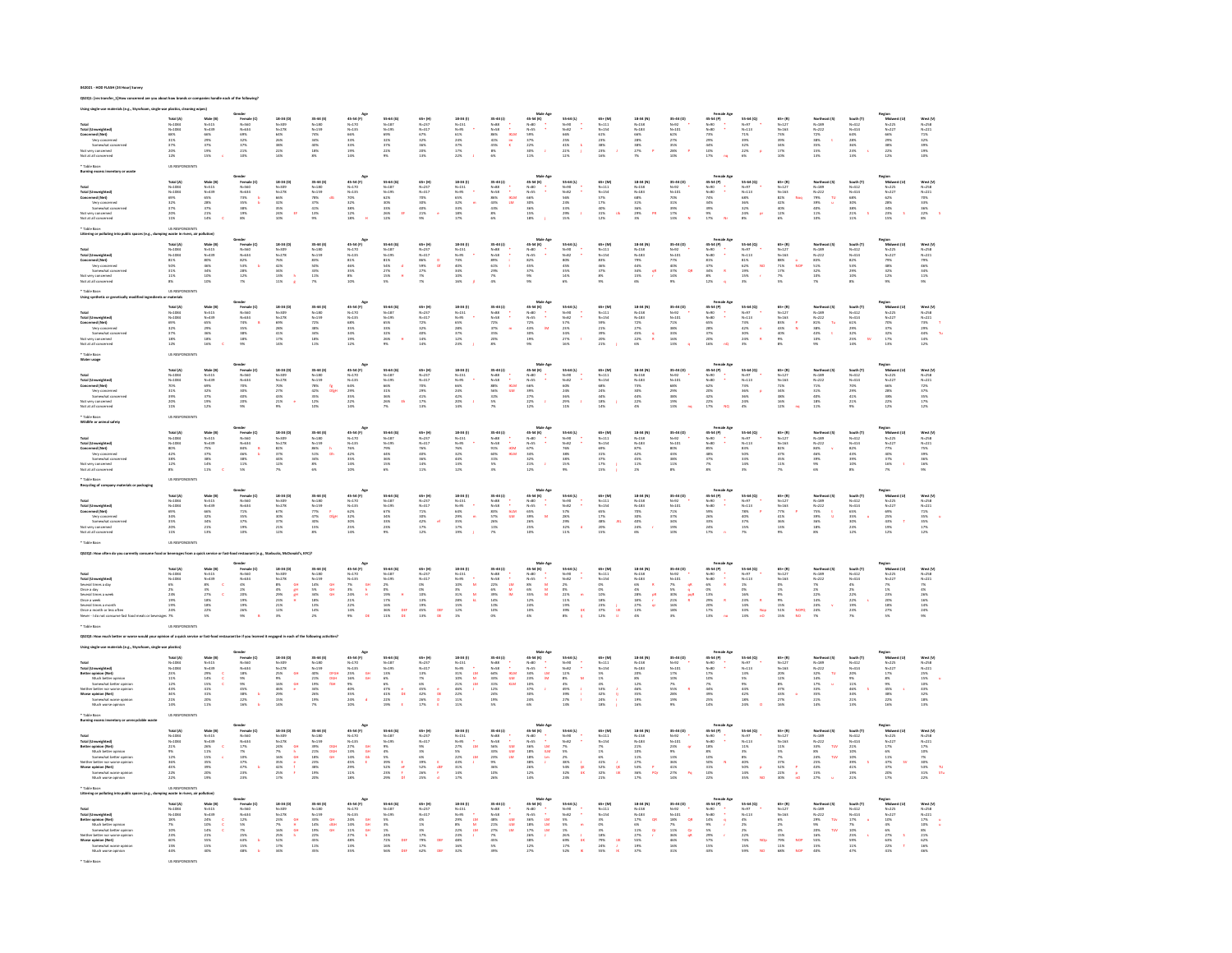| ir better nor worse opinio<br>1 opinion (Net)                                                                                                                                                                                                 | Total (A)<br>N-1084<br>N-1084<br>SS%<br>29%<br>29%<br>29%<br>29%<br>29%      | Made (B)<br>N=515<br>N=439<br>54%<br>32%<br>32%<br>32%<br>32%               | Gender<br>Female (C)<br>N=560<br>N=534<br>S6%<br>28%<br>28%<br>28%<br>33%<br>11%<br>7%     | 18-34 (D)<br>18-a-1<br>N-309<br>N-278<br>49%<br>22%<br>22%<br>32%<br>19%<br>19%<br>OH<br>FOH                                                                                                                                                                                 | $\begin{array}{l} 35\text{--}44\; (\mathrm{E})\\ \text{N=180}\\ \text{N=159}\\ \text{S} \text{7}\%\\ 25\%\\ 31\%\\ 27\%\\ 17\%\\ 17\%\\ 18\%\\ \text{or}\\ 18\% \end{array}$    | 45-54 (F)<br>N-125<br>N-125<br>S21%<br>27%<br>29%<br>10%<br>4%<br>6%                                         | 55-64 (G)<br>N=187<br>N=195<br>S6%<br>33%<br>23%<br>37%<br>7%<br>7%                                                                                                                                               | 65+ (H)<br>N=237<br>N=317<br>S2%<br>27%<br>37%<br>50%<br>60%<br>55%<br>21%                                                                | $\begin{array}{r} 18\text{--}34\ (0) \\ N=151 \\ N=95 \\ 50\% \\ 21\% \\ 21\% \\ 23\% \\ 31\% \\ 16\% \\ 4\% \end{array}$<br>ĥ                                                                                                                       | $\begin{array}{r} 35\text{-}44\text{ (I)}\\ \mathcal{N}\text{-}88\\ \mathcal{N}\text{-}88\\ \mathcal{N}\text{-}58\\ \mathcal{S}\text{-}9\%\\ 20\%\\ 40\%\\ 12\%\\ 23\%\\ 20\%\\ 3\% \end{array}$                                                                                                                                                                                                                                                                                  | Male $A = 34$ (K)<br>$N = 60$<br>$N = 55$<br>$435$<br>$235$<br>$225$<br>$475$<br>$35$<br>$256$                                                                                                                                                                                                                                                                                                                                    | 55-64 (L)<br>N=32<br>N=32<br>S2%<br>34%<br>18%<br>41%<br>A1%<br>$\frac{1}{2}$                                                                                                                   | 65+ (M)<br>N=111<br>N=154<br>S9%<br>16%<br>43%<br>9%<br>7%<br>7%                              | 18-34 (N)<br>N=158<br>N=183<br>AB%<br>25%<br>25%<br>34%<br>18%<br>14%<br>$\frac{QR}{PQR}$                                                                                                                                  | 35-44 (O)<br>N=101<br>N=101<br>48%<br>25%<br>25%<br>41%<br>11%<br>6%<br>5%                                                                                                            | Female.<br>45-54 (P)<br>N=00<br>56%<br>52%<br>32%<br>32%<br>32%<br>8%<br>8%<br>R                                                                                                                                                                                                                                                                                                                                                                                                               | $\begin{array}{r} 53-64~(\mathbf{Q})\\ N=97\\ N=113\\ 61\%\\ 32\%\\ 22\%\\ 23\%\\ 33\%\\ 7\%\\ 3\%\\ 3\%\\ \end{array}$                                                                                                                                                                    | $\begin{array}{r} 65* (8) \\ N-127 \\ N-163 \\ 68\% \\ 37\% \\ 31\% \\ 28\% \\ 4\% \\ 3\% \\ 1\% \end{array}$                                                                                                                                                                                                      | Northeast (5)<br>N=222<br>64% U<br>10<br>14% U<br>46% T,<br>12%<br>7%<br>4%                                                                                                                                                                                  | South (T)<br>N=414<br>N=414<br>S4%<br>28%<br>28%<br>32%<br>14%<br>11%                               | Region<br>Michwest (U)<br>N-227<br>N-227<br>50%<br>50%<br>26%<br>26%<br>30%<br>51%<br>4%<br>4% | West (V)<br>N=258<br>N=221<br>S5%<br>25%<br>25%<br>34%<br>11%<br>9%<br>25%       |
|-----------------------------------------------------------------------------------------------------------------------------------------------------------------------------------------------------------------------------------------------|------------------------------------------------------------------------------|-----------------------------------------------------------------------------|--------------------------------------------------------------------------------------------|------------------------------------------------------------------------------------------------------------------------------------------------------------------------------------------------------------------------------------------------------------------------------|---------------------------------------------------------------------------------------------------------------------------------------------------------------------------------|--------------------------------------------------------------------------------------------------------------|-------------------------------------------------------------------------------------------------------------------------------------------------------------------------------------------------------------------|-------------------------------------------------------------------------------------------------------------------------------------------|------------------------------------------------------------------------------------------------------------------------------------------------------------------------------------------------------------------------------------------------------|-----------------------------------------------------------------------------------------------------------------------------------------------------------------------------------------------------------------------------------------------------------------------------------------------------------------------------------------------------------------------------------------------------------------------------------------------------------------------------------|-----------------------------------------------------------------------------------------------------------------------------------------------------------------------------------------------------------------------------------------------------------------------------------------------------------------------------------------------------------------------------------------------------------------------------------|-------------------------------------------------------------------------------------------------------------------------------------------------------------------------------------------------|-----------------------------------------------------------------------------------------------|----------------------------------------------------------------------------------------------------------------------------------------------------------------------------------------------------------------------------|---------------------------------------------------------------------------------------------------------------------------------------------------------------------------------------|------------------------------------------------------------------------------------------------------------------------------------------------------------------------------------------------------------------------------------------------------------------------------------------------------------------------------------------------------------------------------------------------------------------------------------------------------------------------------------------------|--------------------------------------------------------------------------------------------------------------------------------------------------------------------------------------------------------------------------------------------------------------------------------------------|--------------------------------------------------------------------------------------------------------------------------------------------------------------------------------------------------------------------------------------------------------------------------------------------------------------------|--------------------------------------------------------------------------------------------------------------------------------------------------------------------------------------------------------------------------------------------------------------|-----------------------------------------------------------------------------------------------------|------------------------------------------------------------------------------------------------|----------------------------------------------------------------------------------|
|                                                                                                                                                                                                                                               |                                                                              |                                                                             |                                                                                            |                                                                                                                                                                                                                                                                              |                                                                                                                                                                                 |                                                                                                              |                                                                                                                                                                                                                   |                                                                                                                                           |                                                                                                                                                                                                                                                      |                                                                                                                                                                                                                                                                                                                                                                                                                                                                                   |                                                                                                                                                                                                                                                                                                                                                                                                                                   |                                                                                                                                                                                                 |                                                                                               |                                                                                                                                                                                                                            |                                                                                                                                                                                       |                                                                                                                                                                                                                                                                                                                                                                                                                                                                                                |                                                                                                                                                                                                                                                                                            |                                                                                                                                                                                                                                                                                                                    |                                                                                                                                                                                                                                                              |                                                                                                     |                                                                                                |                                                                                  |
| Total<br>Total (Umweighted)<br>Total (Umweighted)<br>Much better opinion<br>Somrwhat better opinion<br>Neither better nor worse opinion<br>Worse opinion (Net)<br>Somrwhat worse opinion<br>Much worse opinion<br>Much worse opinion          | Total (A)<br>N=1084<br>N=1084<br>19%<br>8%<br>8%<br>10%<br>44%<br>22%<br>21% | Male (B)<br>N=515<br>N=439<br>23%<br>11%<br>12%<br>38%<br>39%<br>20%<br>18% | Gender<br>Female (C)<br>N=560<br>N=634<br>24%<br>S%<br>S%<br>S%<br>S%<br>24%<br>24%<br>24% | 18-34 (D)<br>N-309<br>N-278<br>23%<br>23%<br>42%<br>42%<br>23%<br>23%<br>OH<br>H<br>KSH                                                                                                                                                                                      | $\begin{array}{r} 35\text{--}44\ (4)\\ \mathit{N}{-}180\\ \mathit{N}{-}159\\ 38\%\ 20\%\ 18\%\ 20\%\ 18\%\ 25\%\ 27\%\ 11\%\ 27\%\ 11\%\ 26\%\end{array}$<br>DFGH<br>DGH<br>fGH | an<br>dan<br>÷,                                                                                              | $\begin{array}{l} 35-64\; (G)\\ N-187\\ N-195\\ 7\%\\ 3\%\\ 3\%\\ 3\%\\ 3\%\\ 3\%\\ 2\%\\ 2\%\\ 3\%\\ \end{array}$<br>$\begin{array}{c} \mathbf{d} \mathbf{r} \\ \mathbf{r} \\ \mathbf{d} \mathbf{r} \end{array}$ | $\begin{array}{r} 65* (H) \\ N-237 \\ N-317 \\ S\% \\ 1\% \\ 4\% \\ 43\% \\ 52\% \\ 26\% \\ 26\% \end{array}$<br>$\frac{d\theta}{\theta}$ | $18.34(0)$<br>$N=95$<br>$25\%$<br>$25\%$<br>$29\%$<br>$40\%$<br>$34\%$<br>$16\%$<br>$\begin{bmatrix} 1 \\ 1 \\ 2 \\ 3 \\ 4 \end{bmatrix}$                                                                                                            | 35-44 (J)<br>N-88<br>N-58<br>N-58<br>S5%<br>26%<br>25%<br>25%<br>25%<br>25%<br>$\begin{array}{l} \begin{array}{c} \bullet \\ \bullet \\ \bullet \\ \bullet \\ \bullet \\ \bullet \\ \bullet \\ \bullet \\ \bullet \\ \bullet \end{array} \end{array}$                                                                                                                                                                                                                             | $\begin{array}{ccc} \textbf{Male} \ \mathsf{Age} \\ \textbf{45-54 (K)} \\ \textbf{N+80} & \bullet \\ \textbf{N+85} & \bullet \\ \textbf{N+85} & \textbf{LM} \\ \textbf{2756} & \textbf{LM} \\ \textbf{286} & \textbf{2786} \\ \textbf{2776} & \textbf{3} \\ \textbf{2786} & \textbf{3} \\ \textbf{2786} & \textbf{3} \\ \textbf{2786} & \textbf{3} \\ \textbf{2786} & \textbf{3} \\ \end{array}$                                  | 55-64 (L)<br>N-92<br>N-82<br>N-62<br>46%<br>150%<br>24%<br>26%                                                                                                                                  | 65+ (M)<br>N=111<br>N=154<br>6%<br>6%<br>6%<br>47%<br>47%<br>27%<br>27%                       | $\begin{array}{r} 18\text{--}34\ (N)\\ N=158\\ N=183\\ 21\%\\ 6\%\\ 15\%\\ 31\%\\ 48\%\\ 31\%\\ 48\%\\ 31\%\\ 18\%\\ \end{array}$<br>8.5 68                                                                                | $\begin{array}{l} 35\text{--}44\ (0)\\ \mathit{N}{\rightarrow}22\\ \mathit{N}{\rightarrow}101\\ 21\%\ 11\%\ 11\%\ 10\%\ 12\%\ 12\%\ 12\%\ 12\%\ 16\%\end{array}$                      | $\begin{array}{rcl} & & \textbf{Female } \mathsf{A} \\ \textbf{45-54 (P)} & & \bullet \\ \textbf{N+90} & & \bullet \\ \textbf{N+90} & & \bullet \\ \textbf{208} & & \textbf{R} \\ \textbf{386} & & \textbf{R} \\ \textbf{395} & & \textbf{396} \\ \textbf{3976} & & \textbf{2976} \\ \end{array}$                                                                                                                                                                                              | $\begin{array}{l} 95-64\; (Q)\\ \mathit{N}{=}97\\ \mathit{N}{=}113\\ 10\%\\ 6\%\\ 27\%\\ 23\%\\ 30\%\\ 33\% \end{array}$<br>$\frac{1}{2}$                                                                                                                                                  | $\begin{array}{r} 65* (8) \\ N-127 \\ N-163 \\ 456 \\ 156 \\ 356 \\ 4096 \\ 258 \\ 258 \\ 258 \\ 319 \\ \end{array}$<br>$\frac{1}{2}$                                                                                                                                                                              | Northe:<br>N=189<br>N=222<br>30%<br>30%<br>20%<br>33%<br>37%<br>33%<br>32%                                                                                                                                                                                   | South (T)<br>N=412<br>N=414<br>18%<br>18%<br>22%<br>42%<br>42%<br>18%<br>22%                        | Region<br>Michwest (U)<br>N-225<br>N-227<br>12%<br>8%<br>4%<br>51%<br>23%<br>27%<br>V<br>27%   | West [V]<br>N=258<br>N=221<br>17%<br>10%<br>25%<br>48%<br>85%<br>85%<br>18%      |
|                                                                                                                                                                                                                                               |                                                                              |                                                                             |                                                                                            |                                                                                                                                                                                                                                                                              |                                                                                                                                                                                 |                                                                                                              |                                                                                                                                                                                                                   |                                                                                                                                           |                                                                                                                                                                                                                                                      |                                                                                                                                                                                                                                                                                                                                                                                                                                                                                   |                                                                                                                                                                                                                                                                                                                                                                                                                                   |                                                                                                                                                                                                 |                                                                                               |                                                                                                                                                                                                                            |                                                                                                                                                                                       |                                                                                                                                                                                                                                                                                                                                                                                                                                                                                                |                                                                                                                                                                                                                                                                                            |                                                                                                                                                                                                                                                                                                                    |                                                                                                                                                                                                                                                              |                                                                                                     |                                                                                                |                                                                                  |
| ral<br>Total (Unweighted)<br>Better opinion (Net)<br>Much better opinion<br>Somwahat better opinion<br>"Somwahat worse opinion"<br>"Somwahat worse opini<br>"Somwahat worse opini"<br>"Luth worse opin"                                       | Total (A)<br>N=1084<br>N=1084<br>S2%<br>23%<br>29%<br>30%<br>S%<br>S%<br>4%  | Male (B)<br>N-515<br>N-439<br>S3%<br>21%<br>22%<br>32%<br>8%<br>4%<br>4%    | Gender<br>Female (C)<br>N-560<br>N-634<br>SOK<br>24%<br>26%<br>26%<br>11%<br>T%<br>4%      | $\begin{array}{r} 18\text{-}34\ ( \text{D) } \\ \text{N-}309 \\ \text{N-}278 \\ \text{S}\,7\% \\ \text{S}\,7\% \\ \text{S}\,27\% \\ \text{S}\,9\% \\ \text{S}\,9\% \\ \text{S}\,9\% \\ \text{S}\,10\% \\ \text{S}\,4\% \end{array}$<br>$\frac{\theta}{\theta^3}$<br>an<br>an | 35-44 (E)<br>N-150<br>N-150<br>S8%<br>31%<br>27%<br>33%<br>9%<br>S%<br>4%                                                                                                       | Age<br>$45-54$ (P)<br>$N-125$<br>$5-135$<br>$5-256$<br>$2.276$<br>$4.226$<br>$2.76$<br>$6.6$                 | $\begin{array}{l} 55-64\; (G)\\ \mathsf{N-187} \\ \mathsf{N-195} \\ 45\% \\ 18\% \\ 27\% \\ 49\% \\ 5\% \\ 2\% \\ 3\% \end{array}$                                                                                | 65+(H)<br>N-237<br>N-317<br>A6%<br>15%<br>31%<br>A7%<br>N-1%<br>N-1%                                                                      | 18-34 (1)<br>N=151<br>N=95<br>60%<br>27%<br>33%<br>30%<br>10%<br>4%<br>4%<br>$\frac{1}{10}$                                                                                                                                                          | $\begin{array}{l} 35\text{--}44\ (1)\\ \mathit{N=88}\\ \mathit{N=58}\\ \mathit{N=58}\\ 71\%\newline 37\%\newline 37\%\newline 37\%\newline 37\%\newline 38\%\newline 24\%\newline 35\%\newline 25\%\newline 35\%\newline 35\%\newline 35\%\newline 35\%\newline 35\%\newline 35\%\newline 35\%\newline 35\%\newline 35\%\newline 35\%\newline 35\%\newline 35\%\newline 35\%\newline 35\%\newline 35\%\newline 35\%\newline 35\%\newline 35\%\newline 35\%\newline 35$<br>i.<br>M | $\begin{array}{r} \textbf{Male Age} \\ \textbf{45-54 (K)} \\ \textbf{N+80} \\ \textbf{N+85} \\ \textbf{55\%} \\ \textbf{55\%} \\ \textbf{28\%} \\ \textbf{27\%} \\ \textbf{36\%} \\ \textbf{88\%} \\ \textbf{27\%} \\ \textbf{38\%} \\ \textbf{39\%} \\ \textbf{30\%} \\ \textbf{30\%} \\ \textbf{31\%} \\ \textbf{32\%} \\ \end{array}$                                                                                          | 55-64 (L)<br>N=00<br>N=82<br>42%<br>14%<br>14%<br>10%<br>9%<br>9%<br>9%<br>9%                                                                                                                   | 65+ (M)<br>N=111<br>N=154<br>N=154<br>S9%<br>S7%<br>S7%<br>S7%<br>S7%                         | $\begin{array}{r} \textbf{18-34 (N)} \\ \textbf{N=153} \\ \textbf{N=183} \\ \textbf{54\%} \\ \textbf{27\%} \\ \textbf{28\%} \\ \textbf{28\%} \\ \textbf{18\%} \\ \textbf{16\%} \\ \textbf{2\%} \end{array}$<br>pQr<br>pQfl | $\begin{array}{l} 35\text{--}44\ (0)\\ \mathit{N}{\rightarrow}22\\ \mathit{N}{\rightarrow}101\\ 45\%\ 28\%\ 17\%\ 41\%\ 13\%\ 8\%\ 13\%\ 8\%\ 5\%\end{array}$<br>$\frac{Q}{\alpha R}$ | $\begin{array}{r} \textbf{Female 1}\\ 45-54 (P)\\ \textbf{N=90} \\ \textbf{N=80} \\ 48\%\\ 21\%\\ 27\%\\ 6\%\\ 48\%\\ 2\%\\ \end{array}$                                                                                                                                                                                                                                                                                                                                                       | $\begin{array}{l} 55\text{--}64\text{ (Q)}\\ \text{N=97}\\ \text{N=113}\\ 48\%\\ 22\%\\ 27\%\\ 27\%\\ 27\%\\ 27\%\\ 27\%\\ 27\%\\ 27\%\\ 27\%\\ 27\%\\ 27\%\\ 27\%\\ 27\%\\ 27\%\\ 27\%\\ 27\%\\ 27\%\\ 27\%\\ 27\%\\ 27\%\\ 27\%\\ 27\%\\ 27\%\\ 27\%\\ 27\%\\ 27\%\\ 27\%\\ 27\%\\ 27\%$ | $\begin{array}{r} 65* (0) \\ N-127 \\ N-163 \\ 52\% \\ 21\% \\ 21\% \\ 31\% \\ 38\% \\ 21\% \\ 21\% \\ 23\% \\ 25\% \\ 21\% \\ 23\% \\ \end{array}$                                                                                                                                                                | Northeast (5)<br>N=189<br>N=222<br>S8%<br>26%<br>26%<br>32%<br>32%<br>S%                                                                                                                                                                                     | South (T)<br>N=412<br>N=414<br>SO%<br>20%<br>20%<br>39%<br>11%<br>T%                                | Region<br>Midwest (U)<br>N-225<br>N-227<br>50%<br>50%<br>28%<br>45%<br>45%<br>4%<br>4%<br>2%   | West [V]<br>N=258<br>N=221<br>S2%<br>22%<br>S0%<br>40%<br>40%<br>8%<br>S%<br>N=1 |
| Total<br>Total (Umweighted)<br>Better opinion (Net)<br>Much better opinion<br>Somrwhat better opinion<br>Neither better nor warse opinion<br>Worse opinion (Net)<br>Somrwhat worse opinion<br>Much worse opinion<br>Much worse opinion        | Total (A)<br>N=1084<br>N=1084<br>45%<br>19%<br>26%<br>43%<br>12%<br>7%       | Male (B)<br>N=515<br>N=439<br>42%<br>19%<br>24%<br>44%<br>14%<br>14%        | Gender<br>Female (C<br>N=560<br>N=634<br>49%<br>27%<br>27%<br>43%<br>10%<br>6%<br>6%       | $\begin{array}{r} 18\text{-}34\; (D)\\ N\text{-}309\\ N\text{-}278\\ 4\;7\%\\ 2\;1\%\\ 2\;6\%\\ 3\;7\%\\ 1\;7\%\\ 2\;2\;6\\ 1\;7\%\\ 2\;7\%\\ 5\% \end{array}$                                                                                                               | 35-44 (E)<br>N-150<br>N-150<br>S4%<br>29%<br>29%<br>35%<br>10%<br>4%                                                                                                            | A<br>45-54 (F)<br>N-135<br>50%<br>20%<br>41%<br>9%<br>5%<br>5%<br>5%                                         | 55-64 (0)<br>N-187<br>N-195<br>34%<br>9%<br>26%<br>56%<br>10%<br>6%<br>10%                                                                                                                                        | $\begin{array}{r} 63* (H) \\ N-237 \\ N-317 \\ 39\% \\ 17\% \\ 23\% \\ 49\% \\ 11\% \\ 46\% \\ \end{array}$                               | 18-34 (1)<br>N=151<br>N=9%<br>45%<br>23%<br>23%<br>23%<br>23%<br>16%<br>7%<br>*<br>LM<br>LM<br>LM                                                                                                                                                    | $\begin{array}{r} 35\text{--}44\ (1)\\ \mathit{N=88}\\ \mathit{N=58}\\ \mathit{N=58}\\ 74\ \mathrm{~} \\ 38\ \mathrm{~} \\ 38\ \mathrm{~} \\ 38\ \mathrm{~} \\ 38\ \mathrm{~} \\ 18\ \mathrm{~} \\ 18\ \mathrm{~} \\ 1\ \mathrm{~} \\ 7\ \mathrm{~} \\ \end{array}$<br>$\begin{array}{l} \begin{array}{l} \bullet \\ \bullet \\ \bullet \\ \bullet \\ \bullet \\ \bullet \\ \bullet \\ \bullet \end{array} \end{array}$                                                           | $\begin{array}{rcl} \textbf{Male Age} & & \\ \textbf{45-54 (K)} & & \\ \textbf{N+60} & \bullet & \\ \textbf{N+63} & & \\ \textbf{52\%} & & \\ \textbf{52\%} & & \\ \textbf{52\%} & & \\ \textbf{53\%} & & \\ \textbf{53\%} & & \\ \textbf{53\%} & & \\ \textbf{53\%} & & \\ \textbf{54\%} & & \\ \textbf{55\%} & & \\ \textbf{56\%} & & \\ \textbf{57\%} & & \\ \textbf{58\%} & & \\ \textbf{59\%} & & \\ \textbf{5$              | $\begin{array}{r} 55-64 \ (1) \\ \hline \hline 8-92 \\ \hline 9-82 \\ \hline 22\% \\ \hline 5\% \\ \hline 17\% \\ \hline 67\% \\ \hline 11\% \\ \hline 5\% \\ \hline 6\% \\ \hline \end{array}$ | 65+ (M)<br>N-111<br>N-154<br>24%<br>8%<br>16%<br>16%<br>11%<br>5%<br>7%                       | 18-34 (N)<br>N-153<br>N-183<br>AB%<br>27%<br>27%<br>41%<br>11%<br>11%<br>11%                                                                                                                                               | 35-44 (O)<br>N=02<br>N=101<br>S3%<br>22%<br>13%<br>S2%<br>13%<br>N%                                                                                                                   | Fermale <i>A</i><br>45-54 (P)<br>N-90<br>N-90<br>48%<br>14%<br>14%<br>8%<br>3%<br>3%<br>5%                                                                                                                                                                                                                                                                                                                                                                                                     | $55-64 (Q)$<br>$N=123$<br>$465%$<br>$225%$<br>$525%$<br>$65%$<br>$65%$<br>$65%$<br>$65%$                                                                                                                                                                                                   | $\begin{array}{r} 65* (8) \\ N+127 \\ N+163 \\ 52\% \\ 24\% \\ 24\% \\ 28\% \\ 36\% \\ 11\% \\ 4\% \\ 8\% \end{array}$                                                                                                                                                                                             | Northea<br>N=189<br>N=222<br>S8%<br>21%<br>36%<br>86%<br>4%<br>4%<br>3%                                                                                                                                                                                      | South (T)<br>$N=412$<br>$N=414$<br>$41\%$<br>$19\%$<br>$21\%$<br>$48\%$<br>$11\%$<br>$6\%$<br>$5\%$ | Region<br>Midwet<br>N=225<br>N=225<br>A5%<br>27%<br>45%<br>45%<br>38%                          | West [V]<br>N=258<br>N=221<br>44%<br>21%<br>23%<br>38%<br>18%<br>18%<br>10%      |
|                                                                                                                                                                                                                                               |                                                                              |                                                                             |                                                                                            |                                                                                                                                                                                                                                                                              |                                                                                                                                                                                 |                                                                                                              |                                                                                                                                                                                                                   |                                                                                                                                           |                                                                                                                                                                                                                                                      |                                                                                                                                                                                                                                                                                                                                                                                                                                                                                   |                                                                                                                                                                                                                                                                                                                                                                                                                                   |                                                                                                                                                                                                 |                                                                                               |                                                                                                                                                                                                                            |                                                                                                                                                                                       |                                                                                                                                                                                                                                                                                                                                                                                                                                                                                                |                                                                                                                                                                                                                                                                                            |                                                                                                                                                                                                                                                                                                                    |                                                                                                                                                                                                                                                              |                                                                                                     |                                                                                                |                                                                                  |
|                                                                                                                                                                                                                                               |                                                                              |                                                                             |                                                                                            |                                                                                                                                                                                                                                                                              |                                                                                                                                                                                 |                                                                                                              |                                                                                                                                                                                                                   |                                                                                                                                           |                                                                                                                                                                                                                                                      |                                                                                                                                                                                                                                                                                                                                                                                                                                                                                   |                                                                                                                                                                                                                                                                                                                                                                                                                                   |                                                                                                                                                                                                 |                                                                                               |                                                                                                                                                                                                                            |                                                                                                                                                                                       |                                                                                                                                                                                                                                                                                                                                                                                                                                                                                                |                                                                                                                                                                                                                                                                                            |                                                                                                                                                                                                                                                                                                                    |                                                                                                                                                                                                                                                              |                                                                                                     |                                                                                                |                                                                                  |
| otal<br>Call (Umweighted)<br>Hetter opinion (Net)<br>Much better opinion<br>Much better opinion<br>Warse opinion (Net)<br>Warse opinion (Net)<br>Somewhat worse opin<br>Much worse opinion                                                    | Total (A)<br>N-1084<br>N-1084<br>N-1084<br>16%<br>27%<br>27%<br>20%<br>20%   | Male (B)<br>N=515<br>N=439<br>23%<br>23%<br>13%<br>47%<br>47%<br>20%        | iender<br>Fernale (C<br>N=560<br>N=634<br>N=634<br>456<br>25%<br>25%<br>19%<br>46%         | $\begin{array}{r} 18\text{-}34\ ( \text{D}) \\ \text{N-}309 \\ \text{N-}278 \\ \text{206} \\ \text{56} \\ 556 \\ \text{158} \\ 28\% \\ \text{28\%} \\ 23\% \\ \text{206} \end{array}$<br>요<br>요                                                                              | 35-44 (E)<br>N-150<br>N-159<br>N-159<br>33%<br>15%<br>15%<br>42%<br>42%<br>42%<br>DGH<br>DGH<br>FGH                                                                             | A<br>45-54 (F)<br>N=120<br>N=135<br>23%<br>24%<br>31%<br>46%<br>31%<br>31%                                   | $\begin{array}{l} 55-64\; (G)\\ N-187\\ N-195\\ 4\%\\ 2\%\\ 2\%\\ 2\%\\ 2\%\\ 2\%\\ 2\%\\ 44\% \end{array}$                                                                                                       | 65+(H)<br>N-237<br>N-317<br>N-317<br>27%<br>27%<br>20%<br>20%<br>DEF                                                                      | 18-34 (1)<br>N=151<br>N=95<br>27%<br>28%<br>28%<br>28%<br>28%<br>28%<br>$\begin{array}{c} 1 \\ 2 \\ 3 \\ 3 \\ 4 \\ 5 \end{array}$                                                                                                                    | $\begin{array}{r} 35\text{--}44\ (1)\\ \mathit{N=88}\\ \mathit{N=58}\\ 49\%\newline 22\%\newline 22\%\newline 23\%\newline 35\%\newline 35\%\newline 27\%\newline \end{array}$<br>$\begin{bmatrix} 1 \\ 1 \\ 1 \\ 0 \\ 0 \\ 0 \\ 0 \\ 0 \\ 0 \\ 0 \\ 0 \end{bmatrix}$                                                                                                                                                                                                             | $\begin{array}{rcl} \textbf{Male} & \textbf{Age} \\ \textbf{45-54 (K)} & & \\ \textbf{N+80} & \bullet & \\ \textbf{N+85} & & \\ \textbf{33\%} & & \textbf{LM} \\ \textbf{24\%} & & \textbf{IM} \\ \textbf{9\%} & & \textbf{1} \\ \textbf{37\%} & & \\ \textbf{38\%} & & \\ \textbf{34\%} & & \\ \textbf{17\%} & & \\ \end{array}$                                                                                                 | 55-64 (L)<br>N-92<br>N-82<br>S%<br>S%<br>356<br>S4%<br>S4%<br>S4%<br>$\frac{\dot{J}}{\dot{a}K}$ if<br>$Rm$                                                                                      | 65+ (M)<br>N-111<br>N-154<br>N-154<br>SW<br>2%<br>SW:<br>SW:<br>20%<br>20%                    | 18-34 (N)<br>N=153<br>N=183<br>13%<br>35%<br>9%<br>57%<br>22%<br>22%                                                                                                                                                       | $\begin{array}{l} 35\text{--}44\ ( \text{O} ) \\ \text{N=92} \\ \text{N=101} \\ 18\% \\ \text{96} \\ 9\% \\ 33\% \\ 49\% \\ 17\% \\ 32\% \end{array}$                                 | $\begin{array}{r} \text{Female} \text{ Ag} \\ 45-54 \text{ (P)} \\ \text{N} \text{ } \text{ } 00 \text{ } \end{array} \begin{array}{r} \text{*\quad} \\ \text{N} \text{ }\text{ } 00 \text{ } \end{array} \begin{array}{r} \text{*\quad} \\ \text{N} \text{ }\text{ } 00 \text{ } \end{array} \begin{array}{r} \text{*\quad} \\ \text{N} \text{ }\text{ } 0 \text{ } \text{ } 0 \text{ } \end{array} \begin{array}{r} \text{*\quad} \\ \text{N} \text{ }\text{ } 0 \text{ } \text{ } 0 \text{$ | $\begin{array}{l} 53\text{--}64\,\,(Q)\\ \mathit{N}{=}97\\ \mathit{N}{=}113\\  \ 4\%\quad \  \, 0\%\quad \  \, \\ 0\%\quad \  \, 3\%\quad \  \, \\ 22\%\quad \  \, 74\%\quad \  \, \\ 17\%\quad \  \, 57\%\end{array}$<br>NO                                                               | $\begin{array}{r} 65* (8) \\ N+127 \\ N-163 \\ 356 \\ 156 \\ 176 \\ 176 \\ 1276 \\ 1296 \\ 196 \\ 1976 \\ 1396 \\ 1396 \\ 1396 \\ 1396 \\ 1396 \\ 1396 \\ 1396 \\ 1396 \\ 1396 \\ 1396 \\ 1396 \\ 1396 \\ 1396 \\ 1396 \\ 1396 \\ 1396 \\ 1396 \\ 1396 \\ 1396 \\ 1396 \\ 1396 \\ 1396 \\ 1396 \\ 1396 \\ 1396 \\$ | Northea<br>N=189<br>N=222<br>28%<br>8%<br>20%<br>19%<br>19%<br>19%<br>17%<br>17%                                                                                                                                                                             | South (T)<br>N=412<br>N=414<br>13%<br>6%<br>25%<br>S4%<br>19%<br>36%                                | Region<br>Michael<br>N=225<br>N=227<br>28%<br>60%<br>28%<br>42%<br>42%                         | West [V]<br>N=258<br>N=221<br>16%<br>S%<br>25%<br>25%<br>25%<br>25%              |
|                                                                                                                                                                                                                                               |                                                                              |                                                                             |                                                                                            |                                                                                                                                                                                                                                                                              |                                                                                                                                                                                 |                                                                                                              |                                                                                                                                                                                                                   |                                                                                                                                           |                                                                                                                                                                                                                                                      |                                                                                                                                                                                                                                                                                                                                                                                                                                                                                   |                                                                                                                                                                                                                                                                                                                                                                                                                                   |                                                                                                                                                                                                 |                                                                                               |                                                                                                                                                                                                                            |                                                                                                                                                                                       |                                                                                                                                                                                                                                                                                                                                                                                                                                                                                                |                                                                                                                                                                                                                                                                                            |                                                                                                                                                                                                                                                                                                                    |                                                                                                                                                                                                                                                              |                                                                                                     |                                                                                                |                                                                                  |
| Total (Umweighted)<br>Total (Umweighted)<br>Better opinion (Net)<br>Much better opinion<br>Somrwhat better opini<br>uither better nor varia opin<br>varia opinion (Net)<br>Somrwhat worse opinion<br>Much worse opinion<br>Much worse opinion | Total (A)<br>N=1084<br>N=1084<br>62%<br>29%<br>28%<br>28%<br>6%<br>6%        | Male (B)<br>N=515<br>N=439<br>63%<br>63%<br>27%<br>27%<br>27%<br>7%         | Gender<br>Female (C)<br>N-560<br>N-634<br>23%<br>33%<br>39%<br>39%<br>39%                  | 18-34 (D)<br>N-309<br>N-278<br>S8%<br>24%<br>34%<br>27%<br>15%<br>11%<br>4%                                                                                                                                                                                                  | 35-44 (E)<br>N=180<br>N=159<br>S5%<br>34%<br>32%<br>21%<br>14%<br>14%                                                                                                           | 45-54 (F)<br>N-135<br>N-135<br>S3%<br>S3%<br>S3%<br>S3%<br>2%<br>I%<br>I%                                    | $\begin{array}{l} 35-64\; (G)\\ N-187\\ N-195\\ 63\%\\ 36\%\\ 28\%\\ 33\%\\ 4\%\\ 2\%\\ 2\% \end{array}$                                                                                                          | 65+(H)<br>N-237<br>N-317<br>N-317<br>S3%<br>29%<br>R%<br>4%                                                                               | $\begin{array}{r} 18\text{--}34\ (0)\\ \mathit{N}{\text{--}}151\\ \mathit{N}{\text{--}}05\\ 58\%\\ 16\%\\ 42\%\\ 24\%\\ 18\%\\ 14\%\\ 5\% \end{array}$                                                                                               | $\begin{array}{ll} 35-44\ (1) \\ \mathbf{N}-88 \\ \mathbf{N}=58 \\ 78\% \\ \mathbf{78\%} \\ \mathbf{9\%} \\ 35\% \\ \mathbf{9\%} \\ \mathbf{13\%} \\ \mathbf{7\%} \\ \mathbf{5\%} \\ \mathbf{7\%} \\ \mathbf{6\%} \end{array}$                                                                                                                                                                                                                                                    | Male Age<br>45-54 (K)<br>N=80<br>N=55<br>74% 1<br>38% 1<br>36%<br>2%<br>2%<br>2%<br>0%                                                                                                                                                                                                                                                                                                                                            | 55-64 (L)<br>N=90<br>N=82<br>S3%<br>30%<br>23%<br>43%<br>5%<br>2%<br>$\frac{1}{m}$                                                                                                              | 65+ (M)<br>N-111<br>N-154<br>S9%<br>17%<br>42%<br>85%<br>6%<br>4%<br>2%                       | $\begin{array}{r} 18\text{-}34\ (N)\\ N=158\\ N=183\\ 58\%\\ 31\%\\ 27\%\\ 30\%\\ 12\%\\ 9\%\\ 3\%\\ \end{array}$<br>pQ<br>pq                                                                                              | 35-44 (O)<br>N=02<br>N=101<br>S3%<br>29%<br>29%<br>32%<br>15%<br>10%<br>5%<br>$\frac{m}{m}$                                                                                           | Fermale A<br>45-54 (P)<br>N-60<br>N-60<br>58%<br>29%<br>29%<br>41%<br>2%<br>2%<br>2%<br>2%<br>2%                                                                                                                                                                                                                                                                                                                                                                                               |                                                                                                                                                                                                                                                                                            | 65+ (R)<br>N-127<br>N-163<br>N-163<br>66%<br>31%<br>24%<br>24%<br>10%<br>5%                                                                                                                                                                                                                                        | Northea<br>N-189<br>N-222<br>S/%<br>S/%<br>37%<br>22%<br>10%<br>5%<br>5%                                                                                                                                                                                     | South (T)<br>N=412<br>N=414<br>S6%<br>25%<br>31%<br>S6%<br>O%<br>O%<br>N%                           | Region<br>M=225<br>N=227<br>N=227<br>25%<br>25%<br>25%<br>25%<br>25%                           | West (V)<br>N=258<br>N=221<br>61%<br>26%<br>35%<br>24%<br>15%<br>11%<br>11%      |
|                                                                                                                                                                                                                                               |                                                                              |                                                                             |                                                                                            |                                                                                                                                                                                                                                                                              |                                                                                                                                                                                 |                                                                                                              |                                                                                                                                                                                                                   |                                                                                                                                           |                                                                                                                                                                                                                                                      |                                                                                                                                                                                                                                                                                                                                                                                                                                                                                   |                                                                                                                                                                                                                                                                                                                                                                                                                                   |                                                                                                                                                                                                 |                                                                                               |                                                                                                                                                                                                                            |                                                                                                                                                                                       |                                                                                                                                                                                                                                                                                                                                                                                                                                                                                                |                                                                                                                                                                                                                                                                                            |                                                                                                                                                                                                                                                                                                                    |                                                                                                                                                                                                                                                              |                                                                                                     |                                                                                                |                                                                                  |
|                                                                                                                                                                                                                                               |                                                                              |                                                                             |                                                                                            |                                                                                                                                                                                                                                                                              |                                                                                                                                                                                 |                                                                                                              |                                                                                                                                                                                                                   |                                                                                                                                           |                                                                                                                                                                                                                                                      |                                                                                                                                                                                                                                                                                                                                                                                                                                                                                   |                                                                                                                                                                                                                                                                                                                                                                                                                                   |                                                                                                                                                                                                 |                                                                                               |                                                                                                                                                                                                                            |                                                                                                                                                                                       |                                                                                                                                                                                                                                                                                                                                                                                                                                                                                                |                                                                                                                                                                                                                                                                                            |                                                                                                                                                                                                                                                                                                                    |                                                                                                                                                                                                                                                              |                                                                                                     |                                                                                                |                                                                                  |
| Likely (Net)<br>Much more likely<br>Somewhat more lik<br>No more or less likely<br>Much less likely<br>Somewhat less likely                                                                                                                   | Total (A)<br>N=006<br>N=096<br>23%<br>23%<br>13%<br>41%<br>14%<br>21%        | Male (B)<br>N=408<br>N=408<br>28%<br>28%<br>15%<br>40%<br>40%<br>11%        | Sender<br>Female (C)<br>N=508<br>N=578<br>19%<br>25%<br>44%<br>17%<br>20%                  | 18-34 (D)<br>N-301<br>N-269<br>28%<br>11%<br>17%<br>17%<br>17%<br>12%<br>on<br>Gr                                                                                                                                                                                            | 35-44 (E)<br>N=177<br>N=155<br>37%<br>19%<br>19%<br>18%<br>14%<br>14%<br>GH<br>dGH<br>Gh                                                                                        | 45-54 (F)<br>N=155<br>N=121<br>N=121<br>29%<br>10%<br>43%<br>10%<br>aH<br>aH                                 | $\begin{array}{l} 55-64\; (G)\\ N=167\\ N=176\\ 11\%\\ 7\%\\ 4\%\\ 5\;1\%\\ 18\%\\ 19\% \end{array}$                                                                                                              | 65+ (H)<br>N-205<br>N-275<br>N-275<br>25%<br>25%<br>17%<br>26%                                                                            | 18-34 (1)<br>N=150<br>N=93<br>33%<br>35%<br>18%<br>36%<br>6%<br>6%<br>$\begin{array}{c} 1 \\ 2 \\ 3 \\ 3 \\ 4 \\ 5 \\ 6 \end{array}$                                                                                                                 | $\begin{array}{r} 35.44\ (1)\\ \mathit{N}{=}88\\ \mathit{N}{=}88\\ \mathit{N}{=}88\\ \mathit{59}\%\\ 28\%\\ 33\%\\ 22\%\\ 22\%\\ 33\%\\ 34\%\\ 356 \end{array}$                                                                                                                                                                                                                                                                                                                   | Male Age<br>45–54 (K)<br>N-77<br>N-52<br>31%<br>31%<br>24%<br>24%<br>25%<br>23%<br>23%                                                                                                                                                                                                                                                                                                                                            | $\begin{array}{r} 55-64 \ (1) \\ N=83 \\ N=76 \\ 12\% \\ 12\% \\ 13\% \\ 15\% \\ 15\% \\ 26\% \end{array}$                                                                                      | $\begin{array}{r} 634\; (M)\\ N=98\\ N=134\\ 5\%\\ 6\%\\ 5\%\\ 5\%\\ 16\%\\ 24\% \end{array}$ | $\begin{array}{r} 18\text{--}34\text{ }\left(\text{N}\right)\\ \mathit{N}{-151}\\ \mathit{N}{-176}\\ 23\%\\ 23\%\\ 37\%\\ 37\%\\ 18\%\\ 22\% \end{array}$                                                                  | $\begin{array}{l} 35\text{--}44\ (0) \\ \text{N=89} \\ \text{N=97} \\ 16\% \\ 10\% \\ 6\% \\ 47\% \\ 16\% \\ 22\% \end{array}$                                                        | Fema<br>45-54 (P)<br>N-78<br>N-69<br>26%<br>13%<br>13%<br>9%<br>14%<br>$\frac{1}{2}$                                                                                                                                                                                                                                                                                                                                                                                                           | $\begin{array}{r} 53\text{-}64 \; (Q) \\ \text{N-}84 \\ \text{N-}100 \\ 11\% \\ 3\% \\ 8\% \\ 54\% \\ 22\% \\ 13\% \end{array}$                                                                                                                                                            | $\begin{array}{r} 65* (8) \\ \mathsf{N-}108 \\ \mathsf{N-}141 \\ 18\% \\ 4\% \\ 36\% \\ 36\% \\ 19\% \\ 27\% \end{array}$                                                                                                                                                                                          | Northeast (5)<br>N-176<br>N-202<br>N-866<br>1666<br>1666<br>1466<br>1766<br>1776<br>2156                                                                                                                                                                     | South (T)<br>N=331<br>N=378<br>26%<br>25%<br>25%<br>43%<br>43%<br>25%                               | Region<br>Midwest (U)<br>N-214<br>N-219<br>12%<br>6%<br>6%<br>49%<br>5<br>12%<br>12%<br>12%    | West [V]<br>N=235<br>N=197<br>25%<br>12%<br>13%<br>13%<br>11%<br>24%             |
|                                                                                                                                                                                                                                               |                                                                              |                                                                             |                                                                                            |                                                                                                                                                                                                                                                                              |                                                                                                                                                                                 |                                                                                                              |                                                                                                                                                                                                                   |                                                                                                                                           |                                                                                                                                                                                                                                                      |                                                                                                                                                                                                                                                                                                                                                                                                                                                                                   |                                                                                                                                                                                                                                                                                                                                                                                                                                   |                                                                                                                                                                                                 |                                                                                               |                                                                                                                                                                                                                            |                                                                                                                                                                                       |                                                                                                                                                                                                                                                                                                                                                                                                                                                                                                |                                                                                                                                                                                                                                                                                            |                                                                                                                                                                                                                                                                                                                    |                                                                                                                                                                                                                                                              |                                                                                                     |                                                                                                |                                                                                  |
| Total (Unweighted)<br>Likely (Net)<br>Much more likely<br>Somewhat more<br>No more or less likely                                                                                                                                             | Total (A)<br>N=1006<br>N=996<br>22%<br>23%<br>13%<br>13%<br>23%              | Male (B)<br>N=408<br>N=408<br>28%<br>11%<br>17%<br>34%<br>18%<br>20%        | Gender<br>Female (C)<br>N=578<br>N=578<br>16%<br>28%<br>28%<br>28%<br>28%<br>28%           | 18-34 (D)<br>N-301<br>N-269<br>31%<br>31%<br>23%<br>31%<br>20%<br>18%<br>$\begin{array}{c} \alpha \text{H} \\ \text{H} \\ \text{R} \text{H} \end{array}$                                                                                                                     | 35-44 (E)<br>N=177<br>N=155<br>38%<br>38%<br>23%<br>34%<br>34%<br>39%<br>FOH<br>DFOH<br>OH                                                                                      | A<br>45-54 (F)<br>N=155<br>N=121<br>22%<br>12%<br>22%<br>20%<br>19%<br>an<br>an<br>ah                        | $\begin{array}{r} 35-64\; (G)\\ N=157\\ N=176\\ 9\%\\ 6\%\\ 3\%\\ 29\%\\ 22\% \end{array}$                                                                                                                        | 65+ (H)<br>N-205<br>N-275<br>SK<br>SSK<br>SSK<br>29%<br>29%<br>29%                                                                        | $\begin{array}{r} 18\text{-}34\ (0) \\ \mathsf{N}{\text{-}}150 \\ \mathsf{N}{\text{-}}03 \\ 35\% \\ 35\% \\ 29\% \\ 35\% \\ 17\% \\ 13\% \end{array}$<br>$\frac{1}{2}$                                                                               | $\begin{array}{r} 35\text{--}44\ (1)\\ \mathit{N}\text{--}88\\ \mathit{N}\text{--}58\\ \mathit{S7}\%\\ 35\%\\ 22\%\\ 22\%\\ 21\%\\ 16\%\\ \mathit{7}\% \end{array}$<br>$\begin{array}{l} \begin{array}{l} \bullet \\ \bullet \\ \bullet \\ \bullet \\ \bullet \\ \bullet \\ \bullet \\ \bullet \end{array} \end{array}$                                                                                                                                                           | $\begin{array}{ccc} \textbf{Male Age} & \\ \textbf{45-54 (K)} & \\ \textbf{N+77} & \bullet & \\ \textbf{N+52} & \bullet & \\ \textbf{28\%} & \textbf{LM} & \\ \textbf{12\%} & \textbf{M} & \\ \textbf{16\%} & \textbf{18\%} & \\ \textbf{24\%} & \textbf{18\%} & \\ \textbf{24\%} & \textbf{18\%} & \textbf{18\%} & \\ \end{array}$                                                                                               | 55-64 (L)<br>N=83<br>N=76<br>N%<br>7%<br>256<br>22%<br>22%<br>$\frac{1}{n}$                                                                                                                     | 65+ (M)<br>N-98<br>N-134<br>N-134<br>S%<br>T%<br>19%<br>19%<br>19%                            | $\begin{array}{l} 18\text{--}34\ (N)\\ N\text{--}151\\ N\text{--}176\\ 27\%\\ 27\%\\ 17\%\\ 23\%\\ 23\% \end{array}$<br>$\begin{array}{c} \frac{QR}{R} \\ R \\ \frac{QR}{} \end{array}$                                    | $\begin{array}{l} 35\text{--}44\ (0) \\ \text{N=89} \\ \text{N=97} \\ 19\% \\ \text{11\%} \\ 9\% \\ 47\% \\ 22\% \\ 11\% \end{array}$<br>f,                                           | Fermate Ay<br>45-54 (P)<br>N-78 +<br>N-69 +<br>16% R<br>25% A8% Ng<br>25% 18%                                                                                                                                                                                                                                                                                                                                                                                                                  | 55-64 (Q)<br>N=84<br>N=100<br>N=56<br>S%<br>S%<br>S%<br>S%<br>37%<br>23%                                                                                                                                                                                                                   | $\begin{array}{r} 65* (8) \\ N-108 \\ N-141 \\ 3\% \\ 0\% \\ 3\% \\ 3\% \\ 3\% \\ 3\% \\ 2\% \\ \end{array}$                                                                                                                                                                                                       | $\begin{array}{ll} \textbf{North exact (S)}\\ \mathsf{N}{=}1.76\\ \mathsf{N}{=}202\\ 3.3\%\\ 1.0\%\\ 2.4\%\\ 2.4\%\\ 2.7\%\\ 1.6\% \end{array} \quad \begin{array}{ll} \textbf{71} \\ \textbf{72} \\ \textbf{83} \\ \textbf{94} \\ \textbf{165} \end{array}$ | South (T)<br>N=381<br>N=378<br>19%<br>S6%<br>36%<br>23%<br>23%                                      | Region<br>Michwest (U)<br>N-214<br>N-219<br>16%<br>10%<br>21%<br>21%<br>17%<br>17%             | West (V)<br>N=235<br>N=197<br>23%<br>9%<br>33%<br>23%<br>23%                     |
|                                                                                                                                                                                                                                               |                                                                              |                                                                             |                                                                                            |                                                                                                                                                                                                                                                                              |                                                                                                                                                                                 |                                                                                                              |                                                                                                                                                                                                                   |                                                                                                                                           |                                                                                                                                                                                                                                                      |                                                                                                                                                                                                                                                                                                                                                                                                                                                                                   |                                                                                                                                                                                                                                                                                                                                                                                                                                   |                                                                                                                                                                                                 |                                                                                               |                                                                                                                                                                                                                            |                                                                                                                                                                                       |                                                                                                                                                                                                                                                                                                                                                                                                                                                                                                |                                                                                                                                                                                                                                                                                            |                                                                                                                                                                                                                                                                                                                    |                                                                                                                                                                                                                                                              |                                                                                                     |                                                                                                |                                                                                  |
| Total<br>Total (Umweighted)<br>Likely (Net)<br>Much more likely<br>Somewhat more<br>No more or less likely<br>Much less likely<br>Somewhat less likely                                                                                        | Total (A)<br>N=1006<br>N=996<br>19%<br>24%<br>12%<br>41%<br>41%              | Male (B)<br>N=400<br>N=408<br>22%<br>26%<br>14%<br>26%<br>36%               | Gender<br>Female (C)<br>N-578<br>N-578<br>16%<br>6%<br>11%<br>22%<br>46%<br>8              | $\begin{array}{r} 18\text{--}34\ (D) \\ N\text{--}269 \\ N\text{--}269 \\ 28\% \\ 7\% \\ 21\% \\ 29\% \\ 29\% \\ 32\% \\ \end{array}$<br>om<br>Hom<br>H                                                                                                                      | 35-44 (E)<br>N=177<br>N=155<br>35%<br>11%<br>24%<br>25%<br>30%<br>10%<br>FOH<br>OH<br>FOH<br>h                                                                                  | Age<br>45-54 (P)<br>N=121<br>19%<br>14%<br>24%<br>24%<br>21%<br>21%<br>aH<br>aH                              | $\begin{array}{l} 35-64\; (G)\\ N-167\\ N-176\\ 7\%\\ 3\%\\ 3\%\\ 2\%\\ 2\%\\ 51\%\\ 19\% \end{array}$                                                                                                            | 65+ (H)<br>N-205<br>N-275<br>N-276<br>2%<br>2%<br>60%<br>22%                                                                              | $\begin{array}{r} 18\text{-}34\ (1)\\ N\!\approx\! 150\\ N\!\approx\! 0\\ 2.7\%\\ 2.7\%\\ 7\%\\ 19\%\\ 3.5\%\\ 30\%\\ 8\% \end{array}$<br>$\begin{array}{c} \bullet \\ \bullet \\ M \\ \bullet M \\ \bullet M \\ \bullet M \\ \bullet M \end{array}$ | 35-44 (J)<br>N-88<br>N-58<br>N-58<br>S0%<br>33%<br>33%<br>33%<br>33%                                                                                                                                                                                                                                                                                                                                                                                                              | $\begin{array}{ccc} \textbf{Male Age} & \\ \textbf{45-54 (K)} & \\ \textbf{N-77} & \textbf{8} \\ \textbf{225} & \textbf{1.04} \\ \textbf{225} & \textbf{1.04} \\ \textbf{385} & \textbf{1.04} \\ \textbf{285} & \textbf{2.05} \\ \textbf{285} & \textbf{2.06} \\ \textbf{225} & \textbf{0} \\ \textbf{225} & \textbf{0} \\ \end{array}$                                                                                           | $55-64 (1)$<br>$N=33$<br>$N=76$<br>$5\%$<br>$4\%$<br>$2\%$<br>$4\%$<br>$4\%$                                                                                                                    | 63+ (M)<br>N=98<br>N=134<br>N<134<br>S%<br>S%<br>19%<br>48%<br>19%                            | 18-34 (N)<br>N=151<br>N=176<br>29%<br>28%<br>23%<br>23%<br>35%<br>$\frac{a}{\pi}$                                                                                                                                          | $\begin{array}{l} 35\text{--}44\ (0) \\ \text{N=89} \\ \text{N=97} \\ 21\%\ \\ \text{96} \\ 12\%\ \\ \text{128} \\ 41\%\ \\ \text{26\%} \\ 13\%\end{array}$                           | $\begin{array}{ccc} & & \text{Fermale}~\text{A}_1\\ 45.54\ (9) & & & \\ \text{N}-78 & & & \\ \text{N}-69 & & & \\ 15\% & & & \\ 10\% & & & \\ 20\% & & & \\ 20\% & & & \\ 20\% & & & \\ \end{array}$                                                                                                                                                                                                                                                                                           | $53 - 64 (Q)$<br>$N = 94 (Q)$<br>$9\%$<br>$3\%$<br>$5\%$<br>$5\%$<br>$21\%$                                                                                                                                                                                                                | 65+ (R)<br>N-108<br>N-141<br>2%<br>O%<br>2%<br>11%<br>22%<br>11%                                                                                                                                                                                                                                                   | Northeast (S)<br>N=176<br>N=202<br>25%<br>11%<br>11%<br>12%<br>12%<br>12%                                                                                                                                                                                    | South (T)<br>N=381<br>N=378<br>21%<br>23%<br>48%<br>14%<br>48%                                      | Region<br>Midwest (U)<br>N-214<br>N-219<br>13%<br>5%<br>8%<br>29%<br>41%<br>17%                | West (V)<br>N=235<br>N=197<br>18%<br>18%<br>23%<br>23%<br>42%<br>17%             |
|                                                                                                                                                                                                                                               |                                                                              |                                                                             |                                                                                            |                                                                                                                                                                                                                                                                              |                                                                                                                                                                                 |                                                                                                              |                                                                                                                                                                                                                   |                                                                                                                                           |                                                                                                                                                                                                                                                      |                                                                                                                                                                                                                                                                                                                                                                                                                                                                                   |                                                                                                                                                                                                                                                                                                                                                                                                                                   |                                                                                                                                                                                                 |                                                                                               |                                                                                                                                                                                                                            |                                                                                                                                                                                       |                                                                                                                                                                                                                                                                                                                                                                                                                                                                                                |                                                                                                                                                                                                                                                                                            |                                                                                                                                                                                                                                                                                                                    |                                                                                                                                                                                                                                                              |                                                                                                     |                                                                                                |                                                                                  |
| Total (Umweighted)<br>Likely (Net)<br>Much more likely<br>Somewhat more<br>No more or less likely<br>No more or less likely                                                                                                                   | Total (A)<br>N=1006<br>N=996<br>S11%<br>27%<br>27%<br>4%<br>4%               | Made (B)<br>N=400<br>N=408<br>S3%<br>S5%<br>26%<br>26%<br>S6%<br>S6%        | Gender<br>Female (C)<br>N=578<br>SO%<br>SO%<br>26%<br>26%<br>N%<br>4%                      | $\begin{array}{r} 18\text{-}34\ ( \text{D}) \\ \text{N-}301 \\ \text{N-}260 \\ \text{46\%} \\ 22\% \\ 22\% \\ 23\% \\ 37\% \\ 6\% \\ 11\% \end{array}$                                                                                                                       | 35-44 (E)<br>N-177<br>N-155<br>N-155<br>S3%<br>25%<br>26%<br>34%<br>6%<br>N-7%                                                                                                  | 45-54 (F)<br>N=155<br>N=121<br>S3%<br>33%<br>21%<br>35%<br>35%                                               | $\begin{array}{l} 55-64\; (G)\\ N-167\\ N-176\\ 50\%\\ 26\%\\ 24\%\\ 43\%\\ 3\%\\ 4\% \end{array}$                                                                                                                | 65+ (H)<br>N-205<br>N-275<br>S8%<br>21%<br>27%<br>34%<br>2%<br>2%<br>d<br>ofa                                                             | $\begin{array}{r} 18\text{-}34\ (0) \\ \mathit{N}{-}150 \\ \mathit{N}{-}93 \\ \mathit{49}\% \\ 24\% \\ 25\% \\ 25\% \\ 38\% \\ 8\% \\ 4\% \end{array}$                                                                                               | $\begin{array}{ccc} 35-44 & (1) & & \\ \mathsf{N}-68 & & \bullet \\ \mathsf{N}-68 & & \bullet \\ 58\% & & \\ 28\% & & \mathsf{M} \\ 30\% & & \mathsf{I} \\ 29\% & & \\ 7\% & & \mathsf{I} \\ 5\% & & \\ \end{array}$                                                                                                                                                                                                                                                              | $\begin{array}{r} \textbf{Male Age} \\ \textbf{45-54 (K)} \\ \textbf{N} \textbf{=} 77 \\ \textbf{N} \textbf{=} 52 \\ \textbf{62N} \\ \textbf{53N} \\ \textbf{34N} \\ \textbf{34N} \\ \textbf{08} \\ \textbf{45} \\ \textbf{45} \\ \textbf{67} \\ \textbf{68} \\ \textbf{78} \\ \textbf{89} \\ \textbf{89} \\ \textbf{89} \\ \textbf{89} \\ \textbf{89} \\ \textbf{89} \\ \textbf{89} \\ \textbf{89} \\ \textbf{89} \\ \textbf{89$ | $55-64 (1)$<br>$N=76$<br>$85\%$<br>$45\%$<br>$15\%$<br>$49\%$<br>$1\%$<br>$6\%$<br>$\frac{1}{n}$                                                                                                | 65+ (M)<br>N-08<br>N-134<br>N-134<br>S3%<br>42%<br>S6%<br>2%<br>2%                            | $\begin{array}{l} 18\text{--}34\ (N)\\ N\text{--}151\\ N\text{--}176\\ 42\%\\ 20\%\\ 21\%\\ 35\%\\ 35\%\\ 18\%\\ 18\% \end{array}$                                                                                         | 35-44 (O)<br>N-89<br>N-97<br>48%<br>22%<br>27%<br>39%<br>5%<br>8%                                                                                                                     | $\begin{array}{c} \textbf{Fermia} \; \textbf{A}\textbf{gr} \\ \textbf{45-34 (P)} \\ \textbf{N} \textbf{-72:} \\ \textbf{N} \textbf{-69:} \\ \textbf{45-36:} \\ \textbf{47-37:} \\ \textbf{180:} \\ \textbf{55:} \\ \textbf{56:} \\ \textbf{57:} \\ \textbf{58:} \\ \textbf{59:} \\ \textbf{50:} \\ \textbf{51:} \\ \textbf{52:} \\ \textbf{53:} \\ \textbf{54:} \\ \textbf{55:} \\ \textbf{56:} \\ \textbf{57$                                                                                 | 55-64 (Q)<br>N=84<br>N=100<br>54%<br>22%<br>32%<br>38%<br>6%<br>2%                                                                                                                                                                                                                         | $\begin{array}{r} 65* (R) \\ N-108 \\ N-141 \\ 61\% \\ 29\% \\ 32\% \\ 32\% \\ 32\% \\ 28 \\ 28 \\ 68 \\ \end{array}$                                                                                                                                                                                              | Northeast (5)<br>N=176<br>N=202<br>S8%<br>26%<br>32%<br>32%<br>32%<br>8%                                                                                                                                                                                     | South (T)<br>N=381<br>N=378<br>49%<br>25%<br>26%<br>37%<br>4%<br>4%<br>10%                          | Region<br>Michwest (U)<br>N=214<br>N=219<br>45%<br>23%<br>46%<br>46%<br>4%<br>S%               | West [V]<br>N=235<br>N=197<br>S5%<br>27%<br>28%<br>35%<br>35%<br>35%             |
|                                                                                                                                                                                                                                               |                                                                              |                                                                             |                                                                                            |                                                                                                                                                                                                                                                                              |                                                                                                                                                                                 |                                                                                                              |                                                                                                                                                                                                                   |                                                                                                                                           |                                                                                                                                                                                                                                                      |                                                                                                                                                                                                                                                                                                                                                                                                                                                                                   |                                                                                                                                                                                                                                                                                                                                                                                                                                   |                                                                                                                                                                                                 |                                                                                               |                                                                                                                                                                                                                            |                                                                                                                                                                                       |                                                                                                                                                                                                                                                                                                                                                                                                                                                                                                |                                                                                                                                                                                                                                                                                            |                                                                                                                                                                                                                                                                                                                    |                                                                                                                                                                                                                                                              |                                                                                                     |                                                                                                |                                                                                  |
|                                                                                                                                                                                                                                               | Total (A)<br>N=1006<br>N=996<br>20%<br>10%<br>10%<br>37%<br>22%              | Male (B)<br>N=400<br>N=408<br>26%<br>26%<br>15%<br>37%<br>18%               | Gender<br>Female (C)<br>N-508<br>N-578<br>15%<br>6%<br>9%<br>38%<br>26%                    | $\begin{array}{r} 18\text{--}34\ (D) \\ N\text{--}301 \\ N\text{--}269 \\ 2.7\% \\ 11\% \\ 16\% \\ 38\% \\ 19\% \end{array}$<br>요<br>요<br>요                                                                                                                                  | 35-44 (E)<br>N-177<br>N-155<br>N-155<br>37%<br>21%<br>30%<br>30%<br>fon<br>Don<br>Gh                                                                                            | Age<br>$45-54$ (F)<br>$N-125$<br>$N-121$<br>$24\%$<br>$14\%$<br>$12\%$<br>$34\%$<br>$17\%$<br>GH<br>GH<br>GH | $\begin{array}{l} 35-64\; (G)\\ N=167\\ N=176\\ 6\%\\ 4\%\\ 2\%\\ 36\%\\ 34\% \end{array}$                                                                                                                        | $\begin{array}{l} 63* (H) \\ N=205 \\ N=275 \\ 5\% \\ 1\% \\ 3\% \\ 45\% \\ 25\% \end{array}$                                             | $\begin{array}{r} 18\text{--}34\ (0) \\ \mathit{N}{\small +}150 \\ \mathit{N}{\small +}93 \\ \mathit{27}\% \\ \mathit{27}\% \\ \mathit{17}\% \\ \mathit{45}\% \\ \mathit{17}\% \end{array}$                                                          | $\begin{array}{l} 35\text{--}44\ (1)\\ \mathit{N}{-}88\\ \mathit{N}{-}58\\ \mathit{60}\%\ 32\%\ 28\%\ 28\%\ 14\%\ 16\%\end{array}$                                                                                                                                                                                                                                                                                                                                                | $\begin{array}{ccc} \text{Male Age} & \\ \text{45-54 (K)} & \bullet \\ \text{N=77} & \bullet \\ \text{N=52} & \bullet \\ \text{3026} & \bullet \\ \text{3276} & \bullet \\ \text{1376} & \bullet \\ \text{1386} & \bullet \\ \text{2586} & \bullet \\ \text{1586} & \bullet \\ \end{array}$                                                                                                                                       | $55-64 (k)$<br>$N-83$<br>$N-76$<br>$6\%$<br>$4\%$<br>$2\%$<br>$46\%$<br>÷,                                                                                                                      | 65+ (M)<br>N=98<br>N=134<br>N=134<br>1%<br>1%<br>48%<br>18%                                   | $\begin{array}{r} 18\text{-}34\ (N)\\ N\text{-}151\\ N\text{-}176\\ 27\%\\ 20\%\\ 31\%\\ 31\%\\ 21\% \end{array}$<br>oqa<br>oqa                                                                                            | 35-44 (O)<br>N-89<br>N-97<br>14%<br>11%<br>3%<br>47%<br>20%<br>$\frac{1}{2}$                                                                                                          | Fermale Age<br>45-54 (P)<br>N-78<br>N-69<br>N-69<br>28%<br>20%<br>42%<br>20%                                                                                                                                                                                                                                                                                                                                                                                                                   | $\begin{array}{l} 53\text{--}64\ (Q)\\ \mathcal{N}{=}84\\ \mathcal{N}{=}100\\ \mathcal{S}{\mathcal{H}}\\ 3\mathcal{H}\\ 2\mathcal{H}\\ 2\mathcal{H}\\ 2\mathcal{H}\\ 41\% \end{array}$                                                                                                     | $\begin{array}{l} 65* (0) \\ \hline N=108 \\ N=141 \\ 2\% \\ 2\% \\ 1\% \\ 43\% \\ 33\% \end{array}$                                                                                                                                                                                                               | Northeast (S)<br>N=176<br>N=202<br>32%<br>16% U<br>16% U<br>16% U<br>34%                                                                                                                                                                                     | South (T)<br>N=381<br>N=378<br>20%<br>20%<br>40%<br>40%                                             | Region<br>Midwest (U)<br>N=214<br>N=219<br>13%<br>6%<br>7%<br>28%<br>28%<br>28%<br>V           | West (V)<br>N=235<br>N=197<br>N=18%<br>9%<br>S4%<br>34%<br>19%                   |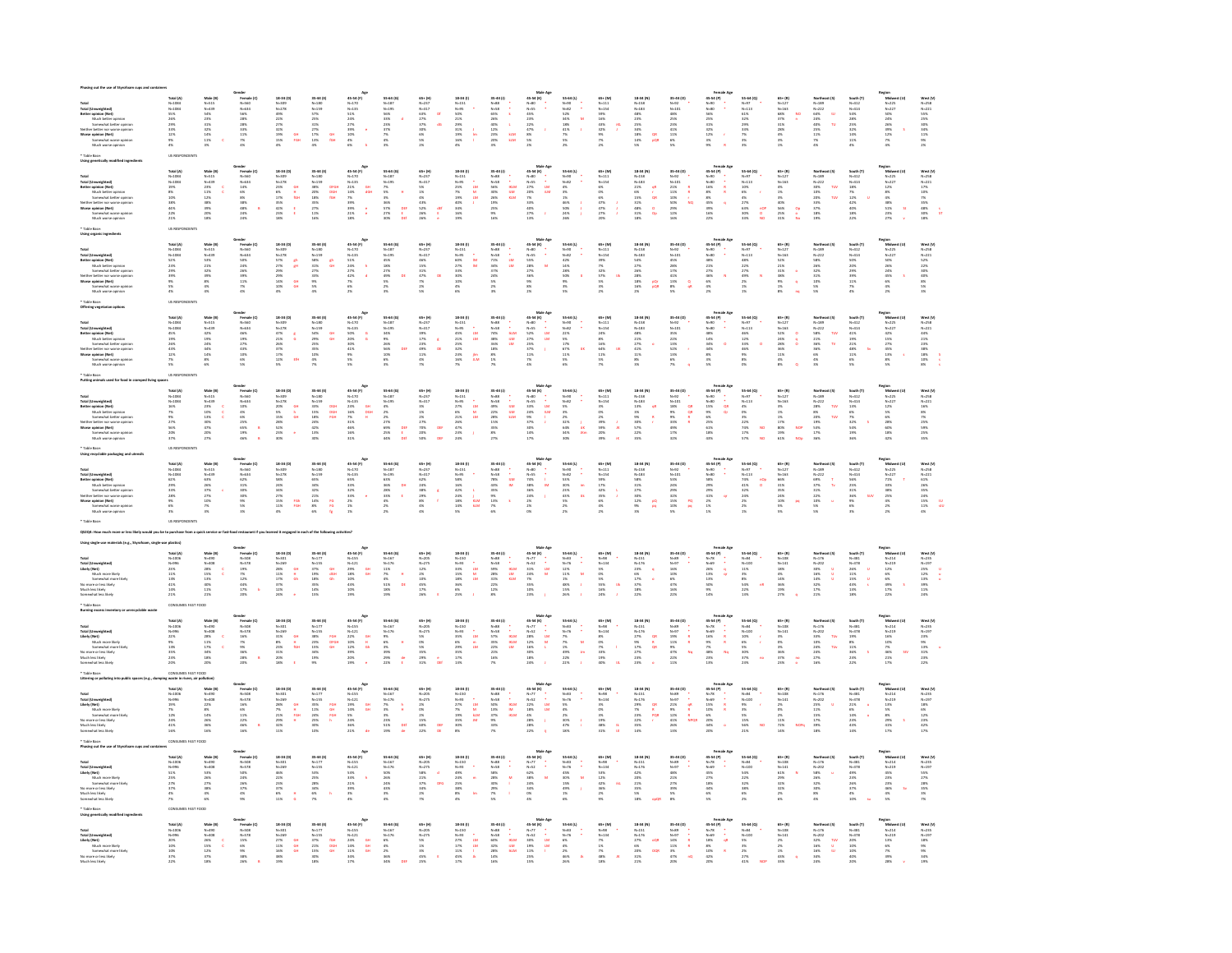| Total (Umweighted)<br>Taiely (Net)<br>Likely (Net)<br>Much more likely<br>Mo more or less likely<br>No more or less likely<br>Much less likely<br>Somewhat less likely                                                                                                                                                                                                                                                                                                                                        | Total (A)<br>N=1006<br>N=996<br>A9%<br>25%<br>25%<br>41%<br>S%                                                                                   | Male (B)<br>N=408<br>N=408<br>S0%<br>22%<br>27%<br>38%<br>6%                | ender<br>Female (C)<br>N=508<br>N=578<br>47%<br>23%<br>45%<br>45%<br>45%                | 18-34 (D)<br>N=301<br>N=269<br>S5%<br>27%<br>28%<br>34%<br>S%<br>6%<br>$\begin{array}{c} \mathbf{G} \mathbf{H} \\ \mathbf{H} \\ \mathbf{g} \end{array}$                                 | 35-44 (E)<br>N=177<br>N=155<br>SO%<br>S1%<br>30%<br>29%<br>29%<br>$\begin{array}{cc} \mathbf{B} & \mathbf{B} & \mathbf{B} \\ \mathbf{B} & \mathbf{B} & \mathbf{B} \\ \mathbf{F} & \mathbf{F} & \mathbf{F} \end{array}$ | Ay<br>45-54 (P)<br>N=135<br>N=121<br>54%<br>27%<br>40%<br>1%<br>5%                                     | $\begin{array}{l} 55-64\; (G)\\ N=167\\ N=176\\ 39\%\\ 21\%\\ 18\%\\ 51\%\\ 6\%\\ 5\% \end{array}$                                                                                                                                                                                                                                                                                                         | 65+ (H)<br>N=205<br>N=275<br>N=275<br>33%<br>20%<br>57%<br>6%<br>57%                                              | $\begin{array}{r} 18\,34\,01\\ \mathbf{N}{\text{--}}\,150\\ \mathbf{N}{\text{--}}\,93\\ \mathbf{56}\%\\ 24\%\\ 31\%\\ 31\%\\ 7\%\\ 7\% \end{array}$<br>$\begin{array}{c} \bullet \\ \bullet \\ M \\ M \\ \bullet \end{array}$                                                                                                             | $\begin{array}{l} 35\text{--}44\ (1)\\ \mathit{N}{-}38\\ \mathit{N}{-}58\\ \mathit{N}{-}58\\ 30\%\ 36\%\ 43\%\ 43\%\ 16\%\ 4\%\ 4\%\ 4\%\ 4\%\ 4\%\ 4\%\ }\end{array}$<br>$\begin{array}{l} \bullet \\ \bullet \\ \bullet \\ \bullet \\ \bullet \\ \bullet \\ \bullet \\ \bullet \\ \bullet \\ \bullet \\ \bullet \\ \bullet \end{array}$                                                                  | $\begin{array}{ccc} \textbf{Mule} & \textbf{Age} \\ \textbf{45-54 (K)} & & \\ \textbf{N+77} & \bullet & \\ \textbf{N+52} & \bullet & \\ \textbf{53+56} & \textbf{M} \\ \textbf{34+56} & \textbf{M} \\ \textbf{34+56} & \textbf{1} \\ \textbf{356} & & \\ \textbf{156} & & \\ \textbf{056} & & \\ \end{array}$                                                                                                                                                               | 55-64 (L)<br>N=83<br>N=76<br>33%<br>17%<br>16%<br>51%<br>51%<br>i<br>M                                                                               | 65+ (M)<br>N=98<br>N=134<br>28%<br>S%<br>23%<br>S%<br>N%                                                                                                                                           | 18-34 (N)<br>N=151<br>N=176<br>SS%<br>SS%<br>30%<br>25%<br>38%<br>S%                                                                                                                                                    | $\begin{array}{l} 35\text{--}44\ ( \text{O} ) \\ \text{N--}50 \\ \text{N--}97 \\ \text{42\%} \\ 42\% \\ \text{25\%} \\ 17\% \\ \text{41\%} \\ 11\% \\ \text{7\%} \end{array} \quad ,$                                                                                                                                                                                  | $\begin{array}{lcl} & & \text{Female Age} \\ 45-54\ (P) & & \\ \text{N--78} & & & \\ \text{N--69} & & & \\ 56\% & & & \\ 20\% & & & \\ 20\% & & & \\ 38\% & & & \\ 2\% & & & \\ 4\% & & & \\ \end{array}$                                                                                                                                                                                                                | $55 - 64 (Q)$<br>$N = 84$<br>$N = 100$<br>$45 \%$<br>$25 \%$<br>$20 \%$<br>$21 \%$                                                                                                                                                                                                                    | $\begin{array}{r} 65* (0) \\ \mathsf{N\!\!-\!\!108} \\ \mathsf{N\!\!-\!\!141} \\ 38\% \\ 20\% \\ 18\% \\ 57\% \\ 35\% \\ 35\% \end{array}$                                                | Northeast (5)<br>N=276<br>N=202<br>S8% tu<br>28% u<br>28% u<br>34% 4%                  | $\begin{array}{l} \textbf{South (T)}\\ \textbf{N}=381\\ \textbf{N}=378\\ \textbf{4.7}\%\\ \textbf{2.2}\%\\ \textbf{2.7}\%\\ \textbf{4.3}\%\\ \textbf{4.3}\%\\ \textbf{5.}\end{array}$    | Region<br>Michwest (U)<br>N-214<br>N-219<br>45%<br>25%<br>29%<br>47%<br>5%<br>4%<br>4%<br>4%     | West (V)<br>N-235<br>N-197<br>A8%<br>24%<br>24%<br>24%<br>NS                                    |
|---------------------------------------------------------------------------------------------------------------------------------------------------------------------------------------------------------------------------------------------------------------------------------------------------------------------------------------------------------------------------------------------------------------------------------------------------------------------------------------------------------------|--------------------------------------------------------------------------------------------------------------------------------------------------|-----------------------------------------------------------------------------|-----------------------------------------------------------------------------------------|-----------------------------------------------------------------------------------------------------------------------------------------------------------------------------------------|------------------------------------------------------------------------------------------------------------------------------------------------------------------------------------------------------------------------|--------------------------------------------------------------------------------------------------------|------------------------------------------------------------------------------------------------------------------------------------------------------------------------------------------------------------------------------------------------------------------------------------------------------------------------------------------------------------------------------------------------------------|-------------------------------------------------------------------------------------------------------------------|-------------------------------------------------------------------------------------------------------------------------------------------------------------------------------------------------------------------------------------------------------------------------------------------------------------------------------------------|------------------------------------------------------------------------------------------------------------------------------------------------------------------------------------------------------------------------------------------------------------------------------------------------------------------------------------------------------------------------------------------------------------|-----------------------------------------------------------------------------------------------------------------------------------------------------------------------------------------------------------------------------------------------------------------------------------------------------------------------------------------------------------------------------------------------------------------------------------------------------------------------------|------------------------------------------------------------------------------------------------------------------------------------------------------|----------------------------------------------------------------------------------------------------------------------------------------------------------------------------------------------------|-------------------------------------------------------------------------------------------------------------------------------------------------------------------------------------------------------------------------|------------------------------------------------------------------------------------------------------------------------------------------------------------------------------------------------------------------------------------------------------------------------------------------------------------------------------------------------------------------------|--------------------------------------------------------------------------------------------------------------------------------------------------------------------------------------------------------------------------------------------------------------------------------------------------------------------------------------------------------------------------------------------------------------------------|-------------------------------------------------------------------------------------------------------------------------------------------------------------------------------------------------------------------------------------------------------------------------------------------------------|-------------------------------------------------------------------------------------------------------------------------------------------------------------------------------------------|----------------------------------------------------------------------------------------|------------------------------------------------------------------------------------------------------------------------------------------------------------------------------------------|--------------------------------------------------------------------------------------------------|-------------------------------------------------------------------------------------------------|
| Total<br>Total (Umweighted)<br>Likely (Netch more likely<br>Moth more likely<br>Somewhat here likely<br>Much less likely<br>Somewhat less likely                                                                                                                                                                                                                                                                                                                                                              | Total (A)<br>N=1006<br>N=996<br>43%<br>23%<br>20%<br>47%<br>6%<br>6%                                                                             | Male (B)<br>N=400<br>N=408<br>42%<br>22%<br>20%<br>47%<br>6%<br>6%          | Gender<br>Female (C)<br>N=578<br>43%<br>43%<br>22%<br>22%<br>47%<br>5%<br>5%            | $\begin{array}{l} 18\text{--}34\ ( \text{D)} \\ \text{N=}301 \\ \text{N=}269 \\ \text{4856} \\ 2856 \\ \text{2876} \\ 2056 \\ \text{3756} \\ 956 \\ \text{676} \end{array}$<br>aH<br>GH | 35-44 (E)<br>N=177<br>N=155<br>S0%<br>36%<br>36%<br>24%<br>32%<br>7%<br>dfGH<br>fGH                                                                                                                                    | Apr 45-54 (P)<br>N-125<br>N-125<br>N-125<br>23%<br>23%<br>23%<br>3%<br>5%                              | $\begin{array}{r} 55-64\; (G)\\ N=167\\ N=176\\ 31\%\\ 15\%\\ 17\%\\ 56\%\\ 3\%\\ 10\% \end{array}$<br>$\alpha$                                                                                                                                                                                                                                                                                            | 65+ (H)<br>N-205<br>N-275<br>N-275<br>10%<br>10%<br>63%<br>4%<br>4%                                               | $\begin{array}{r} 18\text{--}34\ (1)\\ \mathsf{N}{\text{--}}150\\ \mathsf{N}{\text{--}}93\\ \mathsf{46}\%\\ 28\%\\ 28\%\\ 37\%\\ 37\%\\ 11\%\\ 7\% \end{array}$<br>$\frac{1}{2}$                                                                                                                                                          | $\begin{array}{ll} 35.44\ (1)\\ \mathit{N=88} & \ast \\ \mathit{N=58} & \ast \\ 72\,\mathrm{S} & \phantom{00} \mathrm{RLM} \\ 46\,\mathrm{S} & \phantom{0} \mathrm{RLM} \\ 26\,\mathrm{S} & \phantom{0} \mathrm{RLM} \\ 26\,\mathrm{S} & \phantom{0} \mathrm{RLM} \\ 26\,\mathrm{S} & \phantom{0} \mathrm{S} \\ 3\,\mathrm{S} & \phantom{0} \mathrm{S} \\ 0\,\mathrm{S} & \phantom{0} \end{array}$         | $\begin{array}{rcl} \textbf{Male Age} & & \\ \textbf{45-54 (K)} & & \\ \textbf{48-77} & \bullet & \\ \textbf{Ne-77} & \bullet & \\ \textbf{5056} & \bullet & \\ \textbf{5076} & \bullet & \\ \textbf{2186} & \bullet & \\ \textbf{2286} & \bullet & \\ \textbf{2386} & \bullet & \\ \textbf{258} & \bullet & \\ \textbf{268} & \bullet & \\ \textbf{278} & \bullet & \\ \textbf{288} & \bullet & \\ \textbf{298} & \bullet & \\ \textbf{2096} & \bullet & \\ \textbf{2196}$ | $55-64 (1)$<br>$N-83$<br>$N-76$<br>$22%$<br>$6%$<br>$68%$<br>$68%$<br>$68%$                                                                          | 65+ (M)<br>N=98<br>N=134<br>21%<br>21%<br>S%<br>68%<br>6%<br>5%                                                                                                                                    | 18-34 (N)<br>N=151<br>N=176<br>SO%<br>28%<br>28%<br>37%<br>8%                                                                                                                                                           | $\begin{array}{l} 35\hbox{-}84\, (O)\\ \,N\hbox{-}89\\ \,N\hbox{-}97\\ \,N\hbox{-}85\\ \,25\%\\ \,25\%\\ \,23\%\\ \,23\%\\ \,23\%\\ \,11\% \qquad \quad \, QR\\ \,15\% \qquad \qquad \end{array}$                                                                                                                                                                      | $\begin{array}{c} \textbf{Frame} \textbf{ Age} \\ \textbf{45-54 (P)} \\ \textbf{N} \rightarrow \textbf{2} \\ \textbf{N} \rightarrow \textbf{6} \\ \textbf{3:956} \\ \textbf{3:956} \\ \textbf{1:966} \\ \textbf{6:156} \\ \textbf{6:186} \\ \textbf{7:136} \\ \textbf{8:136} \\ \textbf{1:16} \\ \textbf{1:16} \\ \textbf{1:16} \\ \textbf{1:16} \\ \textbf{1:16} \\ \textbf{1:16} \\ \textbf{1:16} \\ \textbf{1:16} \\$ | $\begin{array}{l} 55\text{--}64\,\,(\mathbf{Q})\\ \mathbf{N}{=}84\\ \mathbf{N}{=}100\\ 41\,\%\\ 24\,\%\\ 24\,\%\\ 17\,\%\\ 44\,\%\\ 15\\ 15\\ 13\,\% \end{array}$                                                                                                                                     | $\begin{array}{r} 65* (8) \\ \hline N+108 \\ N+141 \\ 37\% \\ 17\% \\ 20\% \\ 28\% \\ 2\% \end{array}$                                                                                    | Northeast (S)<br>N=176<br>N=202<br>47%<br>27%<br>27%<br>43%<br>43%<br>8%               | $\begin{array}{l} \textbf{South (T)}\\ \textbf{N=331} \\ \textbf{N=378} \\ \textbf{40\%} \\ \textbf{21\%} \\ \textbf{20\%} \\ \textbf{50\%} \\ \textbf{6\%} \\ \textbf{4\%} \end{array}$ | Region<br>Midwest (U)<br>N=214<br>N=219<br>40%<br>12%<br>22%<br>22%<br>22%<br>23%                | West (V)<br>N=235<br>N=197<br>46%<br>27%<br>40%<br>10%<br>10%<br>4%                             |
| Total<br>Total (Umweighted)<br>Likely (Net)<br>Much more likely<br>Mommer or less likely<br>Mommer or less likely<br>Much less likely<br>Somewhat less likely<br>Somewhat less likely                                                                                                                                                                                                                                                                                                                         | Total (A)<br>N=1056<br>N=996<br>N=19%<br>27%<br>27%<br>27%<br>35%                                                                                | Male (B)<br>N=400<br>N=408<br>24%<br>35%<br>33%<br>24%<br>24%<br>24%        | Gender<br>Female (C)<br>N=508<br>N=578<br>14%<br>6%<br>22%<br>46%<br>22%<br>46%<br>18%  | 18-34 (D)<br>N=301<br>N=269<br>23%<br>23%<br>18%<br>29%<br>30%<br>18%<br>요<br>요                                                                                                         | $\begin{array}{r} 35-44 \; (E) \\ N=177 \\ N=155 \\ 36 \, \% \\ 36 \, \% \\ 16 \, \% \\ 22 \, \% \\ 22 \, \% \\ 22 \, \% \\ 24 \, \% \\ \end{array}$<br>DIGH<br>DGH<br>GH                                              | Age<br>45-54 (F)<br>N=155<br>N=121<br>23%<br>41%<br>24%<br>24%<br>24%<br>24%<br>on<br>On<br>On<br>On   | $\begin{array}{ll} 55-64\; (G)\\ \mathsf{N} \neg 167\\ \mathsf{N} \neg 776\\ 6\%\\ 2\%\\ 2\%\\ 2\%\\ 42\%\\ 62\%\\ 23\% \end{array} \quad \begin{array}{ll} \mathtt{h}\vspace{0.2cm}\\ \mathtt{h}\vspace{0.2cm}\\ \mathtt{h}\vspace{0.2cm}\\ \mathtt{h}\vspace{0.2cm}\\ \mathtt{h}\vspace{0.2cm}\\ \mathtt{h}\vspace{0.2cm}\\ \mathtt{h}\vspace{0.2cm}\\ \mathtt{h}\vspace{0.2cm}\\ \mathtt{h}\vspace{0.2$ | 65+ (H)<br>N-205<br>N-275<br>N-3%<br>48%<br>28%<br>48%                                                            | $\begin{array}{l} 18\text{-}34\ (0)\\ \mathsf{N}{\text{-}}150\\ \mathsf{N}{\text{-}}03\\ \mathsf{27}\text{-}8\\  \  \  \, 23\%\\ \mathsf{23}\%\\  \  \  \, 35\%\\  \  \  \, 18\%\\  \  \  \, 20\% \end{array}$<br>$\begin{array}{c}\n\bullet \\ \bullet \\ \bullet \\ \bullet \\ \bullet\n\end{array}$                                    | $\begin{array}{ll} 35.44\ (1)\\ \mathit{N}{=}88\\ \mathit{N}{=}58\\ \mathit{S3}\,\mathit{N} & \mathit{N}\text{CUM} \\ 23\,\mathit{N} & \mathit{L}\text{UM} \\ 23\,\mathit{N} & \mathit{L}\text{LM} \\ 33\,\mathit{N} & \mathit{k}\text{LM} \\ 22\,\mathit{N} & \mathit{1}\,\mathit{N} \\ 11\,\mathit{N} & \end{array}$                                                                                     | Male Age<br>45-54 (K)<br>$N=77$<br>$N=52$<br>27%<br>16%<br>16%<br>29%<br>22%<br>22%<br>23%                                                                                                                                                                                                                                                                                                                                                                                  | 55-64 (L)<br>N=33<br>N=76<br>S%<br>S%<br>S%<br>32%<br>32%<br>25%<br>÷,                                                                               | $65 + (M4)$<br>$N = 344$<br>$N = 344$<br>$5 \%$<br>$5 \%$<br>$5 \%$<br>$5 \%$                                                                                                                      | $\begin{aligned} &\mathbf{18}\text{-}\mathbf{34}\text{ (N)}\\ &\mathbf{N}{=}151\\ &\mathbf{N}{=}176\\ &\mathbf{18}\%\\ &\mathbf{6}\%\\ &\mathbf{12}\%\\ &\mathbf{23}\%\\ &\mathbf{17}\% \end{aligned}$<br>$rac{48}{48}$ | $\begin{array}{l} 35\text{--}44\ (O)\\ \mathcal{N}{=}89\\ \mathcal{N}{=}97\\ 20\%\\ 20\%\\ 10\%\\ 80\%\\ 30\%\\ 34\%\\ 16\%\\ \end{array}$                                                                                                                                                                                                                             |                                                                                                                                                                                                                                                                                                                                                                                                                          | $55 - 64 (Q)$<br>$N = 84$<br>$N = 100$<br>$7\%$<br>$5\%$<br>$54\%$<br>$54\%$<br>$20\%$                                                                                                                                                                                                                | $\begin{array}{l} \textbf{65+ (R)}\\ \textbf{N-108}\\ \textbf{N-141}\\ \textbf{3%}\\ \textbf{1%}\\ \textbf{2%}\\ \textbf{21%}\\ \textbf{33%}\\ \textbf{13%}\\ \textbf{13%}\\ \end{array}$ | Northeast (\$)<br>N=176<br>N=202<br>26%<br>26%<br>17%<br>17%<br>26%<br>35%<br>13%      | South (T)<br>N=331<br>N=378<br>18%<br>28%<br>28%<br>28%<br>36%<br>17%                                                                                                                    | Region<br>Michwest (U)<br>N-214<br>N-219<br>12%<br>6%<br>6%<br>81%<br>39%<br>18%<br>18%          | West (V)<br>N=235<br>N=197<br>N=19%<br>29%<br>22%<br>22%<br>29%                                 |
| Total<br>Total (Unweighted)<br>Likely (Net)<br>Much more likely<br>Somwohat more li<br>No more or less likely<br>Much less likely<br>Somewhat less likely                                                                                                                                                                                                                                                                                                                                                     | Total (A)<br>N=1006<br>N=996<br>N=9%<br>20%<br>20%<br>S%<br>S%<br>6%                                                                             | Male (B)<br>N=408<br>N=408<br>S5%<br>24%<br>33%<br>35%<br>4%<br>4%          | Gender<br>Female (C)<br>N=508<br>N=578<br>S4%<br>27%<br>28%<br>33%<br>7%<br>7%          | 18-34 (D)<br>N=301<br>N=269<br>S0%<br>24%<br>26%<br>34%<br>8%<br>R%                                                                                                                     | 35-44 (E)<br>N=177<br>N=155<br>N=155<br>SD%<br>37%<br>25%<br>25%<br>6%<br>$\mathfrak{m}$                                                                                                                               | Age<br>$45-54$ (P)<br>$N=125$<br>$N=121$<br>$58\%$<br>$28\%$<br>$28\%$<br>$33\%$<br>$35\%$<br>$7\%$    | $\begin{array}{l} 55-64\; (G)\\ N=167\\ N=176\\ 56\%\\ 31\%\\ 25\%\\ 39\%\\ 3\%\\ 1\% \end{array}$<br>$\frac{8}{3}$                                                                                                                                                                                                                                                                                        | 65+ (M)<br>N-205<br>N-275<br>S3%<br>S3%<br>41%<br>S5%<br>S5%<br>$\frac{\text{prb}}{\epsilon}$                     | $\begin{array}{r} 18\text{--}34\ (0) \\ \mathit{N}{\small +}150 \\ \mathit{N}{\small +}03 \\ \mathit{45}\% \\ \mathit{45}\% \\ \mathit{31}\% \\ \mathit{43}\% \\ \mathit{76} \\ \mathit{57}\% \end{array}$<br>$\frac{1}{4}$                                                                                                               | $\begin{array}{ll} 35\,44\,(1)\\ \vspace{0.2cm} N\!-\!88 & \vspace{0.2cm} \\ N\!-\!88 & \vspace{0.2cm} \\ 77\% & \vspace{0.2cm} \mathrm{R.M}\\ 49\% & \vspace{0.2cm} \\ 23\% & \vspace{0.2cm} \\ 4\% & \vspace{0.2cm} \\ 5\% & \vspace{0.2cm} \end{array}$                                                                                                                                                 | Male Age<br>45-54 (K)<br>N=52<br>N=52<br>S21%<br>S21%<br>24%<br>24%<br>25%<br>25%                                                                                                                                                                                                                                                                                                                                                                                           | 35-64 (L)<br>N=35<br>N=76<br>S3% 32% iM<br>25% 26% 26<br>44% 26<br>3%                                                                                | $\begin{array}{l} 63* \, (M) \\ \mathsf{N=98} \\ \mathsf{N=134} \\ 896 \\ \mathsf{816} \\ 436 \\ \mathsf{436} \\ 436 \\ \mathsf{576} \\ \mathsf{576} \end{array}$                                  | 18-34 (N)<br>N=151<br>N=176<br>N=176<br>SS%<br>34%<br>22%<br>25%<br>25%<br>N=11%<br>$\langle \mathbf{r}% _{j}^{\left( 2\right) }\rangle$                                                                                | $\begin{array}{l} 35\text{--}84\ (0)\\ \mathcal{N}{=}39\\ \mathcal{N}{=}97\\ 43\%\\ 23\%\\ 23\%\\ 23\%\\ 33\%\\ 23\%\\ 23\%\\ 23\%\\ 23\%\\ 23\%\\ 21\%\\ 21\%\\ \end{array}$                                                                                                                                                                                          | $\begin{array}{c} \text{Female Age} \\ 45-54\,\,(9) \\ N-78 \qquad \, \ast \\ N+69 \qquad \, \ast \\ N+69 \qquad \, \ast \\ 5.6\% \\ 2.696 \\ 2.696 \\ 2.696 \\ 4.1\% \\ 4.5\% \\ \text{Q} \qquad \, 1.7\% \end{array}$                                                                                                                                                                                                  | $\begin{array}{l} 55\text{-}64\,\text{(Q)}\\[.2em] N=84\\[.2em] N=100\\[.2em] 60\%\\[.2em] 56\%\\[.24\%\\[.24\%\\[.24\%\\[.24\%\\[.24\%\\[.24\%\\[.24\%\\[.24\%\\[.24\%\\[.24\%\\[.24\%\\[.24\%\\[.24\%\\[.24\%\\[.24\%\\[.24\%\\[.24\%\\[.24\%\\[.24\%\\[.24\%\\[.24\%\\[.24\%\\$                    | $65 + (8)$<br>$N - 108$<br>$N - 141$<br>$56%$<br>$16%$<br>$33%$<br>$6%$<br>$6%$                                                                                                           | Northeast (5)<br>N=176<br>N=202<br>60%<br>30%<br>30%<br>30%<br>4%<br>4%                | South (T)<br>N-381<br>N-378<br>S3%<br>23%<br>37%<br>S5%<br>S%                                                                                                                            | Region<br>Midwest (U)<br>N=214<br>N=219<br>SS%<br>32%<br>23%<br>25%<br>86%<br>4%                 | West (V)<br>N=235<br>N=197<br>S3%<br>23%<br>23%<br>23%<br>29%<br>7%<br>11%                      |
|                                                                                                                                                                                                                                                                                                                                                                                                                                                                                                               |                                                                                                                                                  |                                                                             |                                                                                         |                                                                                                                                                                                         |                                                                                                                                                                                                                        |                                                                                                        |                                                                                                                                                                                                                                                                                                                                                                                                            |                                                                                                                   |                                                                                                                                                                                                                                                                                                                                           |                                                                                                                                                                                                                                                                                                                                                                                                            |                                                                                                                                                                                                                                                                                                                                                                                                                                                                             |                                                                                                                                                      |                                                                                                                                                                                                    |                                                                                                                                                                                                                         |                                                                                                                                                                                                                                                                                                                                                                        |                                                                                                                                                                                                                                                                                                                                                                                                                          |                                                                                                                                                                                                                                                                                                       |                                                                                                                                                                                           |                                                                                        |                                                                                                                                                                                          |                                                                                                  |                                                                                                 |
| Total<br>Total (Umweighted)<br>Likely (Net)<br>Yery likely<br>Semivuhat likely<br>Not very likely<br>Not at all likely                                                                                                                                                                                                                                                                                                                                                                                        | Total (A)<br>N=1084<br>N=1084<br>S2%<br>22%<br>22%<br>40%<br>22%<br>15%                                                                          | Male (B)<br>N=515<br>N=439<br>62%<br>23%<br>40%<br>24%<br>24%               | Gender<br>Female (C)<br>N=560<br>N=534<br>62%<br>22%<br>22%<br>22%<br>28%               | 18-34 (D)<br>N=309<br>N=278<br>75%<br>22%<br>22%<br>19%<br>19%<br>FGH<br>FGH                                                                                                            | $\begin{array}{l} 35\text{--}44\; (0)\\ \mathit{N}{-}180\\ \mathit{N}{-}159\\ \mathit{78\%}\\ \mathit{78\%}\\ 34\%\\ 44\%\\ 14\%\\ 356 \end{array}$<br>FOH<br>dfGH<br>Gh                                               | As<br>45-54 (F)<br>N=135<br>56%<br>21%<br>21%<br>23%<br>23%                                            | 55-64 (G)<br>N=187<br>N=195<br>SO%<br>21%<br>29%<br>26%<br>$\frac{1}{\alpha}$                                                                                                                                                                                                                                                                                                                              | 65+ (H)<br>N-237<br>N-317<br>48%<br>15%<br>33%<br>31%<br>31%<br>DE<br>DE                                          | $\begin{array}{r} 18\text{-}34\ (0) \\ \text{N-}151 \\ \text{N-}05 \\ \text{70\%} \\ 23\% \\ \text{4.7\%} \\ 21\% \\ \text{9\%} \end{array}$<br>$\begin{array}{c} \bullet \\ \bullet \\ \bullet \\ \bullet \\ \bullet \end{array}$                                                                                                        | $\begin{aligned} 35\text{--}44 &(1) \\ N\text{--}88 \\ N\text{--}88 \\ 33\% \\ 45\% \\ 44\% \\ 7\% \\ 4\% \end{aligned}$<br>$\begin{array}{l} \bullet \\ \bullet \\ \bullet \\ \bullet \\ \bullet \\ \bullet \\ \bullet \end{array}$                                                                                                                                                                       | Male Age<br>45-54 (K)<br>N=80<br>N=55<br>99%<br>28%<br>21%<br>21%<br>18%<br>18%<br>1                                                                                                                                                                                                                                                                                                                                                                                        | 55-64 (L)<br>N=90<br>N=82<br>S2%<br>14%<br>18%<br>28%<br>20%                                                                                         | $\begin{array}{l} 63* (M) \\ N\text{-}111 \\ N\text{-}154 \\ 44\% \\ 11\% \\ 33\% \\ 39\% \\ 17\% \end{array}$                                                                                     | $\begin{array}{l} 18\text{--}34\; (N)\\ N\text{--}153\\ N\text{--}183\\ 79\%\\ 22\%\\ 5\,7\%\\ 16\%\\ 5\% \end{array}$<br>poje<br>Poje                                                                                  | $\begin{array}{ccc} 35-44 & (0) & & \\ \hline \mathsf{N} = 92 & & \\ \mathsf{N} = 101 & & \\ 68\% & & \\ 23\% & & \\ 45\% & & \\ 21\% & & \\ 11\% & & \\ \end{array}$                                                                                                                                                                                                  | Fermale Age<br>45-54 (P)<br>N-90<br>N-90<br>54%<br>58%<br>38%<br>20%<br>20%<br>20%<br>NO                                                                                                                                                                                                                                                                                                                                 | $\begin{array}{l} 55\text{--}64\ (0)\\ \text{N=}97\\ \text{N=}113\\ 48\%\newline 27\%\newline 21\%\newline 24\%\newline 23\%\newline \end{array}$                                                                                                                                                     | $\begin{array}{l} \textbf{65+ (R)}\\ \textbf{N=127}\\ \textbf{N=163}\\ \textbf{52\%}\\ \textbf{20\%}\\ \textbf{32\%}\\ \textbf{25\%}\\ \textbf{23\%} \end{array}$                         | Northeast (S)<br>N=222<br>N=222<br>68%<br>24%<br>24%<br>44%<br>15%<br>17%              | South (T)<br>N=412<br>N=414<br>SB%<br>20%<br>3B%<br>27%<br>15%                                                                                                                           | Region<br>Midwest (U)<br>N-225<br>N-227<br>S7%<br>20%<br>22%<br>22%<br>22%                       | West (V)<br>N=258<br>N=221<br>68%<br>26%<br>26%<br>21%<br>11%                                   |
|                                                                                                                                                                                                                                                                                                                                                                                                                                                                                                               |                                                                                                                                                  |                                                                             |                                                                                         |                                                                                                                                                                                         |                                                                                                                                                                                                                        |                                                                                                        |                                                                                                                                                                                                                                                                                                                                                                                                            |                                                                                                                   |                                                                                                                                                                                                                                                                                                                                           |                                                                                                                                                                                                                                                                                                                                                                                                            |                                                                                                                                                                                                                                                                                                                                                                                                                                                                             |                                                                                                                                                      |                                                                                                                                                                                                    |                                                                                                                                                                                                                         |                                                                                                                                                                                                                                                                                                                                                                        |                                                                                                                                                                                                                                                                                                                                                                                                                          |                                                                                                                                                                                                                                                                                                       |                                                                                                                                                                                           |                                                                                        |                                                                                                                                                                                          |                                                                                                  |                                                                                                 |
| $\begin{tabular}{l c c c} \multicolumn{1}{c}{\textbf{Total (A)}} & \multicolumn{1}{c}{\textbf{Total (A)}} & \multicolumn{1}{c}{\textbf{Total (A)}}\\ \multicolumn{1}{c}{\textbf{Total (Doseu)} model} & $\mathbf{N} = \mathbf{O}(\mathbf{A})$ & $\mathbf{N} = \mathbf{O}(\mathbf{A})$ & $\mathbf{O}(\mathbf{A})$ \\ \multicolumn{1}{c}{\textbf{It of the case in which the model of the data.} & $\mathbf{O}(\mathbf{A})$ & $\mathbf{O}(\mathbf{A})$ \\ \multicolumn{1}{c}{\textbf{It to be the better about$ |                                                                                                                                                  | Male (B)<br>N=322<br>N=266<br>60%<br>S8%<br>S6%<br>S4%<br>47%<br>0%<br>2.75 | Gender<br>Female (C)<br>N=346<br>N=401<br>S2%<br>S2%<br>S2%<br>48%<br>25%<br>25%<br>25% | 18-34 (D)<br>N-230<br>N-215<br>S4%<br>S4%<br>S1%<br>42%<br>42%<br>42%<br>O%<br>2.39                                                                                                     | 35-44 (E)<br>N-121<br>N-121<br>48%<br>48%<br>57%<br>57%<br>48%<br>0%<br>2.58                                                                                                                                           | Age<br>45-54 (F)<br>N-73<br>62%<br>62%<br>63%<br>60%<br>63%<br>60%<br>0 %<br>3.05                      | $\begin{array}{l} 55-64\ (G) \\ N=93 \end{array}$ $\begin{array}{l} N=100 \\ 78\% \\ 78\% \\ 75\% \\ 57\% \\ 50\% \\ 0\% \\ 3.39 \end{array}$<br>Def<br>Def<br>Def<br>d                                                                                                                                                                                                                                    | 65+(M)<br>N=114<br>N=165<br>71%<br>76%<br>65%<br>65%<br>44%<br>1%<br>11%                                          | $18-34 (1)$ $N+106$ $N+73$ $60\%$ $53\%$ $46\%$ $39\%$ $42\%$ $0\%$ $2.40$                                                                                                                                                                                                                                                                | $15-44 (1)$<br>$N-78$<br>$N-40%$<br>$46%$<br>$47%$<br>$50%$<br>$50%$<br>$50%$<br>$2.61$                                                                                                                                                                                                                                                                                                                    | Male Age<br>45-54 (K)<br>N-53<br>N-54<br>S9%<br>35%<br>47%<br>49%<br>OK<br>2.49                                                                                                                                                                                                                                                                                                                                                                                             | 55-64 (L)<br>N=47<br>N=43<br>N=53%<br>S3%<br>S3%<br>S3%<br>S1%<br>O%<br>3.46                                                                         | $\begin{aligned} 63 + (30) \\ N &\rightarrow 3 \\ N &\rightarrow 7 \\ 75\% \\ 84\% \\ 67\% \\ 61\% \\ 33\% \\ 33\% \\ 3.28 \end{aligned}$                                                          | $18-34 (N)$<br>$N=142$<br>$N=142$<br>$49%$<br>$47%$<br>$56%$<br>$42%$<br>$0%$<br>$2.39$                                                                                                                                 | 35-44 (0)<br>N=63<br>N=72<br>SO%<br>S1%<br>S1%<br>S1%<br>45%<br>O%<br>2.53                                                                                                                                                                                                                                                                                             | Fernale Age<br>45-54 (P)<br>N=48<br>N=48<br>65%<br>65%<br>85%<br>70%<br>70%<br>70%<br>0%<br>3.50                                                                                                                                                                                                                                                                                                                         | $\begin{array}{ll} 53\text{-}64\; (Q)\\ \mathbb{N}{\rightarrow}7\\ \mathbb{N}{\rightarrow}57\\ 80\%\\ 74\%\\ 79\%\\ 79\%\\ 49\%\\ 15\\ 15\\ 333 \end{array}$                                                                                                                                          | 65+ (R)<br>N-65<br>N-94<br>64%<br>70%<br>64%<br>51%<br>48%<br>0%<br>3.01                                                                                                                  | Northeast (5)<br>N=129<br>N=148<br>S8%<br>S5%<br>S5%<br>S5%<br>49%<br>49%<br>P5%<br>D% | South (T)<br>N=240<br>N=246<br>60%<br>61%<br>57%<br>S4%<br>90%<br>0%<br>2.81                                                                                                             | Region<br>Michwest (U)<br>N-136<br>N-136<br>60%<br>60%<br>70%<br>60%<br>62%<br>56%<br>1%<br>3.10 | West (V)<br>N=176<br>N=144<br>62%<br>S4%<br>S7%<br>46%<br>36%<br>O%<br>2.54                     |
|                                                                                                                                                                                                                                                                                                                                                                                                                                                                                                               |                                                                                                                                                  |                                                                             |                                                                                         |                                                                                                                                                                                         |                                                                                                                                                                                                                        |                                                                                                        |                                                                                                                                                                                                                                                                                                                                                                                                            |                                                                                                                   |                                                                                                                                                                                                                                                                                                                                           |                                                                                                                                                                                                                                                                                                                                                                                                            |                                                                                                                                                                                                                                                                                                                                                                                                                                                                             |                                                                                                                                                      |                                                                                                                                                                                                    |                                                                                                                                                                                                                         |                                                                                                                                                                                                                                                                                                                                                                        |                                                                                                                                                                                                                                                                                                                                                                                                                          |                                                                                                                                                                                                                                                                                                       |                                                                                                                                                                                           |                                                                                        |                                                                                                                                                                                          |                                                                                                  |                                                                                                 |
|                                                                                                                                                                                                                                                                                                                                                                                                                                                                                                               |                                                                                                                                                  |                                                                             |                                                                                         |                                                                                                                                                                                         |                                                                                                                                                                                                                        |                                                                                                        |                                                                                                                                                                                                                                                                                                                                                                                                            |                                                                                                                   |                                                                                                                                                                                                                                                                                                                                           |                                                                                                                                                                                                                                                                                                                                                                                                            |                                                                                                                                                                                                                                                                                                                                                                                                                                                                             |                                                                                                                                                      |                                                                                                                                                                                                    |                                                                                                                                                                                                                         |                                                                                                                                                                                                                                                                                                                                                                        |                                                                                                                                                                                                                                                                                                                                                                                                                          |                                                                                                                                                                                                                                                                                                       |                                                                                                                                                                                           |                                                                                        |                                                                                                                                                                                          |                                                                                                  |                                                                                                 |
| Total<br>Total (Umweighted)<br>Likely (Net)<br>Very likely<br>Somewhat II<br>Not very likely<br>Not at all likely<br>N/A -1 am not famil                                                                                                                                                                                                                                                                                                                                                                      | Total (A)<br>N=674<br>N=674<br>S2%<br>S2%<br>S3%<br>N%<br>N%                                                                                     |                                                                             |                                                                                         |                                                                                                                                                                                         |                                                                                                                                                                                                                        |                                                                                                        |                                                                                                                                                                                                                                                                                                                                                                                                            |                                                                                                                   |                                                                                                                                                                                                                                                                                                                                           |                                                                                                                                                                                                                                                                                                                                                                                                            |                                                                                                                                                                                                                                                                                                                                                                                                                                                                             |                                                                                                                                                      |                                                                                                                                                                                                    |                                                                                                                                                                                                                         |                                                                                                                                                                                                                                                                                                                                                                        |                                                                                                                                                                                                                                                                                                                                                                                                                          |                                                                                                                                                                                                                                                                                                       |                                                                                                                                                                                           |                                                                                        |                                                                                                                                                                                          |                                                                                                  |                                                                                                 |
|                                                                                                                                                                                                                                                                                                                                                                                                                                                                                                               |                                                                                                                                                  | Male (B)<br>N=322<br>N=266<br>N9%<br>48%<br>31%<br>S%<br>S%<br>N%           | Sender<br>Female (C)<br>N-346<br>N-401<br>84%<br>49%<br>36%<br>S%<br>N-12%              | 18-34 (D)<br>N-230<br>N-215<br>85%<br>44%<br>41%<br>8%<br>5%<br>5%                                                                                                                      | 35-44 (E)<br>N-140<br>N-121<br>S6%<br>S6%<br>S6%<br>N%<br>N%<br>N%<br>N%<br>$\frac{8}{8}$                                                                                                                              | Age<br>45-54 (F)<br>N=16<br>N=173<br>N=175<br>63%<br>22%<br>4%<br>10%<br>35%                           | 55-64 (G)<br>N=03<br>N=100<br>80%<br>S2%<br>27%<br>4%<br>12%<br>4%<br>$\bar{\mathbf{a}}$                                                                                                                                                                                                                                                                                                                   | 65+ (H)<br>N-114<br>N-165<br>N-165<br>S2%<br>31%<br>10%<br>12%<br>12%                                             | $\begin{array}{r} 18\text{--}34\ (0) \\ \mathit{N}{\small +}106 \\ \mathit{N}{\small +}73 \\ \mathit{80}\% \\ \mathit{33}\% \\ \mathit{33}\% \\ \mathit{47}\% \\ \mathit{11}\% \\ \mathit{6}\% \\ \mathit{4}\% \end{array}$                                                                                                               | $\begin{aligned} 35-44 &\ (1) \\ N-78 &\\ N-49 &\\ 8-4\% \\ 8-7\% &\\ 17\% &\\ 2\% &\\ 6\% &\\ 1\% &\\ 1\% &\\ \end{aligned}$<br>$\frac{1}{m}$                                                                                                                                                                                                                                                             | $\begin{array}{rcl} \textbf{Male Age} & & & \\ \textbf{Atale Age} & & & \\ \textbf{45-54 (K)} & & & \\ \textbf{N=63} & & & \\ \textbf{N=34} & & & \\ \textbf{9356} & & & \\ \textbf{2366} & & & \\ \textbf{2376} & & & \\ \textbf{238} & & & \\ \textbf{238} & & & \\ \end{array}$                                                                                                                                                                                          | 55-64 (L)<br>N=47<br>N=43<br>N=5<br>24%<br>24%<br>24%<br>24%<br>17%                                                                                  | $\begin{array}{l} 65* \, ( {\rm M} ) \\ \, {\rm N} \!\!\!\!&\!\!\!-\!\!\! 48 \\ \, {\rm N} \!\!\!\!&\!\!\!-\!\!\! 71 \\ \, 85\% \\ \, 25\% \\ \, 41\% \\ \, 14\% \\ \, 13\% \\ \, 8\% \end{array}$ | $18-34 (N)$<br>$N=125$<br>$N=142$<br>$89%$<br>$84%$<br>$86%$<br>$86%$<br>$4\%$<br>$1\%$                                                                                                                                 | 35-44 (0)<br>N=53<br>N=72<br>89%<br>43%<br>46%<br>5%<br>5%<br>5%<br>5%                                                                                                                                                                                                                                                                                                 | $\begin{array}{lcl} & & \textbf{Frame} & \textbf{Age} \\ & & 45-54 \textbf{ (P)} & & \\ & N & -0.5 & & \\ & N & -2.9 & & \\ & & 7.25\% & & \\ & & 7.25\% & & \\ & & 2.25\% & & \\ & & 2.25\% & & \\ & & 3.5\% & & \\ \end{array}$                                                                                                                                                                                        | $55 - 64 (Q)$<br>$N = 57$<br>$853%$<br>$553%$<br>$513%$<br>$79%$<br>$79%$<br>$11%$                                                                                                                                                                                                                    | 65+(R)<br>N-66<br>N-94<br>N-94<br>22%<br>37%<br>37%<br>22%                                                                                                                                | Northeast (\$)<br>N=129<br>N=148<br>SB% v<br>SB% v<br>Now<br>4%<br>4%<br>S% 3%         | South (T)<br>N=240<br>N=246<br>N=3%<br>47%<br>S%<br>S%<br>S%<br>N%                                                                                                                       | Region<br>Midwest (U)<br>N-129<br>N-126<br>N-126<br>426<br>426<br>426<br>426<br>426<br>426       | West (V)<br>N=176<br>N=144<br>77%<br>42%<br>42%<br>10%<br>B%<br>4%                              |
| Total<br>Total (Umweighted)<br>Likely (Net)<br>Very likely<br>Somewhat li<br>Not at all likely<br>N/A - I am not famil<br>N/A - I am not famil                                                                                                                                                                                                                                                                                                                                                                | Total (A)<br>N=674<br>N=674<br>N=574<br>23%<br>41%<br>32%<br>20%<br>10%<br>R%                                                                    | Male (B)<br>N=322<br>N=266<br>P8%<br>25%<br>9%<br>9%<br>P%                  | ender<br>Female (C)<br>N=346<br>N=401<br>69%<br>39%<br>39%<br>25%<br>25%                | 18-34 (D)<br>N-230<br>N-215<br>77%<br>38%<br>39%<br>10%<br>6%<br>F%                                                                                                                     | $15 - 44 (E)$<br>$N = 140$<br>$N = 121$<br>$81%$<br>$57%$<br>$24%$<br>$6%$<br>$8%$<br>$5%$<br>gH<br>DGH                                                                                                                | Age<br>$45-54$ (P)<br>$N=73$<br>$78-73$<br>$7856$<br>$4556$<br>$456$<br>$1456$<br>$556$                | $\begin{array}{l} 35-64\; (G) \\ N-93 \\ N-100 \\ 68\% \\ 37\% \\ 30\% \\ 13\% \\ 13\% \\ 17\% \\ 3\% \end{array}$                                                                                                                                                                                                                                                                                         | 65+ (H)<br>N-114<br>N-165<br>S7%<br>24%<br>24%<br>14%<br>14%<br>11%<br>12%                                        | $\begin{array}{r} 18\,34\,(0)\\ \,N\!\!\!\!-106\\ \,N\!\!\!\!-73\\ 8\,2\%\\ 3\,9\%\\ 44\%\\ 8\%\\ 1\%\\ 3\end{array}$<br>$\begin{array}{c} 1 \\ 2 \\ 3 \\ 4 \end{array}$                                                                                                                                                                  | $\begin{aligned} 35-44 &\ (1) \\ \text{N} &\rightarrow 78 \\ \text{N} &\rightarrow 0 \\ 86\% \\ 23\% \\ 21\% \\ 4\% \\ 5\% \\ 5\% \end{aligned}$<br>$\frac{1}{m}$                                                                                                                                                                                                                                          | $\begin{array}{lcl} \textbf{Male Age} & & \\ \textbf{45-54 (K)} & & \\ \textbf{N=48} & & \\ \textbf{N=34} & & \\ \textbf{86\%} & & \\ \textbf{53\%} & & \\ \textbf{63\%} & & \\ \textbf{12\%} & & \\ \textbf{23\%} & & \\ \textbf{23\%} & & \\ \textbf{23\%} & & \\ \textbf{23\%} & & \\ \textbf{23\%} & & \\ \textbf{23\%} & & \\ \textbf{23\%} & & \\ \textbf{23\%} & & \\ \textbf{23\%} & & \\ \textbf{23\$                                                              | $\begin{array}{l} 55-64 \ (1) \\ \mathit{N}{-47} \\ \mathit{N}{-43} \\ \mathit{70\%} \\ 31\% \\ 32\% \\ 21\% \\ \mathit{7\%} \\ 21\% \\ \end{array}$ | $\begin{array}{r} 63* (M) \\ N{=}48 \\ N{=}71 \\ 58\% \\ 12\% \\ 43\% \\ 17\% \\ 12\% \\ 12\% \\ 13\% \\ 13\% \end{array}$                                                                         | 18-34 (N)<br>N=125<br>N=142<br>72%<br>38%<br>35%<br>11%<br>10%<br>10%                                                                                                                                                   | $\begin{array}{lll} 35\hbox{-}44\ (0) \\ \hline 1\hline 1\hline 3 \\ \hline 1\hline 1\hline 2 \\ \end{array} \quad \begin{array}{ll} 7 \\ \times \\ 7 \\ \times \\ 8 \\ \end{array} \quad \begin{array}{ll} 7 \\ \times \\ 7 \\ \times \\ \end{array} \quad \begin{array}{ll} 7 \\ \times \\ 8 \\ \end{array} \quad \begin{array}{ll} 7 \\ \times \\ 1 \\ \end{array}$ | $\begin{array}{c} \textbf{Female Age} \\ \textbf{45-54 (P)} \\ \textbf{N-48} \\ \textbf{N-39} \\ \textbf{70%} \\ \textbf{25%} \\ \textbf{35%} \\ \textbf{35%} \\ \textbf{35%} \\ \textbf{36%} \\ \textbf{37%} \\ \textbf{38%} \\ \textbf{39%} \\ \textbf{39%} \\ \textbf{30%} \\ \textbf{30%} \\ \textbf{31%} \\ \textbf{32%} \\ \textbf{33%} \\ \textbf{34%} \\ \textbf{35%} \\ \textbf{36%} \\ \textbf{38%} \\ \$      | $55 - 64 (Q)$<br>$N = 57$<br>$65 \%$<br>$44 \%$<br>$21 \%$<br>$5 \%$<br>$6 \%$                                                                                                                                                                                                                        | $\begin{array}{r} 65* (8) \\ N=66 \\ N=94 \\ 57\% \\ 33\% \\ 24\% \\ 11\% \\ 11\% \\ 11\% \\ 21\% \end{array}$                                                                            | Northeast (S)<br>N=120<br>N=148<br>75%<br>47%<br>28%<br>115%<br>7%                     | South (T)<br>N=240<br>N=246<br>74%<br>44%<br>S1%<br>D%<br>10%<br>T%                                                                                                                      | Region<br>Midwest (U)<br>N-136<br>N-136<br>76%<br>39%<br>39%<br>12%<br>12%                       | West (V)<br>N=176<br>N=144<br>69%<br>38%<br>33%<br>11%<br>11%<br>11%                            |
| * Table Base:<br>Burger King<br>Total<br>Total (Umweighted)<br>Likely (Net)<br>Somewhat likely<br>Not very likely<br>Not at all likely<br>Not at all likely<br>N/A - I am not familiar                                                                                                                                                                                                                                                                                                                        | Total (A)<br>N=674<br>N=674<br>N=674<br>20%<br>46%<br>34%<br>P%<br>P%<br>LIKELY TO P                                                             | Male (B)<br>N=322<br>N=266<br>82%<br>49%<br>9%<br>S%<br>5%<br>5%            | iender<br>Female (C)<br>N=361<br>N=401<br>78%<br>44%<br>35%<br>9%<br>10%<br>35%         | 18-34 (D)<br>N-230<br>N-215<br>77%<br>41%<br>42%<br>12%<br>12%<br>R%                                                                                                                    | 35-44 (E)<br>N=140<br>N=121<br>SPK<br>S4%<br>33%<br>PK<br>4%<br>2%<br>$\frac{\rm d}{{\rm d}h}$                                                                                                                         | Age<br>$45-54$ (F)<br>$N=96$<br>$N=73$<br>$8.256$<br>$5.256$<br>$5.256$<br>$1.256$<br>$6.56$<br>$0.56$ | $55-64 (G)$ $N=03$ $N=100$ $78\%$ $50\%$ $28\%$ $6\%$ $14\%$                                                                                                                                                                                                                                                                                                                                               | 65+ (H)<br>N=114<br>N=165<br>N%<br>S3%<br>40%<br>N%<br>N%                                                         | $\begin{array}{r} 18\text{--}34\ (0) \\ \mathit{N}{-}106 \\ \mathit{N}{-}73 \\ \mathit{76}\% \\ \mathit{76}\% \\ 34\% \\ 35\% \\ 3\% \\ 5\% \end{array}$<br>jk                                                                                                                                                                            | $\begin{array}{ll} 35\,44\,(1)\\ \, & \times\, -78\\ \, & \times\, -49\\ \, & \times\, -49\\ \, & \times\, 64\%\\ \, & \times\, 66\%\\ \, & \times\, 28\\ \, & \times\, 24\\ \, & \times\, 66\\ \, & \times\, 66\\ \, & \times\, 66\\ \, & \times\, 66\\ \, & \times\, 66\\ \, & \times\, 66\\ \, & \times\, 66\\ \, & \times\, 66\\ \, & \times\, 66\\ \, & \times\, 66\\ \, & \times\, 66$               | $\begin{array}{l l} \hbox{\bf Male Ags} \\ \hline 45-54 (K) & & \\ \hline N=48 & & \\ \hline N=34 & & \\ \hline 87\% & & \\ \hline 83\% & & \\ \hline 24\% & & \\ 24\% & & \\ \hline 24\% & & \\ 12\% & & \\ \hline \end{array}$                                                                                                                                                                                                                                            | $\begin{array}{l} 55-64 \ (1) \\ \mathit{N}{-47} \\ \mathit{N}{-43} \\ 74\% \\ 39\% \\ 36\% \\ 36\% \\ 10\% \\ 10\% \\ 6\% \end{array}$              | 65+ (M)<br>N-48<br>N-71<br>N-71<br>P%<br>26%<br>S2%<br>4%<br>4%<br>P%                                                                                                                              | 18-34 (N)<br>N=125<br>N=142<br>N=162<br>N6<br>40%<br>38%<br>9%<br>12%<br>2%                                                                                                                                             | $\begin{array}{l} 35\text{--}64\ (0)\\ \mathcal{N}{=}53\\ \mathcal{N}{=}72\\ \mathcal{N}86\\ 37\%\\ 41\%\\ 42\%\\ 66\\ 4\%\\ \end{array}$                                                                                                                                                                                                                              | Fermale Age<br>45-54 (P)<br>N=53<br>N=59<br>77%<br>42%<br>22%<br>22%<br>0%<br>0%<br>0%                                                                                                                                                                                                                                                                                                                                   | $\begin{array}{l} 55-64\,\,(Q)\\ \mathcal{N}=47\\ \mathcal{N}=57\\ 8.1\%\\ 8.1\%\\ 60\%\\ 20\%\\ 25\\ 26\\ 28\\ 26\\ 26\\ 28\\ 29\\ 20\\ 26\\ 29\\ 20\\ 20\\ 26\\ 28\\ 29\\ 20\\ 20\\ 20\\ 24\\ 26\\ 29\\ 20\\ 20\\ 20\\ 24\\ 26\\ 27\\ 28\\ 29\\ 20\\ 20\\ 20\\ 24\\ 20\\ 24\\ 20\\ 20\\ 20\\ 20\\ $ | 65+ (R)<br>N-66<br>N-94<br>N-94<br>N-52%<br>SX<br>SX<br>N-5                                                                                                                               | Northeast (S)<br>N-120<br>N-148<br>SSK<br>SSK<br>SX<br>SK<br>SK<br>SK                  | South (T)<br>N-240<br>N-246<br>S2%<br>S2%<br>S2%<br>P%<br>P%                                                                                                                             | Region<br>Midwest (U)<br>N-129<br>N-126<br>79%<br>4%<br>4%<br>15%<br>2%<br>2%                    | West (V)<br>N-176<br>N-144<br>N-186<br>23%<br>14%<br>12%<br>12%                                 |
| * Table Base:<br>KFC<br>Total<br>Total (Umweighted)<br>Likely (Net)<br>Very likely<br>Somewhat likely<br>Not very likely<br>Not at all likely<br>N/A - I am not familiar v<br>* Table Base:<br>Panera                                                                                                                                                                                                                                                                                                         | $\begin{array}{l} \text{Total (A)} \\ N\!\!=\!\!574 \\ N\!\!=\!\!574 \\ N\!\!=\!\!3\% \\ 73\% \\ 41\% \\ 32\% \\ 16\% \\ 8\% \\ 4\% \end{array}$ | Male (B)<br>N=322<br>N=266<br>N6%<br>44%<br>32%<br>16%<br>6%<br>6%          | iender<br>Female (C)<br>N=346<br>N=401<br>S9%<br>38%<br>31%<br>10%<br>10%<br>5%         | 18-34 (D)<br>N=230<br>N=215<br>67%<br>36%<br>32%<br>22%<br>7%<br>N                                                                                                                      | 35-44 (E)<br>N=140<br>N=121<br>77%<br>SO%<br>26%<br>14%<br>8%                                                                                                                                                          | Age<br>45-54 (F)<br>N=16<br>N=173<br>45%<br>45%<br>40%<br>10%<br>10%<br>3%<br>1%                       | $\begin{array}{l} 55-64\; (G)\\ N=93\\ N=100\\ 72\%\\ 45\%\\ 28\%\\ 13\%\\ 13\%\\ 2\% \end{array}$<br>$\alpha$                                                                                                                                                                                                                                                                                             | $\begin{array}{l} 63* (H) \\ N-114 \\ N-165 \\ 67 \% \\ 34 \% \\ 34 \% \\ 13 \% \\ 13 \% \\ 10 \% \\ \end{array}$ | $\begin{array}{r} 18\text{-}34\ (0) \\ \mathsf{N}{\text{-}}\,106 \\ \mathsf{N}{\text{-}}\,73 \\ \mathsf{75}\, \mathsf{N} \\ \mathsf{40}\, \mathsf{N} \\ \mathsf{35}\, \mathsf{N} \\ \mathsf{35}\, \mathsf{N} \\ \mathsf{16}\, \mathsf{N} \\ \mathsf{7}\, \mathsf{N} \\ \mathsf{27}\, \mathsf{N} \end{array}$<br>$\mathbb{T}^{\mathsf{m}}$ | $\begin{array}{ll} 35\,44\,(1)\\ \,N-78 & \bullet\\ \,N-49 & \bullet\\ 8\,1\% & \text{lim}\\ 6\,3\% & \text{lim}\\ 1\,68 & \text{lim}\\ 1\,78 & \text{lim}\\ 2\,9 & \text{lim}\\ 2\,9 & \text{lim}\\ 2\,9 & \text{lim}\\ 2\,9 & \text{lim}\\ 2\,9 & \text{lim}\\ 2\,9 & \text{lim}\\ 2\,9 & \text{lim}\\ 2\,9 & \text{lim}\\ 2\,9 & \text{lim}\\ 2\,9 & \text{lim}\\ 2\,9 & \text{lim}\\ 2\,9 & \text{lim$ | Male Age<br>45–54 (K)<br>$N=48$<br>$N=34$<br>87%<br>49%<br>49%<br>2%<br>2%<br>2%                                                                                                                                                                                                                                                                                                                                                                                            | 55-64 (L)<br>N=43<br>N=43<br>22%<br>33%<br>22%<br>5%<br>22%                                                                                          | $\begin{array}{l} 65* \, (M)\\ N=48\\ N=71\\ 67\%\\ 22\%\\ 45\%\\ 11\%\\ 12\%\\ 12\%\\ 12\%\\ 12\% \end{array}$<br>$\alpha$                                                                        | $\begin{array}{r} \textbf{18-34 (N)} \\ \textbf{N=125} \\ \textbf{N=142} \\ \textbf{61\%} \\ \textbf{32\%} \\ \textbf{28\%} \\ \textbf{28\%} \\ \textbf{7\%} \\ \textbf{7\%} \end{array}$<br>oa                         | $\begin{array}{l} 35\text{--}44\ ( \text{O} )\\ h=63\\ h=72\\ 72\%\\ 22\%\\ 40\%\\ 10\%\\ 12\%\\ 6\% \end{array} \, ,$                                                                                                                                                                                                                                                 | $\begin{array}{l} \textbf{Female Age} \\ 45-54\,\,(9) \\ \textbf{N}=88 \\ \textbf{N}=39 \\ 34\% \\ 43\% \\ 43\% \\ 13\% \\ 13\% \\ 13\% \\ \end{array}$<br>Fermale Age<br>45-54 (P)<br>N-48<br>N-39<br>84%<br>84%<br>30%<br>30%<br>20%<br>1%                                                                                                                                                                             | $55-64 (Q)$<br>$N=57$<br>$73%$<br>$50%$<br>$22%$<br>$22%$<br>$22%$<br>$22%$                                                                                                                                                                                                                           | $\begin{array}{l} 65* (R) \\ N\text{-}66 \\ N\text{-}94 \\ 68\% \\ 43\% \\ 25\% \\ 23\% \\ 13\% \\ 9\% \\ 10\% \end{array}$                                                               | Northeast (5)<br>N=120<br>N=148<br>77% V<br>44%<br>33% V<br>13% S%                     | South (T)<br>N=240<br>N=246<br>N4%<br>41%<br>S3%<br>14%<br>D%                                                                                                                            | Region<br>Midwest (U)<br>N-136<br>N-136<br>81%<br>4%<br>4%<br>2%<br>2%<br>2%                     | West (V)<br>N=176<br>N=144<br>61%<br>S6%<br>25%<br>25%<br>15%<br>15%<br>$\frac{t}{\sin \theta}$ |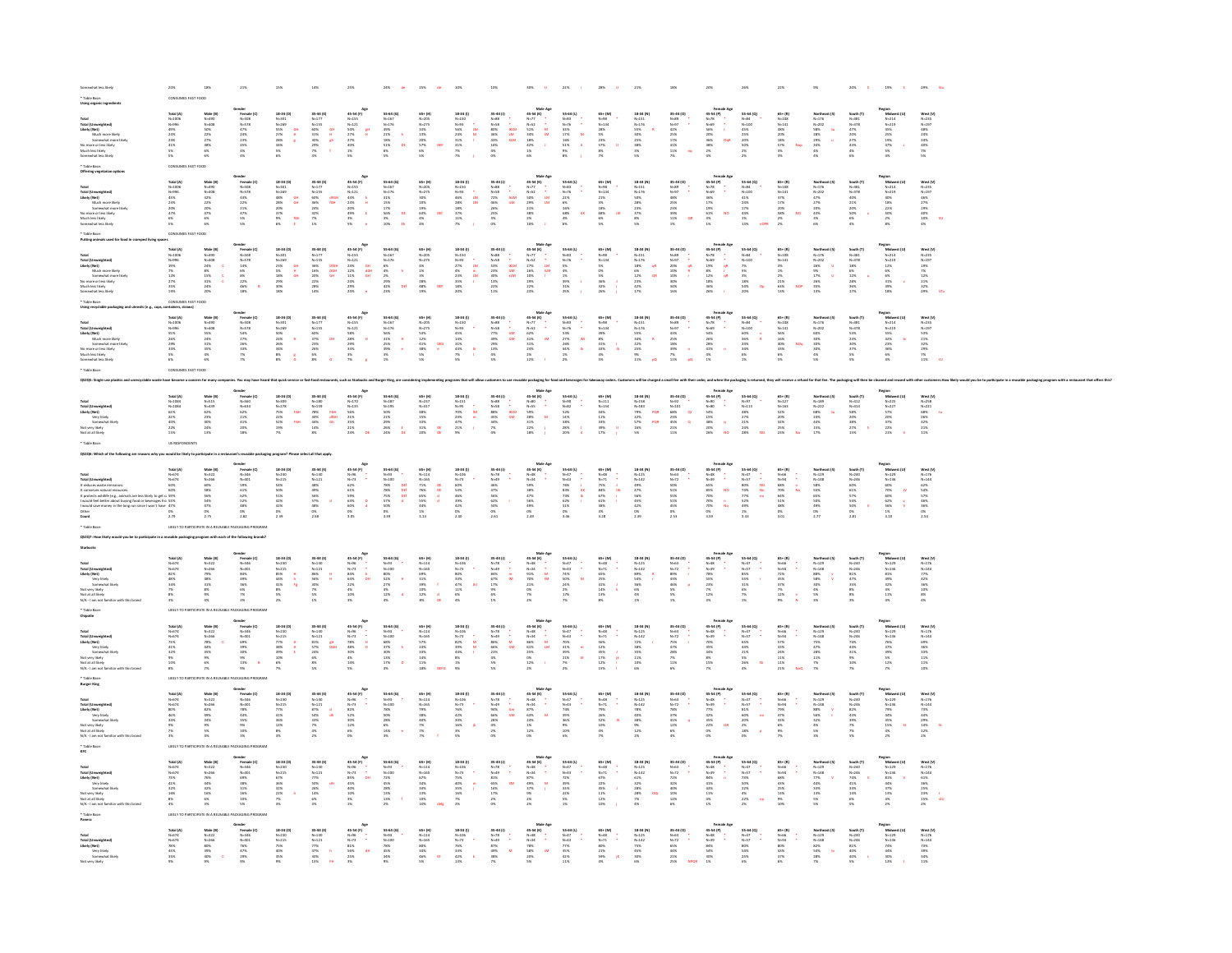| Net at all likely<br>N/A - I am not familiar with this brand                                                                                                                                                                                                                                                                                                                                                                                                                                                                                   | 246<br>6%                                                                               | <b>ANC</b><br>6%                                                                                                | <b>ON</b><br>7%                                                                                                         | 256<br>9%                                                                                                                                    | 4%<br>3%                                                                                                                    | 11%<br>6%                                                                                                                               | 9%<br>4%                                                                                                                  | $^{26}$<br>7%                                                                                                                                                  | 2%<br>10%                                                                                                                 | 6%<br>ox.                                                                                                                            | 11%<br>6%                                                                                                                        | 6%<br>6%                                                                                              | 10%<br>6%                                                                                                       | 11%<br>8%                                                                                                                  | $^{26}$<br>7%                                                                                                                    | 10%<br>5%                                                                                                            | 11%<br>3%                                                                                                                                                                                          | 6%<br>8%                                                                                                                    | 6%<br>4%                                                                                                                        | 7%<br>-2%                                                                                                           | 880<br>5%                                                                                                                              | $8\%$                                                                                                           |
|------------------------------------------------------------------------------------------------------------------------------------------------------------------------------------------------------------------------------------------------------------------------------------------------------------------------------------------------------------------------------------------------------------------------------------------------------------------------------------------------------------------------------------------------|-----------------------------------------------------------------------------------------|-----------------------------------------------------------------------------------------------------------------|-------------------------------------------------------------------------------------------------------------------------|----------------------------------------------------------------------------------------------------------------------------------------------|-----------------------------------------------------------------------------------------------------------------------------|-----------------------------------------------------------------------------------------------------------------------------------------|---------------------------------------------------------------------------------------------------------------------------|----------------------------------------------------------------------------------------------------------------------------------------------------------------|---------------------------------------------------------------------------------------------------------------------------|--------------------------------------------------------------------------------------------------------------------------------------|----------------------------------------------------------------------------------------------------------------------------------|-------------------------------------------------------------------------------------------------------|-----------------------------------------------------------------------------------------------------------------|----------------------------------------------------------------------------------------------------------------------------|----------------------------------------------------------------------------------------------------------------------------------|----------------------------------------------------------------------------------------------------------------------|----------------------------------------------------------------------------------------------------------------------------------------------------------------------------------------------------|-----------------------------------------------------------------------------------------------------------------------------|---------------------------------------------------------------------------------------------------------------------------------|---------------------------------------------------------------------------------------------------------------------|----------------------------------------------------------------------------------------------------------------------------------------|-----------------------------------------------------------------------------------------------------------------|
| Durchin'                                                                                                                                                                                                                                                                                                                                                                                                                                                                                                                                       |                                                                                         |                                                                                                                 | LIKELY TO PARTICIPATE IN A REUSABLE PACKAGING PROGRAM                                                                   |                                                                                                                                              |                                                                                                                             |                                                                                                                                         |                                                                                                                           |                                                                                                                                                                |                                                                                                                           |                                                                                                                                      |                                                                                                                                  |                                                                                                       |                                                                                                                 |                                                                                                                            |                                                                                                                                  |                                                                                                                      |                                                                                                                                                                                                    |                                                                                                                             |                                                                                                                                 |                                                                                                                     |                                                                                                                                        |                                                                                                                 |
| <b>Total (Unweighted</b><br>Likely (Net)<br>Very likely<br>Somewhat likely<br>Not very likely<br>Not at all likely<br>N/A - I am not familiar with this brand                                                                                                                                                                                                                                                                                                                                                                                  | Total (A)<br>$N - 674$<br>$N - 674$<br>76%<br>37%<br>39%<br>12%<br>7%<br>5%             | Male (B)<br>$N - 322$<br>$N - 266$<br>78%<br>36%<br>42%<br>13%<br>6%<br>4%                                      | Gende<br>Female (C)<br>$N - 346$<br>$N = 401$<br>75%<br>39%<br>36%<br>11%<br>8%<br>6%                                   | 18-34 (D)<br>N-230<br>$N - 215$<br>72%<br>sos<br>42%<br>KIH<br>19%<br>7%<br>$2\%$                                                            | 35-44 (E)<br>$N = 140$<br>$N - 121$<br>80%<br>47%<br><b>DH</b><br>33%<br>12%<br>5%<br>$3\%$                                 | Age<br>45-54 (F)<br>$N - 26$<br>$N - 73$<br>sox.<br>38%<br>41%<br>7%<br>6%<br>$8\%$                                                     | 55-64 (G)<br>$N = 0.3$<br>$N - 100$<br>apx.<br>46%<br>$\alpha$<br>34%<br>6%<br>10%<br>4%                                  | 65+(H)<br>$N = 114$<br>$N - 165$<br>75%<br>31%<br>44%<br>6%<br>9%<br>10%                                                                                       | 18-34 (1)<br>$N - 106$<br>$N - 73$<br>76%<br>31%<br>45%<br>20%<br>m<br>2%<br>$2\%$                                        | $35-44(1)$<br>$N - 78$<br>$N - 49$<br>83%<br>47%<br>36%<br>12%<br>5%<br>ox.                                                          | Male Age<br>45-54 (K)<br>$N - 48$<br>$N - 34$<br>aps.<br>39%<br>41%<br>8%<br>8%<br>3%                                            | 55-64 (L)<br>$N = 42$<br>$N = 43$<br>78%<br>42%<br>36%<br>10%<br>6%<br>6%                             | 65+ (M)<br>$N=48$<br>$N - 71$<br>73%<br>18%<br>55%<br>5%<br>11%<br>10%                                          | 18-34 (N)<br>$N-125$<br>$N - 142$<br>69%<br>30%<br>39%<br>18%<br>12%<br>$2\%$                                              | $35-44(0)$<br>$N - 63$<br>$N = 72$<br>76%<br>46%<br>30%<br>12%<br>4%<br>7%                                                       | Female Az<br>45-54 (P)<br>$N - 48$<br>$N - 39$<br>apx.<br>38%<br>42%<br>5%<br>4%<br>$12\%$                           | 55-64 (Q)<br>$N = 47$<br>$N - 57$<br>82%<br>51%<br>32%<br>2%<br>13%<br>$2\%$                                                                                                                       | 65+ (R)<br>$N + 66$<br>$N - 94$<br>76%<br>40%<br>36%<br>7%<br>7%<br>10%                                                     | Northeast (S)<br>$N - 129$<br>$N - 148$<br>87%<br>v.<br>52%<br>TUV<br>35%<br>7%<br>4%<br>$2\%$                                  | South (T)<br>$N - 240$<br>$N - 246$<br>79%<br>37%<br>43%<br>2%<br>8%<br>$4\%$                                       | Region<br>Midwest (U)<br>$N - 129$<br>$N - 136$<br>77%<br>35%<br>42%<br>11%<br>4%<br>$9\%$                                             | West (V)<br>$N - 176$<br>$N = 144$<br>64%<br>20%<br>$\frac{35\%}{21\%}$<br>ST <sub>1</sub><br>11%<br>4%         |
| * Tahla Ras<br>McDonald's                                                                                                                                                                                                                                                                                                                                                                                                                                                                                                                      |                                                                                         |                                                                                                                 | LIKELY TO PARTICIPATE IN A REUSABLE PACKAGING PROGRAM                                                                   |                                                                                                                                              |                                                                                                                             |                                                                                                                                         |                                                                                                                           |                                                                                                                                                                |                                                                                                                           |                                                                                                                                      | Male Age                                                                                                                         |                                                                                                       |                                                                                                                 |                                                                                                                            |                                                                                                                                  | Female Az                                                                                                            |                                                                                                                                                                                                    |                                                                                                                             |                                                                                                                                 |                                                                                                                     |                                                                                                                                        |                                                                                                                 |
| Total<br><b>Total (Umweighted)</b><br>Likely (Net)<br>Very likel<br>Somewhat likely<br>Not very likely<br>Not at all likely<br>N/A - I am not familiar with this brand                                                                                                                                                                                                                                                                                                                                                                         | Total (A)<br>$N - 674$<br>$N = 674$<br>85%<br>48%<br>37%<br>7%<br>6%<br>2%              | Male (B)<br>$N - 322$<br>$N - 266$<br>85%<br>47%<br>37%<br>7%<br>6%<br>2%                                       | Female (C)<br>$N - 346$<br>$N = 401$<br>ssx<br>$48\%$<br>37%<br>8%<br>6%<br>2%                                          | 18-34 (D)<br>$N - 230$<br>$N = 215$<br>83%<br>46%<br>37%<br>8%<br>5%<br>4%                                                                   | 35-44 (E)<br>$N - 140$<br>$N = 121$<br>91%<br>60%<br>$31\%$<br>4%<br>4%<br>1%                                               | Age<br>45-54 (F)<br>$N - 96$<br>$N = 73$<br>82%<br>49%<br>33%<br>12%<br>7%<br>$0\%$                                                     | 55-64 (G)<br>$N - 93$<br>$N - 100$<br>79%<br>46%<br>32%<br>10%<br>11%<br>0%                                               | 65+ (H<br>$N = 114$<br>$N - 165$<br>88%<br>$35\%$<br>53%<br>DEFG<br>4%<br>6%<br>$2\%$                                                                          | 18-34 (1)<br>$N - 106$<br>$N - 73$<br>83%<br>43%<br>39%<br>9%<br>3%<br>6%                                                 | 35-44 (J)<br>$N - 78$<br>$N = 49$<br>92%<br>66%<br>ita<br>22%<br>3%<br>5%<br>O%                                                      | 45-54 (K)<br>$N - 48$<br>$N = 34$<br>ssx.<br>S4%<br>34%<br>1%<br>11%<br>O%                                                       | 55-64 (L)<br>$N = 47$<br>$N - 43$<br>79%<br>40%<br>40%<br>16%<br>5%<br>$\infty$                       | 65+ (M)<br>$N - 48$<br>$N - 71$<br>82%<br>27%<br>54%<br>8%<br>10%<br>1%                                         | 18-34 (N<br>$N - 125$<br>$N = 142$<br>83%<br>49%<br>34%<br>8%<br>7%<br>256                                                 | 35-44 (0)<br>$N - 63$<br>$N = 72$<br>90%<br>54%<br>$36\%$<br>6%<br>2%<br>2%                                                      | 45-54 (P)<br>$N = 48$<br>$N - 39$<br>76%<br>44%<br>$32\%$<br>22%<br>noat<br>256<br>0%                                | 55-64 (Q)<br>$N = 47$<br>$N = 57$<br>78%<br>53%<br>$25\%$<br>$\frac{4\%}{18\%}$<br>$1$<br>O%                                                                                                       | 65+ (R)<br>$N + 66$<br>$N = 94$<br>93%<br>pg<br>40%<br>$52\%$<br>nQ<br>1%<br>4%<br>$3\%$                                    | Northeast (S)<br>$N - 129$<br>$N - 148$<br>92%<br>$\mathbf{v}$<br>58%<br>$34\%$<br>4%<br>4%<br>1%                               | South (T)<br>$N - 240$<br>$N - 246$<br>85%<br>48%<br>37%<br>8%<br>5%<br>3%                                          | Region<br>Midwest (U)<br>$N - 129$<br>$N - 136$<br>84%<br>44%<br>40%<br>10%<br>5%<br>ox.                                               | West (V)<br>$N - 176$<br>$N = 144$<br>80%<br>42%<br>38%<br>$7\%$<br>10%<br>$3\%$                                |
| * Tahla Ras<br>Popeve's                                                                                                                                                                                                                                                                                                                                                                                                                                                                                                                        |                                                                                         |                                                                                                                 | LIKELY TO PARTICIPATE IN A REUSABLE PACKAGING PROGRAM                                                                   |                                                                                                                                              |                                                                                                                             | Age                                                                                                                                     |                                                                                                                           |                                                                                                                                                                |                                                                                                                           |                                                                                                                                      | Male Age                                                                                                                         |                                                                                                       |                                                                                                                 |                                                                                                                            |                                                                                                                                  | Female Az                                                                                                            |                                                                                                                                                                                                    |                                                                                                                             |                                                                                                                                 |                                                                                                                     | Region                                                                                                                                 |                                                                                                                 |
| Total<br><b>Total (Umweighted)</b><br>Likely (Net)<br>Very likel<br>Somewhat likely<br>Not very likely<br>Not at all likely<br>N/A - I am not familiar with this brand                                                                                                                                                                                                                                                                                                                                                                         | Total (A)<br>$N - 674$<br>$N = 674$<br>72%<br>38%<br>35%<br>11%<br>9%<br>$\overline{7}$ | Male (B)<br>$N - 322$<br>$N - 266$<br>79%<br>44%<br>35%<br>9%<br>6%<br>7%                                       | Female (C)<br>$N - 346$<br>$N = 401$<br>67%<br>32%<br>35%<br>13%<br>$12\%$<br>$8\%$                                     | 18-34 (D)<br>$N - 230$<br>$N = 215$<br>$\mathbf{H}$<br>76%<br>34%<br>43%<br>$\mathcal{A}$<br>13%<br>$9\%$<br>$2\%$                           | 35-44 (E)<br>$N - 140$<br>$N = 121$<br>$80\%$<br>$\mathbf H$<br>51%<br>œ<br>29%<br>13%<br>3%<br>4%                          | 45-54 (F)<br>$N - 96$<br>$N = 73$<br>74%<br>47%<br>26%<br>$9\%$<br>11%<br>$6\%$                                                         | 55-64 (G)<br>$N - 93$<br>$N - 100$<br>68%<br>38%<br>30%<br>11%<br>13%<br>8%                                               | 65+ (H<br>$N = 114$<br>$N - 165$<br>58%<br>20%<br>38%<br>10%<br>$9\%$<br>23%<br><b>DEED</b>                                                                    | 18-34 (1)<br>$N - 106$<br>$N - 73$<br>83%<br>$\overline{M}$<br>40%<br>M<br>42%<br>9%<br>$5\%$<br>4%                       | 35-44 (J)<br>$N = 78$<br>$N = 49$<br>91%<br><b>IM</b><br>65%<br><b>ILM</b><br>26%<br>6%<br>3%<br>ox.                                 | 45-54 (K)<br>$N - 48$<br>$N = 34$<br>aox.<br>$\mathbf{m}$<br>52%<br>28%<br>S%<br>8%<br>256                                       | 55-64 (L)<br>$N = 47$<br>$N - 43$<br>74%<br>38%<br>36%<br>18%<br>4%<br>4%                             | 65+ (M)<br>$N - 48$<br>$N - 71$<br>54%<br>$14\%$<br>41%<br>11%<br>$9\%$<br>25%<br>10 <sup>2</sup>               | 18-34 (N)<br>$N - 125$<br>$N = 142$<br>71%<br>$28\%$<br>43%<br>16%<br>13%<br>$1\%$                                         | 35-44 (0)<br>$N = 63$<br>$N - 72$<br>67%<br>$35\%$<br>33%<br>21%<br>×<br>3%<br>sx.                                               | 45-54 (P)<br>$N=48$<br>$N - 39$<br>67%<br>43%<br>25%<br>14%<br>14%<br>5%                                             | 55-64 (Q)<br>$N=47$<br>$N = 57$<br>62%<br>38%<br>23%<br>$4\%$<br>23%<br>11%                                                                                                                        | 65+ (R)<br>$N + 66$<br>$N = 94$<br>61%<br>25%<br>37%<br>$9\%$<br>$9\%$<br>21%                                               | Northeast (S)<br>$N - 129$<br>$N - 148$<br>81%<br>$\mathbf{v}$<br>53%<br>$\mathbf{w}$<br>28%<br>$\gamma_{\rm N}$<br>$2\%$<br>6% | South (T)<br>$N - 240$<br>$N - 246$<br>75%<br>41%<br>34%<br>$9\%$<br>$9\%$<br>$8\%$                                 | Midwest (U)<br>$N - 129$<br>$N-136$<br>69%<br>$27\%$<br>42%<br>11%<br>$9\%$<br>11%                                                     | West (V)<br>$N - 176$<br>$N = 144$<br>66%<br>$\frac{29\%}{37\%}$<br>19%<br><b>S</b><br>10%<br>5%                |
| Table Base<br>Just Salad                                                                                                                                                                                                                                                                                                                                                                                                                                                                                                                       |                                                                                         |                                                                                                                 | LIKELY TO PARTICIPATE IN A REUSABLE PACKAGING PROGRAM                                                                   |                                                                                                                                              |                                                                                                                             |                                                                                                                                         |                                                                                                                           |                                                                                                                                                                |                                                                                                                           |                                                                                                                                      |                                                                                                                                  |                                                                                                       |                                                                                                                 |                                                                                                                            |                                                                                                                                  | Female As                                                                                                            |                                                                                                                                                                                                    |                                                                                                                             |                                                                                                                                 |                                                                                                                     |                                                                                                                                        |                                                                                                                 |
| Total<br><b>Total (Unweighted)</b><br>Likely (Net)<br>Very likely<br>Somewhat likely<br>Not very likely<br>Not at all likely<br>N/A - I am not familiar with this bran                                                                                                                                                                                                                                                                                                                                                                         | Total (A)<br>$N = 674$<br>$N - 674$<br>51%<br>27%<br>24%<br>9%<br>7%<br>33%             | Male (B)<br>$N - 322$<br>$N - 266$<br>54%<br>senc.<br>25%<br>14%<br>c<br>7%<br>25%                              | Female (C)<br>$N = 346$<br>$N = 401$<br>$48\%$<br>25%<br>23%<br>5%<br>\$%<br>40%                                        | 18-34 (D)<br>$N - 230$<br>$N - 215$<br>50%<br>GH<br>27%<br>$\mathbf{H}$<br>32%<br>$\alpha$<br>$8\%$<br>10%<br>$\mathbf{r}_\mathrm{R}$<br>22% | 35-44 (E)<br>$N - 140$<br>$N = 121$<br>56%<br><b>GH</b><br>$\frac{34\%}{22\%}$<br>H<br>$\alpha$<br>19%<br>DIGH<br>6%<br>18% | 45-54 (F)<br>$N - 96$<br>$N = 73$<br>$\begin{array}{r} 60\% \\ 38\% \\ 22\% \end{array}$<br>GH<br>gH<br>×<br>$6\%$<br>ox<br>33%         | 55-64 (G)<br>$N = 93$<br>$N - 100$<br>30%<br>21%<br>9%<br>6%<br>$2\%$<br>62%<br><b>COL</b>                                | 65+ (H)<br>$N = 114$<br>$N - 165$<br>37%<br>13%<br>24%<br><b>d</b><br>3%<br>$12\%$<br>fo.<br>48%<br><b>DE</b>                                                  | 18-34 (1)<br>$N - 106$<br>$N - 73$<br>66%<br><b>LM</b><br>$\frac{29\%}{37\%}$<br>$\overline{M}$<br>×<br>12%<br>10%<br>12% | $35-44(1)$<br>$N - 78$<br>$N=49$<br>61%<br>$_{\rm DM}$<br>$\frac{37\%}{24\%}$<br><b>M</b><br>25%<br>$\overline{\nu}$<br>$5\%$<br>256 | Male Ag<br>45-54 (K)<br>$N - 48$<br>$N - 34$<br>68%<br>$_{\rm DM}$<br>44%<br>$\overline{\mathbf{M}}$<br>23%<br>as.<br>os.<br>24% | 55-64 (L)<br>$N = 47$<br>$N = 43$<br>33%<br>23%<br>10%<br>10%<br>3%<br>54%<br><b>TIME</b>             | 65+ (M)<br>$N - 48$<br>$N = 71$<br>28%<br>$8\%$<br>20%<br>6%<br>11%<br>55%<br>$\overline{u}$                    | 18-34 (N)<br>$N - 125$<br>$N - 142$<br>55%<br>$\alpha$<br>26%<br>28%<br>$\alpha$<br>5%<br>10%<br>30%                       | 35-64 (0)<br>$N - 63$<br>$N = 72$<br>50%<br><b>A</b><br>30%<br>20%<br>11%<br>×<br>$8\%$<br>30%                                   | 45-54 (P)<br>$N=48$<br>$N - 39$<br>53%<br>$\mathbf{q}$<br>33%<br>20%<br>$4\%$<br>$1\%$<br>43%                        | 55-64 (0)<br>$N = 47$<br>$N - 57$<br>27%<br>19%<br>8%<br>$2\%$<br>$1\%$<br>eas.<br>NOM                                                                                                             | $65 + (8)$<br>$N - 66$<br>$N - 94$<br>43%<br>$16\%$<br>27%<br>$1\%$<br>13%<br>43%                                           | Northeast (5)<br>$N - 129$<br>$N - 148$<br>66%<br>TU<br>$39\%$<br>tuv<br>27%<br><b>U</b><br>5%<br>$4\%$<br>25%                  | South (1)<br>$N - 240$<br>$N = 246$<br>49%<br>27%<br>23%<br>$2\%$<br>9%<br>35%                                      | tegion<br>Midwest (tt)<br>$N - 129$<br>$N-136$<br>34%<br>22%<br>12%<br>14%<br>$\Omega$<br>$4\%$<br>48%<br>Sty                          | West (V)<br>$N - 176$<br>$N = 144$<br>55%<br>22%<br>33%<br><b>u</b><br>11%<br>$9\%$<br>24%                      |
| <b>Table Base</b>                                                                                                                                                                                                                                                                                                                                                                                                                                                                                                                              |                                                                                         |                                                                                                                 | LIKELY TO PARTICIPATE IN A REUSABLE PACKAGING PROGRAM                                                                   |                                                                                                                                              |                                                                                                                             |                                                                                                                                         |                                                                                                                           |                                                                                                                                                                |                                                                                                                           |                                                                                                                                      |                                                                                                                                  |                                                                                                       |                                                                                                                 |                                                                                                                            |                                                                                                                                  |                                                                                                                      |                                                                                                                                                                                                    |                                                                                                                             |                                                                                                                                 |                                                                                                                     |                                                                                                                                        |                                                                                                                 |
| following are reasons why you would not be likely to participate in a restaurant's reusable packaging program? Please select all that apply.                                                                                                                                                                                                                                                                                                                                                                                                   |                                                                                         |                                                                                                                 | Gende                                                                                                                   |                                                                                                                                              |                                                                                                                             | Am                                                                                                                                      |                                                                                                                           |                                                                                                                                                                |                                                                                                                           |                                                                                                                                      | Male Age                                                                                                                         |                                                                                                       |                                                                                                                 |                                                                                                                            |                                                                                                                                  | Female Az                                                                                                            |                                                                                                                                                                                                    |                                                                                                                             |                                                                                                                                 |                                                                                                                     | Region                                                                                                                                 |                                                                                                                 |
| <b>Total (Unweighted)</b><br>I don't think it will actually have any positive impact or 31%<br>don't want to pay the extra fee.<br>would be concerned about the cleanliness of the paci 55%<br>don't want to eat or drink out of something used by a 52%<br>would forget to return the reusable items.<br>don't want to carry around a reusable item all day.<br>There are better or more sustainable alternatives than 27%<br>would not trust the brand's intentions.<br>I don't consume fast-food often enough for this to helc 39%<br>Other | Total (A)<br>$N - 410$<br>$N - 410$<br>483<br>41%<br>43%<br>13%<br>4%<br>3.53           | Male (B)<br>$N - 193$<br>$N - 173$<br>32%<br>49%<br>sox<br>49%<br>36%<br>42%<br>26%<br>11%<br>32%<br>5%<br>3.32 | Female (C)<br>$N = 213$<br>$N - 233$<br>31%<br>48%<br>61%<br>55%<br>46%<br>44%<br>$28\%$<br>15%<br>45%<br>$2\%$<br>3.74 | 18-34 (D)<br>N-79<br>$N = 63$<br>32%<br>34%<br>27%<br>20%<br>41%<br>35%<br>$17\%$<br>13%<br>24%<br>$6\%$<br>2.58                             | 35-44 (E)<br>$N-38$<br>12%<br>30%<br>39%<br>53%<br>33%<br>$18\%$<br>$18\%$<br>7%<br>25%<br>$8\%$<br>2.44                    | 45-54 (F)<br>$N - 75$<br>$N = 62$<br>33%<br>55%<br>61%<br>De<br>66%<br>$\mathbf{D}$<br>35%<br>43%<br>32%<br>12%<br>34%<br>$3\%$<br>3.74 | 55-64 (G)<br>4-93<br>$N = 95$<br>37%<br>52%<br>65%<br>$\alpha$<br>58%<br>49%<br>53%<br>28%<br>17%<br>42%<br>$2\%$<br>4.04 | 65+ (H)<br>$N = 123$<br>$N = 152$<br>32%<br>56%<br>$68\%$<br><b>DE</b><br>53%<br>$\bullet$<br>42%<br>47%<br><b>E</b><br>32%<br>14%<br>DEF<br>52%<br>1%<br>3.98 | 18-34 (1)<br>N-46<br>$N = 22$<br>20%<br>45%<br>$15\%$<br>$\frac{29\%}{37\%}$<br>36%<br>9%<br>6%<br>15%<br>$9\%$<br>2.23   | $35-44(1)$<br>$N - 10$<br>$N=2$<br>11%<br>34%<br>16%<br>61%<br>15%<br>$18\%$<br>27%<br>O%<br>18%<br>$28\%$<br><b>LM</b><br>2.29      | 45-54 (K)<br>$N - 33$<br>$N = 21$<br>39%<br>sso<br>65%<br>71%<br>36%<br>43%<br>38%<br>7%<br>30%<br>$_{\rm 2N}$<br>3.92           | 55-64 (L)<br>$N - 35$<br>37%<br>37%<br>57%<br>44%<br>39%<br>44%<br>25%<br>16%<br>28%<br>$2\%$<br>3.30 | 65+ (M)<br>$N = 62$<br>$N - 83$<br>35%<br>56%<br>68%<br>52%<br>38%<br>$47\%$<br>33%<br>16%<br>52%<br>1%<br>3.98 | 18-34 (N)<br>$N - 33$<br>$N = 41$<br>48%<br>$\circ$<br>17%<br>44%<br>28%<br>46%<br>32%<br>28%<br>22%<br>37%<br>256<br>3.05 | 35-44 (0)<br>$N - 30$<br>$N - 29$<br>$12\%$<br>29%<br>47%<br>50%<br>39%<br>18%<br>14%<br>10%<br>28%<br>1%<br>2.49                | 45-54 (P)<br>$1 - 42$<br>$N = 12$<br>28%<br>51%<br>57%<br>62%<br>34%<br>43%<br>$27\%$<br>17%<br>37%<br>$4\%$<br>3.60 | 55-64 (0)<br>$N - 50$<br>$N - 56$<br>37%<br>NO<br>66%<br>72%<br>$\mathfrak{so}% =\mathfrak{so}_{2}\left( 1\right) ^{\ast }$<br>70%<br>N<br>57%<br>61%<br>'nо<br>30%<br>17%<br>54%<br>$2\%$<br>4.68 | $65 + (8)$<br>$N = 61$<br>$N = 62$<br>$28\%$<br>ss%<br>No<br>67%<br>54%<br>46%<br>48%<br>32%<br>12%<br>53%<br>$2\%$<br>3.97 | Northeast (\$)<br>$N - 60$<br>$N - 74$<br>28%<br>52%<br>54%<br>47%<br>53%<br>$42\%$<br>23%<br>8%<br>41%<br>$7\%$<br>3.53        | South (T)<br>$N = 172$<br>$N - 168$<br>31%<br>42%<br>53%<br>49%<br>39%<br>42%<br>28%<br>15%<br>35%<br>$2\%$<br>3.36 | Midwest (U)<br>$N - 96$<br>$N = 91$<br>38%<br>56%<br>$61\%$<br>70%<br><b>STV</b><br>49%<br>×<br>48%<br>30%<br>16%<br>51%<br>4%<br>4.23 | West (V)<br>$N=83$<br>$N=77$<br>26%<br>$47\%$<br>54%<br>40%<br>29%<br>39%<br>25%<br>13%<br>30%<br>$4\%$<br>3.06 |
| * Table Base:                                                                                                                                                                                                                                                                                                                                                                                                                                                                                                                                  |                                                                                         | Unlikely to participate in a reusable packaging program                                                         |                                                                                                                         |                                                                                                                                              |                                                                                                                             |                                                                                                                                         |                                                                                                                           |                                                                                                                                                                |                                                                                                                           |                                                                                                                                      |                                                                                                                                  |                                                                                                       |                                                                                                                 |                                                                                                                            |                                                                                                                                  |                                                                                                                      |                                                                                                                                                                                                    |                                                                                                                             |                                                                                                                                 |                                                                                                                     |                                                                                                                                        |                                                                                                                 |
| QS2Q9: Which of the following do you think are better alternatives than a reusable packaging program for quick service or fast-food restaurants looking to deal with the issue of single-use plastics and unrecyclable waste?                                                                                                                                                                                                                                                                                                                  |                                                                                         |                                                                                                                 | Gende                                                                                                                   |                                                                                                                                              |                                                                                                                             |                                                                                                                                         |                                                                                                                           |                                                                                                                                                                |                                                                                                                           |                                                                                                                                      | Male Age                                                                                                                         |                                                                                                       |                                                                                                                 |                                                                                                                            |                                                                                                                                  | Female Az                                                                                                            |                                                                                                                                                                                                    |                                                                                                                             |                                                                                                                                 |                                                                                                                     | Region                                                                                                                                 |                                                                                                                 |
| <b>Total (Umg</b><br>Using compostable or bio-degradable packaging<br>Switching to or using packaging made of recycled or u 53%<br>Providing non-disposable or washable cutlery for in-ret 35%<br>Allowing customers to bring and use their own contain 39%<br>Other<br>None - I do not think there are better alternatives.                                                                                                                                                                                                                   | Total (A)<br>$N - 1084$<br>$N - 1084$<br>55%<br>1%<br>12%<br>1.94                       | Male (B)<br>$N - 515$<br>$N - 439$<br>55%<br>52%<br>34%<br>45%<br>1%<br>10%<br>1.97                             | Female (C)<br>$N - 560$<br>$N - 634$<br>55%<br>54%<br>35%<br>$33%$<br>O%<br>$14\%$<br>1.92                              | 18-34 (D)<br>N-309<br>$N - 278$<br>42%<br>50%<br>sex<br>48%<br>for<br>1%<br>11%<br>1.90                                                      | 35-44 (E)<br>$N - 180$<br>$N - 159$<br>51%<br>58%<br>40%<br>$57\%$<br>FGI<br>os.<br>6%<br>2.13                              | 45-54 (F)<br>$N = 170$<br>$N = 135$<br>61%<br>$\sim$<br>47%<br>29%<br>29%<br>0%<br>14%<br>1.81                                          | 55-64 (G)<br>$N - 187$<br>$N - 195$<br>63%<br><b>D</b><br>56%<br>32%<br>$28\%$<br>0%<br>14%<br>1.93                       | 65+(H)<br>$N = 237$<br>$N - 317$<br>65%<br>DE<br>55%<br>32%<br>$29\%$<br>1%<br>$14\%$<br>1.96                                                                  | 18-34 (1)<br>$N = 151$<br>$N-95$<br>36%<br>46%<br>$30\%$<br>$51\%$<br><b>TM</b><br>2%<br>10%<br>1.75                      | $35-44(1)$<br>$N - 88$<br>$N-58$<br>55%<br>- 11<br>61%<br>44%<br>70%<br><b>IKLM</b><br>$0\%$<br>$3\%$<br>2.33                        | 45-54 (K)<br>$N - 80$<br>$N-55$<br>64%<br>42%<br>36%<br>36%<br>O%<br>12%<br>1.9                                                  | 55-64 (L)<br>$N - 90$<br>$N - 82$<br>61%<br>59%<br>32%<br>33%<br>O%<br>14%<br>1.99                    | 65+ (M)<br>$N = 111$<br>$N - 154$<br>69%<br>56%<br>31%<br>34%<br>$2\%$<br>$9\%$<br>2.00                         | 18-34 (N)<br>$N - 158$<br>$N - 183$<br>48%<br>54%<br>45%<br>45%<br>POR<br>$^{cos}$<br>13%<br>2.05                          | 35-44 (0)<br>$N = 92$<br>$N - 101$<br>47%<br>56%<br>$35\%$<br>45%<br>POR<br>$0\%$<br>9%<br>1.93                                  | 45-54 (P)<br>$N = 90$<br>$N - 80$<br>58%<br>52%<br>$23\%$<br>$2\,3\%$<br>0%<br>16%<br>1.72                           | 55-64 (Q)<br>$N = 97$<br>$N - 113$<br>65%<br><b>No</b><br>54%<br>32%<br>$\frac{24\%}{0\%}$<br>14%<br>1.88                                                                                          | $65 + (8)$<br>$N = 127$<br>$N - 163$<br>61%<br>54%<br>33%<br>25%<br>os:<br>19%<br>1.92                                      | Northeast (S)<br>$N - 189$<br>$N = 222$<br>55%<br>56%<br>35%<br>$\frac{40\%}{2\%}$<br>$11\%$<br>1.99                            | South (T)<br>$N = 412$<br>$N = 414$<br>55%<br>49%<br>38%<br>40%<br>$0\%$<br>13%<br>1.95                             | Midwest (U)<br>$N = 225$<br>$N = 227$<br>57%<br>60%<br>33%<br>$33\%$<br>1%<br>$9\%$<br>1.92                                            | West (V)<br>$N - 258$<br>$N = 221$<br>53%<br>51%<br>30%<br>42%<br>$0\%$<br>$14\%$<br>1.91                       |
| Table Rase<br>52Q10: Which of the following would make you more likely to participate in a restaurant's reusable packaging program? Please select all that apply.                                                                                                                                                                                                                                                                                                                                                                              | U.S. RESPONDENTS                                                                        |                                                                                                                 |                                                                                                                         |                                                                                                                                              |                                                                                                                             |                                                                                                                                         |                                                                                                                           |                                                                                                                                                                |                                                                                                                           |                                                                                                                                      |                                                                                                                                  |                                                                                                       |                                                                                                                 |                                                                                                                            |                                                                                                                                  |                                                                                                                      |                                                                                                                                                                                                    |                                                                                                                             |                                                                                                                                 |                                                                                                                     |                                                                                                                                        |                                                                                                                 |
|                                                                                                                                                                                                                                                                                                                                                                                                                                                                                                                                                |                                                                                         |                                                                                                                 | Gende                                                                                                                   |                                                                                                                                              |                                                                                                                             | Age                                                                                                                                     |                                                                                                                           |                                                                                                                                                                |                                                                                                                           |                                                                                                                                      | Male Ae                                                                                                                          |                                                                                                       |                                                                                                                 |                                                                                                                            |                                                                                                                                  | <b>female</b> As                                                                                                     |                                                                                                                                                                                                    |                                                                                                                             |                                                                                                                                 |                                                                                                                     | Region                                                                                                                                 |                                                                                                                 |
| <b>Total (Un</b><br>I can bring and use my own cup or container instead. 38%<br>The reusable packaging is limited edition or has a fun/: 27%<br>The restaurant is transparent about the hygiene stand; 42%<br>will receive a discount on my purchase if I use the reu 46%<br>None - Nothing would make me more likely to particis 22%                                                                                                                                                                                                          | Total (A)<br>$N - 1084$<br>$N - 1084$<br>1%<br>1.76<br>US RESPONDENT                    | Male (B)<br>$N - 515$<br>$N - 439$<br>40%<br>29%<br>41%<br>sox<br>1%<br>19%<br>1.81                             | Female (C)<br>$N - 560$<br>$N - 634$<br>36%<br>26%<br>43%<br>$42\%$<br>O%<br>25%<br>1.72                                | 18-34 (D)<br>N-309<br>$N - 278$<br><b>GH</b><br>43%<br>43%<br>FOH<br>45%<br>$47\%$<br>$1\%$<br>10%<br>1.89                                   | 35-44 (E)<br>$N - 180$<br>$N - 159$<br>54%<br>dfGH<br>35%<br><b>GH</b><br>45%<br>55%<br>os.<br>12%<br>2.01                  | 45-54 (F)<br>$N = 170$<br>$N = 135$<br>31%<br>26%<br>43%<br>46%<br>O%<br><b>DE</b><br>30%<br>1.76                                       | 55-64 (G)<br>$N - 187$<br>$N - 195$<br>29%<br>16%<br>41%<br>43%<br>0%<br>32%<br>$\infty$<br>1.62                          | 65+(H)<br>$N = 237$<br>$N - 317$<br>31%<br>10%<br>37%<br>39%<br>1%<br>34%<br>DE<br>1.52                                                                        | 18-34 (1)<br>$N = 151$<br>$N-95$<br>38%<br>41%<br><b>LM</b><br>35%<br>47%<br>$2\%$<br>10%<br>1.74                         | $35-44(1)$<br>$N - 88$<br>$N-58$<br>68%<br><b>IKUM</b><br>42%<br><b>LM</b><br><b>IIM</b><br>61%<br>64%<br>ox.<br>3%<br>2.38          | 45-54 (K)<br>$N - 80$<br>$N-55$<br>34%<br>39%<br><b>LM</b><br>45%<br>46%<br>O%<br>25%<br>1.89                                    | 55-64 (L)<br>$N - 90$<br>$N - 82$<br>31%<br>14%<br>42%<br>51%<br>$\infty$<br>27%<br>×<br>1.65         | 65+ (M)<br>$N = 111$<br>$N - 154$<br>32%<br>9%<br>$24\%$<br>46%<br>$2\%$<br>34%<br>1.52                         | 18-34 (N)<br>$N - 158$<br>$N-183$<br>47%<br>oon<br>46%<br>oras<br>53%<br>$\circ$<br>48%<br>coc.<br>9%<br>2.03              | 35-44 (0)<br>$N = 92$<br>$N = 101$<br>$^{41 \%}_{29 \%}$<br>×<br>30%<br>46%<br><b>ON</b><br>21%<br>$\boldsymbol{\kappa}$<br>1.66 | 45-54 (P)<br>$N = 90$<br>$N - 80$<br>29%<br>15%<br>$41\%$<br>45%<br>0%<br>34%<br>$^{12}$<br>1.64                     | 55-64 (Q)<br>$8 - 97$<br>$N = 113$<br>28%<br>19%<br>39%<br>36%<br>O%<br>38%<br><b>NO</b><br>1.60                                                                                                   | $65 + (8)$<br>$N = 127$<br>$N - 163$<br>30%<br>11%<br>43%<br>33%<br>0%<br>34%<br>No<br>1.52                                 | Northeast (\$)<br>$N - 180$<br>$N = 222$<br>37%<br>32%<br>47%<br>$42\%$<br>$2\%$<br>17%<br>1.83                                 | South (T)<br>$N = 412$<br>$N - 414$<br>38%<br>26%<br>42%<br>43%<br>$O\%$<br>25%<br>1.75                             | Midwest (U)<br>$N = 225$<br>$N = 227$<br>38%<br>22%<br>39%<br>48%<br>1%<br>25%<br>1.73                                                 | West (V)<br>$N - 258$<br>$N = 221$<br>38%<br>31%<br>40%<br>46%<br>$0\%$<br>20%                                  |
| * Table Base                                                                                                                                                                                                                                                                                                                                                                                                                                                                                                                                   |                                                                                         |                                                                                                                 |                                                                                                                         |                                                                                                                                              |                                                                                                                             |                                                                                                                                         |                                                                                                                           |                                                                                                                                                                |                                                                                                                           |                                                                                                                                      |                                                                                                                                  |                                                                                                       |                                                                                                                 |                                                                                                                            |                                                                                                                                  |                                                                                                                      |                                                                                                                                                                                                    |                                                                                                                             |                                                                                                                                 |                                                                                                                     |                                                                                                                                        |                                                                                                                 |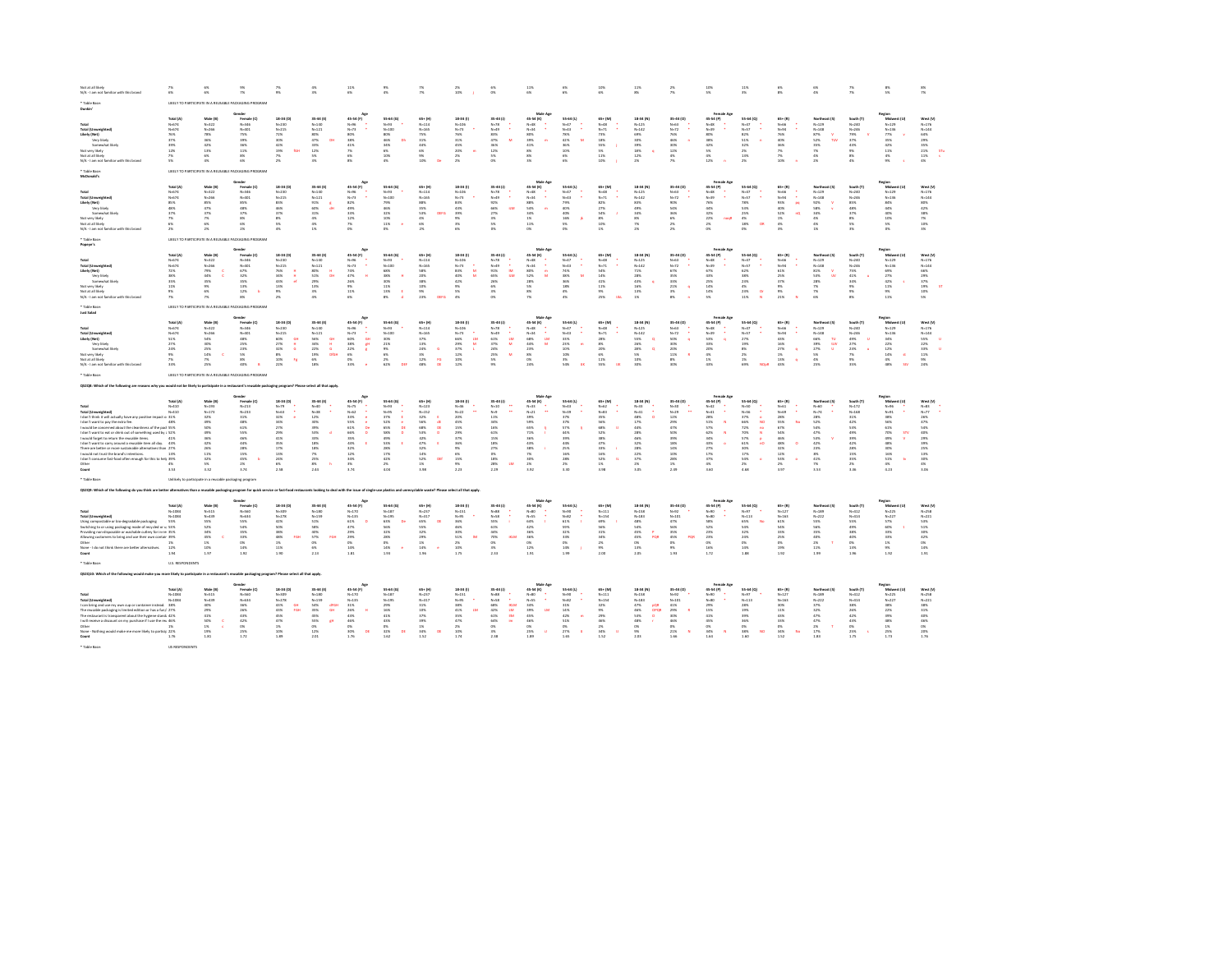## 042021 - HOD FLASH (24 Hour) Survey

\* Table Ba US RESPONDENTS

QS2Q1: [res transfer\_1]How concerned are you about how brands or companies handle each of the following?

| Total (A)<br>Total N=1084<br>Total (Unv N=1084                                                                                                                                                                                                                                                                                                                                                                                                                             | Less tha<br>N=313<br>N=518<br>65%<br>27%                                                                                   | \$50K - \$74.9K (C)<br>N=173<br>N=211                                             | 575K - 599.<br>N=135<br>N=127<br>74%<br>S6%                                                                                              | $\begin{array}{l} 5100K{*}\left( t \right) \\ N{=}415 \\ N{=}181 \end{array}$                                                                                                                                                                                                                                                         | HS or Less (F)<br>N=333<br>N=343<br>64%<br>29%<br>35%<br>22%                                       | textcanter<br>Some College (G)<br>N=365<br>N=366<br>30%<br>30%<br>21%<br>21%                                                                                                                                                                     | College O<br>N=209<br>N=252                                                            | Yes (I)<br>N=572<br>N=483<br>71%<br>35%                                    | Employed<br>No (J)<br>N=512<br>N=601<br>64%<br>26%<br>28%<br>38%<br>28%<br>28%                 | Yes (K)<br>N=394<br>N=303<br>75%<br>32%                                                                                                                                                   | in in HH<br>No (L)<br>N-690<br>N-781                                        | Yes (M)<br>N=318<br>N=257                                                                                                                                                                              | hild Und<br>No (N)<br>N=766<br>N=827<br>63%<br>29%<br>34%<br>22%                                                   |                                                                                                               | Noneranip<br>Renter (P)<br>N=293<br>N=317                                                   | Married (Q)<br>N=534<br>N=523<br>22%<br>34%<br>38%<br>17%<br>17%           | al Status<br>Mot mu<br>N=550<br>N=561<br>63%<br>28%<br>28%<br>35%                             | White (5)<br>N=667<br>N=814<br>67%<br>31%<br>35%<br>35%<br>22%               | AA (T)<br>N=326<br>N=90<br>47%<br>26%<br>22%<br>32%<br>21%                | Hispanic (U)<br>N=174<br>N=86<br>79% s<br>34% s<br>45% T<br>10% T               |
|----------------------------------------------------------------------------------------------------------------------------------------------------------------------------------------------------------------------------------------------------------------------------------------------------------------------------------------------------------------------------------------------------------------------------------------------------------------------------|----------------------------------------------------------------------------------------------------------------------------|-----------------------------------------------------------------------------------|------------------------------------------------------------------------------------------------------------------------------------------|---------------------------------------------------------------------------------------------------------------------------------------------------------------------------------------------------------------------------------------------------------------------------------------------------------------------------------------|----------------------------------------------------------------------------------------------------|--------------------------------------------------------------------------------------------------------------------------------------------------------------------------------------------------------------------------------------------------|----------------------------------------------------------------------------------------|----------------------------------------------------------------------------|------------------------------------------------------------------------------------------------|-------------------------------------------------------------------------------------------------------------------------------------------------------------------------------------------|-----------------------------------------------------------------------------|--------------------------------------------------------------------------------------------------------------------------------------------------------------------------------------------------------|--------------------------------------------------------------------------------------------------------------------|---------------------------------------------------------------------------------------------------------------|---------------------------------------------------------------------------------------------|----------------------------------------------------------------------------|-----------------------------------------------------------------------------------------------|------------------------------------------------------------------------------|---------------------------------------------------------------------------|---------------------------------------------------------------------------------|
|                                                                                                                                                                                                                                                                                                                                                                                                                                                                            |                                                                                                                            |                                                                                   |                                                                                                                                          |                                                                                                                                                                                                                                                                                                                                       |                                                                                                    |                                                                                                                                                                                                                                                  |                                                                                        |                                                                            |                                                                                                |                                                                                                                                                                                           |                                                                             |                                                                                                                                                                                                        |                                                                                                                    | Momed<br>N=739<br>N=717<br>68%<br>S2%<br>32%<br>21%                                                           |                                                                                             |                                                                            |                                                                                               |                                                                              |                                                                           | $\frac{1}{\alpha t}$                                                            |
| Concerner 68%<br>Ve: 31%<br>So: 37%                                                                                                                                                                                                                                                                                                                                                                                                                                        |                                                                                                                            | $\frac{67\%}{31\%}$                                                               |                                                                                                                                          | $\frac{68\%}{32\%}$                                                                                                                                                                                                                                                                                                                   |                                                                                                    |                                                                                                                                                                                                                                                  | 70%<br>35%<br>34%<br>19%                                                               |                                                                            |                                                                                                |                                                                                                                                                                                           | 63%<br>30%                                                                  | $\bar{N}$<br>78%<br>34%                                                                                                                                                                                |                                                                                                                    |                                                                                                               | 70%<br>27%<br>43%<br>43%                                                                    |                                                                            |                                                                                               |                                                                              |                                                                           |                                                                                 |
|                                                                                                                                                                                                                                                                                                                                                                                                                                                                            |                                                                                                                            | 36%<br>22%                                                                        | $\frac{38\%}{18\%}$                                                                                                                      | 35%<br>20%                                                                                                                                                                                                                                                                                                                            |                                                                                                    |                                                                                                                                                                                                                                                  |                                                                                        | $36%$<br>$18%$                                                             |                                                                                                | $\frac{43\%}{18\%}$                                                                                                                                                                       | $33%$<br>$22%$                                                              | $\frac{44\%}{17\%}$<br>$\boldsymbol{\mathcal{N}}$                                                                                                                                                      |                                                                                                                    |                                                                                                               |                                                                                             |                                                                            |                                                                                               | ÷,                                                                           |                                                                           |                                                                                 |
| Vot very c 20%<br>Not at all + 12%                                                                                                                                                                                                                                                                                                                                                                                                                                         | 38%<br>20%<br>15%                                                                                                          | 11%                                                                               | $8\%$                                                                                                                                    | 12%                                                                                                                                                                                                                                                                                                                                   | 14%                                                                                                | 14%                                                                                                                                                                                                                                              | 12%                                                                                    | 11%                                                                        | 13%                                                                                            |                                                                                                                                                                                           | 15%                                                                         | 5%                                                                                                                                                                                                     | 15%                                                                                                                | 11%                                                                                                           | 13%                                                                                         | 11%                                                                        | $\ddot{\phantom{a}}$<br>13%                                                                   | 12%                                                                          | su.                                                                       | 11%                                                                             |
| Table By US RESPONDENTS                                                                                                                                                                                                                                                                                                                                                                                                                                                    |                                                                                                                            |                                                                                   |                                                                                                                                          |                                                                                                                                                                                                                                                                                                                                       |                                                                                                    |                                                                                                                                                                                                                                                  |                                                                                        |                                                                            |                                                                                                |                                                                                                                                                                                           |                                                                             |                                                                                                                                                                                                        |                                                                                                                    |                                                                                                               |                                                                                             |                                                                            |                                                                                               |                                                                              |                                                                           |                                                                                 |
|                                                                                                                                                                                                                                                                                                                                                                                                                                                                            |                                                                                                                            |                                                                                   |                                                                                                                                          |                                                                                                                                                                                                                                                                                                                                       |                                                                                                    | $\begin{array}{r} \text{Eobcation} \\ \text{Some College (G)} \\ \text{Ne}-565 \\ \text{Ne}-546 \\ \text{2206} \\ \text{2206} \\ \text{2306} \\ \text{4366} \\ \text{66} \\ \text{1676} \\ \text{176} \end{array}$                               |                                                                                        |                                                                            |                                                                                                |                                                                                                                                                                                           |                                                                             |                                                                                                                                                                                                        |                                                                                                                    |                                                                                                               |                                                                                             |                                                                            |                                                                                               |                                                                              |                                                                           |                                                                                 |
|                                                                                                                                                                                                                                                                                                                                                                                                                                                                            |                                                                                                                            |                                                                                   |                                                                                                                                          | \$100K+(E)                                                                                                                                                                                                                                                                                                                            |                                                                                                    |                                                                                                                                                                                                                                                  |                                                                                        |                                                                            | mployed<br>No (J)<br>N-512<br>N-601<br>N-612<br>27%<br>38%<br>23%<br>23%                       |                                                                                                                                                                                           | en in HH<br>No (L)<br>N-690<br>N-781<br>66%<br>30%<br>36%<br>22%<br>22%     |                                                                                                                                                                                                        | Dhild Und<br>No (N)<br>N-766<br>N-827<br>65%<br>25%<br>25%<br>25%                                                  | (0)                                                                                                           |                                                                                             |                                                                            | al Status<br>Not ma<br>N=550<br>N=561<br>S5%<br>S5%<br>35%<br>23%<br>23%                      |                                                                              |                                                                           |                                                                                 |
| Total (A)<br>Total M-1034<br>Total (Umr N-1034<br>Concerner 69%<br>Wi 32%<br>Soi 37%                                                                                                                                                                                                                                                                                                                                                                                       | Less than 3<br>N-313<br>N-518<br>N-518<br>68%<br>33%<br>35%<br>20%<br>12%                                                  | Mouse<br>500K - \$74.9K (C)<br>N=173<br>174%<br>32%<br>42%<br>42%<br>10%<br>10%   | old Income<br>575K - 599.9K (D)<br>N=135<br>N=127<br>66%<br>25%<br>41%                                                                   | N-415<br>N-181                                                                                                                                                                                                                                                                                                                        | HS or Less (F)<br>N=333<br>N=343<br>S35<br>S35<br>335<br>235<br>235<br>235<br>125                  |                                                                                                                                                                                                                                                  | College Grad+ (H)<br>N=209<br>N=252                                                    | Yes (I)<br>N=572<br>N=483<br>72%<br>36%<br>36%<br>17%<br>17%               |                                                                                                | Yes (K)<br>N=304<br>N=303<br>N=503<br>36%<br>39%<br>39%<br>17%                                                                                                                            |                                                                             | Yes (M)<br>N=318<br>N=257<br>N=576<br>29%<br>39%<br>14%<br>14%                                                                                                                                         |                                                                                                                    | Homeo<br>N=739<br>N=717<br>71%<br>33%<br>33%<br>19%<br>11%                                                    | Numership<br>Renter (P)<br>N=317<br>N=317<br>G6%<br>28%<br>38%<br>28%<br>25%                | Married (Q)<br>N-534<br>N-523<br>N-52%<br>23%<br>33%<br>17%<br>11%         |                                                                                               | White (5)<br>N=667<br>N=814<br>S3%<br>31%<br>37%<br>21%<br>21%               | Race<br>AA (T)<br>N=326<br>N=50<br>S5%<br>S5%<br>26%<br>26%<br>26%<br>17% | Hispanic (U)<br>N=174<br>N=86<br>72%<br>32%<br>41%<br>41%<br>18%<br>10%         |
|                                                                                                                                                                                                                                                                                                                                                                                                                                                                            |                                                                                                                            |                                                                                   |                                                                                                                                          |                                                                                                                                                                                                                                                                                                                                       |                                                                                                    |                                                                                                                                                                                                                                                  |                                                                                        |                                                                            |                                                                                                |                                                                                                                                                                                           |                                                                             |                                                                                                                                                                                                        |                                                                                                                    |                                                                                                               |                                                                                             |                                                                            |                                                                                               |                                                                              |                                                                           |                                                                                 |
|                                                                                                                                                                                                                                                                                                                                                                                                                                                                            |                                                                                                                            |                                                                                   |                                                                                                                                          | $rac{68\%}{31\%}$                                                                                                                                                                                                                                                                                                                     |                                                                                                    |                                                                                                                                                                                                                                                  |                                                                                        |                                                                            |                                                                                                |                                                                                                                                                                                           |                                                                             |                                                                                                                                                                                                        |                                                                                                                    |                                                                                                               |                                                                                             |                                                                            |                                                                                               |                                                                              |                                                                           |                                                                                 |
| Vot verv c 20%                                                                                                                                                                                                                                                                                                                                                                                                                                                             |                                                                                                                            |                                                                                   |                                                                                                                                          |                                                                                                                                                                                                                                                                                                                                       |                                                                                                    |                                                                                                                                                                                                                                                  |                                                                                        |                                                                            |                                                                                                |                                                                                                                                                                                           |                                                                             |                                                                                                                                                                                                        |                                                                                                                    |                                                                                                               |                                                                                             |                                                                            |                                                                                               |                                                                              |                                                                           |                                                                                 |
| Not at all + 11%                                                                                                                                                                                                                                                                                                                                                                                                                                                           |                                                                                                                            |                                                                                   | 26%<br>8%                                                                                                                                | $\begin{array}{r} 36\% \\ 20\% \\ 12\% \end{array}$                                                                                                                                                                                                                                                                                   |                                                                                                    |                                                                                                                                                                                                                                                  | 70%<br>37%<br>32%<br>32%<br>19%                                                        |                                                                            |                                                                                                |                                                                                                                                                                                           |                                                                             |                                                                                                                                                                                                        |                                                                                                                    |                                                                                                               |                                                                                             |                                                                            |                                                                                               |                                                                              |                                                                           |                                                                                 |
| Tobb as in apply                                                                                                                                                                                                                                                                                                                                                                                                                                                           |                                                                                                                            |                                                                                   |                                                                                                                                          |                                                                                                                                                                                                                                                                                                                                       |                                                                                                    |                                                                                                                                                                                                                                                  |                                                                                        |                                                                            |                                                                                                |                                                                                                                                                                                           |                                                                             |                                                                                                                                                                                                        |                                                                                                                    |                                                                                                               |                                                                                             |                                                                            |                                                                                               |                                                                              |                                                                           |                                                                                 |
| ering or polluting                                                                                                                                                                                                                                                                                                                                                                                                                                                         |                                                                                                                            |                                                                                   |                                                                                                                                          |                                                                                                                                                                                                                                                                                                                                       |                                                                                                    |                                                                                                                                                                                                                                                  |                                                                                        |                                                                            |                                                                                                |                                                                                                                                                                                           |                                                                             |                                                                                                                                                                                                        |                                                                                                                    |                                                                                                               |                                                                                             |                                                                            |                                                                                               |                                                                              |                                                                           |                                                                                 |
|                                                                                                                                                                                                                                                                                                                                                                                                                                                                            | Less the<br>(8)                                                                                                            | \$50K - \$74.9K (C)                                                               | old Income<br>\$75K - \$99.9K (D)                                                                                                        | \$100K+(E)                                                                                                                                                                                                                                                                                                                            |                                                                                                    |                                                                                                                                                                                                                                                  |                                                                                        |                                                                            |                                                                                                |                                                                                                                                                                                           |                                                                             | Yes (M)                                                                                                                                                                                                |                                                                                                                    | $ 0\rangle$                                                                                                   |                                                                                             |                                                                            |                                                                                               |                                                                              |                                                                           |                                                                                 |
|                                                                                                                                                                                                                                                                                                                                                                                                                                                                            | N=313<br>N=518                                                                                                             |                                                                                   |                                                                                                                                          | N=415<br>N=181                                                                                                                                                                                                                                                                                                                        |                                                                                                    |                                                                                                                                                                                                                                                  |                                                                                        | Yes (I)<br>N=572<br>N=483                                                  |                                                                                                |                                                                                                                                                                                           | $No (1)$<br>$N=690$<br>$N=781$                                              | $N - 318$                                                                                                                                                                                              |                                                                                                                    |                                                                                                               |                                                                                             |                                                                            |                                                                                               |                                                                              |                                                                           |                                                                                 |
|                                                                                                                                                                                                                                                                                                                                                                                                                                                                            |                                                                                                                            |                                                                                   |                                                                                                                                          |                                                                                                                                                                                                                                                                                                                                       |                                                                                                    |                                                                                                                                                                                                                                                  |                                                                                        |                                                                            |                                                                                                |                                                                                                                                                                                           |                                                                             | $N - 257$                                                                                                                                                                                              |                                                                                                                    |                                                                                                               |                                                                                             |                                                                            |                                                                                               |                                                                              |                                                                           |                                                                                 |
|                                                                                                                                                                                                                                                                                                                                                                                                                                                                            | 80%<br>48%<br>33%<br>13%<br>7%                                                                                             | 550K -<br>N=211<br>N=211<br>S2%<br>49%<br>33%<br>9%                               | 3/38 -:<br>N=135<br>N=127<br>79%<br>S4%<br>S5%<br>11%<br>10%                                                                             | 81%<br>49%<br>32%<br>32%<br>30%                                                                                                                                                                                                                                                                                                       |                                                                                                    |                                                                                                                                                                                                                                                  |                                                                                        | 80%<br>48%<br>32%<br>11%<br>9%                                             |                                                                                                | Yes (K)<br>N=304<br>N=303<br>82%<br>82%<br>33%<br>10%<br>85%                                                                                                                              | 80%<br>50%<br>50%<br>30%<br>11%                                             | 84%<br>49%<br>34%<br>12%                                                                                                                                                                               | No (N)<br>N-766<br>N-827<br>80%<br>S0%<br>S0%<br>30%<br>30%                                                        | Momeo<br>N=739<br>N=717<br>83%<br>S2%<br>30%<br>10%<br>7%                                                     | Dwnership<br>Renter (P)<br>N=293<br>N=317<br>P9%<br>44%<br>36%<br>12%<br>9%                 |                                                                            | Mot ma<br>Not ma<br>N=550<br>N=561<br>N=561<br>N%<br>SD%<br>11%<br>10%                        |                                                                              |                                                                           | Hispanic (U)<br>N=174<br>N=86<br>79%<br>S1%<br>28%<br>12%<br>12%                |
|                                                                                                                                                                                                                                                                                                                                                                                                                                                                            |                                                                                                                            |                                                                                   |                                                                                                                                          |                                                                                                                                                                                                                                                                                                                                       |                                                                                                    |                                                                                                                                                                                                                                                  | $\epsilon$                                                                             |                                                                            |                                                                                                |                                                                                                                                                                                           |                                                                             |                                                                                                                                                                                                        |                                                                                                                    |                                                                                                               |                                                                                             |                                                                            |                                                                                               |                                                                              |                                                                           |                                                                                 |
| Total (A)<br>Total N=1084<br>Total (Umx N=1084<br>Concernes 81%<br>Wes 10%<br>Sox 31%<br>Not were 0 11%<br>Not at all i 8%                                                                                                                                                                                                                                                                                                                                                 |                                                                                                                            |                                                                                   |                                                                                                                                          |                                                                                                                                                                                                                                                                                                                                       |                                                                                                    | <b>Education</b><br>Some College (G)<br>N-365<br>N-546<br>46%<br>32%<br>13%<br>13%                                                                                                                                                               | College On<br>N=209<br>N=252<br>86%<br>49%<br>S6%<br>9%                                |                                                                            | Employed<br>No (J)<br>N-512<br>N-601<br>N-601<br>S2%<br>S2%<br>S0%<br>11%<br>7%                |                                                                                                                                                                                           |                                                                             |                                                                                                                                                                                                        |                                                                                                                    |                                                                                                               |                                                                                             | Married (Q)<br>N-534<br>N-523<br>83%<br>SO%<br>32%<br>10%<br>10%           |                                                                                               | White (5)<br>N=667<br>N=614<br>S4%<br>S1%<br>S3%<br>N%                       | Race<br>AA (T)<br>N=126<br>N=50<br>68%<br>44%<br>25%<br>15%               |                                                                                 |
| Table Ba US RES                                                                                                                                                                                                                                                                                                                                                                                                                                                            |                                                                                                                            |                                                                                   |                                                                                                                                          |                                                                                                                                                                                                                                                                                                                                       |                                                                                                    |                                                                                                                                                                                                                                                  |                                                                                        |                                                                            |                                                                                                |                                                                                                                                                                                           |                                                                             |                                                                                                                                                                                                        |                                                                                                                    |                                                                                                               |                                                                                             |                                                                            |                                                                                               |                                                                              |                                                                           |                                                                                 |
|                                                                                                                                                                                                                                                                                                                                                                                                                                                                            |                                                                                                                            |                                                                                   |                                                                                                                                          |                                                                                                                                                                                                                                                                                                                                       |                                                                                                    |                                                                                                                                                                                                                                                  |                                                                                        |                                                                            |                                                                                                |                                                                                                                                                                                           |                                                                             |                                                                                                                                                                                                        |                                                                                                                    |                                                                                                               |                                                                                             |                                                                            |                                                                                               |                                                                              |                                                                           |                                                                                 |
|                                                                                                                                                                                                                                                                                                                                                                                                                                                                            | Less than \$50K (B)                                                                                                        | \$50K - \$74.9K (C)                                                               | \$75K - \$99.9K (D)                                                                                                                      | \$100K+(E)                                                                                                                                                                                                                                                                                                                            |                                                                                                    |                                                                                                                                                                                                                                                  |                                                                                        |                                                                            |                                                                                                |                                                                                                                                                                                           | Children in Ht                                                              | Yes (M)                                                                                                                                                                                                | Child Under 18                                                                                                     | Ham<br>(O) -                                                                                                  |                                                                                             |                                                                            |                                                                                               |                                                                              |                                                                           |                                                                                 |
| Total (A)<br>Total N=1084<br>Total (Umr N=1084                                                                                                                                                                                                                                                                                                                                                                                                                             |                                                                                                                            |                                                                                   |                                                                                                                                          | N=415<br>N=181                                                                                                                                                                                                                                                                                                                        |                                                                                                    |                                                                                                                                                                                                                                                  |                                                                                        | Yes (I)<br>N=572<br>N=483                                                  |                                                                                                |                                                                                                                                                                                           | No (L)<br>N=690<br>N=781                                                    |                                                                                                                                                                                                        |                                                                                                                    |                                                                                                               |                                                                                             |                                                                            |                                                                                               | White (\$)<br>N=667<br>N=814                                                 |                                                                           |                                                                                 |
|                                                                                                                                                                                                                                                                                                                                                                                                                                                                            |                                                                                                                            |                                                                                   |                                                                                                                                          |                                                                                                                                                                                                                                                                                                                                       |                                                                                                    |                                                                                                                                                                                                                                                  |                                                                                        |                                                                            |                                                                                                |                                                                                                                                                                                           |                                                                             | $\frac{N}{N}$                                                                                                                                                                                          |                                                                                                                    |                                                                                                               |                                                                                             |                                                                            |                                                                                               | $\tau$                                                                       |                                                                           |                                                                                 |
| Concerner 69%<br>Ve: 32%<br>Sor 37%                                                                                                                                                                                                                                                                                                                                                                                                                                        |                                                                                                                            |                                                                                   |                                                                                                                                          | $\overline{A}$                                                                                                                                                                                                                                                                                                                        |                                                                                                    |                                                                                                                                                                                                                                                  |                                                                                        |                                                                            |                                                                                                |                                                                                                                                                                                           |                                                                             |                                                                                                                                                                                                        |                                                                                                                    |                                                                                                               |                                                                                             |                                                                            |                                                                                               |                                                                              |                                                                           |                                                                                 |
| 301 37%<br>Not very c 18%<br>Not at all i 12%                                                                                                                                                                                                                                                                                                                                                                                                                              | Leis tru<br>N=313<br>N=518<br>21%<br>32%<br>32%<br>17%                                                                     | 550m -<br>N=211<br>N=211<br>67%<br>34%<br>34%<br>23%<br>23%                       | 9756 - 1<br>N=135<br>N=127<br>63%<br>56%<br>27%<br>24%<br>24%                                                                            | 70%<br>30%<br>40%<br>16%<br>14%                                                                                                                                                                                                                                                                                                       | HS or Less (F)<br>N=333<br>N=343<br>S2%<br>S2%<br>32%<br>19%<br>19%                                |                                                                                                                                                                                                                                                  | College Grad+ (M)<br>N-209<br>N-252<br>73%<br>33%<br>41%<br>41%<br>16%<br>10%          | 70%<br>33%<br>37%<br>18%<br>18%                                            |                                                                                                | Yes (K)<br>N=304<br>N=303<br>73%<br>37%<br>36%<br>17%<br>17%                                                                                                                              | 67%<br>30%<br>37%<br>37%<br>19%                                             | N-318<br>N-318<br>78%<br>41%<br>37%<br>16%                                                                                                                                                             | No (N)<br>N-766<br>N-827<br>S%<br>S%<br>37%<br>37%<br>19%<br>19%                                                   | Nomes<br>N=739<br>N=717<br>N=%<br>34%<br>36%<br>19%<br>12%                                                    | Dwnership<br>Renter (P)<br>N=293<br>N=317<br>29%<br>29%<br>42%<br>17%<br>17%                |                                                                            |                                                                                               | 70%<br>32%<br>38%<br>38%<br>18%                                              | $\alpha$                                                                  |                                                                                 |
|                                                                                                                                                                                                                                                                                                                                                                                                                                                                            |                                                                                                                            |                                                                                   |                                                                                                                                          |                                                                                                                                                                                                                                                                                                                                       |                                                                                                    | $\begin{array}{c} \text{Education}\\ \text{Some College (G)}\\ N\text{-}365\\ N\text{-}346\\ 6.7\%\\ 33\%\\ 34\%\\ 21\%\\ 21\%\\ \end{array}$                                                                                                    |                                                                                        |                                                                            | Employed<br>Mc (J)<br>M-512<br>N-601<br>S3%<br>S2%<br>S2%<br>S2%<br>N-62%<br>N-62%<br>N-62%    |                                                                                                                                                                                           |                                                                             |                                                                                                                                                                                                        |                                                                                                                    |                                                                                                               |                                                                                             | Married (Q)<br>N=534<br>N=523<br>N=523<br>23%<br>33%<br>33%<br>13%         | Marital Status<br>Mot mar<br>N=550<br>N=561<br>68%<br>32%<br>37%<br>18%<br>18%                |                                                                              | Race/f<br>AA (T)<br>N=126<br>N=00<br>S4%<br>29%<br>25%<br>25%<br>30%      | Hispanic (U)<br>N=174<br>N=86<br>N=85<br>TSK<br>TPS<br>TPS<br>TPS<br>TPS<br>TPS |
|                                                                                                                                                                                                                                                                                                                                                                                                                                                                            |                                                                                                                            |                                                                                   |                                                                                                                                          |                                                                                                                                                                                                                                                                                                                                       |                                                                                                    |                                                                                                                                                                                                                                                  |                                                                                        |                                                                            |                                                                                                |                                                                                                                                                                                           |                                                                             |                                                                                                                                                                                                        |                                                                                                                    |                                                                                                               |                                                                                             |                                                                            |                                                                                               |                                                                              |                                                                           |                                                                                 |
| later usage                                                                                                                                                                                                                                                                                                                                                                                                                                                                |                                                                                                                            |                                                                                   |                                                                                                                                          |                                                                                                                                                                                                                                                                                                                                       |                                                                                                    | Educatio                                                                                                                                                                                                                                         |                                                                                        |                                                                            | Employed<br>Mc (J)<br>M-512<br>M-601<br>M-601<br>S8%<br>28%<br>20%<br>20%<br>12%               |                                                                                                                                                                                           | Children in HP                                                              |                                                                                                                                                                                                        | f Child Under 18                                                                                                   |                                                                                                               |                                                                                             |                                                                            | Marital Statu                                                                                 |                                                                              | Race/t                                                                    |                                                                                 |
| Total (A)<br>N=1084                                                                                                                                                                                                                                                                                                                                                                                                                                                        | Less than \$50K (B)                                                                                                        |                                                                                   | \$75K - \$99.9K (D)                                                                                                                      | $$100K+ [E]$                                                                                                                                                                                                                                                                                                                          | HS or Less (F)                                                                                     |                                                                                                                                                                                                                                                  |                                                                                        |                                                                            |                                                                                                |                                                                                                                                                                                           |                                                                             | Yes (M)                                                                                                                                                                                                |                                                                                                                    | (0)                                                                                                           |                                                                                             | Married (Q)                                                                |                                                                                               |                                                                              |                                                                           |                                                                                 |
|                                                                                                                                                                                                                                                                                                                                                                                                                                                                            | $N - 313$<br>$N - 518$                                                                                                     | $$50K - $74.9K (C)\nN=173\nN=211$                                                 | $N - 135$<br>$N = 127$                                                                                                                   | $N = 415$<br>$N = 181$                                                                                                                                                                                                                                                                                                                |                                                                                                    | Some College (G)<br>N=365<br>N=346                                                                                                                                                                                                               | College Grad+ (H)<br>N=209<br>N=252                                                    | Yes (1)<br>N=572<br>N=483                                                  |                                                                                                |                                                                                                                                                                                           | $No (1)$<br>$N=600$<br>$N=781$                                              | $N - 318$                                                                                                                                                                                              |                                                                                                                    |                                                                                                               | Renter (P)<br>N=293<br>N=317                                                                |                                                                            | Not man<br>N=550<br>N=561                                                                     | White (5)<br>N=667<br>N=814                                                  |                                                                           |                                                                                 |
|                                                                                                                                                                                                                                                                                                                                                                                                                                                                            |                                                                                                                            |                                                                                   |                                                                                                                                          |                                                                                                                                                                                                                                                                                                                                       |                                                                                                    |                                                                                                                                                                                                                                                  |                                                                                        |                                                                            |                                                                                                |                                                                                                                                                                                           |                                                                             | $\frac{N}{N}$                                                                                                                                                                                          |                                                                                                                    |                                                                                                               |                                                                                             |                                                                            |                                                                                               |                                                                              |                                                                           |                                                                                 |
|                                                                                                                                                                                                                                                                                                                                                                                                                                                                            |                                                                                                                            |                                                                                   | 68%<br>35%<br>33%<br>23%                                                                                                                 |                                                                                                                                                                                                                                                                                                                                       |                                                                                                    |                                                                                                                                                                                                                                                  | $72\%$<br>$30\%$<br>$42\%$<br>$21\%$                                                   |                                                                            |                                                                                                |                                                                                                                                                                                           |                                                                             |                                                                                                                                                                                                        |                                                                                                                    |                                                                                                               | 68%<br>28%<br>40%<br>24%                                                                    |                                                                            |                                                                                               |                                                                              |                                                                           |                                                                                 |
| Total N=1084<br>Total (Umr N=1084<br>Concerner 70%<br>Vir 31%<br>Set 39%<br>Not verv c 20%<br>Not at all : 11%                                                                                                                                                                                                                                                                                                                                                             | 69%<br>32%<br>37%<br>37%<br>19%                                                                                            | 69%<br>28%<br>42%<br>20%<br>10%                                                   |                                                                                                                                          | 71%<br>30%<br>41%<br>41%<br>19%                                                                                                                                                                                                                                                                                                       | No Br Li<br>N=333<br>N=343<br>70%<br>31%<br>40%<br>19%<br>19%                                      | 67%<br>87%<br>87%<br>87%<br>21%                                                                                                                                                                                                                  |                                                                                        | 71%<br>71%<br>34%<br>37%<br>20%                                            |                                                                                                | Yes (K)<br>N=304<br>N=303<br>75%<br>39%<br>36%<br>17%                                                                                                                                     | 67%<br>26%<br>40%<br>21%<br>21%                                             | N=318<br>N=257<br>79%<br>43%<br>43%<br>15%<br>15%                                                                                                                                                      | No (N)<br>N=766<br>N=827<br>66%<br>26%<br>26%<br>40%<br>22%<br>13%                                                 | Momed<br>N-739<br>N-717<br>71%<br>22%<br>32%<br>18%<br>18%                                                    |                                                                                             | Married<br>N=534<br>N=523<br>22%<br>33%<br>33%<br>18%<br>18%               | 68%<br>29%<br>38%<br>21%<br>11%                                                               | 69%<br>30%<br>39%<br>20%<br>20%                                              | AA (T)<br>N=126<br>N=90<br>23%<br>37%<br>36%<br>13%<br>14%                | Hispanic (U)<br>N=174<br>N=86<br>G8%<br>S5%<br>31%<br>24%                       |
|                                                                                                                                                                                                                                                                                                                                                                                                                                                                            |                                                                                                                            |                                                                                   |                                                                                                                                          |                                                                                                                                                                                                                                                                                                                                       |                                                                                                    |                                                                                                                                                                                                                                                  | 7%                                                                                     |                                                                            |                                                                                                |                                                                                                                                                                                           |                                                                             |                                                                                                                                                                                                        |                                                                                                                    |                                                                                                               | 8%                                                                                          |                                                                            |                                                                                               |                                                                              |                                                                           |                                                                                 |
| fable Ba US RESPO<br>vildlife or animal safety                                                                                                                                                                                                                                                                                                                                                                                                                             |                                                                                                                            |                                                                                   |                                                                                                                                          |                                                                                                                                                                                                                                                                                                                                       |                                                                                                    |                                                                                                                                                                                                                                                  |                                                                                        |                                                                            |                                                                                                |                                                                                                                                                                                           |                                                                             |                                                                                                                                                                                                        |                                                                                                                    |                                                                                                               |                                                                                             |                                                                            |                                                                                               |                                                                              |                                                                           |                                                                                 |
|                                                                                                                                                                                                                                                                                                                                                                                                                                                                            |                                                                                                                            |                                                                                   |                                                                                                                                          |                                                                                                                                                                                                                                                                                                                                       |                                                                                                    | Education                                                                                                                                                                                                                                        |                                                                                        |                                                                            |                                                                                                |                                                                                                                                                                                           | Children in HP                                                              |                                                                                                                                                                                                        | of Child Under 18                                                                                                  |                                                                                                               |                                                                                             |                                                                            |                                                                                               |                                                                              | Race/                                                                     |                                                                                 |
| Total (A)<br>Total<br>$N - 1084$                                                                                                                                                                                                                                                                                                                                                                                                                                           | Less than \$50K (B)                                                                                                        | \$50K - \$74.9K (C)                                                               | \$75K - \$99.9K (D)                                                                                                                      | $$100K+ [E]$                                                                                                                                                                                                                                                                                                                          | HS or Less (F)                                                                                     | Some College (G)                                                                                                                                                                                                                                 | College Grad+ (H)                                                                      | Yes (1)<br>N=572<br>N=483                                                  |                                                                                                | $\begin{array}{l} \textbf{Yes (K)} \\ \textbf{N=304} \\ \textbf{N=303} \\ \textbf{83\%} \\ \textbf{83\%} \\ \textbf{46\%} \\ \textbf{37\%} \\ \textbf{11\%} \\ \textbf{11\%} \end{array}$ | en in Pet<br>No (L)<br>N=781<br>78%<br>38%<br>38%<br>38%<br>13%             | Yes (M)                                                                                                                                                                                                |                                                                                                                    | $ 0\rangle$                                                                                                   | a Ownership<br>Renter (P)<br>N=293<br>N=317                                                 | Married (Q)                                                                |                                                                                               | White (S)                                                                    |                                                                           |                                                                                 |
|                                                                                                                                                                                                                                                                                                                                                                                                                                                                            |                                                                                                                            |                                                                                   |                                                                                                                                          |                                                                                                                                                                                                                                                                                                                                       |                                                                                                    | N=365<br>N=346                                                                                                                                                                                                                                   | N-209<br>N-252                                                                         |                                                                            |                                                                                                |                                                                                                                                                                                           |                                                                             |                                                                                                                                                                                                        |                                                                                                                    |                                                                                                               |                                                                                             |                                                                            |                                                                                               | N-667<br>N-814                                                               |                                                                           |                                                                                 |
|                                                                                                                                                                                                                                                                                                                                                                                                                                                                            |                                                                                                                            |                                                                                   |                                                                                                                                          |                                                                                                                                                                                                                                                                                                                                       |                                                                                                    |                                                                                                                                                                                                                                                  |                                                                                        |                                                                            |                                                                                                |                                                                                                                                                                                           |                                                                             |                                                                                                                                                                                                        |                                                                                                                    |                                                                                                               |                                                                                             |                                                                            |                                                                                               |                                                                              |                                                                           |                                                                                 |
| Total N-1084<br>Total (Umr N-1084<br>Concernec 80%<br>Vit 42%<br>Sot 38%<br>Not vir o 12%<br>Not at all i 8%                                                                                                                                                                                                                                                                                                                                                               | N-313<br>N-518<br>78%<br>42%<br>36%<br>13%                                                                                 |                                                                                   | $\mathbf b$                                                                                                                              | 346m*<br>N=181<br>N=181<br>N%<br>42%<br>38%<br>13%                                                                                                                                                                                                                                                                                    | No Br 1<br>N=333<br>N=343<br>77%<br>40%<br>37%<br>13%<br>13%                                       | 83%<br>43%<br>41%<br>41%<br>10%                                                                                                                                                                                                                  | 79%<br>43%<br>36%<br>15%<br>6%                                                         |                                                                            |                                                                                                |                                                                                                                                                                                           |                                                                             |                                                                                                                                                                                                        |                                                                                                                    |                                                                                                               |                                                                                             |                                                                            |                                                                                               |                                                                              |                                                                           |                                                                                 |
| Vot at all : 8%                                                                                                                                                                                                                                                                                                                                                                                                                                                            |                                                                                                                            | 3508 -<br>N-173<br>N-211<br>79% 43% 43%<br>46% 14%                                | 3758.-<br>N=127<br>B4%<br>S7% 47%<br>47% 10%                                                                                             | 8%                                                                                                                                                                                                                                                                                                                                    |                                                                                                    |                                                                                                                                                                                                                                                  |                                                                                        | 82%<br>45%<br>37%<br>11%<br>7%                                             | Employed<br>Mc (J)<br>M-512<br>N-601<br>78%<br>39%<br>39%<br>44%<br>9%                         |                                                                                                                                                                                           | 256                                                                         | TES (M)<br>N=318<br>N=257<br>85%<br>S1%<br>S4%<br>12%                                                                                                                                                  | No (N)<br>N=766<br>N=827<br>78%<br>38%<br>38%<br>39%<br>39%                                                        | Homeo<br>N=739<br>N=717<br>80%<br>43%<br>37%<br>12%<br>12%                                                    | 8%<br>83%<br>41%<br>42%<br>11%<br>6%                                                        | Married<br>N=534<br>N=523<br>81%<br>45%<br>36%<br>12%                      |                                                                                               | 80%<br>41%<br>39%<br>12%<br>12%                                              | AA (T)<br>N=126<br>N=90<br>69%<br>S3%<br>S6%<br>16%<br>15%                | Hispanic (U)<br>N=174<br>N=86<br>83% t<br>47%<br>47%<br>36%<br>11%              |
|                                                                                                                                                                                                                                                                                                                                                                                                                                                                            |                                                                                                                            |                                                                                   |                                                                                                                                          |                                                                                                                                                                                                                                                                                                                                       |                                                                                                    |                                                                                                                                                                                                                                                  |                                                                                        |                                                                            |                                                                                                |                                                                                                                                                                                           |                                                                             |                                                                                                                                                                                                        |                                                                                                                    |                                                                                                               |                                                                                             |                                                                            |                                                                                               |                                                                              |                                                                           |                                                                                 |
|                                                                                                                                                                                                                                                                                                                                                                                                                                                                            |                                                                                                                            |                                                                                   |                                                                                                                                          |                                                                                                                                                                                                                                                                                                                                       |                                                                                                    |                                                                                                                                                                                                                                                  |                                                                                        |                                                                            |                                                                                                |                                                                                                                                                                                           |                                                                             |                                                                                                                                                                                                        |                                                                                                                    |                                                                                                               |                                                                                             |                                                                            |                                                                                               |                                                                              |                                                                           |                                                                                 |
| Table Ba US RESPONDENT:<br>ecycling of company materials or packaging                                                                                                                                                                                                                                                                                                                                                                                                      |                                                                                                                            |                                                                                   |                                                                                                                                          |                                                                                                                                                                                                                                                                                                                                       |                                                                                                    |                                                                                                                                                                                                                                                  |                                                                                        |                                                                            |                                                                                                |                                                                                                                                                                                           |                                                                             |                                                                                                                                                                                                        |                                                                                                                    |                                                                                                               |                                                                                             |                                                                            |                                                                                               |                                                                              |                                                                           |                                                                                 |
|                                                                                                                                                                                                                                                                                                                                                                                                                                                                            |                                                                                                                            |                                                                                   |                                                                                                                                          |                                                                                                                                                                                                                                                                                                                                       |                                                                                                    | Educatio                                                                                                                                                                                                                                         |                                                                                        |                                                                            |                                                                                                |                                                                                                                                                                                           | Children in HP                                                              |                                                                                                                                                                                                        | f Child Under 18                                                                                                   |                                                                                                               |                                                                                             |                                                                            | Marital Status                                                                                |                                                                              | Race/E                                                                    |                                                                                 |
|                                                                                                                                                                                                                                                                                                                                                                                                                                                                            | Less than \$50K (B)                                                                                                        |                                                                                   |                                                                                                                                          |                                                                                                                                                                                                                                                                                                                                       |                                                                                                    |                                                                                                                                                                                                                                                  |                                                                                        |                                                                            |                                                                                                |                                                                                                                                                                                           |                                                                             | Yes (M)                                                                                                                                                                                                |                                                                                                                    | (O)                                                                                                           |                                                                                             | Married (O)                                                                |                                                                                               |                                                                              |                                                                           |                                                                                 |
|                                                                                                                                                                                                                                                                                                                                                                                                                                                                            |                                                                                                                            |                                                                                   |                                                                                                                                          |                                                                                                                                                                                                                                                                                                                                       |                                                                                                    |                                                                                                                                                                                                                                                  |                                                                                        |                                                                            |                                                                                                |                                                                                                                                                                                           |                                                                             |                                                                                                                                                                                                        |                                                                                                                    |                                                                                                               |                                                                                             |                                                                            |                                                                                               |                                                                              |                                                                           |                                                                                 |
|                                                                                                                                                                                                                                                                                                                                                                                                                                                                            |                                                                                                                            |                                                                                   |                                                                                                                                          |                                                                                                                                                                                                                                                                                                                                       |                                                                                                    |                                                                                                                                                                                                                                                  |                                                                                        |                                                                            |                                                                                                |                                                                                                                                                                                           |                                                                             |                                                                                                                                                                                                        |                                                                                                                    |                                                                                                               |                                                                                             |                                                                            |                                                                                               |                                                                              |                                                                           | $\frac{1}{3}$                                                                   |
|                                                                                                                                                                                                                                                                                                                                                                                                                                                                            |                                                                                                                            |                                                                                   |                                                                                                                                          |                                                                                                                                                                                                                                                                                                                                       |                                                                                                    |                                                                                                                                                                                                                                                  |                                                                                        |                                                                            |                                                                                                |                                                                                                                                                                                           |                                                                             |                                                                                                                                                                                                        |                                                                                                                    |                                                                                                               |                                                                                             |                                                                            |                                                                                               | $\tau$                                                                       |                                                                           |                                                                                 |
| Total (A)<br>Total M-1084<br>Total (Um N-1084<br>Concerner 69%<br>We 34%<br>Son 10%<br>Net variation 20%<br>lot wrv c 20%<br>Not at all + 11%                                                                                                                                                                                                                                                                                                                              |                                                                                                                            |                                                                                   |                                                                                                                                          |                                                                                                                                                                                                                                                                                                                                       |                                                                                                    |                                                                                                                                                                                                                                                  |                                                                                        |                                                                            |                                                                                                | Yes (K)<br>N=304<br>N=303<br>22%<br>38%<br>35%<br>35%<br>18%<br>9%                                                                                                                        | No (L)<br>N=690<br>N=781<br>67%<br>31%<br>31%<br>36%<br>12%                 | Yes (M)<br>N=338<br>N=257<br>N%<br>27%<br>40%<br>37%<br>17%<br>17%<br>6%                                                                                                                               | No (N)<br>N-766<br>N-827<br>65%<br>31%<br>35%<br>21%<br>21%                                                        |                                                                                                               |                                                                                             |                                                                            | al Status<br>Mot ma<br>N=550<br>N=561<br>66%<br>32%<br>32%<br>34%<br>12%                      |                                                                              | AA (T)<br>N=126<br>N=90<br>S5%<br>S5%<br>26%<br>26%<br>26%                |                                                                                 |
|                                                                                                                                                                                                                                                                                                                                                                                                                                                                            | Less th<br>N=513<br>N=518<br>N=518<br>S8%<br>32%<br>36%<br>18%<br>18%                                                      | Mouseh<br>500K - \$74.9K (C)<br>N=173<br>N=211<br>69%<br>30%<br>21%<br>21%<br>10% | nold Income<br>5758 - 599.9K (D)<br>N=135<br>74%<br>36%<br>36%<br>20%<br>6%                                                              | \$100K+ (E)<br>N=115<br>N=181<br>69%<br>38%<br>38%<br>31%<br>21%                                                                                                                                                                                                                                                                      | HS or Less (f)<br>N=333<br>N=343<br>S3%<br>S3%<br>32%<br>21%<br>21%                                | Education<br>Some College (G)<br>N=365<br>0.8%<br>3.0%<br>3.8%<br>2.0%<br>2.2%                                                                                                                                                                   | College Or<br>N=209<br>N=252<br>73%<br>37%<br>35%<br>17%<br>12%                        | Yes (I)<br>N=572<br>N=483<br>72%<br>40%<br>32%<br>32%<br>18%<br>18%        | Employed<br>No (J)<br>N=512<br>N=601<br>N=601<br>S9%<br>27%<br>22%<br>22%<br>12%               |                                                                                                                                                                                           |                                                                             |                                                                                                                                                                                                        |                                                                                                                    | Nomed<br>N=739<br>N=717<br>S3%<br>S5%<br>S4%<br>20%<br>10%                                                    | Dwnership<br>Renter (P)<br>N=317<br>N=317<br>G8%<br>28%<br>21%<br>40%<br>21%                | Married<br>N=534<br>N=523<br>22%<br>35%<br>36%<br>17%<br>17%               |                                                                                               | White (\$)<br>N=667<br>N=814<br>71%<br>33%<br>37%<br>20%                     |                                                                           | Hispanic (U)<br>N=174<br>N=86<br>22% t<br>32% t<br>40% T<br>13% 15%             |
|                                                                                                                                                                                                                                                                                                                                                                                                                                                                            |                                                                                                                            |                                                                                   |                                                                                                                                          |                                                                                                                                                                                                                                                                                                                                       |                                                                                                    |                                                                                                                                                                                                                                                  |                                                                                        |                                                                            |                                                                                                |                                                                                                                                                                                           |                                                                             |                                                                                                                                                                                                        |                                                                                                                    |                                                                                                               |                                                                                             |                                                                            |                                                                                               |                                                                              |                                                                           |                                                                                 |
|                                                                                                                                                                                                                                                                                                                                                                                                                                                                            |                                                                                                                            |                                                                                   |                                                                                                                                          |                                                                                                                                                                                                                                                                                                                                       |                                                                                                    |                                                                                                                                                                                                                                                  |                                                                                        |                                                                            |                                                                                                |                                                                                                                                                                                           |                                                                             |                                                                                                                                                                                                        |                                                                                                                    |                                                                                                               |                                                                                             |                                                                            |                                                                                               |                                                                              |                                                                           |                                                                                 |
|                                                                                                                                                                                                                                                                                                                                                                                                                                                                            |                                                                                                                            |                                                                                   |                                                                                                                                          |                                                                                                                                                                                                                                                                                                                                       |                                                                                                    |                                                                                                                                                                                                                                                  |                                                                                        |                                                                            |                                                                                                |                                                                                                                                                                                           | <b>Children</b> in Hit                                                      |                                                                                                                                                                                                        | Onlid Under 18                                                                                                     |                                                                                                               |                                                                                             |                                                                            | <b>Ball State</b>                                                                             |                                                                              |                                                                           |                                                                                 |
|                                                                                                                                                                                                                                                                                                                                                                                                                                                                            |                                                                                                                            | \$50K - \$74.9K (C)                                                               |                                                                                                                                          | \$100K+(E)                                                                                                                                                                                                                                                                                                                            |                                                                                                    |                                                                                                                                                                                                                                                  |                                                                                        |                                                                            |                                                                                                |                                                                                                                                                                                           |                                                                             |                                                                                                                                                                                                        |                                                                                                                    | (O)                                                                                                           |                                                                                             |                                                                            |                                                                                               |                                                                              |                                                                           |                                                                                 |
|                                                                                                                                                                                                                                                                                                                                                                                                                                                                            |                                                                                                                            |                                                                                   |                                                                                                                                          |                                                                                                                                                                                                                                                                                                                                       |                                                                                                    |                                                                                                                                                                                                                                                  |                                                                                        |                                                                            |                                                                                                |                                                                                                                                                                                           |                                                                             |                                                                                                                                                                                                        |                                                                                                                    |                                                                                                               |                                                                                             |                                                                            |                                                                                               |                                                                              |                                                                           |                                                                                 |
|                                                                                                                                                                                                                                                                                                                                                                                                                                                                            |                                                                                                                            |                                                                                   |                                                                                                                                          |                                                                                                                                                                                                                                                                                                                                       |                                                                                                    |                                                                                                                                                                                                                                                  |                                                                                        |                                                                            |                                                                                                |                                                                                                                                                                                           |                                                                             |                                                                                                                                                                                                        |                                                                                                                    |                                                                                                               |                                                                                             |                                                                            |                                                                                               |                                                                              |                                                                           |                                                                                 |
| Total N-1084<br>Total N-1084<br>Total (Umr N-1084<br>Several tin 6%<br>Once a die 2%<br>Several tin 23%                                                                                                                                                                                                                                                                                                                                                                    |                                                                                                                            |                                                                                   | old Income<br>575K - 599.<br>N=135<br>N=127<br>3%<br>1%<br>23%                                                                           |                                                                                                                                                                                                                                                                                                                                       |                                                                                                    |                                                                                                                                                                                                                                                  |                                                                                        |                                                                            |                                                                                                |                                                                                                                                                                                           | en in HP<br>No (L)<br>N=690<br>N=781<br>2%<br>2%<br>20%                     |                                                                                                                                                                                                        |                                                                                                                    |                                                                                                               |                                                                                             |                                                                            |                                                                                               | White (\$)<br>N=667<br>N=814<br>S%<br>3%                                     | Rao<br>AA (T)<br>N=126<br>N=90<br>7%<br>3%                                | Hispanic (U)<br>N=174<br>N=86<br>7%<br>1%<br>26%                                |
| Once a we 19%<br>Several tin 19%                                                                                                                                                                                                                                                                                                                                                                                                                                           |                                                                                                                            |                                                                                   |                                                                                                                                          |                                                                                                                                                                                                                                                                                                                                       |                                                                                                    |                                                                                                                                                                                                                                                  |                                                                                        |                                                                            | ployed<br>No (J)<br>N=512<br>N=601<br>N6%<br>16%<br>16%                                        |                                                                                                                                                                                           |                                                                             |                                                                                                                                                                                                        |                                                                                                                    |                                                                                                               |                                                                                             |                                                                            |                                                                                               |                                                                              |                                                                           |                                                                                 |
|                                                                                                                                                                                                                                                                                                                                                                                                                                                                            |                                                                                                                            |                                                                                   |                                                                                                                                          |                                                                                                                                                                                                                                                                                                                                       |                                                                                                    |                                                                                                                                                                                                                                                  |                                                                                        |                                                                            |                                                                                                |                                                                                                                                                                                           |                                                                             |                                                                                                                                                                                                        |                                                                                                                    |                                                                                                               |                                                                                             |                                                                            |                                                                                               |                                                                              |                                                                           |                                                                                 |
| Once a mc 24%<br>Never - 1d 7%                                                                                                                                                                                                                                                                                                                                                                                                                                             | Less th<br>N=313<br>N=518<br>S%<br>S%<br>21%<br>21%<br>21%<br>21%                                                          | 996m -<br>N=211<br>N=211<br>S%<br>26%<br>26%<br>26%<br>26%                        | $\begin{array}{r} 20\% \\ 20\% \\ 27\% \\ 6\% \end{array}$                                                                               | $5100K + 15$ $N - 181$ $9\%$ $3\%$ $28\%$ $16\%$ $19\%$ $19\%$                                                                                                                                                                                                                                                                        | HS or Less (F)<br>N=333<br>N=343<br>S%<br>25%<br>22%<br>22%<br>14%<br>26%<br>8%                    | Education<br>Some College (G)<br>N-365<br>N-346<br>256<br>296<br>296<br>296<br>286<br>287                                                                                                                                                        | College<br>N=252<br>N=252<br>S%<br>S%<br>25%<br>25%<br>25%<br>6%                       | Yes (1)<br>N=572<br>N=483<br>10%<br>4%<br>30%<br>17%<br>18%<br>17%         | $\begin{array}{r} 20\% \\ 19\% \\ 32\% \\ 11\% \end{array}$                                    | Yes (K)<br>N=334<br>N=333<br>N=303<br>14%<br>23%<br>21%<br>15%<br>15%                                                                                                                     | 18%<br>20%<br>29%<br>29%                                                    | Yes (M)<br>N=318<br>N=257<br>N=256<br>S%<br>S2%<br>18%<br>18%<br>18%<br>15%                                                                                                                            | No (N)<br>N=766<br>N=827<br>2%<br>19%<br>28%<br>28%<br>28%<br>$\frac{1}{\omega}$                                   | Momeo<br>N=739<br>N=717<br>S%<br>25%<br>25%<br>19%<br>26%                                                     | Durnership<br>Remter (P)<br>N=293<br>N=317<br>6%<br>2%<br>2%<br>22%<br>18%<br>21%<br>21%    | N-534<br>N-523<br>N-523<br>N-523<br>N-525<br>25%<br>25%                    | Not ma<br>N=550<br>N=561<br>N=561<br>23%<br>23%<br>23%<br>23%                                 | 22%<br>18%<br>19%<br>25%                                                     | 23%<br>23%<br>21%<br>27%<br>27%                                           | 19%<br>16%<br>27%<br>3%                                                         |
|                                                                                                                                                                                                                                                                                                                                                                                                                                                                            |                                                                                                                            |                                                                                   |                                                                                                                                          |                                                                                                                                                                                                                                                                                                                                       |                                                                                                    |                                                                                                                                                                                                                                                  |                                                                                        |                                                                            |                                                                                                |                                                                                                                                                                                           |                                                                             |                                                                                                                                                                                                        |                                                                                                                    |                                                                                                               |                                                                                             |                                                                            |                                                                                               |                                                                              |                                                                           |                                                                                 |
|                                                                                                                                                                                                                                                                                                                                                                                                                                                                            |                                                                                                                            |                                                                                   |                                                                                                                                          |                                                                                                                                                                                                                                                                                                                                       |                                                                                                    |                                                                                                                                                                                                                                                  |                                                                                        |                                                                            |                                                                                                |                                                                                                                                                                                           |                                                                             |                                                                                                                                                                                                        |                                                                                                                    |                                                                                                               |                                                                                             |                                                                            |                                                                                               |                                                                              |                                                                           |                                                                                 |
|                                                                                                                                                                                                                                                                                                                                                                                                                                                                            |                                                                                                                            |                                                                                   |                                                                                                                                          |                                                                                                                                                                                                                                                                                                                                       |                                                                                                    |                                                                                                                                                                                                                                                  |                                                                                        |                                                                            |                                                                                                |                                                                                                                                                                                           |                                                                             |                                                                                                                                                                                                        |                                                                                                                    |                                                                                                               |                                                                                             |                                                                            |                                                                                               |                                                                              |                                                                           |                                                                                 |
|                                                                                                                                                                                                                                                                                                                                                                                                                                                                            |                                                                                                                            |                                                                                   |                                                                                                                                          |                                                                                                                                                                                                                                                                                                                                       |                                                                                                    | Education                                                                                                                                                                                                                                        |                                                                                        |                                                                            |                                                                                                |                                                                                                                                                                                           | Children in HP                                                              |                                                                                                                                                                                                        | Child Under 18                                                                                                     |                                                                                                               | Ownership                                                                                   |                                                                            | Marital Statu                                                                                 |                                                                              | Race/t                                                                    |                                                                                 |
|                                                                                                                                                                                                                                                                                                                                                                                                                                                                            | Less than \$50K (B)                                                                                                        | \$50K - \$74,9K (C)                                                               |                                                                                                                                          | \$100K+(E)                                                                                                                                                                                                                                                                                                                            | HS or Less (#)                                                                                     |                                                                                                                                                                                                                                                  |                                                                                        |                                                                            |                                                                                                |                                                                                                                                                                                           |                                                                             | Yes (M)                                                                                                                                                                                                |                                                                                                                    | (0)                                                                                                           |                                                                                             |                                                                            |                                                                                               |                                                                              |                                                                           |                                                                                 |
|                                                                                                                                                                                                                                                                                                                                                                                                                                                                            |                                                                                                                            |                                                                                   |                                                                                                                                          |                                                                                                                                                                                                                                                                                                                                       |                                                                                                    |                                                                                                                                                                                                                                                  |                                                                                        |                                                                            |                                                                                                |                                                                                                                                                                                           |                                                                             |                                                                                                                                                                                                        |                                                                                                                    |                                                                                                               |                                                                                             |                                                                            |                                                                                               |                                                                              |                                                                           |                                                                                 |
|                                                                                                                                                                                                                                                                                                                                                                                                                                                                            |                                                                                                                            |                                                                                   |                                                                                                                                          | aco<br>aco                                                                                                                                                                                                                                                                                                                            |                                                                                                    |                                                                                                                                                                                                                                                  |                                                                                        |                                                                            |                                                                                                |                                                                                                                                                                                           |                                                                             |                                                                                                                                                                                                        |                                                                                                                    |                                                                                                               |                                                                                             |                                                                            |                                                                                               |                                                                              |                                                                           |                                                                                 |
|                                                                                                                                                                                                                                                                                                                                                                                                                                                                            |                                                                                                                            |                                                                                   |                                                                                                                                          |                                                                                                                                                                                                                                                                                                                                       |                                                                                                    |                                                                                                                                                                                                                                                  |                                                                                        |                                                                            |                                                                                                |                                                                                                                                                                                           |                                                                             |                                                                                                                                                                                                        |                                                                                                                    |                                                                                                               |                                                                                             |                                                                            |                                                                                               |                                                                              |                                                                           |                                                                                 |
|                                                                                                                                                                                                                                                                                                                                                                                                                                                                            |                                                                                                                            |                                                                                   |                                                                                                                                          |                                                                                                                                                                                                                                                                                                                                       |                                                                                                    |                                                                                                                                                                                                                                                  |                                                                                        |                                                                            |                                                                                                |                                                                                                                                                                                           |                                                                             |                                                                                                                                                                                                        | $\frac{M}{M}$                                                                                                      |                                                                                                               |                                                                                             |                                                                            |                                                                                               |                                                                              |                                                                           |                                                                                 |
|                                                                                                                                                                                                                                                                                                                                                                                                                                                                            | $\begin{array}{r} N\text{-}313 \\ N\text{-}518 \\ 20\% \\ 9\% \\ 11\% \\ 46\% \\ 34\% \\ 21\% \\ 21\% \\ 13\% \end{array}$ | N-173<br>N-211<br>16%<br>16%<br>53%<br>31%<br>31%<br>16%<br>15%                   |                                                                                                                                          | 5100K*<br>N=151<br>N=181<br>31%<br>18%<br>35%<br>35%<br>31%<br>21%<br>12%                                                                                                                                                                                                                                                             |                                                                                                    |                                                                                                                                                                                                                                                  |                                                                                        | Yes (1)<br>N=572<br>N=483<br>32%<br>16%<br>16%<br>37%<br>31%<br>31%<br>12% | Employed<br>No (J)<br>N=512<br>N=601<br>N=51%<br>S%<br>S%<br>29%<br>29%<br>25%<br>N=51%<br>15% | Yes (K)<br>N=304<br>N=303<br>34%<br>35%<br>37%<br>37%<br>30%<br>10%                                                                                                                       | No (L)<br>N=690<br>N=781<br>N=781<br>10%<br>47%<br>37%<br>37%<br>21%<br>16% |                                                                                                                                                                                                        | No (N)<br>N-766<br>N-827<br>N-875<br>N-475<br>SK<br>475<br>215<br>215<br>215                                       | $\begin{array}{r} N-739 \\ N-717 \\ 25\% \\ 12\% \\ 13\% \\ 39\% \\ 23\% \\ 23\% \\ 13\% \\ 13\% \end{array}$ | Dwnership<br>Renter (P)<br>N-293<br>N-317<br>19%<br>19%<br>29%<br>29%<br>19%<br>19%<br>12%  |                                                                            | Not ma<br>N=550<br>N=561<br>N=561<br>N%<br>N%<br>N%<br>N%<br>N%<br>N%<br>N%<br>N%<br>N%<br>N% |                                                                              | AA (T)<br>N=30<br>N=90<br>25%<br>25%<br>18%<br>25%<br>25%<br>7%           |                                                                                 |
| Using neg.<br>Total (A)<br>Total (Um N-1054<br>Total (Um N-1054<br>Better opi 23%<br>M: 52%<br>Morse be 43%<br>Worse opi 24%<br>Morse be 43%<br>So: 22%<br>M: 54%<br>So: 22%<br>M: 14%<br>M: 14%<br>So: 22%                                                                                                                                                                                                                                                                |                                                                                                                            |                                                                                   | nold incomes<br>\$758K - \$99.9K (D)<br>\$758K - \$99.9K (D)<br>N - 125<br>45%<br>45%<br>41%<br>\$27%<br>\$27%<br>bC<br>17%              |                                                                                                                                                                                                                                                                                                                                       | HS or L4<br>N=333<br>N=343<br>18%<br>9%<br>9%<br>48%<br>35%<br>18%<br>18%<br>18%                   | Education<br>Seme College (G)<br>N=365<br>N=346<br>18%<br>33%<br>48%<br>20%<br>14%                                                                                                                                                               | Collage Grad+ (M)<br>N-209<br>N-252<br>N-252<br>12%<br>12%<br>42%<br>24%<br>24%<br>24% |                                                                            |                                                                                                |                                                                                                                                                                                           |                                                                             | N-318<br>N-257<br>42%<br>22%<br>22%<br>24%<br>24%<br>19%<br>19%                                                                                                                                        |                                                                                                                    |                                                                                                               |                                                                                             | Married (O)<br>N=534<br>N=523<br>28% R<br>28% R<br>38% R<br>38% R<br>31% R |                                                                                               | White (\$)<br>N=667<br>N=814<br>22%<br>11%<br>11%<br>41%<br>23%<br>23%       |                                                                           | Hispanic (U)<br>N=174<br>N=86<br>26%<br>16%<br>16%<br>47%<br>47%<br>27%         |
| Table Ba US RESPONDENT:<br><b>Remains excess in</b>                                                                                                                                                                                                                                                                                                                                                                                                                        |                                                                                                                            |                                                                                   |                                                                                                                                          |                                                                                                                                                                                                                                                                                                                                       |                                                                                                    |                                                                                                                                                                                                                                                  |                                                                                        |                                                                            |                                                                                                |                                                                                                                                                                                           |                                                                             |                                                                                                                                                                                                        |                                                                                                                    |                                                                                                               |                                                                                             |                                                                            |                                                                                               |                                                                              |                                                                           |                                                                                 |
|                                                                                                                                                                                                                                                                                                                                                                                                                                                                            | Less the                                                                                                                   |                                                                                   |                                                                                                                                          | \$100K+(E)                                                                                                                                                                                                                                                                                                                            |                                                                                                    | Educatio                                                                                                                                                                                                                                         |                                                                                        |                                                                            |                                                                                                |                                                                                                                                                                                           | Children in HP                                                              |                                                                                                                                                                                                        | Child Under 18                                                                                                     | (O)                                                                                                           |                                                                                             |                                                                            | Marital Statu                                                                                 |                                                                              | Race/I                                                                    |                                                                                 |
|                                                                                                                                                                                                                                                                                                                                                                                                                                                                            |                                                                                                                            |                                                                                   |                                                                                                                                          |                                                                                                                                                                                                                                                                                                                                       |                                                                                                    |                                                                                                                                                                                                                                                  |                                                                                        |                                                                            |                                                                                                |                                                                                                                                                                                           |                                                                             |                                                                                                                                                                                                        |                                                                                                                    |                                                                                                               |                                                                                             |                                                                            |                                                                                               |                                                                              |                                                                           |                                                                                 |
|                                                                                                                                                                                                                                                                                                                                                                                                                                                                            |                                                                                                                            |                                                                                   |                                                                                                                                          |                                                                                                                                                                                                                                                                                                                                       |                                                                                                    |                                                                                                                                                                                                                                                  |                                                                                        |                                                                            |                                                                                                |                                                                                                                                                                                           |                                                                             |                                                                                                                                                                                                        |                                                                                                                    |                                                                                                               |                                                                                             |                                                                            |                                                                                               |                                                                              |                                                                           |                                                                                 |
|                                                                                                                                                                                                                                                                                                                                                                                                                                                                            |                                                                                                                            | $$50K - $74$<br>$N=273$<br>$N=211$<br>$16\%$<br>$3\%$                             |                                                                                                                                          | aco<br>acd                                                                                                                                                                                                                                                                                                                            |                                                                                                    |                                                                                                                                                                                                                                                  | $\hat{\mathbf{G}}$                                                                     |                                                                            |                                                                                                |                                                                                                                                                                                           |                                                                             |                                                                                                                                                                                                        |                                                                                                                    |                                                                                                               |                                                                                             |                                                                            |                                                                                               |                                                                              |                                                                           |                                                                                 |
| $\begin{tabular}{l c c} \multicolumn{1}{l}{\quad \quad & Total\quad (A)}\\ \multicolumn{1}{l}{\quad \quad & N=1084}\\ \multicolumn{1}{l}{\quad \quad & N=1084}\\ \multicolumn{1}{l}{\quad \quad & N=1084}\\ \multicolumn{1}{l}{\quad \quad & M: 9\%}\\ \multicolumn{1}{l}{\quad \quad & M: 9\%}\\ \multicolumn{1}{l}{\quad \quad & M: 9\%}\\ \multicolumn{1}{l}{\quad \quad & M: 12\%}\\ \multicolumn{1}{l}{\quad \quad & M: 12\%}\\ \multicolumn{1}{l}{\quad \quad & M: $ |                                                                                                                            |                                                                                   |                                                                                                                                          |                                                                                                                                                                                                                                                                                                                                       | HS or Less (F)<br>N=333<br>N=343<br>18%<br>7%<br>12%<br>12%                                        |                                                                                                                                                                                                                                                  | $\epsilon$                                                                             |                                                                            |                                                                                                |                                                                                                                                                                                           |                                                                             | $\begin{array}{c} N \\ N \\ N \end{array}$                                                                                                                                                             |                                                                                                                    |                                                                                                               |                                                                                             |                                                                            | Wotma<br>Notma<br>N=550<br>N=561<br>N5%<br>S%<br>S%                                           |                                                                              |                                                                           |                                                                                 |
| seither be 36%<br>Worse cai 43%                                                                                                                                                                                                                                                                                                                                                                                                                                            |                                                                                                                            |                                                                                   |                                                                                                                                          | \$100K+<br>N=115<br>N=181<br>29%<br>16%<br>16%<br>11%<br>31%<br>40%                                                                                                                                                                                                                                                                   | $35%$<br>$47%$                                                                                     |                                                                                                                                                                                                                                                  | College<br>N=252<br>N=252<br>25%<br>8%<br>16%<br>16%<br>41%                            | Yes (I)<br>N=572<br>N=483<br>30%<br>13%<br>15%<br>15%                      |                                                                                                |                                                                                                                                                                                           | No (L)<br>N-690<br>N-781<br>N-781<br>12%<br>S%<br>8%<br>43%<br>45%          |                                                                                                                                                                                                        | $\frac{M}{M}$                                                                                                      | Nomeo<br>N=739<br>N=717<br>23%<br>11%<br>12%<br>56%                                                           |                                                                                             | Married<br>N=534<br>N=523<br>26%<br>26%<br>13%<br>40%                      | 38%<br>46%                                                                                    |                                                                              |                                                                           |                                                                                 |
| Sor 22%<br>Ms 22%                                                                                                                                                                                                                                                                                                                                                                                                                                                          | Less th<br>N=518<br>N=518<br>18%<br>18%<br>18%<br>43%<br>43%<br>19%<br>24%                                                 | 3%<br>13%<br>36%<br>48%<br>23%<br>25%                                             | Household Income<br>4.9K (C) 575K - 599.9K (D)<br>N = 135<br>N = 127<br>13%<br>7%<br>46% 6<br>46% 6<br>40%<br>40%<br>$\frac{24\%}{16\%}$ | 20%<br>20%                                                                                                                                                                                                                                                                                                                            | $23%$<br>$24%$                                                                                     | <b>Education<br/>Some College (0)</b><br>N=365<br>15%<br>15%<br>43%<br>43%<br>42%<br>$\frac{21\%}{21\%}$                                                                                                                                         | 20%<br>21%                                                                             |                                                                            |                                                                                                | Yes (K)<br>N=304<br>N=303<br>36%<br>36%<br>26%<br>24%<br>24%<br>24%<br>24%                                                                                                                | 20%<br>25%                                                                  | $\begin{array}{l} \textbf{Yes (M)}\\ \textbf{N=328} \\ \textbf{N=257} \\ \textbf{4256} \\ \textbf{4256} \\ \textbf{2256} \\ \textbf{2456} \\ \textbf{3576} \\ \textbf{3586} \end{array}$<br>20%<br>15% | No (N)<br>N-766<br>N-827<br>N-827<br>S%<br>S%<br>41%<br>22%<br>24%<br>$\bar{u}$                                    | 19%<br>22%                                                                                                    | Dwnership<br>Renter (P)<br>N=317<br>N=317<br>17%<br>S%<br>12%<br>47%<br>$\frac{26\%}{21\%}$ | $\frac{20\%}{20\%}$                                                        | 23%<br>23%                                                                                    |                                                                              | AA (T)<br>N=326<br>N=90<br>27%<br>10%<br>17%<br>45%<br>28%<br>6%<br>22%   |                                                                                 |
|                                                                                                                                                                                                                                                                                                                                                                                                                                                                            |                                                                                                                            |                                                                                   |                                                                                                                                          |                                                                                                                                                                                                                                                                                                                                       |                                                                                                    |                                                                                                                                                                                                                                                  |                                                                                        | 38%<br>19%<br>20%                                                          | Employed<br>No (J)<br>N=512<br>N=601<br>N=601<br>N%<br>N%<br>N%<br>A0%<br>25%<br>24%           |                                                                                                                                                                                           |                                                                             |                                                                                                                                                                                                        |                                                                                                                    |                                                                                                               |                                                                                             |                                                                            |                                                                                               | White (\$)<br>N=667<br>N=814<br>20%<br>9%<br>11%<br>36%<br>44%<br>22%<br>22% |                                                                           | Hispanic (U)<br>N=174<br>N=86<br>20%<br>20%<br>8%<br>12%<br>30%<br>30%<br>24%   |
| <b>No Ball IR BESIDE</b><br>ring or polluting                                                                                                                                                                                                                                                                                                                                                                                                                              |                                                                                                                            |                                                                                   |                                                                                                                                          |                                                                                                                                                                                                                                                                                                                                       |                                                                                                    |                                                                                                                                                                                                                                                  |                                                                                        |                                                                            |                                                                                                |                                                                                                                                                                                           |                                                                             |                                                                                                                                                                                                        |                                                                                                                    |                                                                                                               |                                                                                             |                                                                            |                                                                                               |                                                                              |                                                                           |                                                                                 |
|                                                                                                                                                                                                                                                                                                                                                                                                                                                                            |                                                                                                                            |                                                                                   |                                                                                                                                          |                                                                                                                                                                                                                                                                                                                                       |                                                                                                    |                                                                                                                                                                                                                                                  |                                                                                        |                                                                            |                                                                                                |                                                                                                                                                                                           |                                                                             |                                                                                                                                                                                                        |                                                                                                                    |                                                                                                               |                                                                                             |                                                                            |                                                                                               |                                                                              |                                                                           |                                                                                 |
|                                                                                                                                                                                                                                                                                                                                                                                                                                                                            |                                                                                                                            |                                                                                   |                                                                                                                                          |                                                                                                                                                                                                                                                                                                                                       |                                                                                                    |                                                                                                                                                                                                                                                  |                                                                                        |                                                                            |                                                                                                |                                                                                                                                                                                           |                                                                             |                                                                                                                                                                                                        |                                                                                                                    |                                                                                                               |                                                                                             |                                                                            |                                                                                               |                                                                              |                                                                           |                                                                                 |
|                                                                                                                                                                                                                                                                                                                                                                                                                                                                            |                                                                                                                            |                                                                                   |                                                                                                                                          |                                                                                                                                                                                                                                                                                                                                       |                                                                                                    |                                                                                                                                                                                                                                                  |                                                                                        |                                                                            |                                                                                                |                                                                                                                                                                                           |                                                                             |                                                                                                                                                                                                        |                                                                                                                    |                                                                                                               |                                                                                             | Married (Q)<br>N=534<br>N=523                                              |                                                                                               |                                                                              |                                                                           |                                                                                 |
|                                                                                                                                                                                                                                                                                                                                                                                                                                                                            | urath<br>N=313<br>N=518<br>12%                                                                                             |                                                                                   |                                                                                                                                          |                                                                                                                                                                                                                                                                                                                                       |                                                                                                    |                                                                                                                                                                                                                                                  | ø<br>$\mathbf{r}$                                                                      |                                                                            |                                                                                                |                                                                                                                                                                                           |                                                                             |                                                                                                                                                                                                        |                                                                                                                    | names<br>N=739<br>N=717<br>17%                                                                                | Wnership<br>  Renter (P)<br>  N=317<br>  19%<br>  19%                                       | 20%                                                                        | tal Status<br>Not mi<br>N=550<br>N=561<br>15%<br>6%                                           | White (S)<br>N=667<br>N=814<br>17%<br>7%                                     | Race/<br>AA (T)<br>$N=126$<br>$N=90$<br>$23\%$                            | Hispanic (U)<br>N=174<br>N=86<br>18%                                            |
| Total (A)<br>Total N=1084<br>Total (Umr N=1084<br>Better opi 18%<br>M: 7%<br>So: 10%<br>ther by 23%                                                                                                                                                                                                                                                                                                                                                                        |                                                                                                                            | House<br>\$50K - \$74.9K (C)<br>N=173<br>N=211<br>10%<br>3%<br>7%                 |                                                                                                                                          | $\frac{\text{BCD}}{\text{BC}}$                                                                                                                                                                                                                                                                                                        |                                                                                                    |                                                                                                                                                                                                                                                  |                                                                                        |                                                                            |                                                                                                |                                                                                                                                                                                           | hildren in HH<br>No (L)<br>N=690<br>N=781<br>9%<br>9%<br>9%<br>8%           |                                                                                                                                                                                                        |                                                                                                                    | $7\%$<br>10%                                                                                                  | $\mathbf{a}$                                                                                |                                                                            |                                                                                               | 10%                                                                          |                                                                           |                                                                                 |
|                                                                                                                                                                                                                                                                                                                                                                                                                                                                            |                                                                                                                            | $\alpha$                                                                          |                                                                                                                                          |                                                                                                                                                                                                                                                                                                                                       |                                                                                                    |                                                                                                                                                                                                                                                  |                                                                                        |                                                                            |                                                                                                |                                                                                                                                                                                           |                                                                             |                                                                                                                                                                                                        |                                                                                                                    | $\mathcal{P}$                                                                                                 |                                                                                             |                                                                            |                                                                                               |                                                                              |                                                                           |                                                                                 |
| Worse opi 60%<br>Sor 15%<br>Ms. 44%                                                                                                                                                                                                                                                                                                                                                                                                                                        | 6%<br>6%<br>25%<br>63%<br>17%<br>46%                                                                                       | 26%<br>64%<br>17%<br>47%                                                          | ald Income<br>575K - \$2<br>N=135<br>N=127<br>11%<br>4%<br>63%<br>21%<br>63%<br>21%<br>$\frac{1}{\epsilon}$                              | $\begin{array}{r} 5100 \mathrm{K} * \{ \mathbf{E} \} \\ \mathrm{N} = 115 \\ \mathrm{N} = 181 \\ 28 \, \mathrm{K} \\ 21 \, \mathrm{K} \\ 11 \, \mathrm{K} \\ 11 \, \mathrm{K} \\ 11 \, \mathrm{K} \\ 12 \, \mathrm{K} \\ 22 \, \mathrm{K} \\ 12 \, \mathrm{K} \\ 12 \, \mathrm{K} \\ 12 \, \mathrm{K} \\ 41 \, \mathrm{K} \end{array}$ | HS or Less (#)<br>N=333<br>N=343<br>N=533<br>N=6%<br>OS<br>23%<br>23%<br>23%<br>N=6%<br>15%<br>A4% | $\begin{array}{r} \text{ Education}\\ \text{Some College (G)}\\ \text{N-365}\\ \text{N-366}\\ \text{N-446}\\ \text{N-46}\\ \text{686}\\ \text{686}\\ \text{2956}\\ \text{h}\\ \text{1486}\\ \text{1486}\\ \text{476}\\ \text{476}\\ \end{array}$ | College<br>N-252<br>N-252<br>19%<br>19%<br>20%<br>21%<br>21%<br>21%                    | Yes (1)<br>N=572<br>N=483<br>25%<br>14%<br>14%<br>22%<br>53%<br>16%<br>38% | Employed<br>No (J)<br>N-512<br>N-601<br>9%<br>9%<br>8%<br>8%<br>6%<br>15%<br>52%<br>1          | Yes (K)<br>N=304<br>N=303<br>32%<br>14%<br>14%<br>24%<br>12%<br>11%                                                                                                                       | 22%<br>60%<br>17%<br>52%                                                    | Yes (M)<br>N=318<br>N=257<br>N=257<br>38%<br>23%<br>25%<br>37%<br>11%<br>26%                                                                                                                           | Child Under 18<br>No (N)<br>N-766<br>N-827<br>9%<br>9%<br>8%<br>6%<br>17%<br>17%<br>52%<br>A<br>$\frac{1}{\alpha}$ | $\begin{array}{r} 20\% \\ 62\% \\ 16\% \\ 46\% \end{array}$                                                   | 8%<br>11%<br>30%<br>52%<br>12%<br>40%                                                       | 9%<br>11%<br>20%<br>60%<br>14%<br>46%                                      | 10%<br>25%<br>59%<br>17%<br>43%                                                               | 20%<br>63%<br>17%<br>46%<br>ţ                                                | 7%<br>16%<br>34%<br>42%<br>15%<br>27%                                     | 7%<br>11%<br>24%<br>58%<br>8%<br>8%                                             |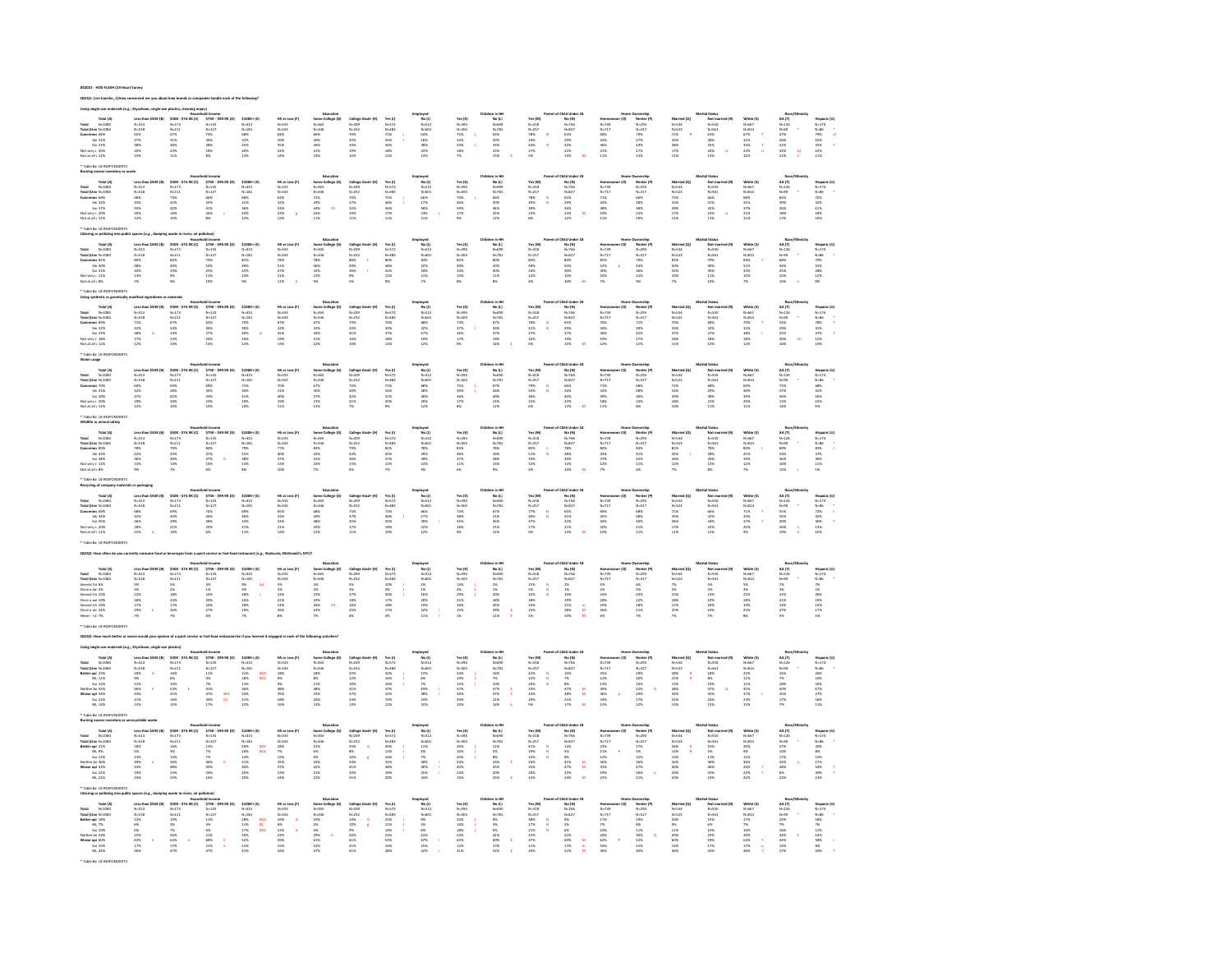| otal N=1084<br>otal (Umr N=1084                                                                                                                                                                                                                                                                                                           |                                                                                                      | Mouse<br>\$50K - \$74.9K (C)<br>N=173<br>N=211<br>51%<br>24%<br>25%<br>35%<br>46%<br>8              | ald Income<br>\$75% - \$99.9K (D)<br>N=135<br>N=127<br>N=127%<br>28%<br>28%<br>131%<br>14%<br>4%               | $\begin{array}{l} \textbf{5100K+ (f)}\\ \textbf{N=115} \\ \textbf{N=181} \\ \textbf{62\%} \\ \textbf{28\%} \\ \textbf{28\%} \\ \textbf{34\%} \\ \textbf{27\%} \\ \textbf{17\%} \\ \textbf{10\%} \\ \textbf{18\%} \\ \textbf{19\%} \\ \end{array}$ | HS or Less (F)<br>N=333<br>N=343<br>SD%<br>23%<br>23%<br>25%<br>14%<br>N%         | Education<br>Seme College (0)<br>N-365<br>N-346<br>51%<br>26%<br>26%<br>26%<br>9%<br>3%<br>3%                                                                                                                                                                                                                                                                                                                             | College 1<br>N=209<br>N=252<br>CO%<br>27%<br>27%<br>22%<br>22%<br>22%        |                                                                                 | Employed<br>No (1)<br>N-512<br>N-601<br>S3%<br>28%<br>28%<br>S%<br>6%<br>4%<br>4% |                                                                                 | Children in HH<br>No (L)<br>N−690<br>N−781<br>S5%<br>24%<br>34%<br>34%<br>34%<br>11%<br>P%                                                                                                                                                                                                                                                                                       |                                                                                   | FChild Under<br>No.(N)<br>N=766<br>N=827<br>S4%<br>24%<br>24%<br>12%<br>12%<br>12%                      |                                                                   |                                                                                                       | Married (Q)<br>N=534<br>N=523<br>60%<br>29%<br>29%<br>30%<br>31%<br>N%        | ital Status<br>Not ma<br>N=550<br>N=561<br>N=561<br>28%<br>28%<br>28%<br>14%<br>10%<br>10%              |                                                                                 | Race<br>AA (T)<br>N=126<br>N=90<br>42%<br>12%<br>27%<br>12%<br>7%<br>P%                           | Hispanic (U)<br>N=174<br>S2%<br>S2%<br>22%<br>33%<br>31%<br>17%<br>14%         |
|-------------------------------------------------------------------------------------------------------------------------------------------------------------------------------------------------------------------------------------------------------------------------------------------------------------------------------------------|------------------------------------------------------------------------------------------------------|-----------------------------------------------------------------------------------------------------|----------------------------------------------------------------------------------------------------------------|---------------------------------------------------------------------------------------------------------------------------------------------------------------------------------------------------------------------------------------------------|-----------------------------------------------------------------------------------|---------------------------------------------------------------------------------------------------------------------------------------------------------------------------------------------------------------------------------------------------------------------------------------------------------------------------------------------------------------------------------------------------------------------------|------------------------------------------------------------------------------|---------------------------------------------------------------------------------|-----------------------------------------------------------------------------------|---------------------------------------------------------------------------------|----------------------------------------------------------------------------------------------------------------------------------------------------------------------------------------------------------------------------------------------------------------------------------------------------------------------------------------------------------------------------------|-----------------------------------------------------------------------------------|---------------------------------------------------------------------------------------------------------|-------------------------------------------------------------------|-------------------------------------------------------------------------------------------------------|-------------------------------------------------------------------------------|---------------------------------------------------------------------------------------------------------|---------------------------------------------------------------------------------|---------------------------------------------------------------------------------------------------|--------------------------------------------------------------------------------|
|                                                                                                                                                                                                                                                                                                                                           | Less than<br>N-518<br>N-518<br>SO%<br>24%<br>26%<br>37%<br>13%<br>13%<br>P%                          |                                                                                                     |                                                                                                                |                                                                                                                                                                                                                                                   |                                                                                   |                                                                                                                                                                                                                                                                                                                                                                                                                           |                                                                              | Yes (1)<br>N=572<br>N=483<br>S6%<br>26%<br>30%<br>29%<br>15%<br>12%             |                                                                                   | Yes (K)<br>N=304<br>N=303<br>S4%<br>28%<br>28%<br>31%<br>31%<br>15%             |                                                                                                                                                                                                                                                                                                                                                                                  | Yes (M)<br>N=318<br>N=257<br>S9%<br>29%<br>29%<br>29%<br>14%<br>11%<br>11%        |                                                                                                         | Momes<br>N-739<br>N-717<br>S7%<br>S3%<br>29%<br>31%<br>12%        | Nenter (P<br>N=293<br>N=317<br>S2%<br>29%<br>36%<br>13%<br>8%<br>5%                                   |                                                                               |                                                                                                         | White (\$)<br>N=667<br>N=814<br>S9%<br>S9%<br>31%<br>11%<br>11%<br>11%<br>8%    |                                                                                                   |                                                                                |
|                                                                                                                                                                                                                                                                                                                                           |                                                                                                      |                                                                                                     |                                                                                                                | b.                                                                                                                                                                                                                                                |                                                                                   |                                                                                                                                                                                                                                                                                                                                                                                                                           |                                                                              |                                                                                 |                                                                                   |                                                                                 |                                                                                                                                                                                                                                                                                                                                                                                  |                                                                                   |                                                                                                         |                                                                   |                                                                                                       |                                                                               |                                                                                                         |                                                                                 | $\mathbf{r}$                                                                                      |                                                                                |
| 1000 1000 1000 1000<br>M. 26%<br>M. 26%<br>Neither bs 33%<br>Worse coi 22%<br>So: 9%<br>M. 4%                                                                                                                                                                                                                                             |                                                                                                      |                                                                                                     |                                                                                                                |                                                                                                                                                                                                                                                   |                                                                                   |                                                                                                                                                                                                                                                                                                                                                                                                                           | $\epsilon$                                                                   |                                                                                 |                                                                                   |                                                                                 |                                                                                                                                                                                                                                                                                                                                                                                  |                                                                                   |                                                                                                         |                                                                   |                                                                                                       |                                                                               |                                                                                                         |                                                                                 |                                                                                                   |                                                                                |
| <b>INN RA TIS RP</b>                                                                                                                                                                                                                                                                                                                      |                                                                                                      |                                                                                                     |                                                                                                                |                                                                                                                                                                                                                                                   |                                                                                   |                                                                                                                                                                                                                                                                                                                                                                                                                           |                                                                              |                                                                                 |                                                                                   |                                                                                 |                                                                                                                                                                                                                                                                                                                                                                                  |                                                                                   |                                                                                                         |                                                                   |                                                                                                       |                                                                               |                                                                                                         |                                                                                 |                                                                                                   |                                                                                |
|                                                                                                                                                                                                                                                                                                                                           |                                                                                                      | x (c)                                                                                               |                                                                                                                |                                                                                                                                                                                                                                                   |                                                                                   | Education<br>Some College (G)<br>$N+365$<br>$N+365$<br>$13\%$<br>$3\%$<br>$44\%$<br>$43\%$<br>$46\%$<br>$18\%$<br>$25\%$                                                                                                                                                                                                                                                                                                  |                                                                              |                                                                                 | imployed<br>No (1)<br>N=512<br>N=601<br>N=512<br>42%<br>42%<br>25%<br>25%         |                                                                                 |                                                                                                                                                                                                                                                                                                                                                                                  |                                                                                   | Child Unde<br>No (N)<br>N-766<br>N-827<br>10%<br>10%<br>42%<br>40%<br>24%<br>24%                        |                                                                   |                                                                                                       |                                                                               |                                                                                                         |                                                                                 |                                                                                                   |                                                                                |
| Total (A)<br>Total (M=1034<br>Total (Um M=1034<br>Better opi 19%<br>Maither by 38%<br>Sot 10%<br>Neither by 38%<br>Worse opi 44%<br>Sot 22%<br>Ms 21%                                                                                                                                                                                     | Less th<br>N=313<br>N=518<br>N%<br>N%<br>N%<br>N%<br>21%<br>21%                                      | \$50K - \$7:<br>N=173<br>N=211<br>10%<br>2%<br>48%<br>42%<br>42%<br>17%                             | ild Income<br>575K - 599.<br>N=135<br>N=127<br>8%<br>2%<br>49%<br>49%<br>30%<br>19%                            | \$100K+ (E)<br>N=415<br>N=181<br>29%<br>14%<br>14%<br>15%<br>41%<br>41%<br>28%                                                                                                                                                                    | HS or La<br>N=333<br>N=343<br>N=56<br>S%<br>S%<br>AS%<br>25%<br>25%               |                                                                                                                                                                                                                                                                                                                                                                                                                           | College (<br>N=252<br>N=252<br>N%<br>S3%<br>S3%<br>S3%<br>S3%<br>20%         | Yes (1)<br>N=572<br>N=483<br>27%<br>15%<br>39%<br>39%<br>20%<br>19%             |                                                                                   | Yes (K)<br>N=304<br>N=303<br>35%<br>35%<br>35%<br>35%<br>20%<br>35%             | No (1)<br>N=500<br>N=781<br>S% 6% 42%<br>48% 42% 48%                                                                                                                                                                                                                                                                                                                             | Yes (M)<br>N=318<br>N=257<br>40%<br>20%<br>20%<br>28%<br>32%<br>17%<br>15%        |                                                                                                         | No. 739<br>N=739<br>N=717<br>19%<br>10%<br>38%<br>43%<br>24%      | Norther (P<br>N=293<br>N=317<br>19%<br>19%<br>43%<br>43%<br>17%<br>25%                                | Married<br>N=534<br>N=523<br>22%<br>22%<br>11%<br>36%<br>43%<br>22%           | al Status<br>Not ma<br>N=550<br>N=551<br>N=551<br>S%<br>S%<br>40%<br>44%<br>22%<br>23%                  | White (\$)<br>N=667<br>N=814<br>17%<br>8%<br>9%<br>40%<br>43%<br>21%<br>22%     | Race<br>AA (T)<br>N=126<br>N=50<br>20%<br>05%<br>39%<br>35%<br>35%<br>13%<br>22%<br>$\frac{1}{3}$ | Hispanic (U)<br>N=174<br>N=86<br>18%<br>18%<br>S2%<br>S2%<br>S2%<br>29%<br>29% |
|                                                                                                                                                                                                                                                                                                                                           | $\frac{d}{c}$                                                                                        |                                                                                                     |                                                                                                                | aco<br>aco<br>bcD                                                                                                                                                                                                                                 |                                                                                   |                                                                                                                                                                                                                                                                                                                                                                                                                           | $\pmb{\epsilon}$                                                             |                                                                                 |                                                                                   |                                                                                 |                                                                                                                                                                                                                                                                                                                                                                                  |                                                                                   |                                                                                                         |                                                                   |                                                                                                       |                                                                               |                                                                                                         |                                                                                 | <b>Su</b>                                                                                         |                                                                                |
|                                                                                                                                                                                                                                                                                                                                           |                                                                                                      |                                                                                                     | $\epsilon$                                                                                                     |                                                                                                                                                                                                                                                   |                                                                                   |                                                                                                                                                                                                                                                                                                                                                                                                                           |                                                                              |                                                                                 |                                                                                   |                                                                                 |                                                                                                                                                                                                                                                                                                                                                                                  |                                                                                   | $\frac{1}{2}$                                                                                           |                                                                   |                                                                                                       |                                                                               |                                                                                                         |                                                                                 |                                                                                                   |                                                                                |
|                                                                                                                                                                                                                                                                                                                                           |                                                                                                      |                                                                                                     |                                                                                                                |                                                                                                                                                                                                                                                   |                                                                                   |                                                                                                                                                                                                                                                                                                                                                                                                                           | fo.                                                                          |                                                                                 |                                                                                   |                                                                                 |                                                                                                                                                                                                                                                                                                                                                                                  |                                                                                   |                                                                                                         |                                                                   |                                                                                                       |                                                                               |                                                                                                         |                                                                                 |                                                                                                   |                                                                                |
| <b>INN RA TIS RP</b>                                                                                                                                                                                                                                                                                                                      |                                                                                                      |                                                                                                     |                                                                                                                |                                                                                                                                                                                                                                                   |                                                                                   |                                                                                                                                                                                                                                                                                                                                                                                                                           |                                                                              |                                                                                 |                                                                                   |                                                                                 |                                                                                                                                                                                                                                                                                                                                                                                  |                                                                                   |                                                                                                         |                                                                   |                                                                                                       |                                                                               |                                                                                                         |                                                                                 |                                                                                                   |                                                                                |
| $\begin{array}{r} \mbox{sing\,} \mbox{or} \mbox{sym} \mbox{${\scriptstyle$\cdots$}$} \mbox{~~~~Total (A)} \\ \mbox{Total (Ums\,N=1004\,\\ \mbox{Total (Ums\,N=2305\,\\ \mbox{Br\,} 239\,\\ \mbox{~Me\,} 239\,\\ \mbox{Na\,} 239\,\\ \mbox{We then be 339K} \\ \mbox{Compt\,} 256 \,\\ \mbox{~Me\,} 495 \,\\ \mbox{~Me\,} 495 \end{array}$ |                                                                                                      | .9K (C)                                                                                             | old Income<br>\$75K - \$99.<br>N=135<br>N=127<br>54%<br>24%<br>44%<br>44%<br>3%<br>3%<br>0%                    |                                                                                                                                                                                                                                                   | HS or Le<br>N=333<br>N=343<br>A7%<br>22%<br>24%<br>24%<br>11%<br>5%<br>N=6        | $\begin{array}{r} \text{Eductition} \\ \text{Somre College (G)} \\ \text{$N$--365$} \\ \text{$N$--365$} \\ \text{$N$--366$} \\ \text{$225$} \\ \text{$225$} \\ \text{$235$} \\ \text{$236$} \\ \text{$236$} \\ \text{$256$} \\ \text{$286$} \\ \text{$286$} \\ \text{$286$} \\ \text{$296$} \\ \text{$296$} \\ \text{$296$} \\ \text{$296$} \\ \text{$296$} \\ \text{$296$} \\ \text{$296$} \\ \text{$296$} \\ \text{$29$ |                                                                              |                                                                                 | Imployed<br>No (1)<br>N-512<br>N-601<br>43%<br>24%<br>47%<br>40%<br>60%<br>44%    |                                                                                 |                                                                                                                                                                                                                                                                                                                                                                                  |                                                                                   | Child Unde<br>No (N)<br>N-765<br>N-827<br>N-957<br>20%<br>20%<br>42%<br>9%<br>N-42%<br>9%<br>8%         |                                                                   | Numership<br>Rember (P)<br>N=293<br>N=317<br>48%<br>25%<br>25%<br>39%<br>13%<br>9%                    |                                                                               | ital Status<br>Not mar<br>N=550<br>N=561<br>49%<br>25%<br>25%<br>39%<br>11%<br>P%                       |                                                                                 | Rac<br>AA (T)<br>N=326<br>N=930<br>S2%<br>22%<br>22%<br>41%<br>S%<br>S%                           |                                                                                |
|                                                                                                                                                                                                                                                                                                                                           | Less th<br>N=313<br>N=518<br>A7%<br>25%<br>25%<br>41%<br>12%                                         |                                                                                                     |                                                                                                                |                                                                                                                                                                                                                                                   |                                                                                   |                                                                                                                                                                                                                                                                                                                                                                                                                           | $\alpha$                                                                     |                                                                                 |                                                                                   |                                                                                 |                                                                                                                                                                                                                                                                                                                                                                                  |                                                                                   |                                                                                                         |                                                                   |                                                                                                       |                                                                               |                                                                                                         |                                                                                 |                                                                                                   |                                                                                |
|                                                                                                                                                                                                                                                                                                                                           |                                                                                                      |                                                                                                     |                                                                                                                | ś                                                                                                                                                                                                                                                 |                                                                                   |                                                                                                                                                                                                                                                                                                                                                                                                                           |                                                                              |                                                                                 |                                                                                   |                                                                                 |                                                                                                                                                                                                                                                                                                                                                                                  |                                                                                   |                                                                                                         |                                                                   |                                                                                                       |                                                                               |                                                                                                         |                                                                                 |                                                                                                   |                                                                                |
|                                                                                                                                                                                                                                                                                                                                           | $\mathbf{b}$                                                                                         | \$50% - \$74<br>N=173<br>N=211<br>SO%<br>22% 41%<br>41%<br>41%<br>5%<br>$\mathbf{d}$                |                                                                                                                | $5100K + (t)$ $N = 115$<br>$N = 1811$ $55K$ $55K$ $35K$ $35K$ $11K$ $75K$<br>$\overline{a}$                                                                                                                                                       |                                                                                   |                                                                                                                                                                                                                                                                                                                                                                                                                           | College<br>N=252<br>S7%<br>S7%<br>27%<br>33%<br>33%<br>10%<br>S%<br>S%       | Yes (1)<br>N=572<br>N=483<br>GD%<br>27%<br>33%<br>32%<br>8%<br>5%<br>5%         |                                                                                   | Yes (K)<br>N=304<br>N=303<br>N=303<br>SD%<br>29%<br>31%<br>N%<br>N%<br>N%       | No (L)<br>N-690<br>N-781<br>N-781<br>S%<br>S%<br>S%<br>S%                                                                                                                                                                                                                                                                                                                        | Yes (M)<br>N=318<br>N=257<br>S9%<br>S9%<br>31%<br>29%<br>31%<br>10%<br>6%<br>31%  |                                                                                                         | mames<br>N=739<br>N=717<br>S5% 34%<br>31% 33%                     | $\frac{1}{2}$                                                                                         | Married (Q)<br>N=534<br>N=523<br>S4%<br>S3%<br>23%<br>N%<br>N%                |                                                                                                         | White (5)<br>N=667<br>N=814<br>SO%<br>22%<br>22%<br>43%<br>8%<br>6%<br>6%<br>2% |                                                                                                   | Hispania<br>N=374<br>N=86<br>S8%<br>26%<br>32%<br>33%<br>33%<br>33%            |
| lable Ba US RESPONDENTS                                                                                                                                                                                                                                                                                                                   |                                                                                                      |                                                                                                     |                                                                                                                |                                                                                                                                                                                                                                                   |                                                                                   |                                                                                                                                                                                                                                                                                                                                                                                                                           |                                                                              |                                                                                 |                                                                                   |                                                                                 |                                                                                                                                                                                                                                                                                                                                                                                  |                                                                                   |                                                                                                         |                                                                   |                                                                                                       |                                                                               |                                                                                                         |                                                                                 |                                                                                                   |                                                                                |
|                                                                                                                                                                                                                                                                                                                                           |                                                                                                      |                                                                                                     |                                                                                                                |                                                                                                                                                                                                                                                   |                                                                                   | Educatio                                                                                                                                                                                                                                                                                                                                                                                                                  |                                                                              |                                                                                 |                                                                                   |                                                                                 | Children in HP                                                                                                                                                                                                                                                                                                                                                                   |                                                                                   | of Child Under 18                                                                                       |                                                                   |                                                                                                       |                                                                               | Marital Status<br>Mot mam<br>N=561<br>N=561<br>N=561<br>44%<br>26%<br>N56<br>N56<br>N56<br>N56<br>N56   |                                                                                 | Race/E                                                                                            |                                                                                |
| Total (A)<br>Total M-1034<br>Total (Unv N-1034<br>Better opi 45%<br>M: 19%<br>Sot 26%                                                                                                                                                                                                                                                     | Less than \$50K (B)<br>$N-313$<br>$N-518$                                                            | Maxuel<br>574.9K - 574.9K (C)<br>N=173<br>N=211<br>40%<br>22%<br>22%<br>42%<br>8%<br>35%            | ald Income<br>\$758. \$59.98(D)<br>N=135<br>N=127<br>N=136<br>236<br>236 E<br>236 E<br>136<br>136 E<br>136     | $$100K+ [t]$                                                                                                                                                                                                                                      | MS or Less (#)<br>N=333<br>N=343<br>39%<br>18%<br>21%<br>46%<br>15%<br>11%<br>4%  | <b>Education<br/>Serm College (G)</b><br>N=365<br>N=346<br>N5%<br>23%<br>48%<br>23%<br>5%<br>6%                                                                                                                                                                                                                                                                                                                           | College Grad+ (M)<br>N=209<br>N=252<br>46%<br>20%<br>20%<br>21%<br>13%<br>7% | Yes (1)<br>N=572<br>N=483<br>49%<br>22%<br>28%<br>37%<br>37%<br>13%<br>8%<br>6% | Employed<br>N=512<br>N=512<br>N=601<br>N=51%<br>10%<br>S%<br>S%<br>S%             | Yes (K)<br>N=304<br>N=303<br>S4%<br>26%<br>26%<br>33%<br>33%<br>33%<br>7%<br>6% | No (L)<br>N-690<br>N-781<br>39%<br>15%<br>24%<br>24%<br>12%<br>7%<br>3%                                                                                                                                                                                                                                                                                                          | Yes (M)<br>N-318<br>N-257<br>S6%<br>27%<br>28%<br>34%<br>11%<br>6%<br>5%          | No (N)<br>N-766<br>N-827<br>N-827<br>40%<br>24%<br>47%<br>13%<br>7%                                     | Homeo<br>N=739<br>N=717<br>47%<br>20%<br>20%<br>43%<br>11%<br>5%  | Dwnership<br>Renter (P)<br>N=293<br>N=317<br>41%<br>18%<br>45%<br>14%<br>10%<br>4%                    | Married (Q)<br>N=534<br>N=523<br>46%<br>23%<br>23%<br>41%<br>41%<br>13%<br>6% | d (R)                                                                                                   | White (\$)<br>N=657<br>N=814<br>43%<br>12%<br>25%<br>45%<br>12%<br>6%           | AA (T)<br>N=326<br>N=90<br>43%<br>23%<br>40%<br>18%<br>18%<br>11%                                 | Hispanic (U)<br>N=174<br>N=86<br>S3%<br>22%<br>22%<br>32%<br>33%<br>31%<br>31% |
|                                                                                                                                                                                                                                                                                                                                           |                                                                                                      |                                                                                                     |                                                                                                                | $\frac{1}{\epsilon}$                                                                                                                                                                                                                              |                                                                                   |                                                                                                                                                                                                                                                                                                                                                                                                                           |                                                                              |                                                                                 |                                                                                   |                                                                                 |                                                                                                                                                                                                                                                                                                                                                                                  |                                                                                   |                                                                                                         |                                                                   |                                                                                                       |                                                                               |                                                                                                         |                                                                                 |                                                                                                   |                                                                                |
| ther by 43%                                                                                                                                                                                                                                                                                                                               | 39%<br>18% 21%<br>48% 13%<br>8% 5%                                                                   |                                                                                                     |                                                                                                                |                                                                                                                                                                                                                                                   |                                                                                   |                                                                                                                                                                                                                                                                                                                                                                                                                           |                                                                              |                                                                                 |                                                                                   |                                                                                 |                                                                                                                                                                                                                                                                                                                                                                                  |                                                                                   |                                                                                                         |                                                                   |                                                                                                       |                                                                               |                                                                                                         |                                                                                 |                                                                                                   |                                                                                |
| Worse coi 12%<br>Sot 7%<br>Ms. 5%                                                                                                                                                                                                                                                                                                         |                                                                                                      |                                                                                                     |                                                                                                                | -- 115<br>N-181<br>SS%<br>29%<br>34%<br>34%<br>35%                                                                                                                                                                                                |                                                                                   |                                                                                                                                                                                                                                                                                                                                                                                                                           |                                                                              |                                                                                 |                                                                                   |                                                                                 |                                                                                                                                                                                                                                                                                                                                                                                  |                                                                                   |                                                                                                         |                                                                   |                                                                                                       |                                                                               |                                                                                                         |                                                                                 |                                                                                                   |                                                                                |
|                                                                                                                                                                                                                                                                                                                                           |                                                                                                      |                                                                                                     |                                                                                                                |                                                                                                                                                                                                                                                   |                                                                                   |                                                                                                                                                                                                                                                                                                                                                                                                                           |                                                                              |                                                                                 |                                                                                   |                                                                                 |                                                                                                                                                                                                                                                                                                                                                                                  |                                                                                   |                                                                                                         |                                                                   |                                                                                                       |                                                                               |                                                                                                         |                                                                                 |                                                                                                   |                                                                                |
| Total (A)<br>$N-1084$                                                                                                                                                                                                                                                                                                                     | Less than \$50K (B)                                                                                  |                                                                                                     |                                                                                                                | \$100K+(E)                                                                                                                                                                                                                                        |                                                                                   | Educatio                                                                                                                                                                                                                                                                                                                                                                                                                  |                                                                              |                                                                                 | Employed<br>N=512<br>N=512<br>N=601<br>N=621<br>4%<br>43%<br>20%<br>20%<br>43%    |                                                                                 | Children in HP<br>$No (L)$<br>$N=600$<br>$N=781$                                                                                                                                                                                                                                                                                                                                 |                                                                                   | rent of Child Under 18                                                                                  |                                                                   | (O)                                                                                                   |                                                                               | Marital Status<br>McC man<br>M=550<br>M=561<br>22%<br>48%<br>SS%<br>SS%<br>SS%<br>22%<br>22%<br>est (m) |                                                                                 | Race/E                                                                                            |                                                                                |
| Total (Umr N-1084                                                                                                                                                                                                                                                                                                                         | $N = 313$<br>$N = 518$                                                                               | Mouseh<br>520K - 524.9K (C)<br>N=173<br>N=211<br>9%<br>25%<br>25%<br>21%<br>21%<br>49%<br>E         | ald Income<br>\$75% - \$99.9K (D)<br>N+135<br>N+135<br>N%<br>S3%<br>6%<br>S3%<br>13%<br>13%<br>13%<br>13%      | $\begin{array}{r} N\text{--}415 \\ N\text{--}181 \\ 23\% \\ 23\% \\ 13\% \\ 24\% \\ 24\% \\ 20\% \\ 33\% \end{array}$                                                                                                                             | HS or Less (F)<br>N=333<br>N=343<br>35%<br>SS%<br>DS%<br>SS%<br>22%<br>22%        | Education<br>Some College (G)<br>N=365<br>N=366<br>N5%<br>25%<br>25%<br>25%<br>15%<br>41%                                                                                                                                                                                                                                                                                                                                 |                                                                              | Yes (1)<br>N=572<br>N=483<br>25%<br>14%<br>14%<br>25%<br>S0%<br>19%<br>31%      |                                                                                   | Yes (K)<br>N=304<br>N=303<br>N=303<br>32%<br>14%<br>25%<br>43%<br>16%<br>26%    |                                                                                                                                                                                                                                                                                                                                                                                  | Yes (M)<br>N-318<br>N-257<br>N-257<br>36%<br>19%<br>26%<br>38%<br>16%<br>23%      | No (N)<br>N-766<br>N-827<br>S%<br>S%<br>S%<br>25%<br>21%<br>21%<br>21%                                  | Homeo<br>N=739<br>N=717<br>17%<br>SSK<br>SSK<br>20%<br>38%<br>38% | Dwnership<br>Renter (P)<br>N=293<br>N=317<br>14%<br>4%<br>10%<br>S5%<br>19%<br>19%<br>19%             | Married (Q)<br>N=534<br>N=523<br>20% R<br>20% R<br>10% R<br>23% R<br>20% R    |                                                                                                         | White (\$)<br>N=657<br>N=814<br>S%<br>S%<br>S%<br>N%<br>S%<br>N%<br>N%<br>N%    | AA (T)<br>N=90<br>22%<br>3%<br>34%<br>44%<br>44%<br>13%<br>31%                                    | Hispanic (U)<br>N=174<br>N=86<br>18%<br>18%<br>18%                             |
| Better api 16%<br>Ms 7%<br>Sor 9%                                                                                                                                                                                                                                                                                                         |                                                                                                      |                                                                                                     |                                                                                                                | $rac{BCD}{BCD}$                                                                                                                                                                                                                                   |                                                                                   |                                                                                                                                                                                                                                                                                                                                                                                                                           |                                                                              |                                                                                 |                                                                                   |                                                                                 |                                                                                                                                                                                                                                                                                                                                                                                  |                                                                                   |                                                                                                         |                                                                   |                                                                                                       |                                                                               |                                                                                                         |                                                                                 |                                                                                                   |                                                                                |
| er be 27%<br>Warse opi 56%<br>So: 20%                                                                                                                                                                                                                                                                                                     | 14%<br>4%<br>10%<br>32%<br>54%<br>17%<br>37%                                                         |                                                                                                     |                                                                                                                |                                                                                                                                                                                                                                                   |                                                                                   |                                                                                                                                                                                                                                                                                                                                                                                                                           |                                                                              |                                                                                 |                                                                                   |                                                                                 | 7% 3% 4% 29% 43%<br>29% 64% 22% 43%                                                                                                                                                                                                                                                                                                                                              |                                                                                   | $\bar{u}$                                                                                               |                                                                   |                                                                                                       |                                                                               |                                                                                                         |                                                                                 |                                                                                                   | 28%<br>54%<br>18%<br>18%                                                       |
| Ms 37%                                                                                                                                                                                                                                                                                                                                    |                                                                                                      |                                                                                                     |                                                                                                                |                                                                                                                                                                                                                                                   |                                                                                   |                                                                                                                                                                                                                                                                                                                                                                                                                           |                                                                              |                                                                                 |                                                                                   |                                                                                 |                                                                                                                                                                                                                                                                                                                                                                                  |                                                                                   |                                                                                                         |                                                                   |                                                                                                       |                                                                               |                                                                                                         |                                                                                 |                                                                                                   |                                                                                |
| able Ba US RESPONDENT:<br>ing recyclable packaging and utensils                                                                                                                                                                                                                                                                           |                                                                                                      |                                                                                                     |                                                                                                                |                                                                                                                                                                                                                                                   |                                                                                   | Education<br>Some College (0)<br>N-365<br>29%<br>29%<br>29%<br>29%<br>24%<br>4%<br>4%<br>3%                                                                                                                                                                                                                                                                                                                               |                                                                              |                                                                                 |                                                                                   |                                                                                 |                                                                                                                                                                                                                                                                                                                                                                                  |                                                                                   |                                                                                                         |                                                                   |                                                                                                       |                                                                               |                                                                                                         |                                                                                 |                                                                                                   |                                                                                |
| Total (A)<br>Total N-1084<br>Total (Umr N-1084<br>Better ooi 62%                                                                                                                                                                                                                                                                          | Less than<br>N=513<br>N=518<br>S7%<br>S5%<br>31%<br>31%<br>31%<br>22%<br>4%                          | Nouse<br>930K - \$74.9K (C)<br>N-173<br>N-211<br>60K<br>28K<br>32K<br>30K<br>55K<br>55K             | old Income<br>\$75K - \$99.9K (D)<br>N - 135<br>N - 137<br>626<br>40%<br>40%<br>40%<br>40%<br>40%<br>1%<br>40% | \$100K+(E)                                                                                                                                                                                                                                        | HS or Less (#)<br>N=333<br>N=343<br>S4%<br>S4%<br>33%<br>33%<br>10%<br>10%<br>N5% |                                                                                                                                                                                                                                                                                                                                                                                                                           |                                                                              |                                                                                 | Employed<br>N=512<br>N=512<br>N=601<br>S7%<br>26%<br>34%<br>S%<br>6%<br>21%       |                                                                                 | 05 (1)<br>Mo (1)<br>N-690<br>N-781<br>S2%<br>27%<br>29%<br>29%<br>29%<br>6%<br>3%                                                                                                                                                                                                                                                                                                | Yes (M)<br>N=318<br>N=257<br>S5%<br>S4%<br>31%<br>27%<br>R%<br>4%                 | nt of Child Under 18<br>No (N)<br>N-766<br>N-817<br>61%<br>61%<br>27%<br>24%<br>29%<br>20%<br>25%<br>3% |                                                                   | Numership<br>Renter (P)<br>N=317<br>S7%<br>25%<br>36%<br>36%<br>7%<br>S6%<br>25%                      | Married (Q)<br>N=534<br>N=523<br>SS%<br>SS%<br>SS%<br>27%<br>S%               | ital Status<br>Not man<br>N=550<br>N=561<br>N=561<br>S5%<br>25%<br>28%<br>28%<br>N=6<br>N%              |                                                                                 | Race/<br>AA (T)<br>N-126<br>N-90<br>A5%<br>12%<br>28%<br>37%<br>12%<br>9%<br>10%                  | Mispanic (U)<br>N=174<br>N=86<br>65% T<br>10% 10%<br>10% 11%<br>11% 8%         |
|                                                                                                                                                                                                                                                                                                                                           |                                                                                                      |                                                                                                     |                                                                                                                | $\frac{8}{6}$                                                                                                                                                                                                                                     |                                                                                   |                                                                                                                                                                                                                                                                                                                                                                                                                           | $\frac{16}{6}$                                                               |                                                                                 |                                                                                   |                                                                                 |                                                                                                                                                                                                                                                                                                                                                                                  |                                                                                   |                                                                                                         |                                                                   |                                                                                                       |                                                                               |                                                                                                         |                                                                                 |                                                                                                   |                                                                                |
| Ms 29%<br>Sot 33%<br>her be 28%                                                                                                                                                                                                                                                                                                           |                                                                                                      |                                                                                                     |                                                                                                                |                                                                                                                                                                                                                                                   |                                                                                   |                                                                                                                                                                                                                                                                                                                                                                                                                           |                                                                              |                                                                                 |                                                                                   |                                                                                 |                                                                                                                                                                                                                                                                                                                                                                                  |                                                                                   |                                                                                                         |                                                                   |                                                                                                       |                                                                               |                                                                                                         |                                                                                 |                                                                                                   |                                                                                |
| Warse api 9%<br>Sot 6%<br>Mt. 3%                                                                                                                                                                                                                                                                                                          | $\begin{array}{c}\n\bullet \\ \bullet \\ \bullet\n\end{array}$                                       |                                                                                                     |                                                                                                                | N=15<br>N=181<br>68%<br>34%<br>34%<br>25%<br>8%<br>2%                                                                                                                                                                                             |                                                                                   |                                                                                                                                                                                                                                                                                                                                                                                                                           | College C<br>N=252<br>N=252<br>N41%<br>N523%<br>23%<br>23%<br>25%<br>21%     | Yes (1)<br>N=572<br>N=483<br>67%<br>32%<br>35%<br>23%<br>10%<br>6%<br>4%        |                                                                                   | Yes (K)<br>N=304<br>N=303<br>S3%<br>S3%<br>33%<br>26%<br>26%<br>E0%<br>6%<br>4% |                                                                                                                                                                                                                                                                                                                                                                                  |                                                                                   |                                                                                                         | Homed<br>N-739<br>N-717<br>66%<br>31%<br>35%<br>25%<br>6%<br>35%  |                                                                                                       |                                                                               | $\begin{array}{c} \mathbf{a} \\ \mathbf{a} \end{array}$                                                 | White (\$)<br>N=667<br>N=814<br>67%<br>S3%<br>34%<br>27%<br>6%<br>4%            |                                                                                                   |                                                                                |
|                                                                                                                                                                                                                                                                                                                                           |                                                                                                      |                                                                                                     |                                                                                                                |                                                                                                                                                                                                                                                   |                                                                                   |                                                                                                                                                                                                                                                                                                                                                                                                                           |                                                                              |                                                                                 |                                                                                   |                                                                                 |                                                                                                                                                                                                                                                                                                                                                                                  |                                                                                   |                                                                                                         |                                                                   |                                                                                                       |                                                                               |                                                                                                         |                                                                                 |                                                                                                   |                                                                                |
|                                                                                                                                                                                                                                                                                                                                           |                                                                                                      |                                                                                                     |                                                                                                                |                                                                                                                                                                                                                                                   |                                                                                   |                                                                                                                                                                                                                                                                                                                                                                                                                           |                                                                              |                                                                                 |                                                                                   |                                                                                 |                                                                                                                                                                                                                                                                                                                                                                                  |                                                                                   |                                                                                                         |                                                                   |                                                                                                       |                                                                               |                                                                                                         |                                                                                 |                                                                                                   |                                                                                |
|                                                                                                                                                                                                                                                                                                                                           |                                                                                                      |                                                                                                     |                                                                                                                |                                                                                                                                                                                                                                                   |                                                                                   |                                                                                                                                                                                                                                                                                                                                                                                                                           |                                                                              |                                                                                 | mployed<br>N=458<br>N=534<br>N=534<br>N=534<br>10%<br>46%<br>17%<br>46%<br>17%    |                                                                                 |                                                                                                                                                                                                                                                                                                                                                                                  |                                                                                   |                                                                                                         |                                                                   |                                                                                                       |                                                                               | tal Status<br>Mot ma<br>N=510<br>N=511<br>N=511<br>18%<br>11%<br>40%<br>15%                             |                                                                                 |                                                                                                   |                                                                                |
| Total (A)<br>Total (Viru N-996<br>Total (Uru N-996<br>Likely (Ne 23%<br>Mo more 442%<br>No more 442%<br>Much less 14%<br>Somewhat 21%<br>Somewhat 21%                                                                                                                                                                                     | Less than<br>N=292<br>N=477<br>21%<br>8%<br>13%<br>43%<br>15%<br>21%                                 | Mouse<br>574.9K (C)<br>N=161<br>N=160<br>20%<br>20%<br>20%<br>11%<br>11%<br>20%<br>e                | ild Income<br>575K - 595<br>N=127<br>N=118<br>6%<br>4%<br>2%<br>45%<br>21%<br>21%                              | \$100K+ (E)<br>N-386<br>N-172<br>33%<br>17%<br>18%<br>18%<br>18%                                                                                                                                                                                  | HS or 1<br>N-307<br>N-319<br>22%<br>8%<br>14%<br>44%<br>15%<br>19%                | Education<br>Some College (0)<br>N-315<br>17%<br>23%<br>45%<br>45%<br>15%<br>15%                                                                                                                                                                                                                                                                                                                                          | College 1<br>N=233<br>N=233<br>25%<br>25%<br>22%<br>40%<br>23%               | Yes (1)<br>N=549<br>N=462<br>3.2%<br>1.2%<br>1.2%<br>1.2%                       |                                                                                   | Yes (K)<br>N=390<br>N=297<br>39%<br>39%<br>20%<br>31%<br>12%<br>12%             | lren in Mi<br>No (L)<br>N=616<br>N=619<br>14%<br>S%<br>S%<br>48%<br>48%<br>16%<br>23%                                                                                                                                                                                                                                                                                            | Yes (M)<br>N=313<br>N=251<br>A4%<br>22%<br>21%<br>31%<br>10%<br>15%               | Child Unde<br>No (N)<br>N=093<br>N=745<br>14%<br>0%<br>46%<br>16%<br>16%<br>16%                         | names<br>N-602<br>N-600<br>21%<br>11%<br>42%<br>16%<br>21%        | Dwnership<br>Renter (P)<br>N=273<br>N=293<br>29%<br>18%<br>18%<br>9%<br>9%<br>23%                     | Marrie<br>N=487<br>N=485<br>29%<br>15%<br>14%<br>13%<br>15%                   |                                                                                                         | White (5)<br>N=614<br>N=741<br>22%<br>10%<br>12%<br>44%<br>44%<br>44%           | Race<br>AA (T)<br>N=82<br>26%<br>16%<br>16%<br>44%<br>8%<br>21%                                   | Hispani<br>N-168<br>N-84<br>15%<br>16%<br>16%<br>16%<br>14%<br>14%             |
|                                                                                                                                                                                                                                                                                                                                           | $\ddot{\phantom{a}}$                                                                                 |                                                                                                     |                                                                                                                | 600<br>60<br>0                                                                                                                                                                                                                                    |                                                                                   |                                                                                                                                                                                                                                                                                                                                                                                                                           |                                                                              |                                                                                 |                                                                                   |                                                                                 |                                                                                                                                                                                                                                                                                                                                                                                  | $\begin{array}{c} N \\ N \\ N \end{array}$                                        |                                                                                                         |                                                                   |                                                                                                       | t                                                                             |                                                                                                         |                                                                                 |                                                                                                   |                                                                                |
|                                                                                                                                                                                                                                                                                                                                           |                                                                                                      |                                                                                                     |                                                                                                                |                                                                                                                                                                                                                                                   |                                                                                   |                                                                                                                                                                                                                                                                                                                                                                                                                           |                                                                              |                                                                                 |                                                                                   |                                                                                 |                                                                                                                                                                                                                                                                                                                                                                                  |                                                                                   |                                                                                                         |                                                                   |                                                                                                       |                                                                               |                                                                                                         |                                                                                 |                                                                                                   |                                                                                |
|                                                                                                                                                                                                                                                                                                                                           |                                                                                                      |                                                                                                     |                                                                                                                |                                                                                                                                                                                                                                                   |                                                                                   |                                                                                                                                                                                                                                                                                                                                                                                                                           |                                                                              |                                                                                 |                                                                                   |                                                                                 |                                                                                                                                                                                                                                                                                                                                                                                  |                                                                                   |                                                                                                         |                                                                   |                                                                                                       |                                                                               |                                                                                                         |                                                                                 |                                                                                                   |                                                                                |
|                                                                                                                                                                                                                                                                                                                                           |                                                                                                      |                                                                                                     |                                                                                                                |                                                                                                                                                                                                                                                   |                                                                                   |                                                                                                                                                                                                                                                                                                                                                                                                                           |                                                                              |                                                                                 |                                                                                   |                                                                                 |                                                                                                                                                                                                                                                                                                                                                                                  |                                                                                   |                                                                                                         |                                                                   |                                                                                                       |                                                                               |                                                                                                         |                                                                                 |                                                                                                   |                                                                                |
| $\begin{array}{l} \textbf{Total} \left( \textbf{A} \right) \\ \textbf{Total} \left( \textbf{Mean} \right) \\ \textbf{Total} \left( \textbf{U} \right) \\ \textbf{Total} \left( \textbf{U} \right) \\ \textbf{New 22\%} \\ \textbf{Mn 23\%} \\ \textbf{So more 33\%} \\ \textbf{Month less 23\%} \\ \textbf{Somewhat 20\%} \end{array}$    |                                                                                                      | Nousel<br>\$50K - \$74.9K (C)<br>N=161<br>8%<br>3%<br>\$5%<br>\$5%<br>\$16%<br>8%<br>16%            | sld Income<br>  \$75K - \$99.<br>  N=127<br>  N=118<br>  15%<br>  8%<br>  8%<br>  8%<br>  27%                  | \$100K+ (f)<br>N=386<br>N=172<br>29%<br>18%<br>18%<br>18%<br>17%<br>17%                                                                                                                                                                           | HS or Ls<br>N=307<br>N=319<br>18%<br>28%<br>26%<br>26%<br>26%<br>26%              | Education<br>Some College (0)<br>N-315<br>17%<br>17%<br>42%<br>42%<br>27%<br>27%                                                                                                                                                                                                                                                                                                                                          | College<br>N=233<br>N=233<br>23%<br>23%<br>24%<br>20%<br>24%                 | Yes (1)<br>N=549<br>N=462<br>3.1%<br>3.2%<br>3.2%<br>2.0%<br>2.7%               | mployed<br>N=458<br>N=584<br>N=584<br>S%<br>S%<br>S%<br>27%<br>27%<br>27%         | Yes (K)<br>N=390<br>N=297<br>38%<br>17%<br>21%<br>21%<br>20%<br>15%             | No (L)<br>N-616<br>N-699<br>11%<br>4%<br>26%<br>26%<br>26%                                                                                                                                                                                                                                                                                                                       | Yes (M)<br>N=313<br>N=251<br>N=251<br>40%<br>19%<br>21%<br>27%<br>20%             | No (N)<br>N-693<br>N-693<br>N-745<br>S%<br>S%<br>S%<br>25%<br>25%                                       |                                                                   | Dwnership<br>Renter (P)<br>N=273<br>N=293<br>26%<br>26%<br>29%<br>26%<br>26%                          | Marrie<br>N=487<br>N=485<br>26%<br>12%<br>14%<br>20%<br>20%                   | Not ma<br>N=510<br>N=511<br>N=511<br>S5%<br>27%<br>27%<br>27%                                           | White (\$)<br>N=614<br>N=741<br>19%<br>9%<br>10%<br>18%<br>18%<br>21%           | Race<br>AA (T)<br>N=82<br>26%<br>15%<br>15%<br>38%<br>17%<br>19%                                  | Hispanic (U)<br>N-168<br>N-84<br>11%<br>S%<br>23%<br>28%<br>18%<br>16%         |
|                                                                                                                                                                                                                                                                                                                                           |                                                                                                      |                                                                                                     |                                                                                                                | aco<br>BC<br>Bd                                                                                                                                                                                                                                   |                                                                                   |                                                                                                                                                                                                                                                                                                                                                                                                                           |                                                                              |                                                                                 |                                                                                   |                                                                                 |                                                                                                                                                                                                                                                                                                                                                                                  |                                                                                   |                                                                                                         |                                                                   |                                                                                                       |                                                                               |                                                                                                         |                                                                                 |                                                                                                   |                                                                                |
|                                                                                                                                                                                                                                                                                                                                           | N-292<br>N-477<br>18%<br>8%<br>37%<br>28%<br>28%                                                     |                                                                                                     |                                                                                                                |                                                                                                                                                                                                                                                   |                                                                                   |                                                                                                                                                                                                                                                                                                                                                                                                                           |                                                                              |                                                                                 |                                                                                   |                                                                                 |                                                                                                                                                                                                                                                                                                                                                                                  |                                                                                   |                                                                                                         | Homeo<br>N-602<br>N-660<br>20%<br>9%<br>11%<br>37%<br>22%<br>22%  |                                                                                                       |                                                                               |                                                                                                         |                                                                                 |                                                                                                   | $\mathbf{s}$                                                                   |
|                                                                                                                                                                                                                                                                                                                                           |                                                                                                      |                                                                                                     |                                                                                                                |                                                                                                                                                                                                                                                   |                                                                                   |                                                                                                                                                                                                                                                                                                                                                                                                                           |                                                                              |                                                                                 |                                                                                   |                                                                                 |                                                                                                                                                                                                                                                                                                                                                                                  |                                                                                   |                                                                                                         |                                                                   |                                                                                                       |                                                                               |                                                                                                         |                                                                                 |                                                                                                   |                                                                                |
| AN BY CONSUMPS EAST FOOD                                                                                                                                                                                                                                                                                                                  |                                                                                                      |                                                                                                     | ald In                                                                                                         |                                                                                                                                                                                                                                                   |                                                                                   | Educati                                                                                                                                                                                                                                                                                                                                                                                                                   |                                                                              |                                                                                 |                                                                                   |                                                                                 |                                                                                                                                                                                                                                                                                                                                                                                  |                                                                                   | Child Under 18                                                                                          |                                                                   |                                                                                                       |                                                                               |                                                                                                         |                                                                                 | Race/                                                                                             |                                                                                |
| Terring on pr.<br>Total (A)<br>Total (Une N=2006<br>Total (Une N=996<br>Likely (Ne 1996<br>Mac Total Source 24%<br>Nomeron 24%<br>Much less 41%<br>Somewhat 16%                                                                                                                                                                           | Less than \$50K (B)<br>$N = 292$<br>$N = 477$                                                        | Nousel<br>\$500X - \$74.9K (C)<br>N=161<br>12%<br>4%<br>\$5%<br>27%<br>43%<br>18%                   | old Income<br>\$758.-\$99.9K (D)<br>N=127<br>N=118<br>195<br>225<br>4755<br>4755                               | \$100K+(E)                                                                                                                                                                                                                                        | HS or Less (f)<br>N=307<br>N=319<br>19%<br>19%<br>25%<br>25%<br>42%               | Education<br>Some College (G)<br>N-315<br>15%<br>4%<br>45%<br>26%<br>45%<br>14%                                                                                                                                                                                                                                                                                                                                           | College G<br>N=233<br>N=233<br>20%<br>10%<br>10%<br>10%<br>38%<br>24%        |                                                                                 | mployed<br>N=458<br>N=534<br>N=534<br>N%<br>N%<br>N%<br>22%<br>S2%<br>S2%<br>N%   |                                                                                 |                                                                                                                                                                                                                                                                                                                                                                                  |                                                                                   |                                                                                                         | (0)                                                               | Dwnership<br>Renter (P)<br>N=273<br>N=293<br>25%<br>26%<br>26%<br>26%<br>35%<br>14%                   | Married (Q)<br>N=497<br>N=485<br>21% - 7<br>22% - 7<br>12% - 20% - 42% - 17%  | Marital Status<br>Mot mar<br>N=510<br>N=511<br>18%<br>S%<br>27%<br>40%<br>15%                           | White (5)<br>N=614<br>N=741<br>N%<br>7%<br>23%<br>44%<br>43%<br>44%             |                                                                                                   | Hispanic<br>N=38<br>N=34<br>30%<br>3%<br>22%<br>22%<br>42%                     |
|                                                                                                                                                                                                                                                                                                                                           |                                                                                                      |                                                                                                     |                                                                                                                | aco<br>aco                                                                                                                                                                                                                                        |                                                                                   |                                                                                                                                                                                                                                                                                                                                                                                                                           | - d                                                                          |                                                                                 |                                                                                   |                                                                                 |                                                                                                                                                                                                                                                                                                                                                                                  |                                                                                   |                                                                                                         |                                                                   |                                                                                                       |                                                                               |                                                                                                         |                                                                                 |                                                                                                   |                                                                                |
|                                                                                                                                                                                                                                                                                                                                           | $\begin{array}{r} 16\% \\ 5\% \\ 11\% \\ 26\% \\ 42\% \\ 15\% \end{array}$                           |                                                                                                     |                                                                                                                | 5100K*<br>N=386<br>N=172<br>26%<br>11%<br>15%<br>23%<br>37%                                                                                                                                                                                       |                                                                                   |                                                                                                                                                                                                                                                                                                                                                                                                                           |                                                                              | Yes (I)<br>N=549<br>N=462<br>26%<br>10%<br>16%<br>25%<br>32%<br>32%             |                                                                                   | Yes (K)<br>N=390<br>N=297<br>35%<br>35%<br>22%<br>33%<br>33%<br>11%             | No (L)<br>N-616<br>N-699<br>9%<br>9%<br>9%<br>47%<br>47%<br>20%                                                                                                                                                                                                                                                                                                                  | Yes (M)<br>N=313<br>N=251<br>S5%<br>15%<br>20%<br>24%<br>20%<br>24%<br>S0%<br>11% | No (N)<br>N=693<br>N=745<br>N=745<br>12%<br>23%<br>46%<br>18%                                           | Nomeo<br>N-602<br>N-660<br>N-660<br>16%<br>23%<br>44%<br>17%      |                                                                                                       |                                                                               | $\alpha$                                                                                                |                                                                                 | AA (T)<br>N=32<br>N=82<br>24%<br>S%<br>37%<br>37%<br>31%<br>7%<br>$\frac{s}{s_0}$                 |                                                                                |
|                                                                                                                                                                                                                                                                                                                                           |                                                                                                      |                                                                                                     |                                                                                                                |                                                                                                                                                                                                                                                   |                                                                                   |                                                                                                                                                                                                                                                                                                                                                                                                                           |                                                                              |                                                                                 |                                                                                   |                                                                                 |                                                                                                                                                                                                                                                                                                                                                                                  |                                                                                   | $\frac{M}{M}$                                                                                           |                                                                   |                                                                                                       |                                                                               |                                                                                                         |                                                                                 |                                                                                                   |                                                                                |
| Table Ba CONSUMES FAST FOOD<br>sing out the use of Sty                                                                                                                                                                                                                                                                                    |                                                                                                      |                                                                                                     |                                                                                                                |                                                                                                                                                                                                                                                   |                                                                                   |                                                                                                                                                                                                                                                                                                                                                                                                                           |                                                                              |                                                                                 |                                                                                   |                                                                                 |                                                                                                                                                                                                                                                                                                                                                                                  |                                                                                   |                                                                                                         |                                                                   |                                                                                                       |                                                                               |                                                                                                         |                                                                                 |                                                                                                   |                                                                                |
|                                                                                                                                                                                                                                                                                                                                           | \$50K (B)<br>Less than                                                                               | \$50K - \$74.9K (C)                                                                                 |                                                                                                                | \$100K+(E)                                                                                                                                                                                                                                        |                                                                                   | Educatio                                                                                                                                                                                                                                                                                                                                                                                                                  | $+00$                                                                        |                                                                                 | Employed<br>No (J)<br>N=53<br>N=53<br>49%<br>23%<br>23%<br>37%<br>5%<br>9%        |                                                                                 | Children in His                                                                                                                                                                                                                                                                                                                                                                  |                                                                                   | f Child Under 18                                                                                        | (0)                                                               |                                                                                                       |                                                                               | Marital Status<br>Mot mar<br>N=510<br>N=511<br>47%<br>23%<br>24%<br>36%<br>5%<br>12%<br>a m             |                                                                                 | Race/Et                                                                                           |                                                                                |
| Total (A)<br>Total (Umr N=006<br>Total (Umr N=006<br>Likely (Ne 51%<br>Mo 27%<br>Sou 27%<br>No more c 37%                                                                                                                                                                                                                                 | $\begin{array}{r} N-292 \\ N-477 \\ 48\% \\ 23\% \\ 25\% \\ 25\% \\ 36\% \\ 7\% \\ 10\% \end{array}$ | $\begin{array}{r} N-161 \\ N-190 \\ 48\% \\ 21\% \\ 21\% \\ 27\% \\ 41\% \\ 3\% \\ 8\% \end{array}$ |                                                                                                                |                                                                                                                                                                                                                                                   |                                                                                   |                                                                                                                                                                                                                                                                                                                                                                                                                           |                                                                              | Yes (1)<br>N=549<br>N=462<br>S3%<br>25%<br>25%<br>37%<br>4%<br>6%               |                                                                                   | Yes (K)<br>N=390<br>N=297<br>S6%<br>S0%<br>30%<br>31%<br>6%<br>7%               | $N = \begin{cases} 1, & \text{if } 0 \leq x \leq 1, \\ 0, & \text{if } 0 \leq x \leq 1, \\ 0, & \text{if } 0 \leq x \leq 1, \\ 0, & \text{if } 0 \leq x \leq 1, \\ 0, & \text{if } 0 \leq x \leq 1, \\ 0, & \text{if } 0 \leq x \leq 1, \\ 0, & \text{if } 0 \leq x \leq 1, \\ 0, & \text{if } 0 \leq x \leq 1, \\ 0, & \text{if } 0 \leq x \leq 1, \\ 0, & \text{if } 0 \leq x$ |                                                                                   | No (N)<br>N=693<br>N=745<br>AB%<br>27%<br>41%<br>4%<br>AS%                                              | Homeo<br>N=602<br>N=660<br>S3%<br>25%<br>25%<br>4%<br>87%         |                                                                                                       |                                                                               |                                                                                                         |                                                                                 | AA (T)<br>N=119<br>N=82<br>44%<br>21%<br>22%<br>89%<br>6%<br>12%                                  |                                                                                |
|                                                                                                                                                                                                                                                                                                                                           |                                                                                                      |                                                                                                     |                                                                                                                |                                                                                                                                                                                                                                                   |                                                                                   |                                                                                                                                                                                                                                                                                                                                                                                                                           |                                                                              |                                                                                 |                                                                                   |                                                                                 |                                                                                                                                                                                                                                                                                                                                                                                  |                                                                                   |                                                                                                         |                                                                   |                                                                                                       |                                                                               |                                                                                                         |                                                                                 |                                                                                                   |                                                                                |
| fuch less 4%<br>omewhat 7%                                                                                                                                                                                                                                                                                                                |                                                                                                      |                                                                                                     | ald Income<br>\$758-599.9K (D)<br>N=128<br>55%<br>22%<br>23%<br>\$7%<br>2%                                     | \$100K+<br>N-386<br>N-372<br>S5%<br>29%<br>26%<br>36%<br>36%                                                                                                                                                                                      | HS or Less (F)<br>N=307<br>N=319<br>49%<br>23%<br>23%<br>23%<br>N=51%<br>7%       | Education<br>Some College (G)<br>N-339<br>N-315<br>SO%<br>26%<br>26%<br>25%<br>25%                                                                                                                                                                                                                                                                                                                                        | College Gr:<br>N=255<br>N=253<br>S3%<br>S5%<br>29%<br>S5%<br>S5%             |                                                                                 |                                                                                   |                                                                                 |                                                                                                                                                                                                                                                                                                                                                                                  | Yes (M)<br>N=313<br>N=251<br>SB%<br>SB%<br>31%<br>SO%<br>S%<br>S%                 |                                                                                                         |                                                                   | Dwnership<br>Renter (P)<br>N=273<br>N=293<br>47%<br>25%<br>25%<br>4%<br>4%<br>4%<br>10%               | Married (Q)<br>N=497<br>N=485<br>S5%<br>S6%<br>29%<br>S6%<br>S5%              |                                                                                                         | White (\$)<br>N=614<br>N=741<br>S4%<br>28%<br>28%<br>35%<br>4%                  |                                                                                                   | Hispanic (U)<br>N=168<br>N=84<br>SO%<br>26%<br>26%<br>S%<br>S%                 |
| He Ba CONSUMES FAST FOOD                                                                                                                                                                                                                                                                                                                  |                                                                                                      |                                                                                                     |                                                                                                                |                                                                                                                                                                                                                                                   |                                                                                   |                                                                                                                                                                                                                                                                                                                                                                                                                           |                                                                              |                                                                                 |                                                                                   |                                                                                 |                                                                                                                                                                                                                                                                                                                                                                                  |                                                                                   |                                                                                                         |                                                                   |                                                                                                       |                                                                               |                                                                                                         |                                                                                 |                                                                                                   |                                                                                |
| Total (A)                                                                                                                                                                                                                                                                                                                                 | Less than \$50K (B)                                                                                  | \$50K - \$74.9K (C)                                                                                 | hold Incom                                                                                                     | \$100K+(E)                                                                                                                                                                                                                                        | HS or Less (#)                                                                    | Education                                                                                                                                                                                                                                                                                                                                                                                                                 |                                                                              |                                                                                 | tmployed<br>Mo (1)<br>M=58<br>M=584<br>M=58<br>4%<br>7%<br>38%<br>28%             |                                                                                 | Children in HH                                                                                                                                                                                                                                                                                                                                                                   |                                                                                   | of Child Under 18                                                                                       |                                                                   | Home Ownership<br>$r(0)$ Renter (P)<br>$N=273$<br>$N=293$<br>$2.4\%$<br>$1.0\%$<br>$3.9\%$<br>$1.9\%$ |                                                                               | Marital Status                                                                                          |                                                                                 | Race/Et                                                                                           |                                                                                |
| Total N-1006<br>Total (Um N-996<br>Likely (Ne 20%<br>Ms 10%<br>Sot 10%                                                                                                                                                                                                                                                                    | Less true<br>N=292<br>N=477<br>16%<br>8%<br>8%<br>8%<br>37%<br>28%<br>$\mathbf{b}$                   | 3908 - 161<br>N-161<br>N-190<br>14%<br>5%<br>47%<br>47%<br>$\bar{\bf d}$                            | old Income<br>\$75% - \$99.9K (D)<br>N=127<br>N=118<br>6%<br>\$%<br>\$%<br>44%<br>44%                          | 3100k*<br>N=386<br>N=172<br>31%<br>17%<br>14%<br>17%                                                                                                                                                                                              | No or Le<br>N=307<br>N=319<br>18%<br>25%<br>39%<br>$\mathbf{z}$                   | Education<br>Scene College (G)<br>N=335<br>10%<br>6%<br>4%<br>42%<br>42%<br>26%                                                                                                                                                                                                                                                                                                                                           | College Crad+ (M)<br>N=196<br>N=233<br>27% 60<br>16% 60<br>16% 60%<br>30%    | Yes (1)<br>N=549<br>N=462<br>28%<br>16%<br>12%<br>37%<br>18%                    |                                                                                   | Yes (K)<br>N=390<br>N=297<br>38%<br>20%<br>20%<br>27%                           | un in mm<br>No (L)<br>N=616<br>N=619<br>9%<br>4%<br>5%<br>44%<br>24%                                                                                                                                                                                                                                                                                                             | Yes (M)<br>N=313<br>N=251<br>42%<br>24%<br>19%<br>26%<br>26%                      | No (N)<br>No (N)<br>N=693<br>N=745<br>10%<br>45%<br>45%<br>45%                                          | Nomeo<br>N-692<br>N-692<br>N-695<br>19%<br>SX<br>SX<br>SX<br>23%  |                                                                                                       | Married (O)<br>N=497<br>N=485<br>25% R<br>15% R<br>11% S5%<br>19%             | al Status<br>Not married (R)<br>N-510<br>N-511<br>15%<br>S%<br>40%<br>40%<br>26% Q                      | White (5)<br>N=614<br>N=741<br>17%<br>9%<br>8%<br>40%<br>40%                    | AA (T)<br>$N=119$<br>$N=82$<br>$23%$                                                              | Mispanic (U)<br>N=168<br>N=84<br>30% S<br>19% S<br>12% S                       |
|                                                                                                                                                                                                                                                                                                                                           |                                                                                                      |                                                                                                     |                                                                                                                | aco<br>aco<br>bo                                                                                                                                                                                                                                  | <b>i</b>                                                                          |                                                                                                                                                                                                                                                                                                                                                                                                                           |                                                                              | Í                                                                               |                                                                                   | $\frac{1}{4}$                                                                   |                                                                                                                                                                                                                                                                                                                                                                                  | $\begin{array}{c} N \\ N \\ N \end{array}$                                        |                                                                                                         |                                                                   | $\bullet$                                                                                             | $\frac{8}{8}$                                                                 |                                                                                                         |                                                                                 | 9%<br>14%<br>39%<br>30%                                                                           |                                                                                |
| lo more c 37%<br>fuch less 22%                                                                                                                                                                                                                                                                                                            | é                                                                                                    | $_{\rm{b6}}$                                                                                        |                                                                                                                |                                                                                                                                                                                                                                                   |                                                                                   |                                                                                                                                                                                                                                                                                                                                                                                                                           |                                                                              |                                                                                 |                                                                                   |                                                                                 |                                                                                                                                                                                                                                                                                                                                                                                  |                                                                                   | $\frac{M}{m}$                                                                                           |                                                                   |                                                                                                       |                                                                               |                                                                                                         |                                                                                 |                                                                                                   | 29%<br>20%                                                                     |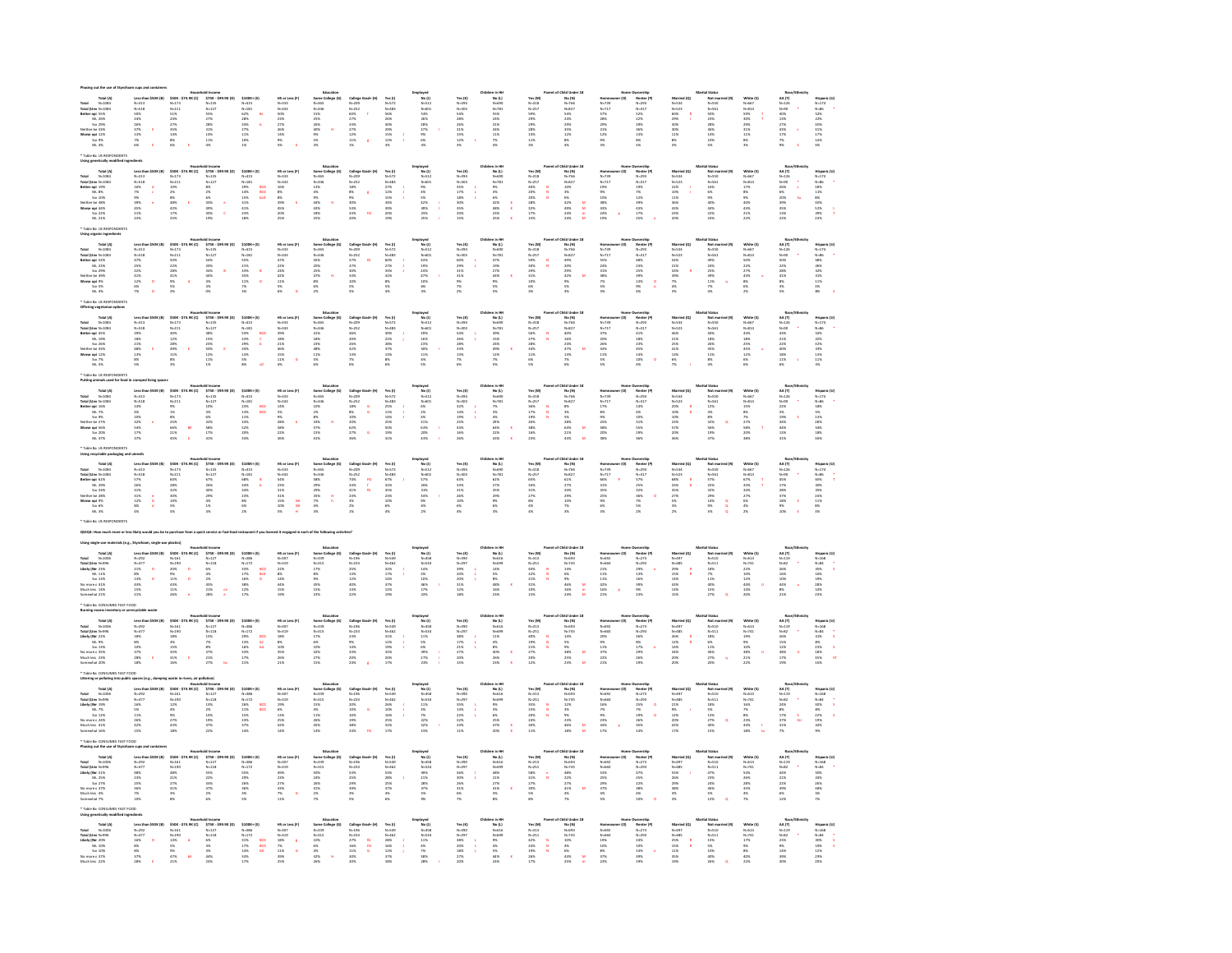|                                                                                                                                                                                                                                                                                                                                                                                                                                                                         |                                                                                                                  |                                                                                           | old Income<br>575K - 59:<br>N=127<br>N=118<br>45%<br>19%<br>27%<br>48%<br>O%<br>6%                  |                                                                                                                                                                                                       |                                                                                 |                                                                                                                                                                                                                                                       |                                                                             |                                                                      | nployed<br>No (J)<br>N=538<br>N=534<br>49%<br>22%<br>49%<br>5%<br>5%                  |                                                                     |                                                                                              | Yes (M)<br>N=313<br>N=251<br>S2%<br>S2%<br>29%<br>29%<br>E%          |                                                                                                      |                                                                          |                                                                                                               |                                                                                | al Status<br>Not ma<br>N=511<br>N=511<br>48%<br>24%<br>24%<br>24%<br>S%                             | White (\$)<br>N=514<br>N=741<br>45%<br>23%<br>23%<br>47%<br>4%<br>4%                | Race<br>AA (T)<br>N=82<br>N=82<br>44%<br>19%<br>25%<br>37%<br>10%<br>25% |                                                                                                                                                                                                                                          |
|-------------------------------------------------------------------------------------------------------------------------------------------------------------------------------------------------------------------------------------------------------------------------------------------------------------------------------------------------------------------------------------------------------------------------------------------------------------------------|------------------------------------------------------------------------------------------------------------------|-------------------------------------------------------------------------------------------|-----------------------------------------------------------------------------------------------------|-------------------------------------------------------------------------------------------------------------------------------------------------------------------------------------------------------|---------------------------------------------------------------------------------|-------------------------------------------------------------------------------------------------------------------------------------------------------------------------------------------------------------------------------------------------------|-----------------------------------------------------------------------------|----------------------------------------------------------------------|---------------------------------------------------------------------------------------|---------------------------------------------------------------------|----------------------------------------------------------------------------------------------|----------------------------------------------------------------------|------------------------------------------------------------------------------------------------------|--------------------------------------------------------------------------|---------------------------------------------------------------------------------------------------------------|--------------------------------------------------------------------------------|-----------------------------------------------------------------------------------------------------|-------------------------------------------------------------------------------------|--------------------------------------------------------------------------|------------------------------------------------------------------------------------------------------------------------------------------------------------------------------------------------------------------------------------------|
|                                                                                                                                                                                                                                                                                                                                                                                                                                                                         | Less that<br>N=292<br>N=477<br>46%<br>23%<br>23%<br>41%<br>8%<br>S%                                              | \$50K -<br>N-161<br>N-190<br>45%<br>20%<br>25%<br>45%<br>3%                               |                                                                                                     | \$100K+ (E)<br>N-386<br>N-172<br>S1%<br>S56<br>26%<br>40%<br>40%<br>6%                                                                                                                                | NS or L<br>N=307<br>N=319<br>43%<br>22%<br>22%<br>46%<br>6%<br>6%<br>5%         | Some C<br>N=339<br>N=315<br>44%<br>23%<br>23%<br>48%<br>3%<br>3%                                                                                                                                                                                      | College<br>N-196<br>N-233<br>S4%<br>S4%<br>28%<br>N6%                       | Yes (1)<br>N=549<br>N=462<br>S5%<br>27%<br>28%<br>S5%<br>S5%         |                                                                                       | Yes (K)<br>N=390<br>N=297<br>S3%<br>34%<br>30%<br>27%<br>6%<br>A%   | No (L)<br>N=616<br>N=699<br>39%<br>39%<br>17%<br>22%<br>50%<br>5%                            |                                                                      | No (N)<br>N=693<br>N=745<br>A3%<br>43%<br>23%<br>47%                                                 | Nomeo<br>N-660<br>N-660<br>A9%<br>25%<br>24%<br>S%<br>S%                 | Renter<br>N=273<br>N=293<br>SO%<br>22%<br>28%<br>43%<br>4%<br>4%                                              | Marries<br>N=497<br>N=485<br>49%<br>23%<br>25%<br>42%                          |                                                                                                     |                                                                                     |                                                                          | Hispanic<br>N=168<br>N=84<br>60%<br>30%<br>30%<br>30%<br>31%<br>5%                                                                                                                                                                       |
|                                                                                                                                                                                                                                                                                                                                                                                                                                                                         |                                                                                                                  |                                                                                           |                                                                                                     |                                                                                                                                                                                                       |                                                                                 |                                                                                                                                                                                                                                                       |                                                                             |                                                                      |                                                                                       |                                                                     |                                                                                              |                                                                      |                                                                                                      |                                                                          |                                                                                                               |                                                                                |                                                                                                     |                                                                                     |                                                                          |                                                                                                                                                                                                                                          |
| $\begin{array}{r} \textbf{if } \textbf{U} \textbf{cm} \; \textbf{N} \textbf{m}_{\text{max}} \\ \textbf{iv } \textbf{f} \textbf{Ne} \; \; 49 \% \\ \textbf{M}_1 \; \; 24 \% \\ \textbf{Sat} \; \; 25 \% \\ \textbf{Sat} \; 25 \% \\ \textbf{m} \textbf{cm} \textbf{cm} \; \textbf{c} \; \; 41 \% \\ \textbf{ruch} \; \textbf{les} \; \; 5 \% \\ \textbf{amewchat} \; 5 \% \\ \textbf{amewchat} \; 5 \% \end{array}$                                                      |                                                                                                                  |                                                                                           |                                                                                                     |                                                                                                                                                                                                       |                                                                                 |                                                                                                                                                                                                                                                       |                                                                             |                                                                      |                                                                                       |                                                                     |                                                                                              |                                                                      |                                                                                                      |                                                                          |                                                                                                               |                                                                                |                                                                                                     |                                                                                     |                                                                          |                                                                                                                                                                                                                                          |
|                                                                                                                                                                                                                                                                                                                                                                                                                                                                         |                                                                                                                  |                                                                                           |                                                                                                     |                                                                                                                                                                                                       |                                                                                 |                                                                                                                                                                                                                                                       |                                                                             |                                                                      |                                                                                       |                                                                     |                                                                                              |                                                                      |                                                                                                      |                                                                          |                                                                                                               |                                                                                |                                                                                                     |                                                                                     |                                                                          |                                                                                                                                                                                                                                          |
|                                                                                                                                                                                                                                                                                                                                                                                                                                                                         |                                                                                                                  |                                                                                           |                                                                                                     |                                                                                                                                                                                                       |                                                                                 |                                                                                                                                                                                                                                                       |                                                                             |                                                                      |                                                                                       |                                                                     |                                                                                              |                                                                      |                                                                                                      |                                                                          |                                                                                                               |                                                                                |                                                                                                     |                                                                                     |                                                                          |                                                                                                                                                                                                                                          |
|                                                                                                                                                                                                                                                                                                                                                                                                                                                                         | Less than<br>N=292<br>N=477<br>40%<br>23%<br>17%<br>44%<br>7%<br>N                                               | \$50K - \$74<br>N=161<br>N=190<br>34%<br>19%<br>19%<br>\$7%<br>6%                         | old Income<br>\$758 - \$99.9K (D)<br>N=127<br>N=118<br>36%<br>25%<br>25%<br>25%                     | $5100K + (t)$<br>$N-386$<br>$N-172$<br>$49\%$<br>$28\%$<br>$21\%$<br>$41\%$<br>$6\%$                                                                                                                  | HS or Less (F)<br>N=307<br>N=319<br>36%<br>21%<br>15%<br>51%<br>7%              | Education<br>Some College (<br>N=333)<br>N=315<br>43%<br>22%<br>47%<br>4%<br>6%<br>6%                                                                                                                                                                 | College On<br>N=295<br>N=293<br>45%<br>44%<br>21%<br>44%<br>6%<br>6%        | Yes (1)<br>N=549<br>N=462<br>48%<br>26%<br>22%<br>33%<br>8%<br>8%    | Imployed<br>N=458<br>N=534<br>N=534<br>N5%<br>18%<br>18%<br>S5%<br>N5%                | Yes (K)<br>N=390<br>N=297<br>S7%<br>S3%<br>33%<br>24%<br>25%<br>P%  | ren in HH<br>No (L)<br>N-616<br>N-699<br>34%<br>16%<br>16%<br>55%<br>55%<br>55%              | Yes (M)<br>N-313<br>N-251<br>N-251<br>S3%<br>29%<br>29%<br>P%<br>N-X | Child Under 18<br>No (N)<br>N-693<br>N-745<br>N-745<br>12%<br>12%<br>S4%<br>S4%<br>S%                |                                                                          | Demorship<br>Renter (R<br>N=273<br>N=293<br>42%<br>23%<br>46%<br>4%<br>4%<br>7%                               | Married (Q)<br>N=497<br>N=485<br>46%<br>23%<br>46%<br>4%                       | tal Status<br>Mot ma<br>N=510<br>N=511<br>39%<br>22%<br>47%<br>47%<br>A7%                           | White (5)<br>N=614<br>N=741<br>AOK<br>17%<br>23%<br>S2%<br>23%<br>25%               | Race<br>AA (T)<br>N=82<br>44%<br>40%<br>32%<br>32%<br>8%<br>8%<br>8%     | Mispanic (U)<br>N=168<br>N=84<br>N=87<br>S7%<br>S7%<br>19%<br>2%<br>S%<br>S%                                                                                                                                                             |
|                                                                                                                                                                                                                                                                                                                                                                                                                                                                         |                                                                                                                  |                                                                                           |                                                                                                     | tica<br>CD                                                                                                                                                                                            |                                                                                 |                                                                                                                                                                                                                                                       |                                                                             |                                                                      |                                                                                       |                                                                     |                                                                                              |                                                                      |                                                                                                      |                                                                          |                                                                                                               |                                                                                |                                                                                                     |                                                                                     |                                                                          | $\frac{1}{s}$                                                                                                                                                                                                                            |
|                                                                                                                                                                                                                                                                                                                                                                                                                                                                         |                                                                                                                  |                                                                                           |                                                                                                     |                                                                                                                                                                                                       |                                                                                 |                                                                                                                                                                                                                                                       |                                                                             |                                                                      |                                                                                       |                                                                     |                                                                                              |                                                                      |                                                                                                      |                                                                          |                                                                                                               |                                                                                |                                                                                                     |                                                                                     |                                                                          |                                                                                                                                                                                                                                          |
| Total (A<br>Total (Umr N-205<br>Total (Umr N-295<br>Likely (Ne 43%<br>Momore 47%<br>No more 47%<br>Muchies 6%<br>Shammabi 5%                                                                                                                                                                                                                                                                                                                                            |                                                                                                                  |                                                                                           |                                                                                                     |                                                                                                                                                                                                       |                                                                                 |                                                                                                                                                                                                                                                       |                                                                             |                                                                      |                                                                                       |                                                                     |                                                                                              |                                                                      |                                                                                                      | Nomed<br>N=502<br>N=560<br>N=51%<br>23%<br>23%<br>47%                    |                                                                                                               |                                                                                |                                                                                                     |                                                                                     |                                                                          |                                                                                                                                                                                                                                          |
|                                                                                                                                                                                                                                                                                                                                                                                                                                                                         |                                                                                                                  |                                                                                           |                                                                                                     |                                                                                                                                                                                                       |                                                                                 |                                                                                                                                                                                                                                                       |                                                                             |                                                                      |                                                                                       |                                                                     |                                                                                              |                                                                      |                                                                                                      |                                                                          |                                                                                                               |                                                                                |                                                                                                     |                                                                                     |                                                                          |                                                                                                                                                                                                                                          |
|                                                                                                                                                                                                                                                                                                                                                                                                                                                                         |                                                                                                                  |                                                                                           |                                                                                                     |                                                                                                                                                                                                       |                                                                                 | Education<br>Some College (0)<br>N-339<br>N-319<br>12%<br>2%<br>39%<br>39%<br>18%<br>18%                                                                                                                                                              |                                                                             |                                                                      |                                                                                       |                                                                     |                                                                                              |                                                                      |                                                                                                      |                                                                          |                                                                                                               |                                                                                |                                                                                                     |                                                                                     |                                                                          |                                                                                                                                                                                                                                          |
|                                                                                                                                                                                                                                                                                                                                                                                                                                                                         |                                                                                                                  |                                                                                           |                                                                                                     |                                                                                                                                                                                                       |                                                                                 |                                                                                                                                                                                                                                                       |                                                                             |                                                                      |                                                                                       |                                                                     |                                                                                              |                                                                      |                                                                                                      |                                                                          |                                                                                                               |                                                                                |                                                                                                     |                                                                                     |                                                                          |                                                                                                                                                                                                                                          |
|                                                                                                                                                                                                                                                                                                                                                                                                                                                                         |                                                                                                                  |                                                                                           |                                                                                                     |                                                                                                                                                                                                       |                                                                                 |                                                                                                                                                                                                                                                       | $\frac{16}{6}$                                                              |                                                                      |                                                                                       |                                                                     |                                                                                              |                                                                      |                                                                                                      |                                                                          |                                                                                                               |                                                                                |                                                                                                     |                                                                                     |                                                                          |                                                                                                                                                                                                                                          |
|                                                                                                                                                                                                                                                                                                                                                                                                                                                                         |                                                                                                                  |                                                                                           |                                                                                                     | aco<br>bd<br>acd                                                                                                                                                                                      |                                                                                 |                                                                                                                                                                                                                                                       |                                                                             |                                                                      |                                                                                       |                                                                     |                                                                                              |                                                                      |                                                                                                      |                                                                          |                                                                                                               |                                                                                |                                                                                                     |                                                                                     |                                                                          |                                                                                                                                                                                                                                          |
| Total (A)<br>d<br>d 10tm N-2006<br>al (Utm N-296<br>chy (Ne 19%<br>Machiess 35%<br>Auchiess 35%<br>Auchiess 35%<br>Auchiess 35%<br>Comewhat 19%                                                                                                                                                                                                                                                                                                                         | Less than<br>N=292<br>N=477<br>14%<br>S%<br>S%<br>S%<br>31%<br>39%<br>16%                                        | Nausch<br>530K - 574.9K (C)<br>N-161<br>14%<br>6%<br>8%<br>37%<br>37%<br>21%<br>21%       | old Income<br>\$75K - \$99.9K (D)<br>N +127<br>12%<br>12%<br>4%<br>8%<br>8%<br>24%<br>29%<br>b      | $\begin{array}{l} 5100\mathrm{K} * (\mathrm{E}) \\ \mathrm{N-386} \\ \mathrm{N-172} \\ 27\% \\ 27\% \\ 10\% \\ 17\% \\ 30\% \\ 17\% \end{array}$                                                      | HS or Less (F<br>N-307<br>N-319<br>N-319<br>1456<br>SK<br>2556<br>4056<br>2556  |                                                                                                                                                                                                                                                       | College<br>N=296<br>N=233<br>24%<br>24%<br>24%<br>24%<br>31%                | Yes (1)<br>N=549<br>N=462<br>27%<br>10%<br>17%<br>26%<br>27%<br>21%  | Imployed<br>N=458<br>N=584<br>N=584<br>N=5%<br>46%<br>28%<br>46%<br>17%               | Yes (K)<br>N-390<br>N-297<br>34%<br>35%<br>21%<br>29%<br>29%<br>18% | ren in HH<br>No (L)<br>N-616<br>N-699<br>9%<br>3%<br>3%<br>3%<br>3%<br>40%<br>20%            | Yes (M)<br>N=313<br>N=251<br>SB%<br>15%<br>23%<br>25%<br>27%<br>27%  | Child Under 18<br>No (N)<br>N-693<br>N-745<br>9%<br>9%<br>8%<br>9%<br>21%<br>21%                     | Nomeo<br>N=602<br>N=660<br>N=50<br>N%<br>25%<br>34%<br>34%<br>21%        | Northern<br>Renter<br>N=293<br>N=293<br>29%<br>29%<br>38%<br>38%                                              | Married (C)<br>N=497<br>N=485<br>24%<br>24%<br>15%<br>24%                      | ital Status<br>Not max<br>N=510<br>N=511<br>13%<br>S%<br>S%<br>29%<br>29%<br>19%                    | White (5)<br>N=614<br>N=741<br>17%<br>8%<br>27%<br>27%<br>27%                       | Race<br>AA (T)<br>N=82<br>21%<br>5%<br>16%<br>36%<br>29%<br>29%          | Hispanic (U)<br>N=168<br>N=84<br>26%<br>9%<br>17%<br>17%<br>17%<br>18%<br>16%                                                                                                                                                            |
|                                                                                                                                                                                                                                                                                                                                                                                                                                                                         |                                                                                                                  |                                                                                           |                                                                                                     |                                                                                                                                                                                                       |                                                                                 |                                                                                                                                                                                                                                                       |                                                                             |                                                                      |                                                                                       |                                                                     |                                                                                              |                                                                      |                                                                                                      |                                                                          |                                                                                                               |                                                                                |                                                                                                     |                                                                                     |                                                                          |                                                                                                                                                                                                                                          |
|                                                                                                                                                                                                                                                                                                                                                                                                                                                                         |                                                                                                                  |                                                                                           |                                                                                                     |                                                                                                                                                                                                       |                                                                                 | Education<br>Some College<br>N=339<br>N=35%<br>26%<br>26%<br>28%<br>6%<br>6%                                                                                                                                                                          |                                                                             |                                                                      |                                                                                       |                                                                     |                                                                                              |                                                                      |                                                                                                      |                                                                          |                                                                                                               |                                                                                |                                                                                                     |                                                                                     |                                                                          |                                                                                                                                                                                                                                          |
| Total (A)<br>stal M-1056<br>stal (Umr N-956<br>kely (Ne 55%<br>Ms. 26%<br>Sor 29%<br>o more c 34%<br>tuch less 5%<br>mewhat 6%                                                                                                                                                                                                                                                                                                                                          | Less tha<br>N=292<br>N=477<br>S1%<br>24%<br>27%<br>S%<br>S%                                                      | Nousel<br>\$50K - \$74.9K (C)<br>N=161<br>S1%<br>20%<br>20%<br>\$6%<br>\$5%<br>6%         | old Income<br>\$75K - \$99.9K  <br>N=127<br>N=118<br>62% b<br>24% b<br>39% b<br>1%<br>1%<br>5%      | $\begin{array}{l} 5100\mathrm{K} * (\mathrm{E}) \\ \mathrm{N-386} \\ \mathrm{N-172} \\ \mathrm{57\%} \\ \mathrm{30\%} \\ \mathrm{26\%} \\ \mathrm{32\%} \\ \mathrm{38\%} \\ \mathrm{8\%} \end{array}$ | HS or Less  <br>N=307<br>N=319<br>S0%<br>22%<br>28%<br>N%<br>N%                 |                                                                                                                                                                                                                                                       | College<br>N=233<br>N=233<br>S3%<br>29%<br>29%<br>3%<br>S%                  | Yes (1)<br>N=549<br>N=462<br>S7%<br>29%<br>28%<br>31%<br>6%<br>6%    | Imployed<br>N=458<br>N=458<br>N=534<br>S2%<br>S2%<br>37%<br>S3%<br>S3%                | Yes (K)<br>N-390<br>N-297<br>64%<br>34%<br>35%<br>23%<br>6%<br>8%   | Thildren in 191<br>Mo (L)<br>N-616<br>N-619<br>49%<br>21%<br>28%<br>41%<br>5%<br>5%<br>5%    | Yes (M)<br>N=313<br>N=251<br>S8%<br>S8%<br>32%<br>23%<br>4%<br>S%    | Child Under :<br>No (N)<br>N=693<br>N=745<br>49%<br>21%<br>28%<br>39%<br>6%<br>7%                    | Nomes<br>N-602<br>N-600<br>N-60<br>S%<br>29%<br>N-60<br>N-60             | Numership<br>Renter (R<br>N=273<br>N=293<br>S4%<br>23%<br>33%<br>33%<br>7%<br>7%                              | Married (Q)<br>N=497<br>N=485<br>60%<br>28%<br>32%<br>32%<br>4%                | tal Status<br>Not ma<br>N=510<br>N=511<br>49%<br>23%<br>25%<br>N%<br>N%                             | White (5)<br>N=614<br>N=741<br>S9%<br>26%<br>32%<br>33%<br>33%<br>33%               | Race<br>AA (T)<br>N=82<br>36%<br>21%<br>21%<br>47%<br>47%<br>11%<br>6%   | Mispanic (U)<br>N-168<br>N-84<br>N-84<br>S9%<br>25%<br>25%<br>25%<br>S%                                                                                                                                                                  |
|                                                                                                                                                                                                                                                                                                                                                                                                                                                                         |                                                                                                                  |                                                                                           |                                                                                                     |                                                                                                                                                                                                       |                                                                                 |                                                                                                                                                                                                                                                       |                                                                             |                                                                      |                                                                                       |                                                                     |                                                                                              |                                                                      |                                                                                                      |                                                                          |                                                                                                               |                                                                                |                                                                                                     |                                                                                     |                                                                          | 计可变                                                                                                                                                                                                                                      |
|                                                                                                                                                                                                                                                                                                                                                                                                                                                                         |                                                                                                                  |                                                                                           |                                                                                                     |                                                                                                                                                                                                       |                                                                                 |                                                                                                                                                                                                                                                       |                                                                             |                                                                      |                                                                                       |                                                                     |                                                                                              |                                                                      |                                                                                                      |                                                                          |                                                                                                               |                                                                                |                                                                                                     |                                                                                     |                                                                          |                                                                                                                                                                                                                                          |
|                                                                                                                                                                                                                                                                                                                                                                                                                                                                         |                                                                                                                  |                                                                                           |                                                                                                     |                                                                                                                                                                                                       |                                                                                 |                                                                                                                                                                                                                                                       |                                                                             |                                                                      |                                                                                       |                                                                     |                                                                                              |                                                                      |                                                                                                      |                                                                          |                                                                                                               |                                                                                |                                                                                                     |                                                                                     | su<br>s                                                                  |                                                                                                                                                                                                                                          |
|                                                                                                                                                                                                                                                                                                                                                                                                                                                                         |                                                                                                                  |                                                                                           |                                                                                                     |                                                                                                                                                                                                       |                                                                                 |                                                                                                                                                                                                                                                       |                                                                             |                                                                      |                                                                                       |                                                                     |                                                                                              |                                                                      |                                                                                                      |                                                                          |                                                                                                               |                                                                                |                                                                                                     |                                                                                     |                                                                          |                                                                                                                                                                                                                                          |
|                                                                                                                                                                                                                                                                                                                                                                                                                                                                         |                                                                                                                  |                                                                                           |                                                                                                     |                                                                                                                                                                                                       |                                                                                 |                                                                                                                                                                                                                                                       |                                                                             |                                                                      |                                                                                       |                                                                     |                                                                                              |                                                                      |                                                                                                      |                                                                          |                                                                                                               |                                                                                |                                                                                                     |                                                                                     |                                                                          |                                                                                                                                                                                                                                          |
|                                                                                                                                                                                                                                                                                                                                                                                                                                                                         |                                                                                                                  |                                                                                           |                                                                                                     |                                                                                                                                                                                                       |                                                                                 | res.<br>Education<br>Some College (0)<br>N-365<br>N-366<br>60%<br>15%<br>436<br>26%<br>14%                                                                                                                                                            |                                                                             |                                                                      |                                                                                       |                                                                     | lren in HH<br>No (L)<br>N=690<br>N=781<br>S5%<br>17%<br>38%<br>27%<br>27%                    |                                                                      | Child Under 18<br>No (N)<br>N-766<br>N-827<br>56%<br>17%<br>19%<br>26%<br>18%<br>N<br>18%            |                                                                          |                                                                                                               |                                                                                | ital Status<br>Mot ma<br>N=550<br>N=561<br>N=561<br>63%<br>44%<br>22%<br>44%                        |                                                                                     |                                                                          |                                                                                                                                                                                                                                          |
| Tous, y.,<br>N=1084<br>f Um N=1084<br>r (Ne 62%<br>Yer 22%<br>Ser 40%<br>very li 22%<br>at all 1 15%                                                                                                                                                                                                                                                                                                                                                                    | Less that<br>$N-513$<br>$N-518$<br>$62\%$<br>$22\%$<br>$22\%$<br>$40\%$<br>$21\%$<br>$17\%$                      | Mouse)<br>\$50x - \$74.9K (C)<br>N-173<br>N-211<br>66%<br>18%<br>47%<br>21%<br>21%<br>19% | old Income<br>575K - 599.5<br>N=135<br>N=127<br>62%<br>17%<br>46%<br>26%<br>26%                     | $5100K + (t)$<br>$N-151$<br>$61\%$<br>$25\%$<br>$25\%$<br>$22\%$<br>$16\%$                                                                                                                            | HS or Less (F)<br>N=333<br>N=343<br>S0%<br>19%<br>41%<br>22%<br>22%             |                                                                                                                                                                                                                                                       | College<br>N=252<br>N=252<br>61%<br>29%<br>22%<br>21%<br>18%                | Yes (I)<br>N=572<br>N=483<br>70%<br>27%<br>43%<br>43%<br>17%<br>13%  | mployed<br>No (1)<br>N=512<br>N=601<br>S3%<br>16%<br>37%<br>28%<br>28%                | Yes (K)<br>N=303<br>N=303<br>75%<br>32%<br>43%<br>15%<br>10%        |                                                                                              | Yes (M)<br>N=318<br>N=257<br>76%<br>34%<br>42%<br>42%<br>14%         |                                                                                                      | Homeon<br>N=739<br>N=717<br>61%<br>24%<br>23%<br>23%                     | Dwnership<br>Renter (P)<br>N=233<br>N=317<br>G7%<br>48%<br>48%<br>21%<br>21%                                  | Married (Q)<br>N=534<br>N=523<br>61%<br>25%<br>36%<br>23%<br>16%               |                                                                                                     | White (\$)<br>N=667<br>N=814<br>S7%<br>23%<br>23%<br>24%<br>24%                     | Race<br>AA (T)<br>N=126<br>N=90<br>49%<br>14%<br>21%<br>21%<br>17%       | Hispanic<br>N=174<br>N=86<br>76%<br>27%<br>48%<br>20%<br>5%                                                                                                                                                                              |
|                                                                                                                                                                                                                                                                                                                                                                                                                                                                         |                                                                                                                  |                                                                                           |                                                                                                     |                                                                                                                                                                                                       |                                                                                 |                                                                                                                                                                                                                                                       |                                                                             |                                                                      |                                                                                       |                                                                     |                                                                                              |                                                                      |                                                                                                      |                                                                          |                                                                                                               |                                                                                |                                                                                                     |                                                                                     |                                                                          |                                                                                                                                                                                                                                          |
|                                                                                                                                                                                                                                                                                                                                                                                                                                                                         |                                                                                                                  |                                                                                           |                                                                                                     |                                                                                                                                                                                                       |                                                                                 |                                                                                                                                                                                                                                                       |                                                                             |                                                                      |                                                                                       |                                                                     |                                                                                              |                                                                      |                                                                                                      |                                                                          |                                                                                                               |                                                                                |                                                                                                     |                                                                                     | $\bar{s}$                                                                |                                                                                                                                                                                                                                          |
|                                                                                                                                                                                                                                                                                                                                                                                                                                                                         |                                                                                                                  |                                                                                           |                                                                                                     |                                                                                                                                                                                                       |                                                                                 |                                                                                                                                                                                                                                                       |                                                                             |                                                                      |                                                                                       |                                                                     |                                                                                              |                                                                      |                                                                                                      |                                                                          |                                                                                                               |                                                                                |                                                                                                     |                                                                                     |                                                                          |                                                                                                                                                                                                                                          |
|                                                                                                                                                                                                                                                                                                                                                                                                                                                                         |                                                                                                                  |                                                                                           |                                                                                                     |                                                                                                                                                                                                       |                                                                                 |                                                                                                                                                                                                                                                       |                                                                             |                                                                      |                                                                                       |                                                                     |                                                                                              |                                                                      |                                                                                                      |                                                                          |                                                                                                               |                                                                                |                                                                                                     |                                                                                     |                                                                          |                                                                                                                                                                                                                                          |
|                                                                                                                                                                                                                                                                                                                                                                                                                                                                         |                                                                                                                  |                                                                                           |                                                                                                     |                                                                                                                                                                                                       |                                                                                 |                                                                                                                                                                                                                                                       |                                                                             |                                                                      |                                                                                       |                                                                     |                                                                                              |                                                                      |                                                                                                      |                                                                          |                                                                                                               |                                                                                |                                                                                                     |                                                                                     |                                                                          |                                                                                                                                                                                                                                          |
|                                                                                                                                                                                                                                                                                                                                                                                                                                                                         |                                                                                                                  |                                                                                           |                                                                                                     |                                                                                                                                                                                                       |                                                                                 |                                                                                                                                                                                                                                                       |                                                                             |                                                                      |                                                                                       |                                                                     |                                                                                              |                                                                      |                                                                                                      |                                                                          |                                                                                                               |                                                                                |                                                                                                     |                                                                                     |                                                                          |                                                                                                                                                                                                                                          |
|                                                                                                                                                                                                                                                                                                                                                                                                                                                                         |                                                                                                                  | 9K (C)                                                                                    |                                                                                                     |                                                                                                                                                                                                       |                                                                                 |                                                                                                                                                                                                                                                       |                                                                             |                                                                      |                                                                                       |                                                                     |                                                                                              |                                                                      |                                                                                                      |                                                                          |                                                                                                               |                                                                                |                                                                                                     |                                                                                     |                                                                          |                                                                                                                                                                                                                                          |
|                                                                                                                                                                                                                                                                                                                                                                                                                                                                         |                                                                                                                  |                                                                                           |                                                                                                     |                                                                                                                                                                                                       |                                                                                 |                                                                                                                                                                                                                                                       |                                                                             |                                                                      |                                                                                       |                                                                     |                                                                                              |                                                                      |                                                                                                      |                                                                          |                                                                                                               |                                                                                |                                                                                                     |                                                                                     |                                                                          |                                                                                                                                                                                                                                          |
|                                                                                                                                                                                                                                                                                                                                                                                                                                                                         |                                                                                                                  |                                                                                           |                                                                                                     |                                                                                                                                                                                                       |                                                                                 |                                                                                                                                                                                                                                                       |                                                                             |                                                                      |                                                                                       |                                                                     |                                                                                              |                                                                      |                                                                                                      |                                                                          |                                                                                                               |                                                                                |                                                                                                     | $\frac{\tau}{\tau_0}$                                                               |                                                                          |                                                                                                                                                                                                                                          |
|                                                                                                                                                                                                                                                                                                                                                                                                                                                                         |                                                                                                                  |                                                                                           |                                                                                                     |                                                                                                                                                                                                       |                                                                                 |                                                                                                                                                                                                                                                       |                                                                             |                                                                      |                                                                                       |                                                                     |                                                                                              |                                                                      |                                                                                                      |                                                                          |                                                                                                               |                                                                                |                                                                                                     | $\frac{1}{\alpha}$                                                                  |                                                                          |                                                                                                                                                                                                                                          |
|                                                                                                                                                                                                                                                                                                                                                                                                                                                                         | Less tha<br>N=319<br>N=319<br>61%<br>S9%<br>S6%<br>46%<br>46%<br>1%<br>2.78                                      | \$50K -<br>N-114<br>N-135<br>S5% 61%<br>63% 63%<br>48% 0%<br>2.78                         | old Income<br>\$75K - \$99.9K (D)<br>N -84<br>08%<br>68%<br>68%<br>68%<br>58%<br>39%<br>0%<br>2.87  | \$100K+ (E)<br>N-254<br>N-116<br>SPX<br>SPX<br>SPX<br>SPX<br>43%<br>2.76<br>2.76                                                                                                                      |                                                                                 |                                                                                                                                                                                                                                                       | College<br>N=128<br>N=167<br>64%<br>64%<br>62%<br>S6%<br>O%<br>2.96<br>2.96 | Yes (1)<br>N=401<br>N=351<br>S9%<br>S9%<br>G0%<br>S4%<br>49%<br>2.81 |                                                                                       | Yes (K)<br>N=295<br>N=221<br>S7%<br>S2%<br>S2%<br>48%<br>O%<br>2.75 | Children in MH<br>Mo (L)<br>N=379<br>N=453<br>S5%<br>S5%<br>S5%<br>S5%<br>A7%<br>25%<br>25%  | Yes (M)<br>N=242<br>N=192<br>SP%<br>SP%<br>SP%<br>SP%<br>O%<br>2.80  | Child Under 18<br>No (N)<br>N=432<br>N=482<br>S3%<br>S3%<br>S5%<br>46%<br>2.78<br>2.78               | Nomeo<br>N=453<br>N=441<br>G2%<br>G3%<br>G3%<br>G2%<br>48%<br>D%<br>2.94 | Dwnership<br>Renter (P)<br>N=196<br>N=206<br>S6%<br>S6%<br>S6%<br>46%<br>46%<br>O%<br>2.55                    | Married (Q)<br>N=325<br>N=325<br>63%<br>63%<br>63%<br>47%<br>47%<br>0%<br>2.92 |                                                                                                     | White (5)<br>N=383<br>N=493<br>63%<br>63%<br>65%<br>59%<br>50%<br>50%<br>0%<br>2.99 | Rack<br>AA (T)<br>N=79<br>N=52<br>S5%<br>S5%<br>S5%<br>S5%<br>O%<br>2.23 | Hispanic (U)<br>N=132<br>N=65<br>S4%<br>S3%<br>S1%<br>S1%<br>34%<br>N=66<br>2.52                                                                                                                                                         |
| $\begin{tabular}{l c c c} \multicolumn{1}{l}{\textbf{Total (A} & $N$-674$} \\ \multicolumn{1}{l}{\textbf{Total (Lum} $N$-674$} \\ \multicolumn{1}{l}{\textbf{Total (Lum} $N$-674$} \\ \multicolumn{1}{l}{\textbf{It reduces 6.9\%}} \\ \multicolumn{1}{l}{\textbf{It corresponds 6.9\%}} \\ \multicolumn{1}{l}{\textbf{It creates 5.9\%}} \\ \multicolumn{1}{l}{\textbf{I work} \\ \multicolumn{1}{l}{\textbf{I work}} \\ \multicolumn{1}{l}{\textbf{I work}} \\ \mult$ |                                                                                                                  |                                                                                           |                                                                                                     |                                                                                                                                                                                                       | HS or Less /<br>N=199<br>N=203<br>61%<br>54%<br>S3%<br>46%<br>46%<br>0%<br>2.59 | Education<br>Some College<br>N-218<br>N-210<br>SS%<br>63%<br>63%<br>48%<br>1%<br>2.85                                                                                                                                                                 |                                                                             |                                                                      | Employed<br>No (1)<br>N-323<br>N-323<br>62%<br>62%<br>50%<br>44%<br>44%<br>1%<br>2.75 |                                                                     |                                                                                              |                                                                      |                                                                                                      |                                                                          |                                                                                                               |                                                                                | rital Status<br>Not max<br>N=349<br>N=349<br>N=359<br>S5%<br>S5%<br>48%<br>48%<br>48%<br>O%<br>2.66 |                                                                                     |                                                                          |                                                                                                                                                                                                                                          |
|                                                                                                                                                                                                                                                                                                                                                                                                                                                                         |                                                                                                                  |                                                                                           |                                                                                                     |                                                                                                                                                                                                       |                                                                                 |                                                                                                                                                                                                                                                       |                                                                             |                                                                      |                                                                                       |                                                                     |                                                                                              |                                                                      |                                                                                                      |                                                                          |                                                                                                               |                                                                                |                                                                                                     |                                                                                     |                                                                          |                                                                                                                                                                                                                                          |
|                                                                                                                                                                                                                                                                                                                                                                                                                                                                         |                                                                                                                  |                                                                                           |                                                                                                     |                                                                                                                                                                                                       |                                                                                 |                                                                                                                                                                                                                                                       |                                                                             |                                                                      |                                                                                       |                                                                     |                                                                                              |                                                                      |                                                                                                      |                                                                          |                                                                                                               |                                                                                |                                                                                                     |                                                                                     |                                                                          |                                                                                                                                                                                                                                          |
|                                                                                                                                                                                                                                                                                                                                                                                                                                                                         |                                                                                                                  | .9K (C)                                                                                   |                                                                                                     |                                                                                                                                                                                                       |                                                                                 |                                                                                                                                                                                                                                                       |                                                                             |                                                                      |                                                                                       |                                                                     |                                                                                              |                                                                      |                                                                                                      |                                                                          |                                                                                                               |                                                                                |                                                                                                     |                                                                                     |                                                                          |                                                                                                                                                                                                                                          |
|                                                                                                                                                                                                                                                                                                                                                                                                                                                                         |                                                                                                                  |                                                                                           |                                                                                                     |                                                                                                                                                                                                       |                                                                                 |                                                                                                                                                                                                                                                       |                                                                             |                                                                      |                                                                                       |                                                                     |                                                                                              |                                                                      |                                                                                                      |                                                                          |                                                                                                               |                                                                                |                                                                                                     |                                                                                     | ¢                                                                        | $\frac{1}{\text{ST}}$                                                                                                                                                                                                                    |
|                                                                                                                                                                                                                                                                                                                                                                                                                                                                         |                                                                                                                  |                                                                                           |                                                                                                     | kC<br>BCD                                                                                                                                                                                             |                                                                                 |                                                                                                                                                                                                                                                       | $\frac{\dot{r}}{r_{\rm G}}$                                                 |                                                                      |                                                                                       |                                                                     |                                                                                              |                                                                      |                                                                                                      |                                                                          |                                                                                                               |                                                                                |                                                                                                     |                                                                                     |                                                                          |                                                                                                                                                                                                                                          |
| Fotal M=574<br>Total (Umr N=574<br>Likely (Ne 82%<br>Vei 48%<br>Sor 34%<br>Not set all 18%<br>Not at all 18%<br>Not                                                                                                                                                                                                                                                                                                                                                     |                                                                                                                  |                                                                                           |                                                                                                     |                                                                                                                                                                                                       |                                                                                 |                                                                                                                                                                                                                                                       |                                                                             | Yes (1)<br>N=401<br>N=351<br>83%<br>S5%<br>28%<br>28%<br>2%          |                                                                                       | Yes (K)<br>N=235<br>N=221<br>85%<br>S9%<br>26%<br>26%<br>7%<br>P%   |                                                                                              |                                                                      |                                                                                                      | Homeo<br>N=453<br>N=441<br>82%<br>S2%<br>S2%<br>N%<br>N%                 |                                                                                                               |                                                                                | tal Status<br>Mot ma<br>N=349<br>N=349<br>80%<br>41%<br>40%<br>8%<br>7%<br>4%                       | White (5)<br>N=383<br>N=493<br>79%<br>SO%<br>29%<br>29%<br>7%<br>10%                |                                                                          |                                                                                                                                                                                                                                          |
|                                                                                                                                                                                                                                                                                                                                                                                                                                                                         | Less tha<br>N=193<br>N=319<br>N=31%<br>29%<br>36%<br>N%<br>R%<br>6%                                              | \$50K - \$7<br>N=114<br>N=135<br>74%<br>39%<br>34%<br>9%<br>13%                           | old Income<br>575K - 599.9K (D)<br>N=84<br>N=78<br>80%<br>86%<br>44%<br>F%<br>7%<br>4%<br>e         | $5100K + (1)$ $N=254$ $N=116$ $88\%$ $62\%$ $26\%$ $66$<br>$66$                                                                                                                                       | HS or Less (<br>N=199<br>N=203<br>73%<br>32%<br>36%<br>9%<br>12%<br>6%          | $\begin{array}{c} \text{Eductation} \\ \text{Some Colage} \\ \text{Ne-218} \\ \text{Ne-210} \\ \text{S156} \\ \text{S176} \\ \text{S276} \\ \text{S38} \\ \text{S48} \\ \text{S56} \\ \text{S68} \\ \text{S68} \end{array}$                           | College /<br>N=128<br>N=167<br>SS%<br>SS%<br>29%<br>S%<br>S%<br>S%<br>1%    |                                                                      | Imployed<br>No (J)<br>N-323<br>N-323<br>N-32%<br>S%<br>42%<br>6%<br>S%<br>S%          |                                                                     | ildren in HH<br>No (L)<br>N=379<br>N=453<br>79%<br>40%<br>S%<br>9%<br>9%<br>9%               | Yes (M)<br>N=242<br>N=192<br>S5%<br>S5%<br>23%<br>7%<br>S%           | Child Under 18<br>No (N)<br>N=432<br>N=482<br>80%<br>40%<br>40%<br>8%<br>9%<br>3%                    |                                                                          | Dwnership<br>Renter (P)<br>N=196<br>N=206<br>83%<br>41%<br>42%<br>6%<br>6%<br>4%                              | Married (Q)<br>N=325<br>N=325<br>83%<br>S6%<br>27%<br>0%<br>0%                 |                                                                                                     |                                                                                     | Race)<br>AA (T)<br>N=52<br>N=52<br>N56<br>35%<br>21%<br>O%<br>O%         | Hispanic (U)<br>N=132<br>N=65<br>SS%<br>SS%<br>46%<br>SS%<br>2%<br>2%                                                                                                                                                                    |
|                                                                                                                                                                                                                                                                                                                                                                                                                                                                         |                                                                                                                  |                                                                                           |                                                                                                     |                                                                                                                                                                                                       |                                                                                 |                                                                                                                                                                                                                                                       |                                                                             |                                                                      |                                                                                       |                                                                     |                                                                                              |                                                                      |                                                                                                      |                                                                          |                                                                                                               |                                                                                |                                                                                                     |                                                                                     |                                                                          |                                                                                                                                                                                                                                          |
|                                                                                                                                                                                                                                                                                                                                                                                                                                                                         |                                                                                                                  |                                                                                           |                                                                                                     |                                                                                                                                                                                                       |                                                                                 |                                                                                                                                                                                                                                                       |                                                                             |                                                                      |                                                                                       |                                                                     |                                                                                              |                                                                      |                                                                                                      |                                                                          |                                                                                                               |                                                                                |                                                                                                     |                                                                                     |                                                                          |                                                                                                                                                                                                                                          |
|                                                                                                                                                                                                                                                                                                                                                                                                                                                                         |                                                                                                                  |                                                                                           |                                                                                                     |                                                                                                                                                                                                       |                                                                                 |                                                                                                                                                                                                                                                       |                                                                             |                                                                      |                                                                                       |                                                                     |                                                                                              |                                                                      |                                                                                                      |                                                                          |                                                                                                               |                                                                                |                                                                                                     |                                                                                     |                                                                          |                                                                                                                                                                                                                                          |
| Total (A<br>'otal (Umr N=674<br>'otal (Umr N=674<br>ikely (Ne 73%<br>- Yer 41%<br>Set 32%<br>- Antonio 80%                                                                                                                                                                                                                                                                                                                                                              |                                                                                                                  |                                                                                           |                                                                                                     | tic<br>800                                                                                                                                                                                            |                                                                                 |                                                                                                                                                                                                                                                       | $\frac{r_{\rm g}}{r_{\rm G}}$                                               |                                                                      |                                                                                       |                                                                     |                                                                                              |                                                                      |                                                                                                      |                                                                          |                                                                                                               |                                                                                |                                                                                                     |                                                                                     |                                                                          |                                                                                                                                                                                                                                          |
|                                                                                                                                                                                                                                                                                                                                                                                                                                                                         | Less that<br>N-193<br>N-319<br>N-316<br>216<br>34%<br>34%<br>20%<br>10%                                          | Househ<br>\$50K - \$74.9K (C)<br>N=114<br>61%<br>61%<br>34%<br>27%<br>b<br>8%<br>7%<br>7% | nold Income<br>\$75K - \$99.9K (D)<br>N =84<br>N =73<br>75%<br>\$2%<br>43%<br>0%<br>6%<br>6%        | $$100K + (t)$<br>N=254<br>N=116<br>N=1%<br>S2%<br>S2%<br>29%<br>P%                                                                                                                                    |                                                                                 |                                                                                                                                                                                                                                                       | College<br>N=128<br>N=167<br>S2%<br>S2%<br>S2%<br>S2%<br>S%                 | Yes (1)<br>N=401<br>N=351<br>N=351<br>26%<br>26%<br>26%<br>N%        |                                                                                       | Yes (K)<br>N=295<br>N=221<br>81%<br>S4%<br>28%<br>9%<br>S%          | Children in 101<br>Mo (L)<br>N−379<br>N−453<br>S7%<br>S7%<br>31%<br>22%<br>11%<br>12%        | Yes (M)<br>N=242<br>N=192<br>85%<br>62%<br>23%<br>3%<br>8%<br>8%     | Child Under 18<br>No (N)<br>N-432<br>N-432<br>N-432<br>SPK<br>SPK<br>38%<br>13%<br>11%<br>11%<br>10% | Nomeo<br>N=453<br>N=441<br>N=43%<br>26%<br>26%<br>10%<br>10%             | <b>Dwnership<br/>- Renter (P)</b><br>- N = 196<br>- N = 206<br>- 28%<br>- 48%<br>- 9%<br>- 8%<br>- 8%<br>- 8% |                                                                                |                                                                                                     | White (5)<br>N=383<br>N=493<br>73%<br>42%<br>40%<br>10%<br>9%                       | Race<br>AA (T)<br>N=52<br>N=52<br>N%<br>4%<br>S7%<br>N%<br>N%<br>N%      | Hispanic (U)<br>N=132<br>N=65<br>S6%<br>34%<br>34%<br>14%<br>16%                                                                                                                                                                         |
|                                                                                                                                                                                                                                                                                                                                                                                                                                                                         |                                                                                                                  |                                                                                           |                                                                                                     |                                                                                                                                                                                                       | HS or Less  <br>N=199<br>N=203<br>S3%<br>S4%<br>S4%<br>N%<br>14%<br>15%         | Education<br>Some College (0)<br>N-218<br>N-216<br>71%<br>35%<br>35%<br>25%<br>7%<br>25%                                                                                                                                                              |                                                                             |                                                                      | mployed<br>Mo (J)<br>N=323<br>N=323<br>65%<br>24%<br>24%<br>13%<br>10%<br>13%         |                                                                     |                                                                                              |                                                                      |                                                                                                      |                                                                          |                                                                                                               | Married (Q)<br>N=325<br>N=325<br>20%<br>S0%<br>27%<br>8%<br>10%                | tal Status<br>Not mar<br>N=349<br>N=349<br>20%<br>33%<br>38%<br>10%<br>P%                           |                                                                                     |                                                                          |                                                                                                                                                                                                                                          |
|                                                                                                                                                                                                                                                                                                                                                                                                                                                                         |                                                                                                                  |                                                                                           |                                                                                                     |                                                                                                                                                                                                       |                                                                                 |                                                                                                                                                                                                                                                       |                                                                             |                                                                      |                                                                                       |                                                                     |                                                                                              |                                                                      |                                                                                                      |                                                                          |                                                                                                               |                                                                                |                                                                                                     |                                                                                     |                                                                          |                                                                                                                                                                                                                                          |
|                                                                                                                                                                                                                                                                                                                                                                                                                                                                         |                                                                                                                  |                                                                                           |                                                                                                     |                                                                                                                                                                                                       |                                                                                 |                                                                                                                                                                                                                                                       |                                                                             |                                                                      |                                                                                       |                                                                     |                                                                                              |                                                                      |                                                                                                      |                                                                          |                                                                                                               |                                                                                |                                                                                                     |                                                                                     |                                                                          |                                                                                                                                                                                                                                          |
|                                                                                                                                                                                                                                                                                                                                                                                                                                                                         |                                                                                                                  |                                                                                           |                                                                                                     |                                                                                                                                                                                                       |                                                                                 |                                                                                                                                                                                                                                                       |                                                                             |                                                                      |                                                                                       |                                                                     |                                                                                              |                                                                      |                                                                                                      |                                                                          |                                                                                                               |                                                                                |                                                                                                     |                                                                                     |                                                                          |                                                                                                                                                                                                                                          |
|                                                                                                                                                                                                                                                                                                                                                                                                                                                                         |                                                                                                                  |                                                                                           |                                                                                                     |                                                                                                                                                                                                       |                                                                                 |                                                                                                                                                                                                                                                       |                                                                             |                                                                      |                                                                                       |                                                                     |                                                                                              |                                                                      |                                                                                                      |                                                                          |                                                                                                               |                                                                                |                                                                                                     |                                                                                     |                                                                          |                                                                                                                                                                                                                                          |
| Total (A<br>Total (Umr N=674<br>Total (Umr N=674<br>Likely (Ne 80%<br>Ver 46%<br>Not are all 17%<br>Not at all 17%<br>Not are                                                                                                                                                                                                                                                                                                                                           |                                                                                                                  |                                                                                           |                                                                                                     |                                                                                                                                                                                                       |                                                                                 |                                                                                                                                                                                                                                                       | College<br>N=128<br>N=167<br>N=29%<br>49%<br>11%<br>11%<br>4%               | Yes (1)<br>N=851<br>81%<br>81%<br>50%<br>8%<br>8%<br>8%<br>2%        |                                                                                       | Yes (K)<br>N=295<br>N=221<br>85%<br>S8%<br>26%<br>9%<br>S%<br>2%    |                                                                                              |                                                                      |                                                                                                      | Nomeo<br>N=453<br>N=441<br>S2%<br>S2%<br>S2%<br>N%<br>N%                 |                                                                                                               |                                                                                |                                                                                                     |                                                                                     | Race<br>AA (T)<br>N=52<br>N=52<br>81%<br>41%<br>41%<br>10%<br>6%<br>N=5  |                                                                                                                                                                                                                                          |
|                                                                                                                                                                                                                                                                                                                                                                                                                                                                         | $\begin{array}{r} \text{Less that} \\ N=19.3 \\ N=319 \\ 80\% \\ 47\% \\ 33\% \\ 11\% \\ 7\% \\ 3\% \end{array}$ | House)<br>N=114<br>N=115<br>N=115<br>N=125<br>256<br>226<br>226<br>226<br>226             | old Income<br>\$75K - \$99.9K  <br>N -84<br>N -78<br>\$7%<br>\$3%<br>\$3%<br>\$3%<br>6%<br>6%<br>1% | \$100K+ (E)<br>N=254<br>N=116<br>82%<br>S3%<br>S8%<br>28%<br>6%                                                                                                                                       | HS or Less (F)<br>N-199<br>N-203<br>S2%<br>48%<br>12%<br>7%<br>FX               | Education<br>Some College /<br>N=213<br>N=210<br>79%<br>41%<br>41%<br>4%<br>1%                                                                                                                                                                        |                                                                             |                                                                      | /mployed<br>Mo (J)<br>N-273<br>N-323<br>N-39%<br>N-59%<br>10%<br>6%<br>S-%            |                                                                     | lren in HH<br>No (L)<br>N=379<br>N=453<br>N=57<br>S6%<br>40%<br>10%<br>10%<br>10%            | Yes (M)<br>N=242<br>N=192<br>SB%<br>SD%<br>28%<br>7%<br>4%<br>1%     | hild Under<br>No (N)<br>N=482<br>N=482<br>N6%<br>N6%<br>38%<br>11%<br>N6%                            |                                                                          | Dwnership<br>Renter (P)<br>N=196<br>N=206<br>25%<br>36%<br>39%<br>9%<br>10%<br>6%                             | Married (Q)<br>N=325<br>N=325<br>S1%<br>S2%<br>S2%<br>N%<br>S%                 | tal Status<br>Not ma<br>N=349<br>N=349<br>N%<br>43%<br>S7%<br>11%<br>N%                             | White (5)<br>N=383<br>N=493<br>79%<br>45%<br>45%<br>34%<br>10%<br>7%                |                                                                          | Hispanic (U)<br>N=132<br>N=65<br>77%<br>48%<br>29%<br>29%<br>6%<br>13%<br>4%                                                                                                                                                             |
|                                                                                                                                                                                                                                                                                                                                                                                                                                                                         |                                                                                                                  |                                                                                           |                                                                                                     |                                                                                                                                                                                                       |                                                                                 |                                                                                                                                                                                                                                                       |                                                                             |                                                                      |                                                                                       |                                                                     |                                                                                              |                                                                      |                                                                                                      |                                                                          |                                                                                                               |                                                                                |                                                                                                     |                                                                                     |                                                                          |                                                                                                                                                                                                                                          |
|                                                                                                                                                                                                                                                                                                                                                                                                                                                                         |                                                                                                                  |                                                                                           |                                                                                                     |                                                                                                                                                                                                       |                                                                                 |                                                                                                                                                                                                                                                       |                                                                             |                                                                      |                                                                                       |                                                                     |                                                                                              |                                                                      |                                                                                                      |                                                                          |                                                                                                               |                                                                                |                                                                                                     |                                                                                     |                                                                          |                                                                                                                                                                                                                                          |
|                                                                                                                                                                                                                                                                                                                                                                                                                                                                         |                                                                                                                  |                                                                                           |                                                                                                     |                                                                                                                                                                                                       |                                                                                 |                                                                                                                                                                                                                                                       |                                                                             |                                                                      |                                                                                       |                                                                     |                                                                                              |                                                                      |                                                                                                      |                                                                          |                                                                                                               |                                                                                |                                                                                                     |                                                                                     | ¢                                                                        |                                                                                                                                                                                                                                          |
|                                                                                                                                                                                                                                                                                                                                                                                                                                                                         |                                                                                                                  |                                                                                           |                                                                                                     |                                                                                                                                                                                                       |                                                                                 |                                                                                                                                                                                                                                                       |                                                                             |                                                                      |                                                                                       |                                                                     |                                                                                              |                                                                      |                                                                                                      |                                                                          |                                                                                                               |                                                                                |                                                                                                     | $\frac{1}{\epsilon}$                                                                |                                                                          |                                                                                                                                                                                                                                          |
|                                                                                                                                                                                                                                                                                                                                                                                                                                                                         |                                                                                                                  |                                                                                           |                                                                                                     | $5100K + (t)$ $N=254$<br>$N=116$<br>$75%$<br>$50%$<br>$24%$<br>$15%$                                                                                                                                  | HS or Less (F)<br>N=199<br>N=203<br>72%<br>43%<br>29%<br>16%<br>7%              |                                                                                                                                                                                                                                                       | College 1<br>N-128<br>N-167<br>N-51<br>N-52%<br>SN-61%<br>SN-61%            | Yes (1)<br>N=401<br>N=351<br>74%<br>46%<br>28%<br>16%<br>7%<br>2%    |                                                                                       | Yes (K)<br>N=295<br>N=221<br>N=25<br>25%<br>18%<br>18%<br>S%        |                                                                                              | Yes (M)<br>N=242<br>N=192<br>P9%<br>S5%<br>S5%<br>15%<br>15%<br>S%   | Child Under 18<br>No (N)<br>N-432<br>N-482<br>69%<br>35%<br>35%<br>17%<br>10%<br>5%                  | Nomeo<br>N=453<br>N=441<br>N=441<br>S%<br>44%<br>14%<br>N%               | Dwnership<br>Renter (P)<br>N=196<br>N=206<br>71%<br>37%<br>35%<br>18%<br>2%<br>2%                             | Married (C)<br>N=325<br>N=325<br>N6%<br>49%<br>27%<br>33%<br>33%<br>35%        | ital Status<br>Not mar<br>N=340<br>N=340<br>SS%<br>33%<br>33%<br>29%<br>29%                         | White (5)<br>N=383<br>N=493<br>N=49%<br>49%<br>49%<br>32%<br>11%<br>8%              | Race<br>AA (T)<br>N=79<br>N=52<br>20%<br>20%<br>4%<br>22%<br>4%<br>S%    | $\begin{array}{l} \tiny \textbf{Hipanic (U)}\\ \tiny \textbf{N=132}\\ \tiny \textbf{N=65}\\ \tiny \textbf{60\%}\\ \tiny \textbf{43\%}\\ \tiny \textbf{17\%}\\ \tiny \textbf{27\%}\\ \tiny \textbf{33\%}\\ \tiny \textbf{06} \end{array}$ |
| Total (A)<br>Total (Um N=674<br>Total (Um N=674<br>Likely (Ne 73%<br>Vet 415%<br>Sor 32%<br>Not very li 16%<br>Not at all 18%<br>Not at all 18%<br>Not at all 18%                                                                                                                                                                                                                                                                                                       | Less tha<br>N-193<br>N-319<br>N-319<br>23%<br>36%<br>16%<br>0%<br>4%                                             | House<br>19208 - 574.98 (C)<br>N-114<br>67%<br>52%<br>18%<br>18%<br>18%<br>4%             | nold Income<br>975K - 599.9K (D)<br>N=84<br>975K<br>93%<br>93%<br>43%<br>43%<br>5%<br>2%            |                                                                                                                                                                                                       |                                                                                 | $\begin{array}{r} \texttt{Edo} \texttt{center} \texttt{(}\texttt{0}) \\ \texttt{Some College} \texttt{(0)} \\ \texttt{N-218} \\ \texttt{N-210} \\ \texttt{0.7\%} \\ \texttt{0.7\%} \\ \texttt{2.7\%} \\ \texttt{2.8\%} \\ \texttt{2.8\%} \end{array}$ |                                                                             |                                                                      | Employed<br>No (J)<br>N-323<br>N-323<br>N-5%<br>34%<br>15%<br>15%<br>9%<br>6%         |                                                                     | Children in HH<br>No (L)<br>N=379<br>N=453<br>N=579<br>37%<br>37%<br>14%<br>14%<br>10%<br>6% |                                                                      |                                                                                                      |                                                                          |                                                                                                               |                                                                                |                                                                                                     |                                                                                     |                                                                          |                                                                                                                                                                                                                                          |
|                                                                                                                                                                                                                                                                                                                                                                                                                                                                         |                                                                                                                  |                                                                                           |                                                                                                     |                                                                                                                                                                                                       |                                                                                 |                                                                                                                                                                                                                                                       |                                                                             |                                                                      |                                                                                       |                                                                     |                                                                                              |                                                                      |                                                                                                      |                                                                          |                                                                                                               |                                                                                |                                                                                                     |                                                                                     |                                                                          |                                                                                                                                                                                                                                          |
|                                                                                                                                                                                                                                                                                                                                                                                                                                                                         |                                                                                                                  |                                                                                           |                                                                                                     |                                                                                                                                                                                                       |                                                                                 |                                                                                                                                                                                                                                                       |                                                                             |                                                                      |                                                                                       |                                                                     |                                                                                              |                                                                      |                                                                                                      |                                                                          |                                                                                                               |                                                                                |                                                                                                     |                                                                                     |                                                                          |                                                                                                                                                                                                                                          |
| Total (A)<br>Total N=674<br>Total (Umr N=674<br>Likely (Ne 78%<br>Vet 43%<br>Sot 35%<br>Not very li 9%                                                                                                                                                                                                                                                                                                                                                                  | Less than<br>N=193<br>N=319<br>N=21%<br>41%<br>28%<br>28%                                                        | House<br>1908 - \$74.9K (C)<br>N=114<br>1972<br>24%<br>34%<br>38%<br>10%                  | old Income<br>S75K - \$99.9K (D)<br>N=84<br>N=78<br>81%<br>27%<br>54% R=6<br>9%                     | $5100K + (1)$ $N=254$ $N=116$ $85\%$ $53\%$ $53\%$ $32\%$ $9\%$<br>$\frac{ac}{bcb}$                                                                                                                   | HS or Less (F)<br>N=199<br>N=203<br>67%<br>S7%<br>S0%<br>13%                    | $\begin{array}{c} \textbf{Eductation} \\ \textbf{Source College (G)} \\ \textit{N} \rightarrow 218 \\ \textit{N} \rightarrow 210 \\ \textit{7.7\%} \\ 4.1\% \\ 3.6\% \\ \textit{8.}\% \end{array}$                                                    | College Gr<br>N=128<br>N=167<br>85%<br>47%<br>99%<br>99%                    | Yes (1)<br>N=401<br>N=351<br>PP%<br>46%<br>33%<br>9%                 | tmployed<br>  No (J)<br>  N=273<br>  N=323<br>  76%<br>  40%<br>  37%<br>  9%         | Yes (K)<br>N=295<br>N=221<br>N=25<br>25%<br>25%<br>25%              | 2nildren in HH<br>Mo (L)<br>N=379<br>N=453<br>78%<br>36%<br>42%<br>42%                       | Yes (M)<br>N=242<br>N=192<br>P9%<br>S5%<br>S5%<br>24%<br>24%         | Child Under 18<br>No (N)<br>N-432<br>N-482<br>77%<br>36%<br>40%<br>8%<br>8%                          | Homeo<br>N=453<br>N=441<br>81%<br>47%<br>34%<br>8%<br>$\frac{p}{p}$      | Dwnership<br>Renter (P)<br>N-196<br>N-206<br>N-206<br>N-206<br>SSK<br>SSK<br>SSK<br>11%                       | Married (Q)<br>N=325<br>N=325<br>82%<br>47%<br>95%<br>35%                      | ital Status<br>Mot mar<br>N=340<br>N=340<br>N=34%<br>40%<br>34%<br>34%                              | White (5)<br>N=383<br>N=493<br>77%<br>43%<br>34%<br>34%                             | Race/<br>AA (T)<br>N=52<br>N=52<br>76%<br>25%<br>S0%<br>2%<br>÷          | Hispanic (U)<br>N=132<br>N=65<br>72%<br>44%<br>28%<br>28%<br>13% t                                                                                                                                                                       |

.<br>The land reused with other customers. How likely would you be to participate in a reusable packaging program with a resta